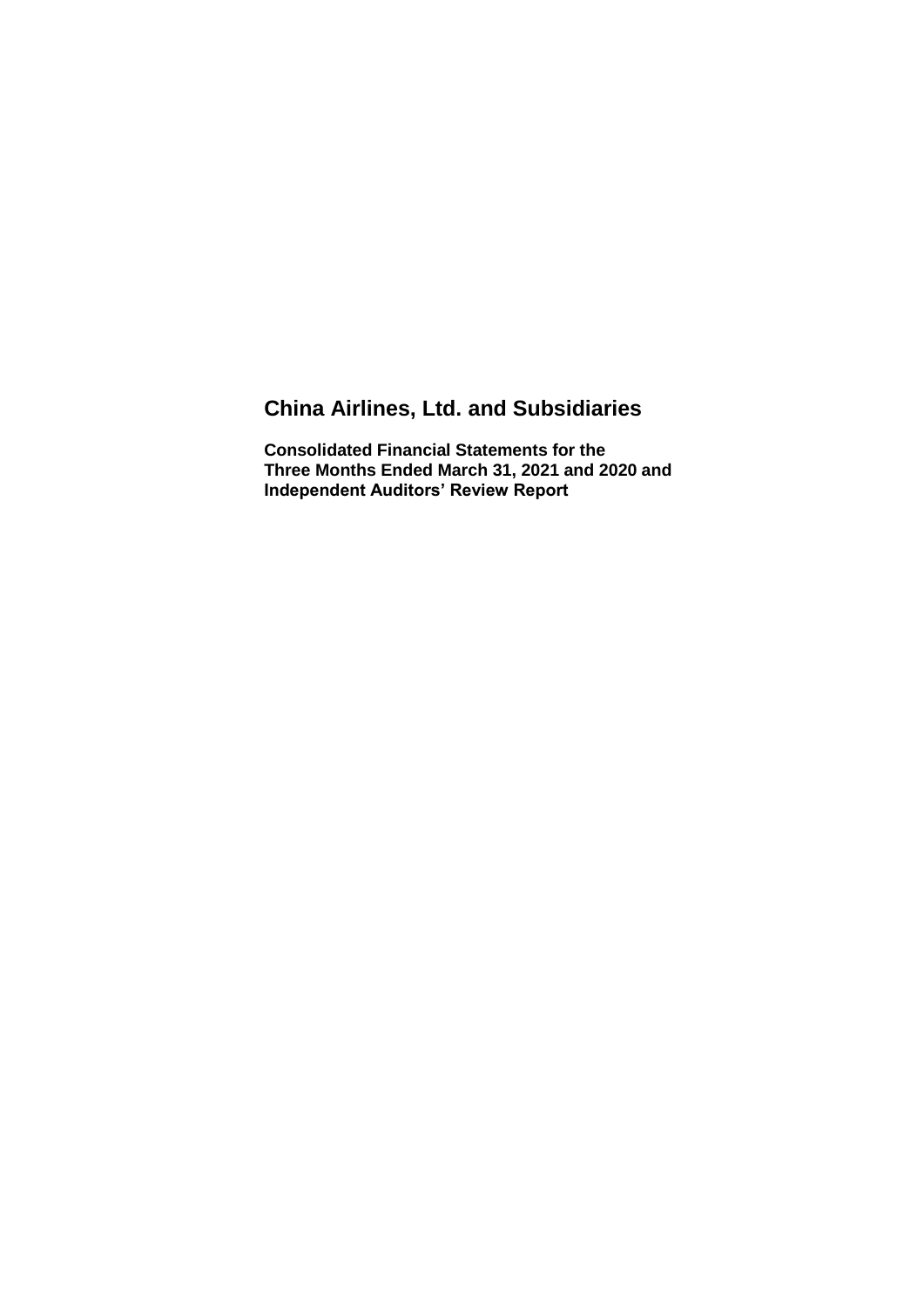### **INDEPENDENT AUDITORS' REVIEW REPORT**

The Board of Directors and Shareholders China Airlines, Ltd.

#### **Introduction**

We have reviewed the accompanying consolidated balance sheets of China Airlines, Ltd. and its subsidiaries (collectively, the "Group") as of March 31, 2021 and 2020, the related consolidated statements of comprehensive income, changes in equity and cash flows for the three months then ended, and the related notes to the consolidated financial statements, including a summary of significant accounting policies (collectively referred to as the "consolidated financial statements"). Management is responsible for the preparation and fair presentation of the consolidated financial statements in accordance with the Regulations Governing the Preparation of Financial Reports by Securities Issuers and International Accounting Standard 34 "Interim Financial Reporting" endorsed and issued into effect by the Financial Supervisory Commission of the Republic of China. Our responsibility is to express a conclusion on the consolidated financial statements based on our reviews.

We did not review the financial statements of some subsidiaries included in the consolidated financial statements of the Group, but such statements were reviewed by other auditors. Our conclusion, insofar as it relates to the amounts included in the consolidated financial statements for these subsidiaries, is based solely on the reports of other auditors. The total assets of these subsidiaries were NT\$11,831,573 thousand and NT\$12,297,166 thousand, which constituted 4.37% and 4.17% of the consolidated total assets as of March 31, 2021 and 2020, respectively, and the total revenue was NT\$14,968 thousand and NT\$1,619,077 thousand, which constituted 0.05% and 4.97% of the consolidated total revenue for the three month ended March 31, 2021 and 2020, respectively.

#### **Scope of Review**

Except as explained in the following paragraph, we conducted our reviews in accordance with the Statement of Auditing Standard No. 65 "Review of Financial Information Performed by the Independent Auditor of the Entity". A review of consolidated financial statements consists of making inquiries, primarily of persons responsible for financial and accounting matters, and applying analytical and other review procedures. A review is substantially less in scope than an audit and consequently does not enable us to obtain assurance that we would become aware of all significant matters that might be identified in an audit. Accordingly, we do not express an audit opinion.

#### **Basis for Qualified Conclusion**

As disclosed in Notes 13 and 14 to the accompanying consolidated financial statements, the financial statements of some non-significant subsidiaries and investments accounted for using the equity method were not reviewed. As of March 31, 2021 and 2020, the combined total assets of these non-significant subsidiaries were NT\$20,742,633 thousand and NT\$22,565,190 thousand, respectively, representing 7.67% and 7.64%, respectively, of the consolidated total assets, and the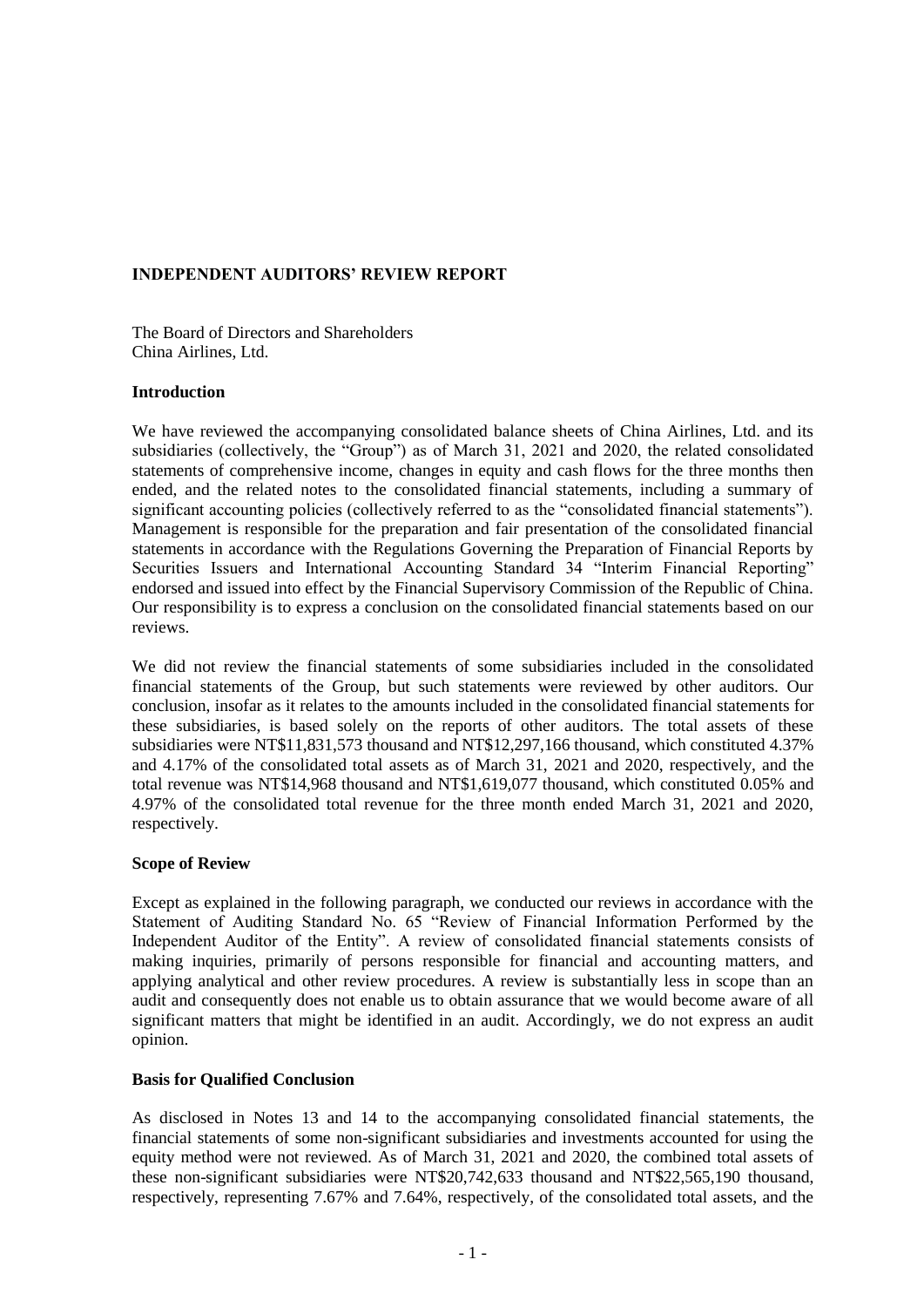combined total liabilities of these non-significant subsidiaries were NT\$10,977,026 thousand and NT\$11,514,855 thousand, respectively, representing 5.20% and 4.81%, respectively, of consolidated total liabilities; for the three months ended March 31, 2021 and 2020, the amounts of the combined comprehensive income (loss) of these non-significant subsidiaries were NT\$(168,915) thousand and NT\$(103,781) thousand, respectively, representing 11.36% and 2.50% respectively, of the consolidated total comprehensive income. As of March 31, 2021 and 2020, the aforementioned investments accounted for using the equity method were NT\$1,889,627 thousand and NT\$2,173,929 thousand, respectively; and for the three month ended March 31, 2021 and 2020, the amounts of the Group's share of the profit of such investments accounted for using the equity method were NT\$(81,674) thousand and NT\$(24,494) thousand, respectively.

#### **Qualified Conclusion**

Based on our reviews, except for adjustments, if any, as might have been determined to be necessary had the financial statements of the non-significant subsidiaries and investments accounted for by using the equity method as described in the preceding paragraph been reviewed, nothing has come to our attention that caused us to believe that the accompanying consolidated financial statements do not present fairly, in all material respects, the consolidated financial position of the Group as of March 31, 2021 and 2020 and its consolidated financial performance and its consolidated cash flows for the three months then ended in accordance with the Regulations Governing the Preparation of Financial Reports by Securities Issuers and International Accounting Standard 34 "Interim Financial Reporting" endorsed and issued into effect by the Financial Supervisory Commission of the Republic of China.

The engagement partners on the reviews resulting in this independent auditors' review report are Huang, Jui Chan and Cheng, Shiuh Ran.

Deloitte & Touche Taipei, Taiwan Republic of China

May 6, 2021

#### *Notice to Readers*

*The accompanying consolidated financial statements are intended only to present the consolidated financial position, financial performance and cash flows in accordance with accounting principles and practices generally accepted in the Republic of China and not those of any other jurisdictions. The standards, procedures and practices to review such consolidated financial statements are those generally applied in the Republic of China.*

*For the convenience of readers, the independent auditors' review report and the accompanying consolidated financial statements have been translated into English from the original Chinese version prepared and used in the Republic of China. If there is any conflict between the English version and the original Chinese version or any difference in the interpretation of the two versions, the Chinese-language independent auditors' review report and consolidated financial statements shall prevail.*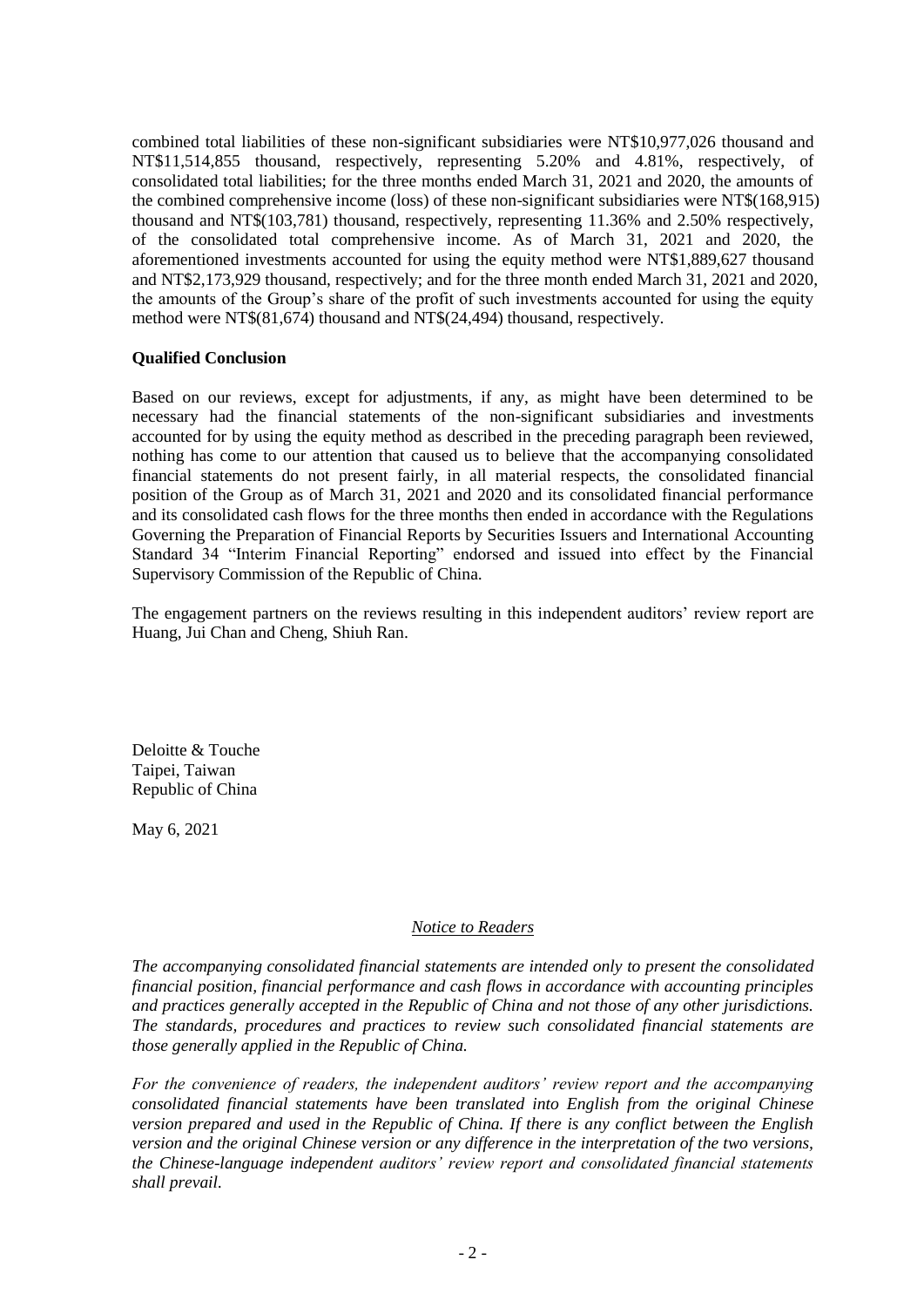#### **CONSOLIDATED BALANCE SHEETS**

**(In Thousands of New Taiwan Dollars)**

|                                                                                                                                                     | <b>March 31, 2021</b><br>(Reviewed) |                                | <b>December 31, 2020</b><br>(Audited) |                                            | <b>March 31, 2020</b><br>(Reviewed) |                                           |
|-----------------------------------------------------------------------------------------------------------------------------------------------------|-------------------------------------|--------------------------------|---------------------------------------|--------------------------------------------|-------------------------------------|-------------------------------------------|
| <b>ASSETS</b>                                                                                                                                       | Amount                              | $\frac{0}{0}$                  | Amount                                | $\frac{0}{0}$                              | Amount                              | $\mathbf{0}_{\mathbf{0}}^{\prime}$        |
| <b>CURRENT ASSETS</b>                                                                                                                               |                                     |                                |                                       |                                            |                                     |                                           |
| Cash and cash equivalents (Notes 4, 6 and 33)                                                                                                       | 24,026,029<br>\$                    | 9                              | \$<br>27,125,937                      | 10                                         | \$<br>39,600,960                    | 13                                        |
| Financial assets at fair value through profit or loss - current (Notes 4, 7 and 31)<br>Financial assets at amortized cost - current (Notes 4 and 9) | 257,820<br>1,536,398                | 1                              | 274,761<br>6,551,693                  | $\overline{\phantom{a}}$<br>$\mathbf{2}$   | 567,970<br>1,724,004                | -1                                        |
| Financial assets for hedging - current (Notes 4 and 31)                                                                                             | 3,319,084                           | $\mathbf{1}$                   | 7,613,636                             | 3                                          | 12,473                              |                                           |
| Notes and accounts receivable, net (Notes 4, 5, 10 and 31)                                                                                          | 9,296,240                           | $\overline{4}$                 | 9,697,511                             | $\overline{4}$                             | 7,046,769                           | $\overline{2}$                            |
| Notes and accounts receivable - related parties (Note 32)<br>Other receivables (Note 31)                                                            | 2,852<br>734,498                    | $\blacksquare$                 | 1,667<br>801,134                      | $\sim$                                     | 7,684<br>689,745                    |                                           |
| Current tax assets (Notes 4 and 28)                                                                                                                 | 70,381                              |                                | 67,549                                |                                            | 64,306                              |                                           |
| Inventories, net (Notes 4 and 11)                                                                                                                   | 8,264,929                           | 3                              | 8,788,105                             | 3                                          | 7,941,066                           | 3                                         |
| Non-current assets held for sale (Notes 4 and 12)<br>Other assets - current (Note 18)                                                               | 89,956<br>1,105,885                 | $\equiv$                       | 89,296<br>861,179                     | $\overline{\phantom{a}}$                   | 1,872,669                           | -1                                        |
| Total current assets                                                                                                                                | 48,704,072                          | 18                             | 61,872,468                            | 22                                         | 59,527,646                          | 20                                        |
| <b>NON-CURRENT ASSETS</b>                                                                                                                           |                                     |                                |                                       |                                            |                                     |                                           |
| Financial assets at fair value through other comprehensive income - non-current (Notes 4 and 8)                                                     | 161,331                             |                                | 163,746                               |                                            | 210,925                             |                                           |
| Financial assets at amortized cost - non-current (Notes 4 and 9)<br>Investments accounted for using the equity method (Notes 4 and 14)              | 353,462<br>1,889,627                | $\overline{\phantom{a}}$<br>-1 | 311,596<br>1,970,802                  | $\overline{\phantom{a}}$<br>$\mathbf{1}$   | 207,968<br>2,173,929                | -1                                        |
| Property, plant and equipment (Notes 4, 5, 15 and 33)                                                                                               | 143,241,463                         | 53                             | 141,481,694                           | 50                                         | 142,531,989                         | 48                                        |
| Right-of-use assets (Notes 4, 21 and 33)                                                                                                            | 57,790,916                          | 21                             | 59,861,537                            | 21                                         | 68,591,872                          | 23                                        |
| Investment properties (Notes 4 and 16)<br>Other intangible assets (Notes 4 and 17)                                                                  | 2,074,731<br>1,030,289              | -1                             | 2,074,798                             | 1                                          | 2,075,000                           | -1                                        |
| Deferred income tax asset (Notes 4, 5 and 28)                                                                                                       | 6,048,683                           | $\overline{\phantom{a}}$<br>2  | 1,076,351<br>6,028,200                | $\overline{\phantom{a}}$<br>$\overline{c}$ | 1,151,247<br>5,288,631              | 2                                         |
| Other assets - non-current (Notes 18, 21, 31, 33 and 34)                                                                                            | 9,225,197                           | $\overline{4}$                 | 9,352,892                             | $\overline{3}$                             | 13,476,986                          | $\overline{5}$                            |
| Total non-current assets                                                                                                                            | 221,815,699                         | $-82$                          | 222,321,616                           | $-78$                                      | 235,708,547                         | $-80$                                     |
| <b>TOTAL</b>                                                                                                                                        | \$270,519,771                       | $-100$                         | \$284,194,084                         | $-100$                                     | \$295,236,193                       |                                           |
| <b>LIABILITIES AND EQUITY</b>                                                                                                                       |                                     |                                |                                       |                                            |                                     |                                           |
| <b>CURRENT LIABILITIES</b>                                                                                                                          |                                     |                                |                                       |                                            |                                     |                                           |
| Short-term debts (Note 19)                                                                                                                          | \$<br>1,932,000                     | 1                              | \$<br>1,932,000                       | 1                                          | \$<br>8,385,000                     | 3                                         |
| Short-term bills payable (Note 19)                                                                                                                  |                                     |                                | 8,088,882                             | 3                                          | 8,788,145                           | $\mathfrak{Z}$                            |
| Financial liabilities at fair value through profit or loss - current (Notes 4, 7 and 31)                                                            |                                     |                                |                                       |                                            | 5,075                               | $\overline{\phantom{a}}$                  |
| Financial liabilities for hedging - current (Notes 4, 21 and 31)<br>Notes and accounts payable (Note 31)                                            | 8,168,211<br>1,398,349              | 3<br>$\mathbf{1}$              | 8,129,752<br>1,354,237                | 3<br>$\mathbf{1}$                          | 8,769,419<br>2,171,820              | $\mathfrak{Z}$<br>$\mathbf{1}$            |
| Notes and accounts payable - related parties (Note 32)                                                                                              | 103,450                             |                                | 128,567                               |                                            | 370,919                             |                                           |
| Contract liabilities - current (Notes 4, 5 and 23)                                                                                                  | 3,540,129                           |                                | 3,569,360                             | 1                                          | 11,071,797                          | $\overline{4}$                            |
| Other payables (Notes 22 and 31)                                                                                                                    | 8,061,204                           | 3                              | 8,306,257                             | 3                                          | 9,236,031                           | 3                                         |
| Current tax liabilities (Notes 4 and 28)<br>Provisions - current (Notes 4, 24 and 31)                                                               | 226,604<br>1,262,426                |                                | 216,602<br>164,800                    |                                            | 341,136<br>343,645                  |                                           |
| Lease liabilities - current (Notes 4 and 21)                                                                                                        | 2,562,559                           | $\mathbf{1}$                   | 2,525,957                             | 1                                          | 2,549,104                           | 1                                         |
| Bonds payable and put options of convertible bonds - current portion (Notes 4, 20 and 31)                                                           | 6,150,000                           | $\sqrt{2}$                     | 11,982,859                            | $\overline{4}$                             | 13,022,470                          | $\overline{4}$                            |
| Loans and debts - current portion (Notes 19, 31 and 33)                                                                                             | 17,931,908                          | $\overline{7}$                 | 15,234,374                            | 5                                          | 15,941,499                          | 5                                         |
| Other current liabilities (Note 31)                                                                                                                 | 1,056,195                           | $\equiv$                       | 1,016,068                             |                                            | 1,997,256                           |                                           |
| Total current liabilities                                                                                                                           | 52,393,035                          | 19                             | 62,649,715                            | 22                                         | 82,993,316                          | 28                                        |
| NON-CURRENT LIABILITIES<br>Financial liabilities for hedging - non-current (Notes 4, 21 and 31)                                                     | 30,606,694                          | 11                             | 32,455,333                            | 11                                         | 40,472,454                          | 14                                        |
| Bonds payable - non-current (Notes 4, 20 and 31)                                                                                                    | 16,152,661                          | $\sqrt{6}$                     | 10,300,000                            | $\overline{4}$                             | 16,300,000                          | 6                                         |
| Loans and debts - non-current (Notes 19, 31 and 33)                                                                                                 | 71,546,595                          | 27                             | 77,288,330                            | 27                                         | 60,337,972                          | 20                                        |
| Contract liabilities - non-current (Notes 4 and 23)<br>Provisions - non-current (Notes 4, 24 and 31)                                                | 1,417,609<br>14,415,791             | -1<br>5                        | 1,761,104<br>14,369,486               | $\mathbf{1}$<br>$\sqrt{5}$                 | 2,326,234<br>11,057,817             | $\mathbf{1}$<br>$\overline{4}$            |
| Current tax liabilities - non-current (Notes 4 and 28)                                                                                              | 842,194                             |                                | 87,181                                |                                            |                                     |                                           |
| Deferred tax liabilities (Notes 4 and 28)                                                                                                           | 72,651                              |                                | 1,023,084                             |                                            | 397,517                             |                                           |
| Lease liabilities - non-current (Notes 4 and 21)                                                                                                    | 13,497,658                          | 5                              | 13,279,792                            | 5                                          | 15,665,569                          | 5                                         |
| Accrued pension cost (Notes 4, 5 and 25)<br>Other noncurrent liabilities (Note 31)                                                                  | 9,735,920<br>534,867                | $\overline{4}$                 | 9,737,741<br>530,745                  | $\overline{4}$                             | 9,218,089<br>472,647                | $\mathfrak{Z}$                            |
| Total non-current liabilities                                                                                                                       | 158,822,640                         | $-59$                          | 160,832,796                           | $-57$                                      | 156,248,299                         | 53                                        |
| <b>Total liabilities</b>                                                                                                                            | 211,215,675                         | $-78$                          | 223,482,511                           | $-79$                                      | 239,241,615                         | 81                                        |
| EQUITY ATTRIBUTABLE TO OWNERS OF THE COMPANY (Notes 20 and 26)                                                                                      |                                     |                                |                                       |                                            |                                     |                                           |
| Share capital                                                                                                                                       | 54,209,926                          | $\overline{20}$                | 54,209,846                            | <u>19</u>                                  | 54,209,846                          | $\frac{19}{1}$                            |
| Capital surplus<br>Retained earnings (accumulated deficit)                                                                                          | 1,187,345                           | $\overline{\phantom{0}}$       | 1,187,327                             | $\sim 10^{-1}$                             | 2,484,998                           |                                           |
| Legal reserve                                                                                                                                       |                                     |                                |                                       |                                            | 466,416                             |                                           |
| Special reserve                                                                                                                                     |                                     |                                |                                       |                                            | 12,967                              |                                           |
| Unappropriated retained earnings (accumulated deficit)                                                                                              | (1,369,957)                         |                                | (350, 581)                            |                                            | (5,552,292)                         | (2)                                       |
| Total retained earnings (accumulated deficit)<br>Other equity                                                                                       | (1,369,957)<br>2,352,322            | $^{-1}$                        | (350, 581)<br>2,543,766               | $\overline{1}$                             | (5,072,909)<br>862,386              | (2)                                       |
| Treasury shares                                                                                                                                     | (30, 875)                           | $\sim 10$                      | (30,875)                              |                                            | (30, 875)                           | $\equiv$                                  |
| Total equity attributable to owners of the Company                                                                                                  | 56,348,761                          | 21                             | 57, 559, 483                          | 20                                         | 52,453,446                          | 18                                        |
| NON-CONTROLLING INTERESTS (Note 26)                                                                                                                 | 2,955,335                           |                                | 3,152,090                             |                                            | 3,541,132                           | $\perp$                                   |
| Total equity                                                                                                                                        | 59,304,096                          | $\frac{22}{2}$                 | 60,711,573                            | 21                                         | 55,994,578                          | <u>19</u>                                 |
| <b>TOTAL</b>                                                                                                                                        | \$ 270,519,771                      | 100                            | \$284,194,084                         | 100                                        | \$295,236,193                       | $\underline{\underline{\hspace{1cm}}100}$ |

The accompanying notes are an integral part of the consolidated financial statements.

(With Deloitte & Touche auditors' review report dated May 6, 2021)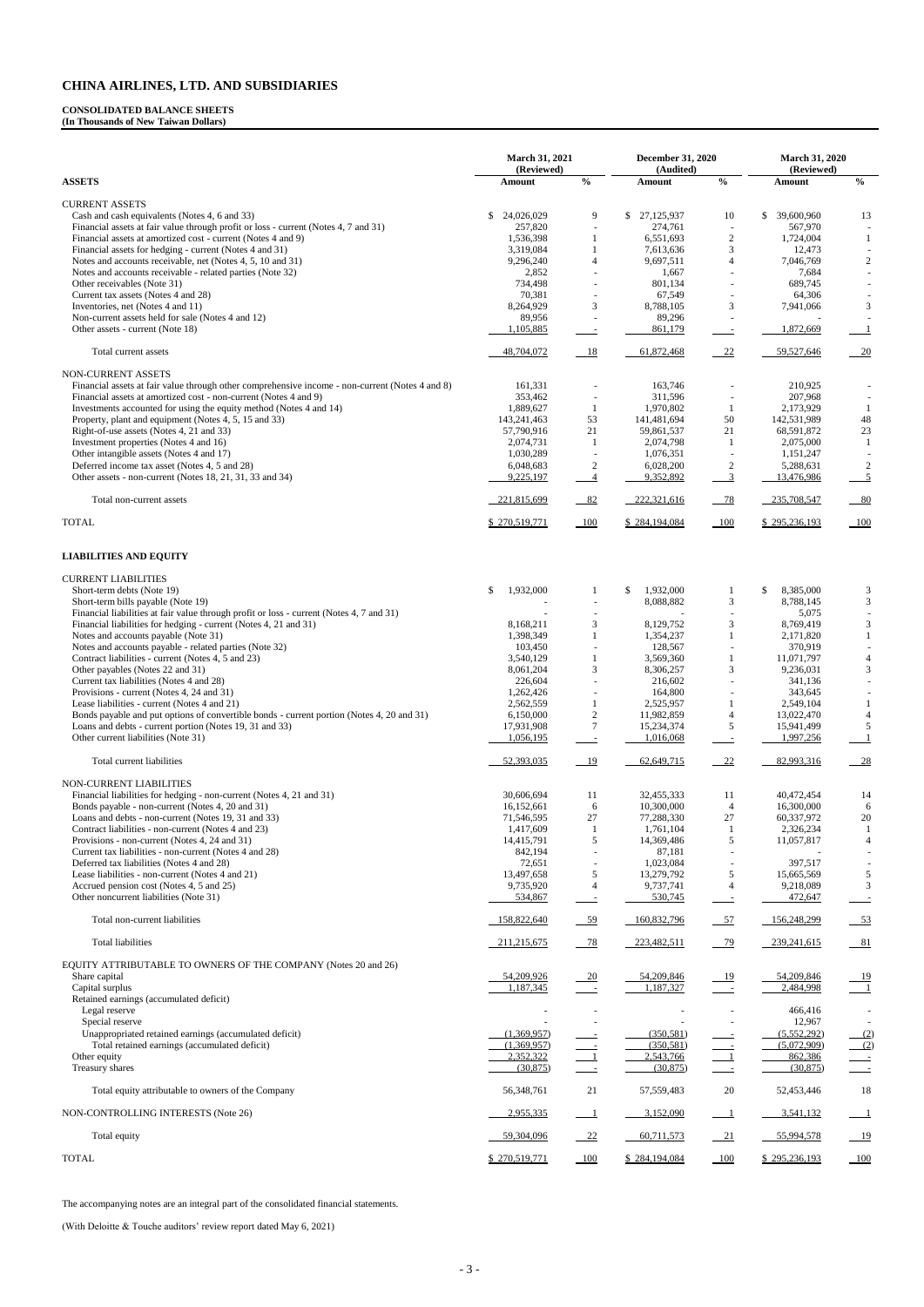#### **CONSOLIDATED STATEMENTS OF COMPREHENSIVE INCOME (In Thousands of New Taiwan Dollars, Except Loss Per Share) (Reviewed, Not Audited)**

|                                                                                                                                                                                                                                                                                                                                                                | For the Three Months Ended March 31            |               |                                                 |               |
|----------------------------------------------------------------------------------------------------------------------------------------------------------------------------------------------------------------------------------------------------------------------------------------------------------------------------------------------------------------|------------------------------------------------|---------------|-------------------------------------------------|---------------|
|                                                                                                                                                                                                                                                                                                                                                                | 2021                                           |               | 2020                                            |               |
|                                                                                                                                                                                                                                                                                                                                                                | <b>Amount</b>                                  | $\frac{0}{0}$ | <b>Amount</b>                                   | $\frac{0}{0}$ |
| REVENUE (Notes 4, 27 and 32)                                                                                                                                                                                                                                                                                                                                   | 27,827,656<br>\$                               | 100           | \$32,557,130                                    | 100           |
| COSTS (Notes 4, 11, 17, 21, 24, 25, 27 and 32)                                                                                                                                                                                                                                                                                                                 | 26,159,788                                     | 94            | 32,336,262                                      | 99            |
| <b>GROSS PROFIT</b>                                                                                                                                                                                                                                                                                                                                            | 1,667,868                                      | 6             | 220,868                                         | 1             |
| <b>OPERATING EXPENSES</b> (Notes 4, 25 and 27)                                                                                                                                                                                                                                                                                                                 | 2,137,046                                      | 8             | 3,191,724                                       | 10            |
| OPERATING PROFIT                                                                                                                                                                                                                                                                                                                                               | (469, 178)                                     | (2)           | (2,970,856)                                     | (9)           |
| NON-OPERATING INCOME AND EXPENSES<br>Other income (Note 27)<br>Other gains and losses (Notes 15 and 27)<br>Finance costs (Notes 27 and 30)<br>Share of the profit of associates and joint ventures<br>(Note 14)                                                                                                                                                | 95,820<br>(219, 433)<br>(657, 383)<br>(81,674) | (1)<br>(2)    | 163,630<br>(154,090)<br>(820, 672)<br>(24, 494) | (3)           |
| Total non-operating income and expenses                                                                                                                                                                                                                                                                                                                        | (862,670)                                      | (3)           | (835, 626)                                      | (3)           |
| <b>LOSS BEFORE INCOME TAX</b>                                                                                                                                                                                                                                                                                                                                  | (1,331,848)                                    | (5)           | (3,806,482)                                     | (12)          |
| INCOME TAX PROFIT (EXPENSE) (Notes 4 and 28)                                                                                                                                                                                                                                                                                                                   | 115,301                                        | 1             | (4,083)                                         |               |
| NET LOSS FOR THE PERIOD                                                                                                                                                                                                                                                                                                                                        | (1,216,547)                                    | (4)           | (3,810,565)                                     | (12)          |
| OTHER COMPREHENSIVE INCOME (LOSS)<br>Items that will not be reclassified subsequently to<br>profit or loss:<br>Gain on hedging instruments subject to basis<br>adjustment<br>Unrealized (loss) gain on investments in equity<br>instruments designated as at fair value through<br>other comprehensive income<br>Income tax relating to items that will not be | 6,434<br>(2, 419)                              |               | 19,904<br>2,569                                 |               |
| reclassified subsequently to profit or loss<br>(Note 28)                                                                                                                                                                                                                                                                                                       | (376)<br>3,639                                 |               | (4,105)<br>18,368                               | (Continued)   |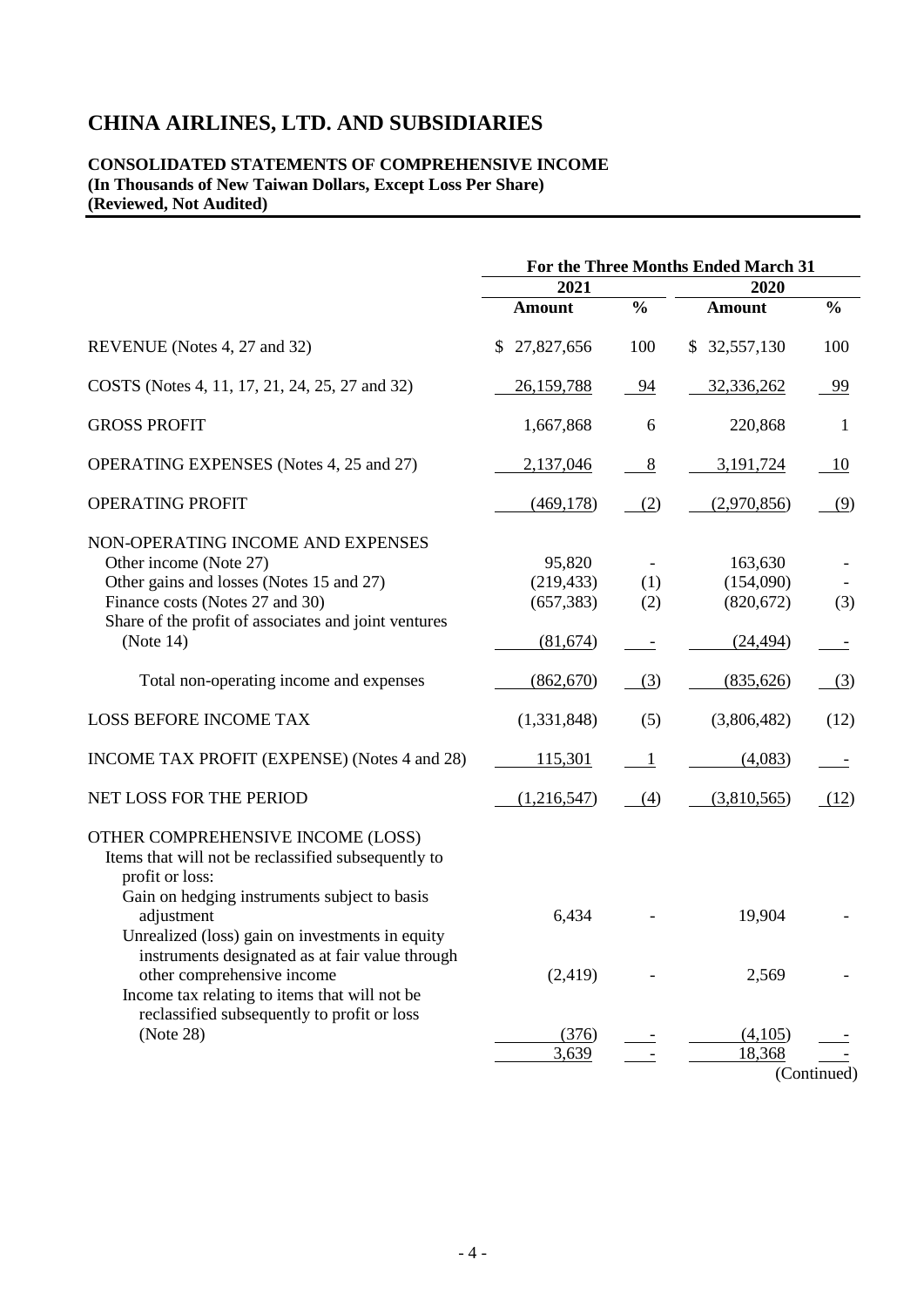### **CONSOLIDATED STATEMENTS OF COMPREHENSIVE INCOME (In Thousands of New Taiwan Dollars, Except Loss Per Share) (Reviewed, Not Audited)**

|                                                                                                                                     | For the Three Months Ended March 31 |               |                           |               |
|-------------------------------------------------------------------------------------------------------------------------------------|-------------------------------------|---------------|---------------------------|---------------|
|                                                                                                                                     | 2021                                |               | 2020                      |               |
|                                                                                                                                     | <b>Amount</b>                       | $\frac{0}{0}$ | <b>Amount</b>             | $\frac{0}{0}$ |
| Items that may be reclassified subsequently to profit<br>or loss:                                                                   |                                     |               |                           |               |
| Exchange differences on translating foreign<br>operations (Notes 4 and 26)                                                          | \$<br>7,163                         |               | $\mathcal{S}$<br>(18,063) |               |
| Loss on hedging instruments not subject to basis<br>adjustment (Notes 4, 21, 26 and 31)<br>Income tax relating to items that may be | (350, 502)                          | (1)           | (422, 938)                | (1)           |
| reclassified subsequently to profit or loss<br>(Note 28)                                                                            | 69,066<br>(274, 273)                | (1)           | 88,805<br>(352, 196)      | (1)           |
| Other comprehensive loss for the period, net of<br>income tax                                                                       | (270, 634)                          | (1)           | (333, 828)                | (1)           |
| TOTAL COMPREHENSIVE LOSS FOR THE<br><b>PERIOD</b>                                                                                   | (1,487,181)                         | (5)           | (4,144,393)               | (13)          |
| NET LOSS ATTRIBUTABLE TO:<br>Owners of the Company<br>Non-controlling interests                                                     | \$<br>(1,019,376)<br>(197, 171)     | (3)<br>(1)    | (3,773,333)<br>(37, 232)  | (12)          |
|                                                                                                                                     | (1,216,547)                         | (4)           | (3,810,565)<br>\$         | (12)          |
| TOTAL COMPREHENSIVE LOSS ATTRIBUTABLE<br>TO:                                                                                        |                                     |               |                           |               |
| Owners of the Company                                                                                                               | \$<br>(1,290,426)                   | (4)           | (4,107,180)<br>\$         | (13)          |
| Non-controlling interests                                                                                                           | (196, 755)                          | (1)           | (37,213)                  |               |
|                                                                                                                                     | (1,487,181)                         | (5)           | (4,144,393)<br>\$         | (13)          |
| LOSS PER SHARE (NEW TAIWAN DOLLARS;<br>Note 29)                                                                                     |                                     |               |                           |               |
| <b>Basic</b>                                                                                                                        | (0.19)                              |               | (0.70)                    |               |
| Diluted                                                                                                                             | \$<br>(0.19)                        |               | (0.70)                    |               |

The accompanying notes are an integral part of the consolidated financial statements.

(With Deloitte & Touche auditors' review report dated May 6, 2021) (Concluded)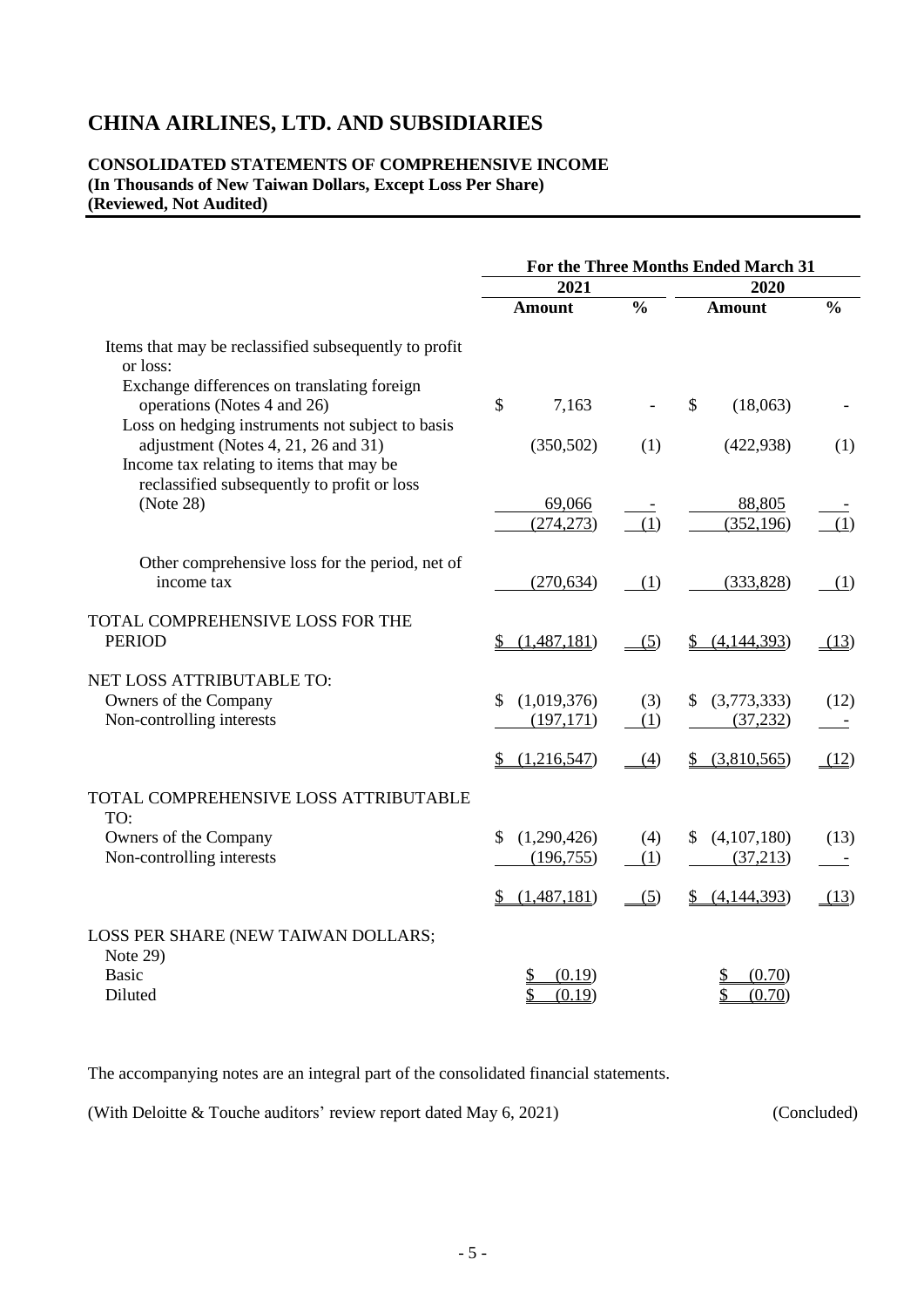**CONSOLIDATED STATEMENTS OF CHANGES IN EQUITY (In Thousands of New Taiwan Dollars) (Reviewed, Not Audited)**

|                                                                                                   | <b>Equity Attributable to Owners of the Company</b> |                        |                      |                        |                                                          |                                                                                         |                                                                                                                                                                  |                                                        |                                                                           |              |                                     |                     |
|---------------------------------------------------------------------------------------------------|-----------------------------------------------------|------------------------|----------------------|------------------------|----------------------------------------------------------|-----------------------------------------------------------------------------------------|------------------------------------------------------------------------------------------------------------------------------------------------------------------|--------------------------------------------------------|---------------------------------------------------------------------------|--------------|-------------------------------------|---------------------|
|                                                                                                   | <b>Share Stock</b>                                  | <b>Capital Surplus</b> | <b>Legal Reserve</b> | <b>Special Reserve</b> | Unappropri-<br>ated Earnings<br>(Accumulated<br>Deficit) | <b>Exchange</b><br>Differences on<br><b>Translating</b><br>Foreign<br><b>Operations</b> | <b>Other Equity</b><br><b>Unrealized</b><br><b>Gain on</b><br><b>Financial Assets</b><br>at Fair Value<br><b>Through Other</b><br>Comprehensive<br><b>Income</b> | Gain (Loss) on<br><b>Hedging</b><br><b>Instruments</b> | <b>Treasury</b><br><b>Shares</b><br><b>Held</b> by<br><b>Subsidiaries</b> | <b>Total</b> | Non-controlling<br><b>Interests</b> | <b>Total Equity</b> |
| <b>BALANCE AT JANUARY 1, 2020</b>                                                                 | \$54,209,846                                        | \$2,488,907            | 466,416<br>S.        | 12,967                 | (1,777,225)                                              | (54,707)                                                                                | 107,262<br>-8                                                                                                                                                    | \$1,143,678                                            | (43,372)                                                                  | \$56,553,772 | \$ 3,578,345                        | \$60,132,117        |
| Net loss for the three months ended March 31, 2020                                                |                                                     |                        |                      |                        | (3,773,333)                                              |                                                                                         |                                                                                                                                                                  |                                                        |                                                                           | (3,773,333)  | (37,232)                            | (3,810,565)         |
| Other comprehensive income (loss) for the three months ended<br>March 31, 2020, net of income tax |                                                     |                        |                      |                        |                                                          | (13,686)                                                                                | 2,445                                                                                                                                                            | (322,606)                                              |                                                                           | (333, 847)   | 19                                  | (333,828)           |
| Total comprehensive income (loss) for the three months ended<br>March 31, 2020                    |                                                     |                        |                      |                        | (3,773,333)                                              | (13,686)                                                                                | 2,445                                                                                                                                                            | (322,606)                                              |                                                                           | (4,107,180)  | (37,213)                            | (4,144,393)         |
| Disposal of treasury shares                                                                       |                                                     | (3,909)                |                      |                        | (1,734)                                                  |                                                                                         |                                                                                                                                                                  |                                                        | 12,497                                                                    | 6,854        |                                     | 6,854               |
| <b>BALANCE AT MARCH 31, 2020</b>                                                                  | \$54,209,846                                        | \$2,484,998            | 466,416              | 12,967                 | \$ (5,552,292)                                           | (68, 393)                                                                               | 109,707<br>-S                                                                                                                                                    | \$821,072                                              | (30,875)                                                                  | \$52,453,446 | \$3,541,132                         | \$55,994,578        |
| <b>BALANCE AT JANUARY 1, 2021</b>                                                                 | \$54,209,846                                        | \$1,187,327            | $\mathcal{S}$        |                        | (350, 581)                                               | (134, 252)<br>$\mathbb{S}$                                                              | 71,359<br>-\$                                                                                                                                                    | \$2,606,659                                            | (30, 875)                                                                 | \$57,559,483 | \$3,152,090                         | \$60,711,573        |
| Basis adjustments to gain on hedging instruments                                                  |                                                     |                        |                      |                        |                                                          |                                                                                         |                                                                                                                                                                  | 79,606                                                 |                                                                           | 79,606       |                                     | 79,606              |
| Net loss for the three months ended March 31, 2021                                                |                                                     |                        |                      |                        | (1,019,376)                                              |                                                                                         |                                                                                                                                                                  |                                                        |                                                                           | (1,019,376)  | (197, 171)                          | (1,216,547)         |
| Other comprehensive income (loss) for the three months ended<br>March 31, 2021, net of income tax |                                                     |                        |                      |                        |                                                          | 5,693                                                                                   | (1,507)                                                                                                                                                          | (275, 236)                                             |                                                                           | (271,050)    | 416                                 | (270, 634)          |
| Total comprehensive income (loss) for the three months ended<br>March 31, 2021                    |                                                     |                        |                      |                        | (1,019,376)                                              | 5,693                                                                                   | (1,507)                                                                                                                                                          | (275, 236)                                             |                                                                           | (1,290,426)  | (196, 755)                          | (1,487,181)         |
| Convertible bonds converted to ordinary shares                                                    | -80                                                 |                        |                      |                        |                                                          |                                                                                         |                                                                                                                                                                  |                                                        |                                                                           |              |                                     | 98                  |
| <b>BALANCE AT MARCH 31, 2021</b>                                                                  | \$54,209,926                                        | \$1,187,345            |                      |                        | (1,369,957)                                              | \$ (128,559)                                                                            | 69,852                                                                                                                                                           | \$2,411,029                                            | (30,875)                                                                  | \$56,348,761 | \$2,955,335                         | \$59,304,096        |

The accompanying notes are an integral part of the consolidated financial statements.

(With Deloitte & Touche auditors' review report dated May 6, 2021)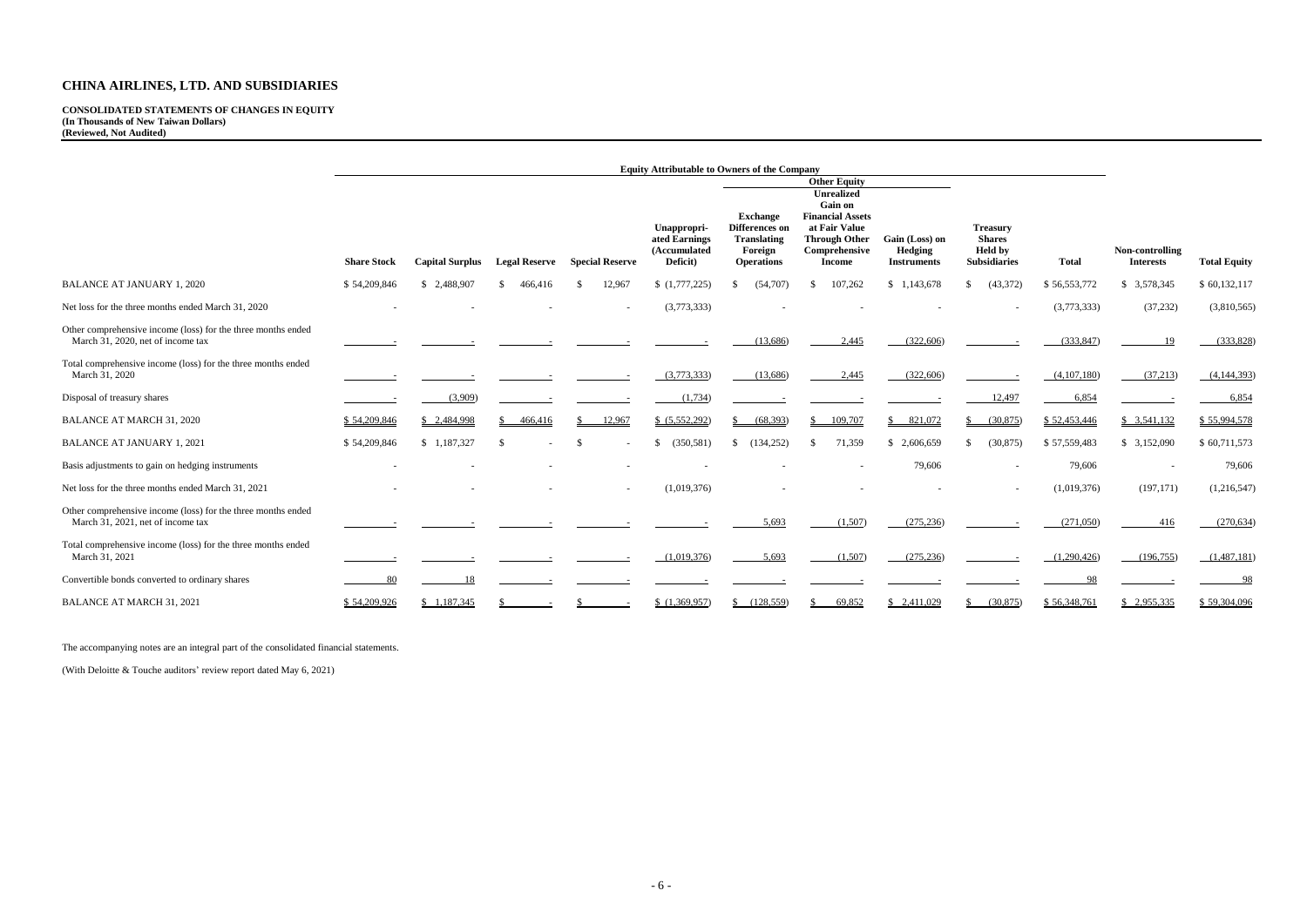## **CONSOLIDATED STATEMENTS OF CASH FLOWS (In Thousands of New Taiwan Dollars) (Reviewed, Not Audited)**

|                                                                          | <b>For the Three Months Ended</b> |                   |  |
|--------------------------------------------------------------------------|-----------------------------------|-------------------|--|
|                                                                          | March 31                          |                   |  |
|                                                                          | 2021                              | 2020              |  |
| CASH FLOWS FROM OPERATING ACTIVITIES                                     |                                   |                   |  |
| Loss before income tax                                                   | (1,331,848)<br>\$                 | (3,806,482)<br>\$ |  |
| Adjustments for:                                                         |                                   |                   |  |
| Depreciation expenses                                                    | 7,881,376                         | 8,167,598         |  |
| Amortization expenses                                                    | 54,328                            | 49,902            |  |
| Expected credit loss recognized on trade receivables                     | 9,370                             | 172               |  |
| Net gain on fair value changes of financial assets and liabilities held  |                                   |                   |  |
| for trading                                                              | (149)                             | (3,296)           |  |
| Interest income                                                          | (41, 153)                         | (88,300)          |  |
| Share of loss of associates and joint ventures                           | 81,674                            | 24,494            |  |
| Loss (gain) on disposal of property, plant and equipment                 | 36,476                            | (5,121)           |  |
| Loss on inventories and property, plant and equipment                    | 386,381                           | 220,263           |  |
| Net (income) loss on foreign currency exchange                           | (452, 373)                        | 11,053            |  |
| Finance costs                                                            | 657,383                           | 820,672           |  |
| Recognition of provisions                                                | 1,372,144                         | 1,443,036         |  |
| Others                                                                   | (2,666)                           | 16,860            |  |
| Changes in operating assets and liabilities                              |                                   |                   |  |
| Financial assets mandatorily classified as at fair value through profit  |                                   |                   |  |
| or loss                                                                  | 17,007                            | (52,608)          |  |
| Financial liabilities classified as at fair value through profit or loss |                                   | (6,674)           |  |
| Notes and accounts receivable                                            | 345,392                           | 1,413,470         |  |
| Accounts receivable - related parties                                    | (20,911)                          | 709,392           |  |
| Other receivables                                                        | 111,511                           | 42,345            |  |
| Inventories                                                              | 504,149                           | 848,941           |  |
| Other current assets                                                     | (258, 198)                        | 833,409           |  |
| Notes and accounts payable                                               | (10,756)                          | 496,061           |  |
| Accounts payable - related parties                                       | (21,963)                          | (881, 463)        |  |
| Other payables                                                           | (287, 580)                        | (3,678,880)       |  |
| <b>Contract liabilities</b>                                              | (372, 673)                        | (9,899,054)       |  |
| Provisions                                                               | (313,099)                         | (469, 834)        |  |
| Other current liabilities                                                | 40,211                            | (1,889,113)       |  |
| Accrued pension liabilities                                              | 732                               | (216,946)         |  |
| Other liabilities                                                        | 5,602                             | (20,271)          |  |
| Cash generated from (used in) operations                                 | 8,390,367                         | (5,920,374)       |  |
| Interest received                                                        | 43,637                            | 94,316            |  |
| Interest paid                                                            | (612, 422)                        | (893, 895)        |  |
| Income tax paid                                                          | (22, 876)                         | (18,968)          |  |
| Net cash generated from (used in) operating activities                   | 7,798,706                         | (6, 738, 921)     |  |
|                                                                          |                                   |                   |  |
| CASH FLOWS FROM INVESTING ACTIVITIES                                     |                                   |                   |  |
| Acquisition of financial assets at amortized cost                        | (983, 424)                        | (73,012)          |  |
| Disposal of financial assets at amortized cost                           | 5,994,682                         | 602,195           |  |
| Payments to acquire financial assets for hedging                         | (2,537)                           |                   |  |
| Disposal of financial assets for hedging                                 | 4,604,205                         |                   |  |
|                                                                          |                                   | (Continued)       |  |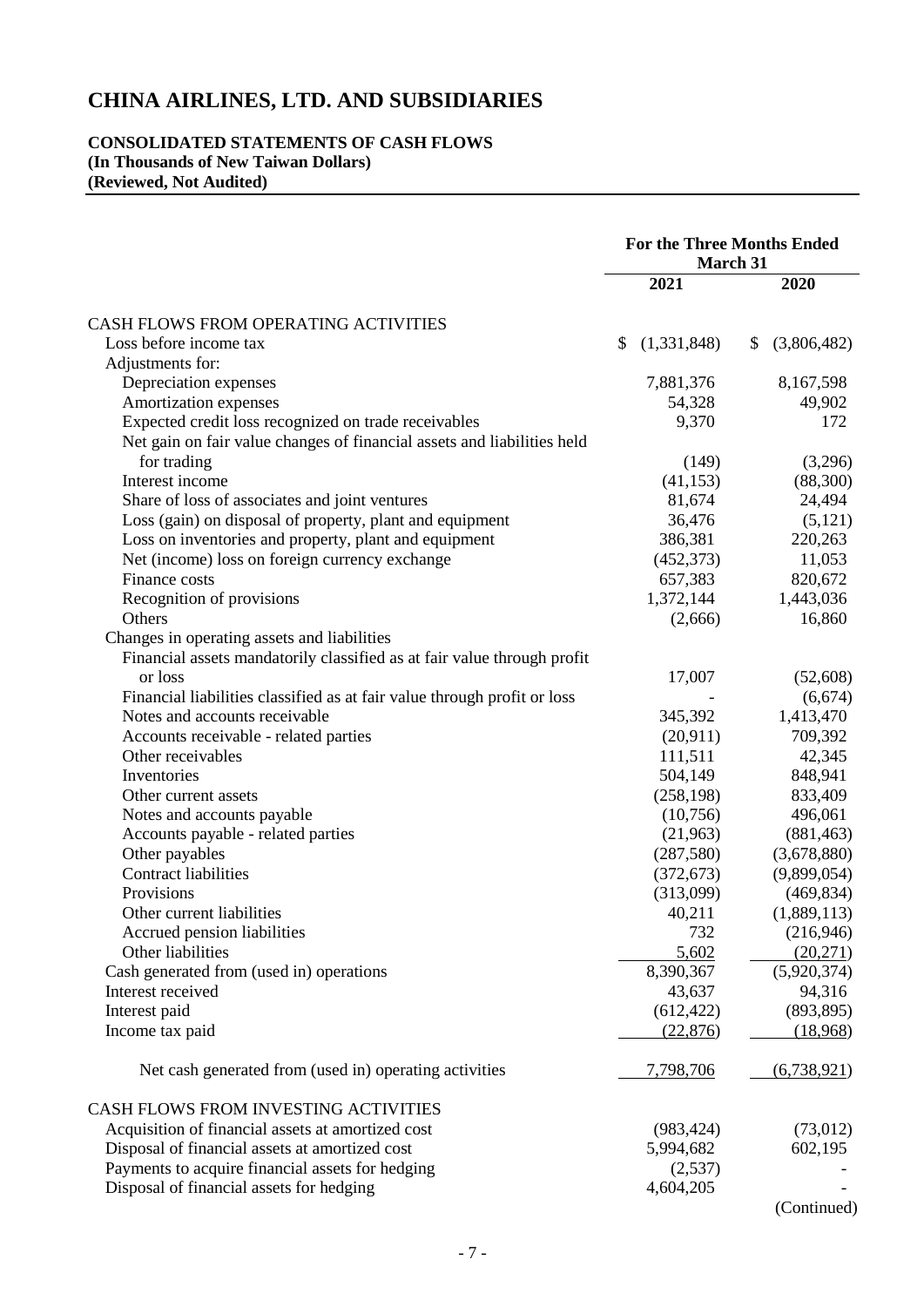### **CONSOLIDATED STATEMENTS OF CASH FLOWS (In Thousands of New Taiwan Dollars) (Reviewed, Not Audited)**

|                                                          | <b>For the Three Months Ended</b><br>March 31 |              |    |             |
|----------------------------------------------------------|-----------------------------------------------|--------------|----|-------------|
|                                                          |                                               | 2021         |    | 2020        |
| Payments for property, plant and equipment               | \$                                            | (189, 642)   | \$ | (258, 811)  |
| Proceeds from disposal of property, plant and equipment  |                                               | 770          |    | 6,946       |
| Increase in refundable deposits                          |                                               | (19,011)     |    | (167, 653)  |
| Decrease in refundable deposits                          |                                               | 16,114       |    | 13,382      |
| Increase in prepayments for equipment                    |                                               | (6,529,185)  |    | (1,976,671) |
| Increase in computer software costs                      |                                               | (8,266)      |    | (18, 457)   |
| Increase in restricted assets                            |                                               | (77, 553)    |    | (34, 483)   |
| Net cash generated from (used in) investing activities   |                                               | 2,806,153    |    | (1,906,564) |
| CASH FLOWS FROM FINANCING ACTIVITIES                     |                                               |              |    |             |
| Increase in short-term debts                             |                                               |              |    | 7,405,000   |
| (Decrease) increase in short-term bills payable          |                                               | (8,088,882)  |    | 8,788,145   |
| Repayments of bonds payable                              |                                               |              |    | (2,750,000) |
| Proceeds from long-term debts                            |                                               | 230,925      |    | 13,582,703  |
| Repayments of long-term debts                            |                                               | (3,304,180)  |    | (4,367,016) |
| Repayments of the principal portion of lease liabilities |                                               | (2,743,077)  |    | (2,870,281) |
| Proceeds from guarantee deposits received                |                                               | 61,302       |    | 13,809      |
| Refund of guarantee deposits received                    |                                               | (63, 533)    |    | (54, 935)   |
| Proceeds from disposal of treasury shares                |                                               |              |    | 6,854       |
| Net cash (used in) generated from financing activities   |                                               | (13,907,445) |    | 19,754,279  |
| EFFECTS OF EXCHANGE RATE CHANGES ON THE BALANCE          |                                               |              |    |             |
| OF CASH HELD IN FOREIGN CURRENCIES                       |                                               | 202,678      |    | 32,638      |
| NET (DECREASE) INCREASE IN CASH AND CASH                 |                                               |              |    |             |
| <b>EQUIVALENTS</b>                                       |                                               | (3,099,908)  |    | 11,141,432  |
| CASH AND CASH EQUIVALENTS AT THE BEGINNING OF THE        |                                               |              |    |             |
| <b>PERIOD</b>                                            |                                               | 27,125,937   |    | 28,459,528  |
| CASH AND CASH EQUIVALENTS AT THE END OF THE PERIOD       |                                               | \$24,026,029 | \$ | 39,600,960  |

The accompanying notes are an integral part of the consolidated financial statements.

(With Deloitte & Touche auditors' review report dated May 6, 2021) (Concluded)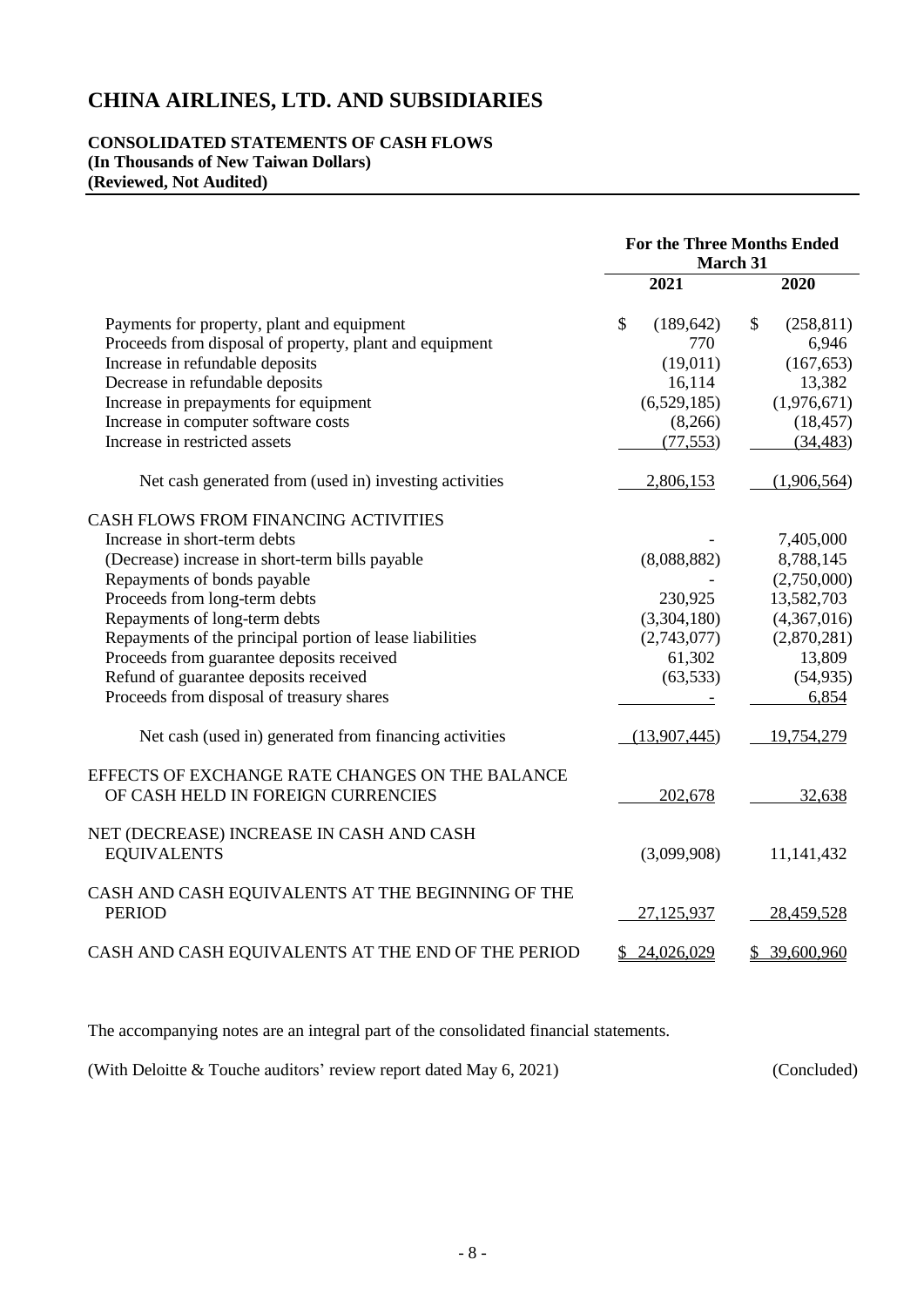#### **NOTES TO CONSOLIDATED FINANCIAL STATEMENTS FOR THE THREE MONTHS ENDED MARCH 31, 2021 AND 2020 (In Thousands of New Taiwan Dollars, Unless Stated Otherwise) (Reviewed, Not Audited)**

#### **1. GENERAL INFORMATION**

China Airlines, Ltd. (the "Company") was founded in 1959 and its shares have been listed on the Taiwan Stock Exchange since February 26, 1993. The Company is primarily involved in (a) air transport services for passengers, cargo and mail; (b) ground services and routine aircraft maintenance; (c) major maintenance of flight equipment; (d) communications and data processing services to other airlines; (e) the sale of aircraft parts, aviation equipment and (f) leasing of aircraft.

The major shareholders of the Company are China Aviation Development Foundation ("CADF") and National Development Fund ("NDF"), Executive Yuan. As of March 31, 2021, December 31, 2020 and March 31, 2020, CADF and NDF held a combined 44.03% of the Company's shares.

### **2. APPROVAL OF FINANCIAL STATEMENTS**

The consolidated financial statements of the Company and its subsidiaries (collectively, the "Group") were approved by the board of directors and authorized for issue on May 6, 2021.

#### **3. APPLICATION OF NEW, AMENDED AND REVISED STANDARDS AND INTERPRETATIONS**

a. Initial application of the amendments to the Regulations Governing the Preparation of Financial Reports by Securities Issuers and the International Financial Reporting Standards (IFRS), International Accounting Standards (IAS), IFRIC Interpretations (IFRIC), and SIC Interpretations (SIC) (collectively, the "IFRSs") endorsed and issued into effect by the Financial Supervisory Commission (FSC)

The application of the IFRSs endorsed and issued into effect by the FSC did not have material impact on the Group's accounting policies.

b. New IFRSs in issue but not yet endorsed and issued into effect by the FSC

| <b>New IFRSs</b>                                                 | <b>Effective Date</b><br><b>Announced by IASB (Note 1)</b> |
|------------------------------------------------------------------|------------------------------------------------------------|
|                                                                  |                                                            |
| "Annual Improvements to IFRS Standards 2018-2020"                | January 1, 2022 (Note 2)                                   |
| Amendments to IFRS 3 "Reference to the Conceptual Framework"     | January 1, 2022 (Note 3)                                   |
| Amendments to IFRS 10 and IAS 28 "Sale or Contribution of Assets | To be determined by IASB                                   |
| between An Investor and Its Associate or Joint Venture"          |                                                            |
| Amendment to IFRS 16 "Covid-19 - Related Rent Concessions"       | April 1, 2021 (Note 8)                                     |
| beyond 30 June 2021"                                             |                                                            |
| <b>IFRS 17 "Insurance Contracts"</b>                             | <b>January 1, 2023</b>                                     |
| Amendments to IFRS 17                                            | January 1, 2023                                            |
| Amendments to IAS 1 "Classification of Liabilities as Current or | January 1, 2023                                            |
| Non-current"                                                     |                                                            |
|                                                                  | (Continued)                                                |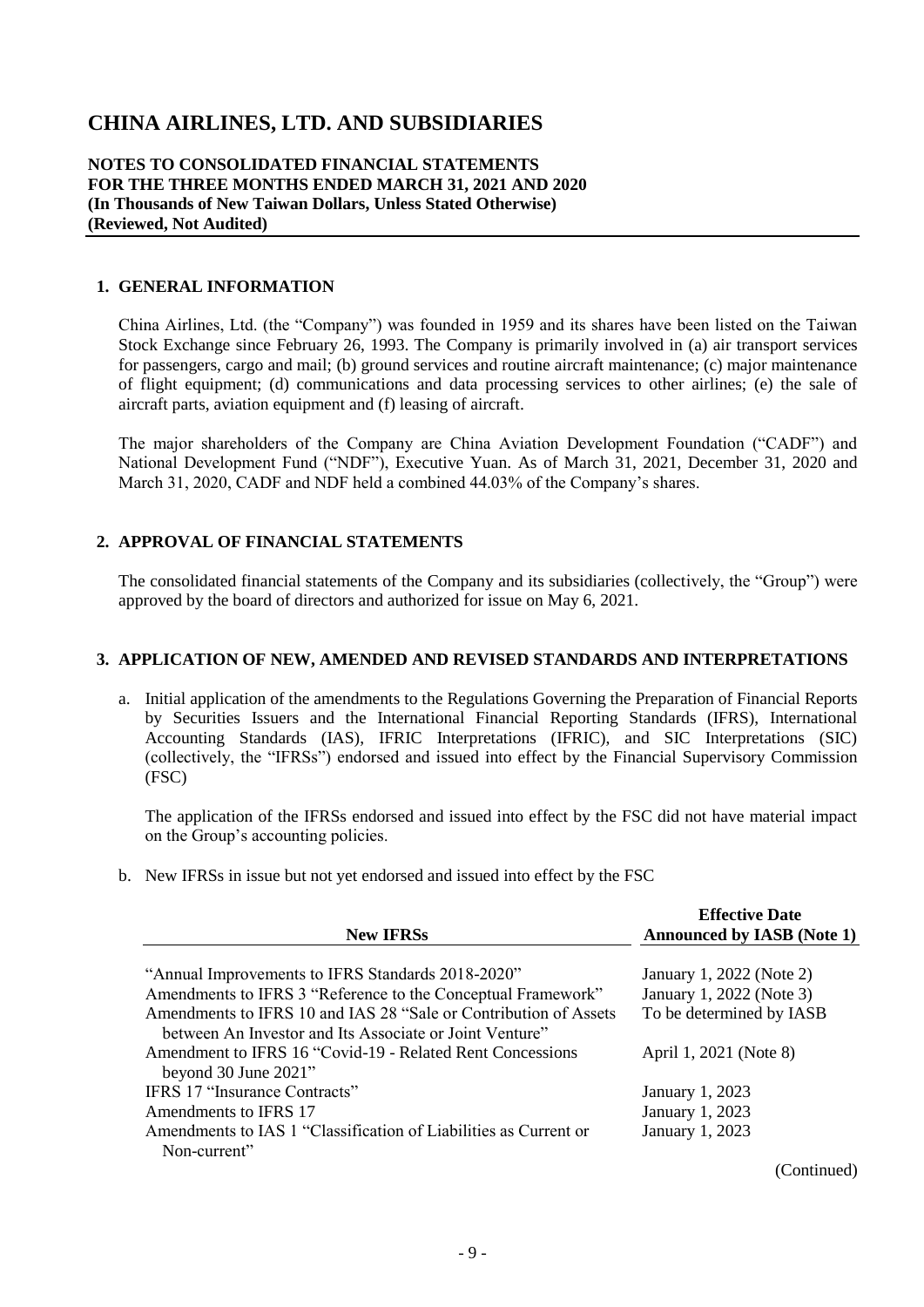| <b>New IFRSs</b>                                               | <b>Effective Date</b><br><b>Announced by IASB (Note 1)</b> |
|----------------------------------------------------------------|------------------------------------------------------------|
| Amendments to IAS 1 "Disclosure of Accounting Policies"        | January 1, 2023 (Note 6)                                   |
| Amendments to IAS 8 "Definition of Accounting Estimates"       | January 1, 2023 (Note 7)                                   |
| Amendments to IAS 16 "Property, Plant and Equipment - Proceeds | January 1, 2022 (Note 4)                                   |
| before Intended Use"                                           |                                                            |
| Amendments to IAS 37 "Onerous Contracts - Cost of Fulfilling a | January 1, 2022 (Note 5)                                   |
| Contract"                                                      |                                                            |

(Concluded)

- Note 1: Unless stated otherwise, the above New IFRSs are effective for annual reporting periods beginning on or after their respective effective dates.
- Note 2: The amendments to IFRS 9 will be applied prospectively to modifications and exchanges of financial liabilities that occur on or after the annual reporting periods beginning on or after January 1, 2022. The amendments to IAS 41 "Agriculture" will be applied prospectively to the fair value measurements on or after the annual reporting periods beginning on or after January 1, 2022. The amendments to IFRS 1 "First-time Adoptions of IFRSs" will be applied retrospectively for annual reporting periods beginning on or after January 1, 2022.
- Note 3: The amendments are applicable to business combinations for which the acquisition date is on or after the beginning of the annual reporting period beginning on or after January 1, 2022.
- Note 4: The amendments are applicable to property, plant and equipment that are brought to the location and condition necessary for them to be capable of operating in the manner intended by management on or after January 1, 2021.
- Note 5: The amendments are applicable to contracts for which the entity has not yet fulfilled all its obligations on January 1, 2022.
- Note 6: The amendments will be applied prospectively for annual reporting periods beginning on or after January 1, 2023.
- Note 7: The amendments are applicable to changes in accounting estimates and changes in accounting policies that occur on or after the beginning of the annual reporting period beginning on or after January 1, 2023.
- Note 8: A lessee should apply the amendment for annual reporting periods beginning on or after April 1, 2021, recognizing the cumulative effect of initial application at the beginning of the annual reporting period.

The application of new IFRSs in issue but not yet endorsed and issued into effect by the FSC would not have any material impact on the Group's accounting policies. As of the date the consolidated financial statements were authorized for issue, the Group is continuously assessing the possible impact that the application of other standards and interpretations will have on the Group's financial position and financial performance and will disclose the relevant impact when the assessment is completed.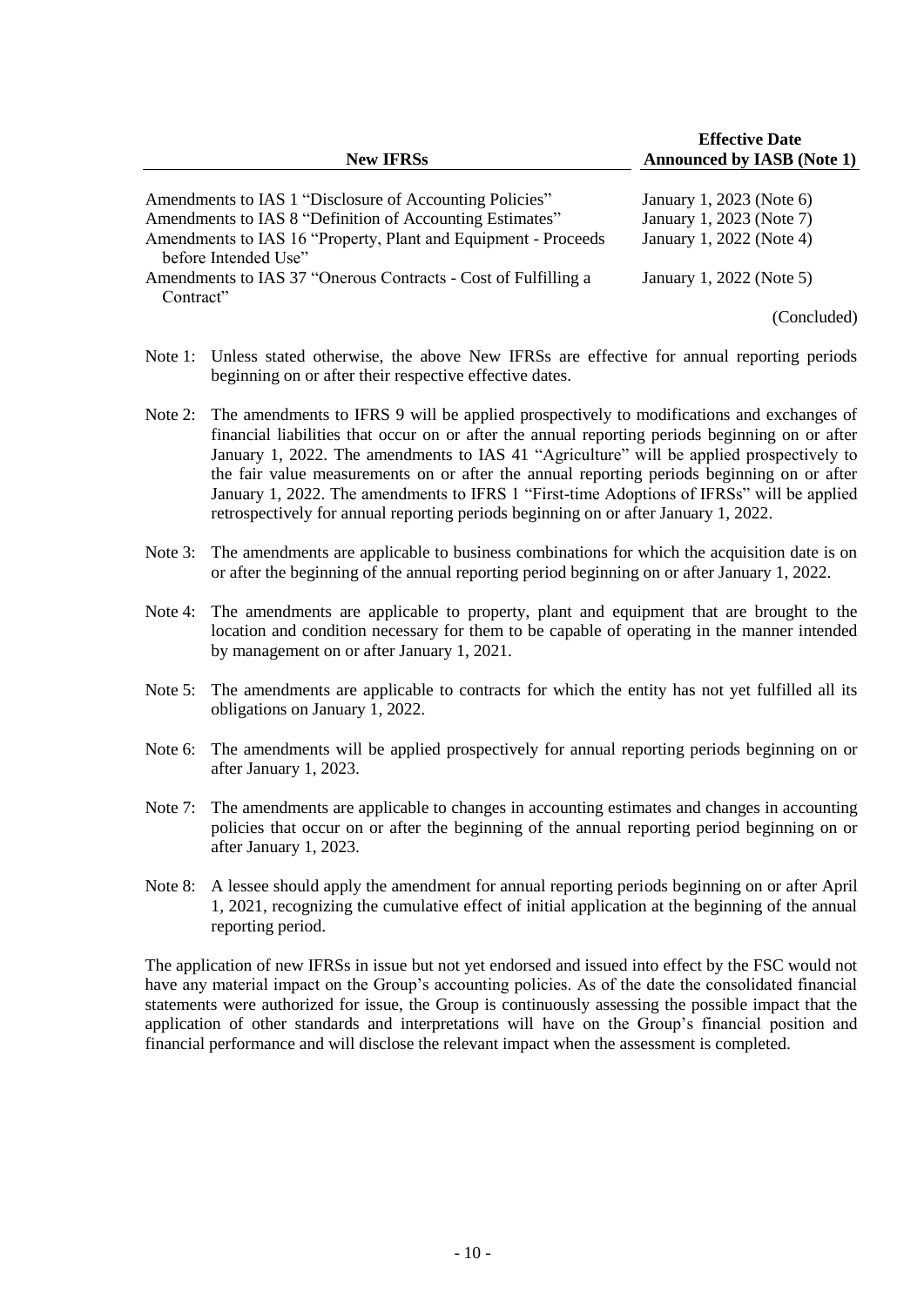## **4. SIGNIFICANT ACCOUNTING POLICIES**

#### **Statement of Compliance**

The consolidated financial statements have been prepared in accordance with the Regulations Governing the Preparation of Financial Reports by Securities Issuers and IAS 34 "Interim Financial Reporting" as endorsed by the FSC. Disclosure information included in these interim consolidated financial statements is less than the disclosures required in a full set of annual consolidated financial statements.

#### **Basis of Preparation**

The consolidated financial statements have been prepared on the historical cost basis except for financial instruments which are measured at fair value.

The fair value measurements, which are grouped into Levels 1 to 3 based on the degree to which the fair value measurement inputs are observable and based on the significance of the inputs to the fair value measurement in its entirety, are described as follows:

- 1) Level 1 inputs are quoted prices (unadjusted) in active markets for identical assets or liabilities;
- 2) Level 2 inputs are inputs other than quoted prices included within Level 1 that are observable for an asset or liability, either directly (i.e. as prices) or indirectly (i.e. derived from prices); and
- 3) Level 3 inputs are unobservable inputs for an asset or liability.

#### **Basis of Consolidation**

The reporting principles of these consolidated financial statements are the same as those of the consolidated financial statements for the year ended December 31, 2020.

#### **Employee Benefits**

Pension cost for an interim period is calculated on a year-to-date basis by using the actuarially determined pension cost rate at the end of the prior financial year, adjusted for significant market fluctuations since that time and for significant plan amendments, settlements, or other significant one-off events.

#### **Income Tax**

Income tax expense represents the sum of the tax currently payable and deferred tax. Interim period income taxes are assessed on an annual basis and calculated by applying to an interim period's pre-tax income the tax rate that would be applicable to expected total annual earnings.

## **5. CRITICAL ACCOUNTING JUDGMENTS AND KEY SOURCES OF ESTIMATION UNCERTAINTY**

The critical accounting judgments and key sources of estimation uncertainty for these interim consolidated financial statements are the same as those applied in the annual consolidated financial statements for the year ended December 31, 2020.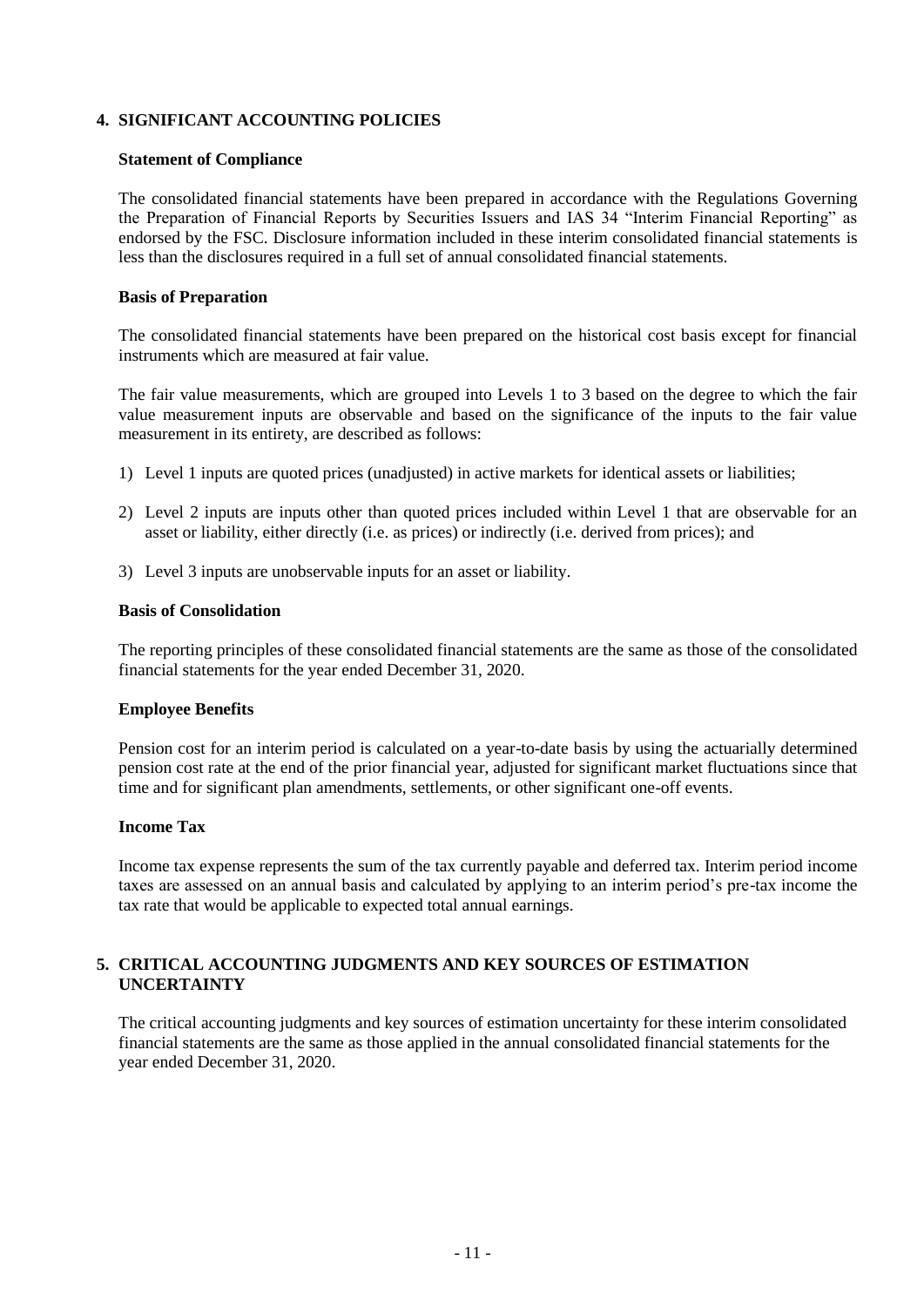### **6. CASH AND CASH EQUIVALENTS**

|                                                | March 31,<br>2021 | December 31,<br>2020 | March 31,<br>2020 |
|------------------------------------------------|-------------------|----------------------|-------------------|
| Cash on hand and revolving fund                | 107,856<br>S      | 333,677<br>\$.       | 30,760<br>S       |
| Checking accounts and demand deposits          | 12,030,912        | 17,690,186           | 15,916,090        |
| Cash equivalents                               |                   |                      |                   |
| Time deposits with original maturities of less |                   |                      |                   |
| than three months                              | 9,512,184         | 6,980,493            | 11,246,906        |
| Repurchase agreements collateralized by bonds  | 2,375,077         | 2,121,581            | 12,407,204        |
|                                                | 24,026,029        | 27,125,937           | 39,600,960        |

The market rate intervals of cash in the bank and cash equivalents at the end of the reporting period were as follows:

|                                                                     | March 31,<br>2021 | December 31,<br>2020 | March 31,<br>2020 |
|---------------------------------------------------------------------|-------------------|----------------------|-------------------|
| Bank balance<br>Time deposits with original maturities of less than | $0\% - 1.90\%$    | $0\% - 1.90\%$       | $0\% - 1.90\%$    |
| three months                                                        | $0.13\% - 2.40\%$ | $0.24\% - 2.20\%$    | $0.34\% - 3.15\%$ |
| Repurchase agreements collateralized by bonds                       | $0.22\% - 0.41\%$ | $0.22\% -0.55\%$     | $0.39\% -3.55\%$  |

The Group designated some deposits denominated in USD and repurchase agreements collateralized by bonds as hedging instruments to avoid exchange rate fluctuations on final payments of aircraft orders and prepayments for equipment, and applied cash flow hedge accounting to hedge its foreign exchange exposure. The contract information is as follows:

|                   | <b>Maturity Date</b> | <b>Subject</b>                         | <b>Carrying Value</b> |
|-------------------|----------------------|----------------------------------------|-----------------------|
| March 31, 2021    | 2021.4.1-2021.8.2    | Financial assets for hedging - current | \$3,314,286           |
| December 31, 2020 | 2021.1.4-2021.11.1   | Financial assets for hedging - current | 7,613,636             |

Impact on other comprehensive income (loss)

|                                           | <b>Recognized in</b><br><b>Other</b> |
|-------------------------------------------|--------------------------------------|
|                                           | Comprehensive<br>Income $(Loss)$     |
| For the three months ended March 31, 2021 | 6.434                                |

For the three months ended March 31, 2021, the amount of hedge settlements recognized as prepayments for equipment was \$79,606 thousand.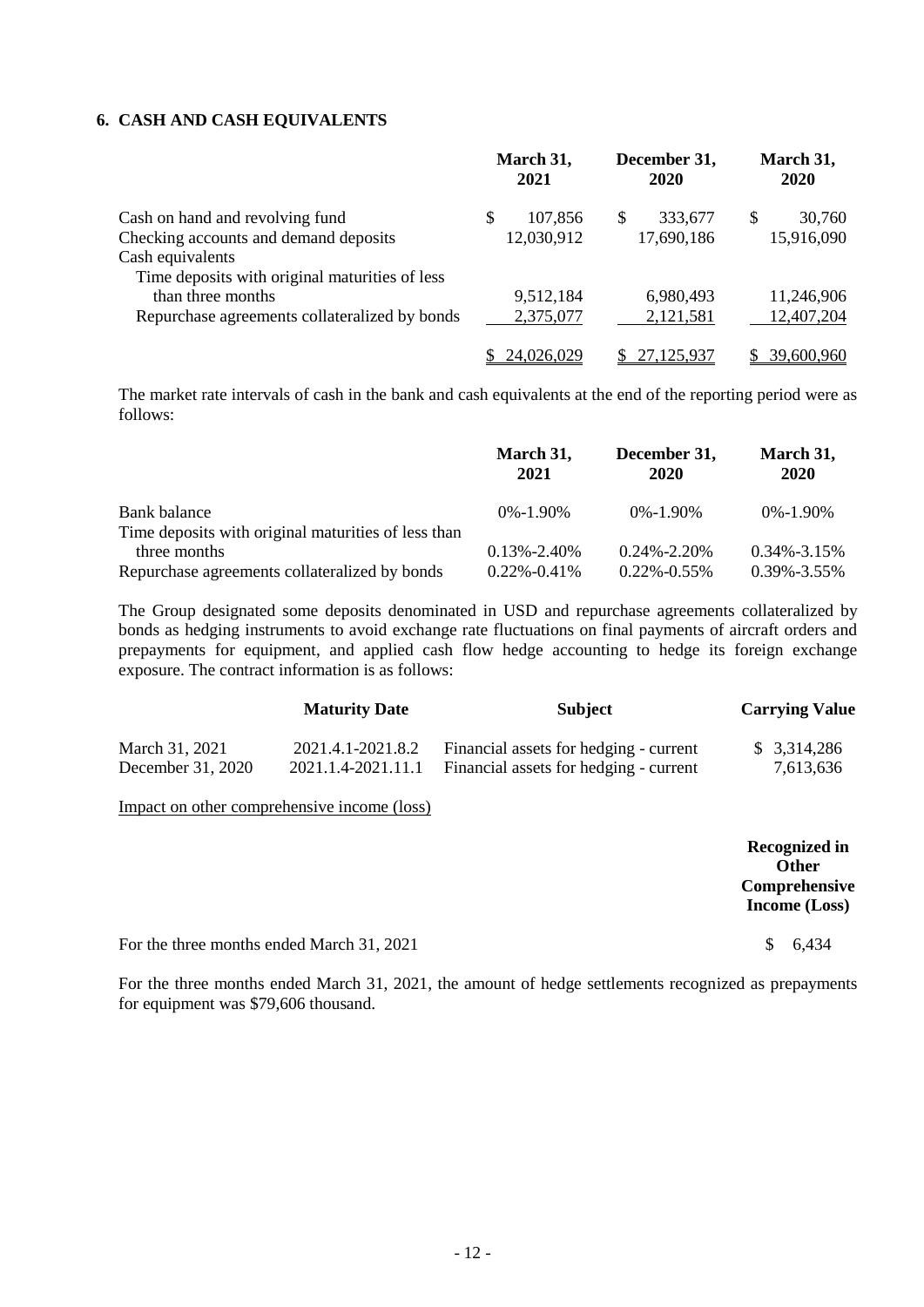## **7. FINANCIAL INSTRUMENTS AT FAIR VALUE THROUGH PROFIT OR LOSS (FVTPL)**

|                                                                                                                      | March 31,<br>2021 | December 31,<br>2020 | March 31,<br>2020 |
|----------------------------------------------------------------------------------------------------------------------|-------------------|----------------------|-------------------|
| Financial assets - current                                                                                           |                   |                      |                   |
| Financial assets mandatorily classified at FVTPL<br>Derivative financial instruments (not under<br>hedge accounting) |                   |                      |                   |
| Foreign exchange forward contracts                                                                                   | \$                | \$                   | \$<br>30          |
| Non-derivative financial assets<br>Beneficiary certificates                                                          | 257,820           | 274,761              | 567,940           |
|                                                                                                                      | \$257,820         | \$ 274,761           | \$ 567,970        |
| Financial liabilities - current                                                                                      |                   |                      |                   |
| Financial liabilities held for trading<br>Derivative financial instruments (not under<br>hedge accounting)           |                   |                      |                   |
| Foreign exchange forward contracts                                                                                   |                   |                      | 5,075             |
| At the and of the reporting period, outgrading foreign exchange forward contracts not under hed                      |                   |                      |                   |

At the end of the reporting period, outstanding foreign exchange forward contracts not under hedge accounting were as follows:

|                       | <b>Currency</b> | <b>Maturity Date</b> | <b>Notional Amount</b><br>(In Thousands) |
|-----------------------|-----------------|----------------------|------------------------------------------|
| March 31, 2020        |                 |                      |                                          |
| Buy forward contracts | NTD/USD         | 2020.4.23-2020.7.31  | NTD271,903/USD9,000                      |

#### **8. FINANCIAL ASSETS AT FAIR VALUE THROUGH OTHER COMPREHENSIVE INCOME**

#### **Investments in Equity Instruments**

|                      | March 31,<br>2021 | December 31,<br>2020 | March 31,<br>2020 |
|----------------------|-------------------|----------------------|-------------------|
| Non-current          |                   |                      |                   |
| Foreign investments  |                   |                      |                   |
| Unlisted shares      | 129,488<br>\$.    | \$134,042            | 182,109<br>S.     |
| Domestic investments | 31,843            | 29,704               | 28,816            |
| Unlisted shares      |                   |                      |                   |
|                      | 161.331           | 163.746              | 210.925           |

These investments in equity instruments are not held for trading. Instead, they are held for medium- to long-term strategic purposes. Accordingly, the management elected to designate these investments in equity instruments as at FVTOCI as it believes that recognizing short-term fluctuations in these investments' fair values in profit or loss would not be consistent with the Group's strategy of holding these investments for long-term purposes.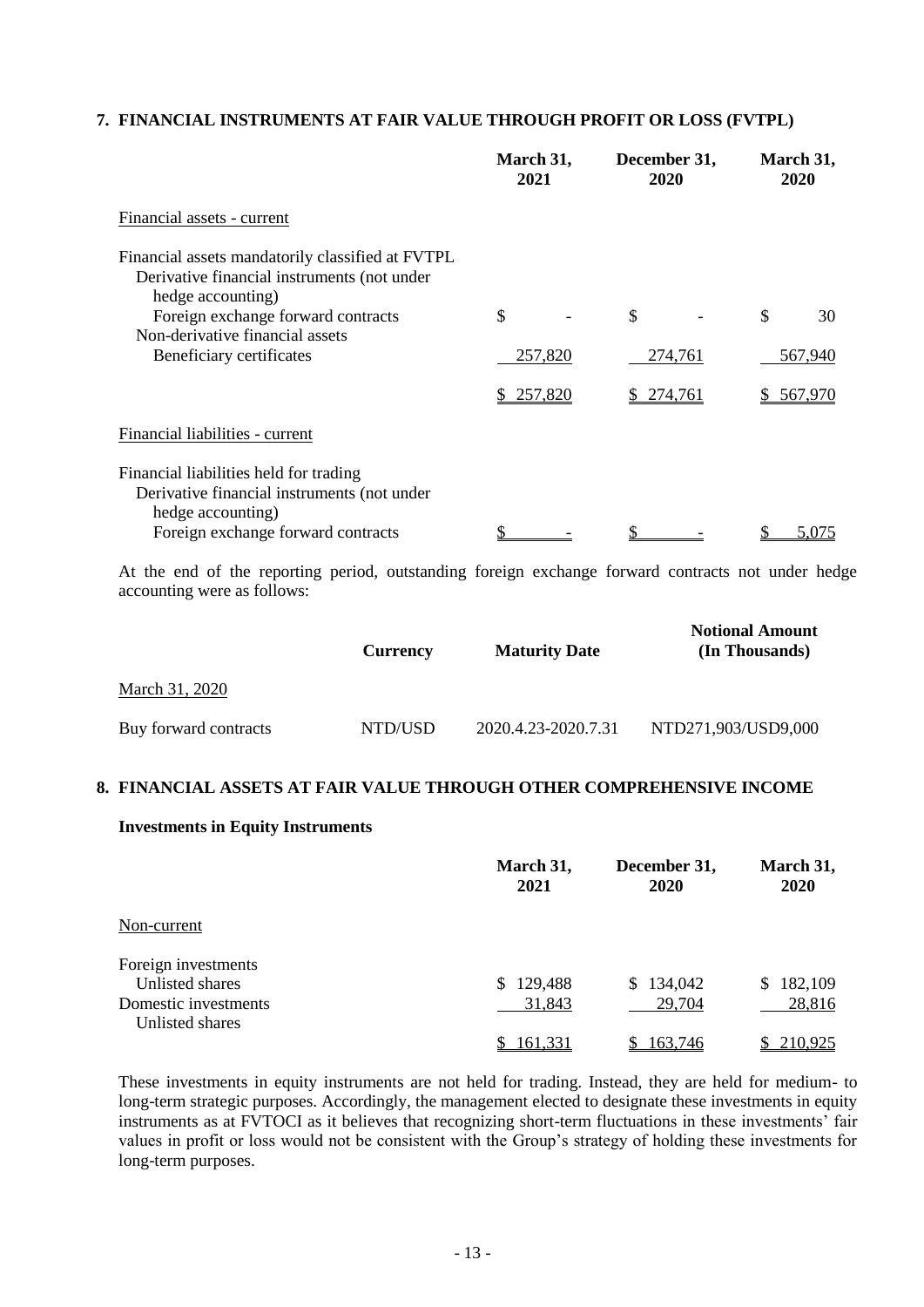### **9. FINANCIAL ASSETS AT AMORTIZED COST**

|                                                                                    | March 31,<br>2021                 | December 31,<br>2020       | March 31,<br>2020       |
|------------------------------------------------------------------------------------|-----------------------------------|----------------------------|-------------------------|
| Current                                                                            |                                   |                            |                         |
| Time deposits with original maturities of more<br>than 3 months<br>Government bond | \$1,534,735<br>1,663<br>1,536,398 | \$6,551,693<br>\$6,551,693 | \$1,724,004<br>,724,004 |
| Non-current                                                                        |                                   |                            |                         |
| Time deposits with original maturities of more<br>than 1 year                      | 353,462                           | 311,596                    | 207,968                 |

The interest rates for time deposits with original maturities of more than 3 months ranged from 0.21% to 1.10%, from 0.21% to 1.90% and from 0.40% to 2.75% as of March 31, 2021, December 31, 2020 and March 31, 2020, respectively.

#### **10. NOTES RECEIVABLE AND ACCOUNTS RECEIVABLE**

|                                     | March 31,  | December 31, | March 31,  |
|-------------------------------------|------------|--------------|------------|
|                                     | 2021       | 2020         | 2020       |
| Notes receivable                    | \$         | \$           | S          |
|                                     | 1,860      | 655          | 11,401     |
| Accounts receivable                 |            |              |            |
| At amortized cost                   | 9,509,934  | 9,903,008    | 7,254,151  |
| Gross carrying amount               | (215, 554) | (206, 152)   | (218, 783) |
| Less: Allowance for impairment loss | 9,294,380  | 9,696,856    | 7,035,368  |
|                                     | 9,296,240  | 9,697,511    | 7,046,769  |

The average credit period was 7 to 55 days. In determining the recoverability of a trade receivable, the Group considered any change in the credit quality of the receivable since the date credit was initially granted to the end of the reporting period, and any allowance for impairment loss was based on the estimated irrecoverable amounts determined by reference to the Group's past default experience with the counterparty and an analysis of the counterparty's current financial position. The Group adopted a policy of only dealing with entities that are rated the equivalent of investment grade or higher and obtaining sufficient collateral, where appropriate, as a means of mitigating the risk of financial loss from defaults. Credit rating information is obtained from independent rating agencies where available or, if not available, the Group uses other publicly available financial information or its own trading records to rate its major customers. The Group's exposure and the credit ratings of its counterparties are continuously monitored and the aggregate value of transactions concluded is spread amongst approved counterparties. Credit exposure is controlled by counterparty limits that are reviewed and approved by the risk management committee annually.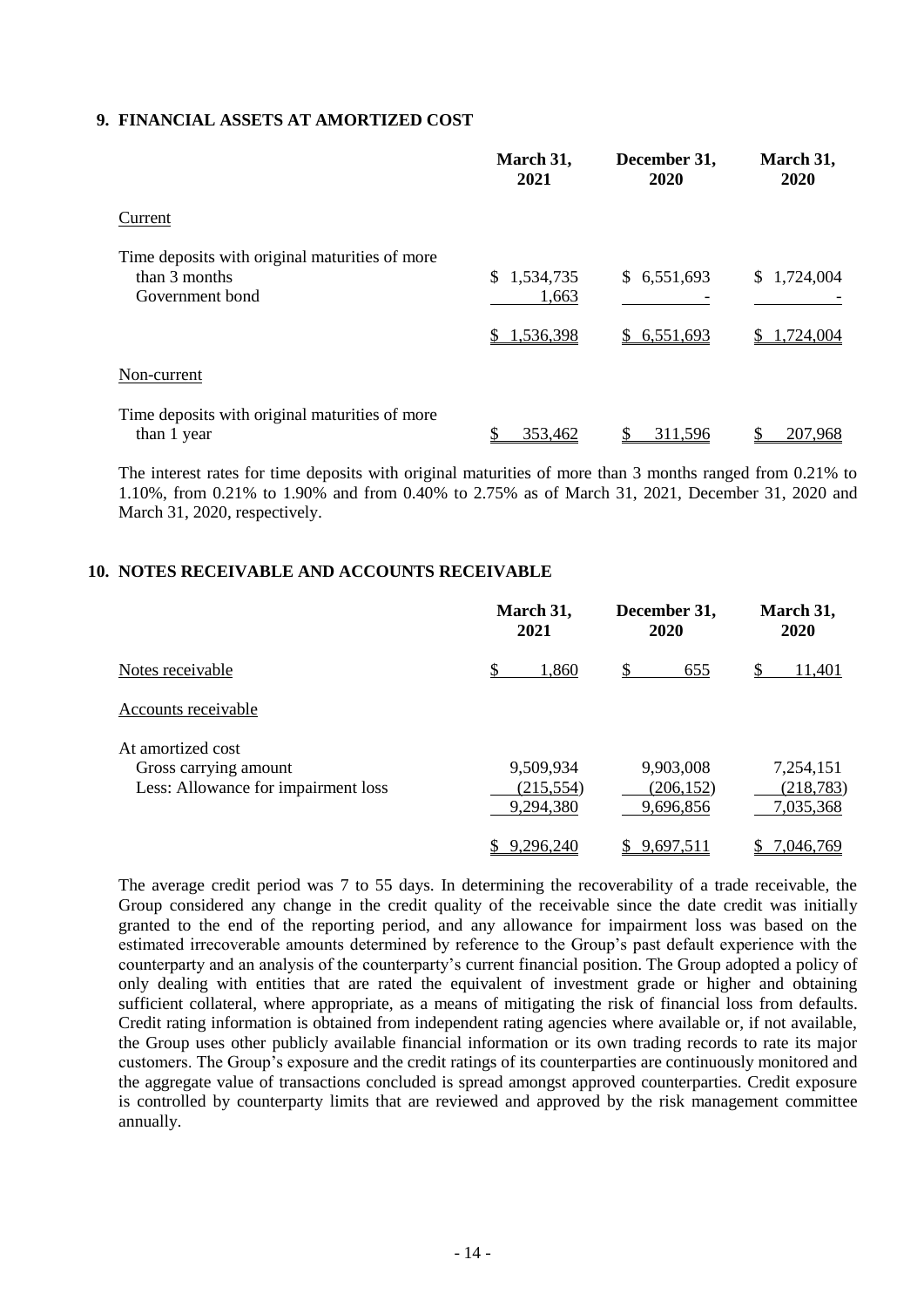The Group applies the simplified approach to allowing for expected credit losses prescribed by IFRS 9, which permits the use of lifetime expected loss allowance for all trade receivables. The expected credit losses on trade receivables are estimated using a provision matrix by reference to past default experience with the debtors and an analysis of the debtors' current financial position, adjusted for general economic conditions of the industry in which the debtors operate and an assessment of both the current as well as the forecasted direction of economic conditions at the reporting date. As the Group's historical credit loss experience does not show significantly different loss patterns for different customer segments, the loss allowance based on the past due status is not further distinguished according to the different segments of the Group's customer base.

The Group writes off a trade receivable when there is information indicating that the debtor is experiencing severe financial difficulty and there is no realistic prospect of recovery. For accounts receivable that have been written off, the Group continues to engage in enforcement activity to attempt to recover the receivables which are due. Where recoveries are made, these are recognized in profit or loss.

The following table details the loss allowance of trade receivables based on the Group's provision matrix.

|                                  | <b>Not Past Due</b> | Up to 30 Days 31 to 60 Days |                | 61 to 90 Days | Over 90 Days  | <b>Total</b> |
|----------------------------------|---------------------|-----------------------------|----------------|---------------|---------------|--------------|
| Expected credit loss rate        | 0.30%               | 0.67%                       | 0.10%          | 22.45%        | 94.51%        |              |
| Gross carrying amount            | \$8,935,260         | \$<br>261,227               | 110,923<br>\$  | \$<br>7,238   | \$<br>195,286 | \$9,509,934  |
| Loss allowance (lifetime<br>ECLs | (27,517)            | (1,745)                     | (107)          | (1,625)       | (184, 560)    | (215, 554)   |
| Amortized cost                   | \$ 8,907,743        | 259,482<br>\$               | 110,816<br>\$. | \$<br>5,613   | \$<br>10,726  | \$9,294,380  |
| December 31, 2020                |                     |                             |                |               |               |              |
|                                  | <b>Not Past Due</b> | Up to 30 Days               | 31 to 60 Days  | 61 to 90 Days | Over 90 Days  | <b>Total</b> |
| Expected credit loss rate        | 0.14%               | 0.18%                       | 1.20%          | 53.78%        | 92.74%        |              |
| Gross carrying amount            | \$9,304,785         | \$<br>256,178               | 134,111<br>\$  | \$<br>5,513   | \$<br>202,421 | \$9,903,008  |
| Loss allowance (lifetime<br>ECLs | (13,392)            | (470)                       | (1,608)        | (2,965)       | (187,718)     | (206, 152)   |
| Amortized cost                   | \$9,291,393         | \$<br>255,708               | \$<br>132,503  | 2,548<br>\$   | 14,703        | \$9,696,856  |
| March 31, 2020                   |                     |                             |                |               |               |              |
|                                  | <b>Not Past Due</b> | Up to 30 Days               | 31 to 60 Days  | 61 to 90 Days | Over 90 Days  | <b>Total</b> |
| Expected credit loss rate        | $0.07\%$            | 0.39%                       | 7.67%          | 14.50%        | 99.27%        |              |
| Gross carrying amount            | \$5,648,200         | \$1,251,611                 | \$<br>46,419   | \$<br>116,938 | \$<br>190,983 | \$7,254,151  |
| Loss allowance (lifetime<br>ECLs | (3,834)             | (4, 841)                    | (3,562)        | (16,956)      | (189, 590)    | (218, 783)   |
| Amortized cost                   | \$5,644,366         | \$1,246,770                 | \$<br>42,857   | \$<br>99,982  | \$<br>1,393   | \$7,035,368  |

March 31, 2021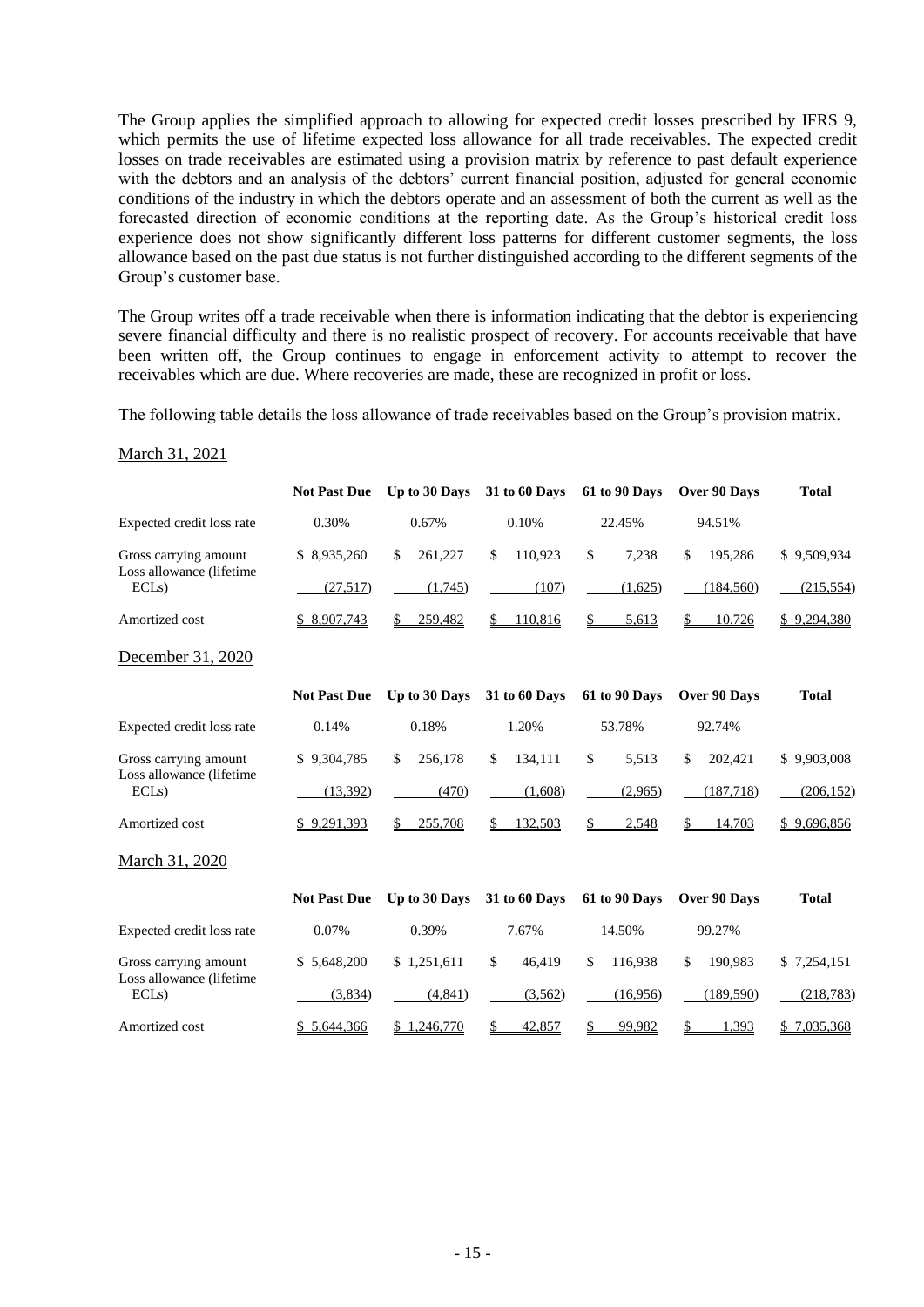The movements of the loss allowance of trade receivables were as follows:

|                                          | <b>For the Three Months Ended</b><br><b>March 31</b> |           |  |
|------------------------------------------|------------------------------------------------------|-----------|--|
|                                          | 2021                                                 | 2020      |  |
| Balance at January 1                     | 206,152<br>S.                                        | \$218,665 |  |
| Add: Net remeasurement of loss allowance | 9,370                                                | 172       |  |
| Add: Amounts recovered                   | 106                                                  |           |  |
| Less: Amounts written off                | (76)                                                 | (55)      |  |
| Foreign exchange gains and losses        |                                                      |           |  |
| Balance at March 31                      | 215.554                                              | 218.783   |  |

#### **11. INVENTORIES**

|                                        | March 31,<br>2021 | December 31,<br>2020 | March 31,<br>2020 |
|----------------------------------------|-------------------|----------------------|-------------------|
| Aircraft spare parts                   | \$ 7,348,878      | \$7,898,482          | \$7,217,977       |
| Items for in-flight sale               | 627,067           | 627,437              | 602,247           |
| Work in process - maintenance services | 241,072           | 214,362              | 96,585            |
| Others                                 | 47,912            | 47,824               | 24,257            |
|                                        | 8.264.929         | 8,788,105            | <u>7,941,066</u>  |

The operating costs recognized for the three months ended March 31, 2021 and 2020 included losses from inventory write-downs of \$188,279 thousand and \$139,463 thousand, respectively.

#### **12. NON-CURRENT ASSETS HELD FOR SALE**

|                        | March 31, | December 31, | March 31,                |
|------------------------|-----------|--------------|--------------------------|
|                        | 2021      | 2020         | 2020                     |
| Aircraft held for sale | \$89.956  | \$89,296     | $\overline{\phantom{0}}$ |

### **13. SUBSIDIARIES**

Subsidiaries included in the consolidated financial statements are as follows:

|                         | <b>Investee Company</b>                                  |                                                                  | Proportion of Ownership (%) |                      |                   |
|-------------------------|----------------------------------------------------------|------------------------------------------------------------------|-----------------------------|----------------------|-------------------|
| <b>Investor Company</b> |                                                          | <b>Main Businesses and Products</b>                              | March 31.<br>2021           | December 31.<br>2020 | March 31,<br>2020 |
| China Airlines. Ltd.    | Tigerair Taiwan Co., Ltd. (Note)                         | Air transportation                                               | 81                          | 81                   | 77                |
|                         | Taiwan Aircraft Maintenance And<br>Engineering Co., Ltd. | Aircraft maintenance                                             | 100                         | 100                  | 100               |
|                         | Cal-Dynasty International                                | A holding company, real estate and<br>hotel services             | 100                         | 100                  | 100               |
|                         | Cal-Asia Investment                                      | General investment                                               | 100                         | 100                  | 100               |
|                         | Dynasty Aerotech International Corp.                     | Cleaning of aircraft and maintenance of<br>machine and equipment | 100                         | 100                  | 100               |
|                         | Yestrip                                                  | <b>Travel business</b>                                           | 100                         | 100                  | 100               |
|                         | Cal Park                                                 | Real estate lease and international trade                        | 100                         | 100                  | 100               |
|                         | Cal Hotel Co., Ltd.                                      | Hotel business                                                   | 100                         | 100                  | 100               |
|                         | Sabre Travel Network (Taiwan)                            | Sale and maintenance of hardware and<br>software                 | 94                          | 94                   | 94                |

(Continued)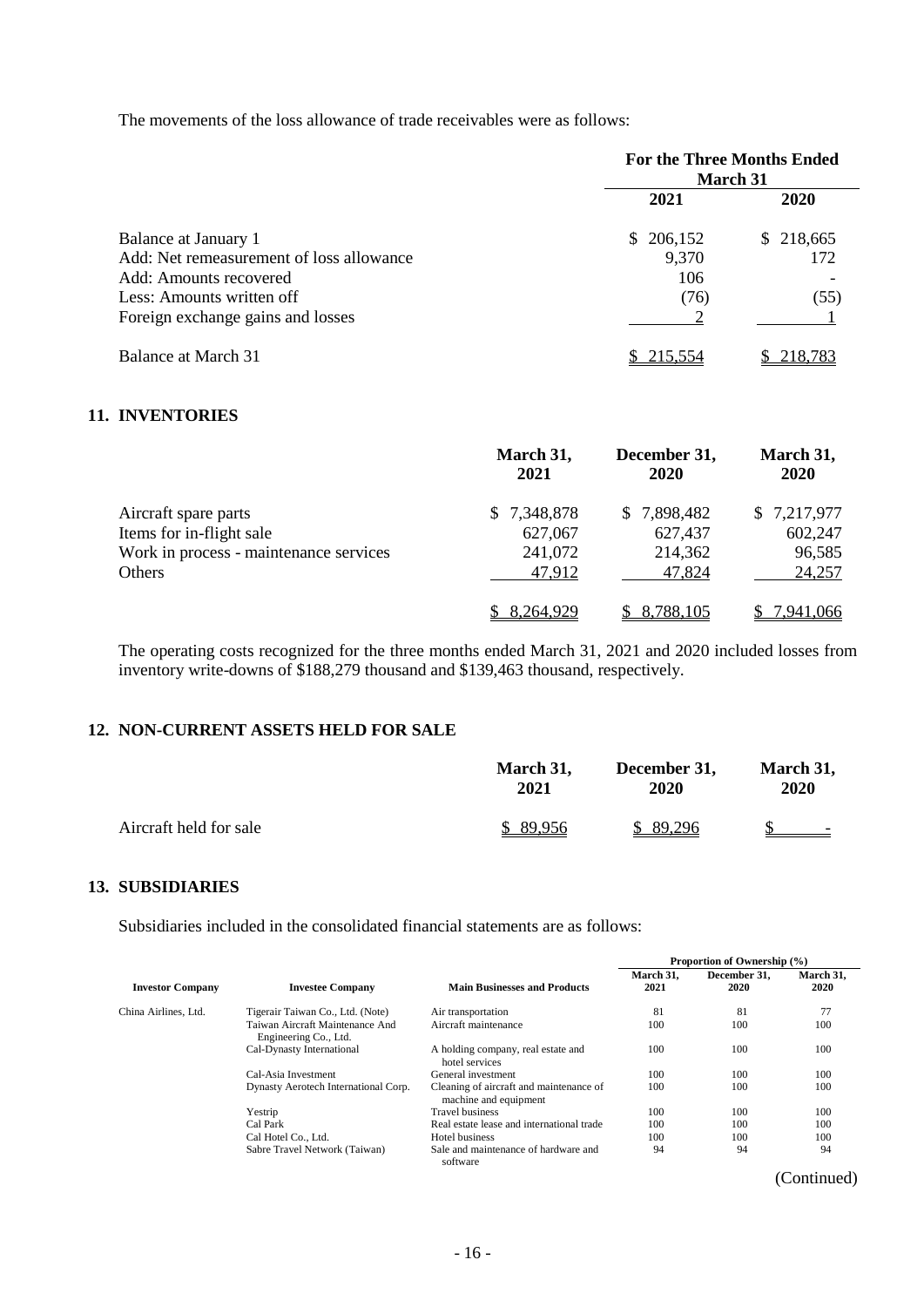|                                |                                               |                                                   | Proportion of Ownership (%) |                      |                   |
|--------------------------------|-----------------------------------------------|---------------------------------------------------|-----------------------------|----------------------|-------------------|
| <b>Investor Company</b>        | <b>Investee Company</b>                       | <b>Main Businesses and Products</b>               | March 31.<br>2021           | December 31,<br>2020 | March 31,<br>2020 |
|                                | Mandarin Airlines                             | Air transportation and maintenance of<br>aircraft | 94                          | 94                   | 94                |
|                                | Taiwan Air Cargo Terminal (Note)              | Air cargo and storage                             | 59                          | 59                   | 59                |
|                                | Kaohsiung Catering Services, Ltd.             | In-flight catering                                | 54                          | 54                   | 54                |
|                                | <b>Taoyuan International Airport Services</b> | Airport services                                  | 49                          | 49                   | 49                |
|                                | Taiwan Airport Services (Note)                | Airport services                                  | 48                          | 48                   | 48                |
|                                | <b>Global Sky Express</b>                     | Forwarding and storage of air cargo               | 25                          | 25                   | 25                |
| Cal-Dynasty International      | Dynasty Properties Co., Ltd.                  | Real estate management                            | 100                         | 100                  | 100               |
|                                | Dynasty Hotel of Hawaii, Inc.                 | Hotel business                                    | 100                         | 100                  | 100               |
| <b>Taiwan Airport Services</b> | Taiwan Airport Service (Samoa)                | Airport supporting service and<br>investment      | 100                         | 100                  | 100               |
|                                |                                               |                                                   |                             |                      | (Concluded)       |

Note: Based on the Group's proportion of ownership.

The Company has substantial control over Taoyuan International Airport Service, Taiwan Airport Service and Global Sky Express, while the rest of investees have more than 50% of their voting shares owned by the Company. The above financial information for the three months ended March 31, 2021 and 2020 of these subsidiaries was not reviewed by independent auditors, except for Mandarin Airlines and Tigerair Taiwan Co., Ltd.

To strengthen the capital structure of Tigerair Taiwan Co., Ltd., the board of directors of the Company approved the plan to issue ordinary shares for cash at \$25 per share on August 6, 2020. The Company subscribed for 47,228 thousand shares in October 2020 and 26,286 thousand shares in November 2020. The proportion of ownership of the Group increased to 81%. Because the shares are subscribed at a percentage different from its existing ownership percentage, the Company's retained earnings decreased by \$169,272 thousand.

## **14. INVESTMENTS ACCOUNTED FOR USING THE EQUITY METHOD**

|                                            | March 31,   | December 31, | March 31,   |
|--------------------------------------------|-------------|--------------|-------------|
|                                            | 2021        | 2020         | 2020        |
| Investments in associates                  | \$1,072,589 | \$1,079,852  | \$1,161,492 |
| Investments in jointly controlled entities | 817,038     | 890.950      | 1,012,437   |
|                                            | 1,889,627   | 1,970,802    | \$2,173,929 |

## a. Investments in associates

The amount of investments in associates were as follows:

|                                                                                     | March 31,<br>2021 |   | December 31,<br><b>2020</b> | March 31,<br>2020 |
|-------------------------------------------------------------------------------------|-------------------|---|-----------------------------|-------------------|
| Unlisted companies                                                                  |                   |   |                             |                   |
| China Aircraft Services                                                             | \$<br>250,420     | S | 277,234                     | \$<br>412,463     |
| <b>Dynasty Holidays</b>                                                             | 4,485             |   | 5,237                       | 9,573             |
| Airport Air Cargo Terminal (Xiamen)                                                 | 487,319           |   | 476,219                     | 445,285           |
| Airport Air Cargo Service (Xiamen)<br><b>Eastern United International Logistics</b> | 276,386           |   | 270,046                     | 251,102           |
| (Holdings) Ltd.                                                                     | 53,979            |   | 51,116                      | 43,069            |
|                                                                                     | .072.589          |   | .079,852                    | .161,492          |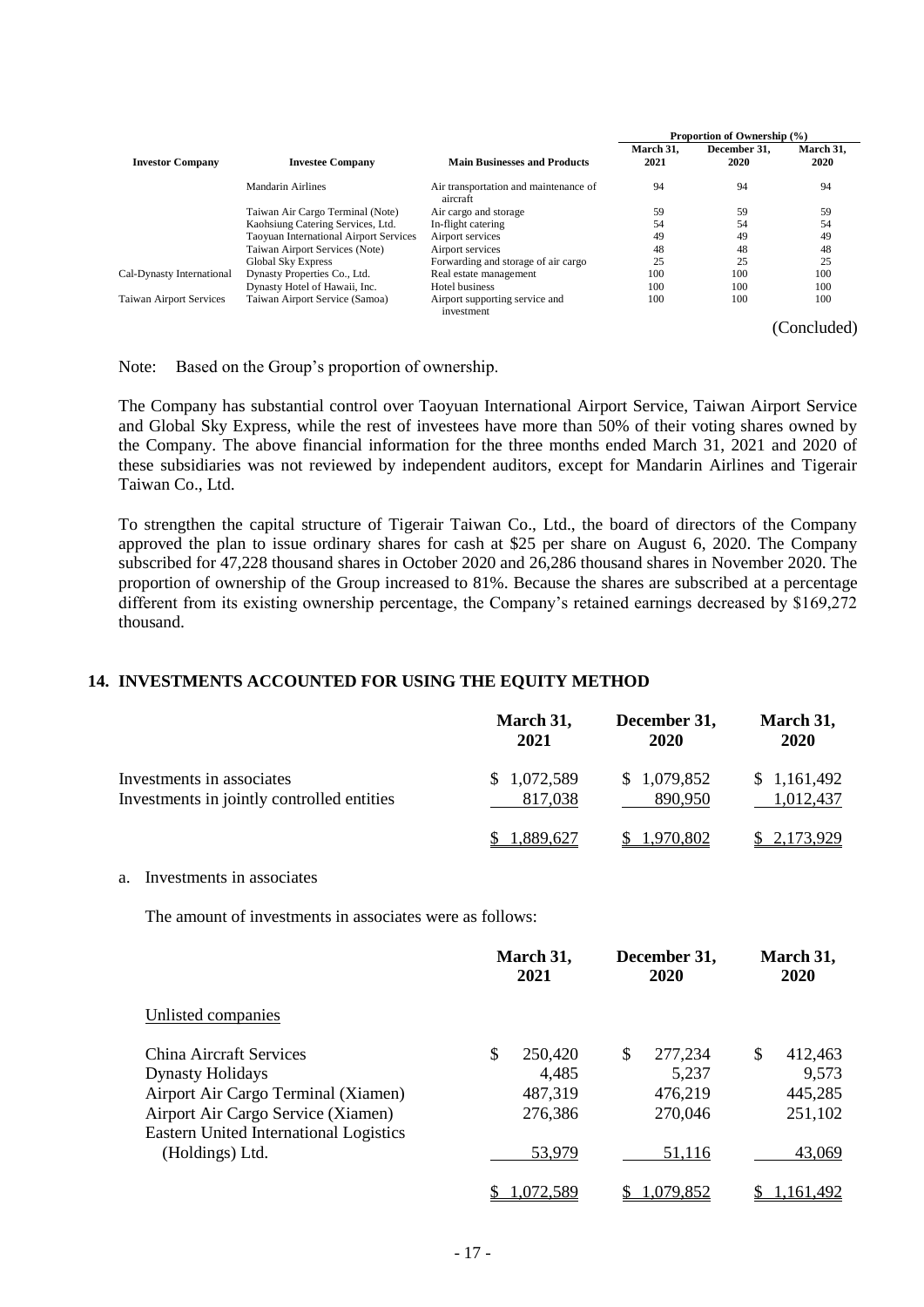At the end of the reporting period, the proportion of ownership and voting rights of associates held by the Group were as follows:

|                                        | <b>Proportion of Ownership and Voting Rights</b> |                      |                   |  |
|----------------------------------------|--------------------------------------------------|----------------------|-------------------|--|
| <b>Name of Associate</b>               | March 31,<br>2021                                | December 31,<br>2020 | March 31,<br>2020 |  |
| <b>China Aircraft Services</b>         | 20%                                              | 20%                  | 20%               |  |
| <b>Dynasty Holidays</b>                | 20%                                              | 20%                  | 20%               |  |
| Airport Air Cargo Terminal (Xiamen)    | 28%                                              | 28%                  | 28%               |  |
| Airport Air Cargo Service (Xiamen)     | 28%                                              | 28%                  | 28%               |  |
| Eastern United International Logistics |                                                  |                      |                   |  |
| (Holdings) Ltd.                        | 35%                                              | 35%                  | 35%               |  |

The investment (loss) gain recognized for associates accounted for using the equity method was as follows:

|                                                        | <b>For the Three Months Ended</b><br><b>March 31</b> |            |  |
|--------------------------------------------------------|------------------------------------------------------|------------|--|
|                                                        | 2021                                                 | 2020       |  |
| China Aircraft Services                                | \$(27,310)                                           | \$(29,700) |  |
| <b>Asian Compressor Technology Services</b>            | (438)                                                | (576)      |  |
| Airport Air Cargo Terminal (Xiamen)                    | 10,908                                               | 2,975      |  |
| Airport Air Cargo Service (Xiamen)                     | 6,233                                                | 4,943      |  |
| Eastern United International Logistics (Holdings) Ltd. | 2,844                                                | 725        |  |
|                                                        |                                                      | 21.633     |  |

The investments accounted for using the equity method and the share of profit or loss and other comprehensive income of those investments were based on the associates' financial statements which have not been reviewed. However, the management determined that there would have been no significant adjustments to the related information presented in these consolidated financial statements had this investee's financial statements been independently reviewed.

b. Investments in jointly controlled entities

The investments in jointly controlled entities were as follows:

|                                                                                                                                |   | March 31,<br>2021                     |   | December 31,<br>2020                  |   | March 31,<br>2020                     |
|--------------------------------------------------------------------------------------------------------------------------------|---|---------------------------------------|---|---------------------------------------|---|---------------------------------------|
| <b>China Pacific Catering Services</b><br>China Pacific Laundry Services<br>NORDAM Asia Ltd.<br>Delica International Co., Ltd. | S | 630,774<br>141,441<br>36,952<br>7,871 | S | 695,959<br>149,353<br>37,767<br>7,871 | S | 799,660<br>167,097<br>37,812<br>7,868 |
|                                                                                                                                |   | 817,038                               |   | 890.950                               |   | 1.012.437                             |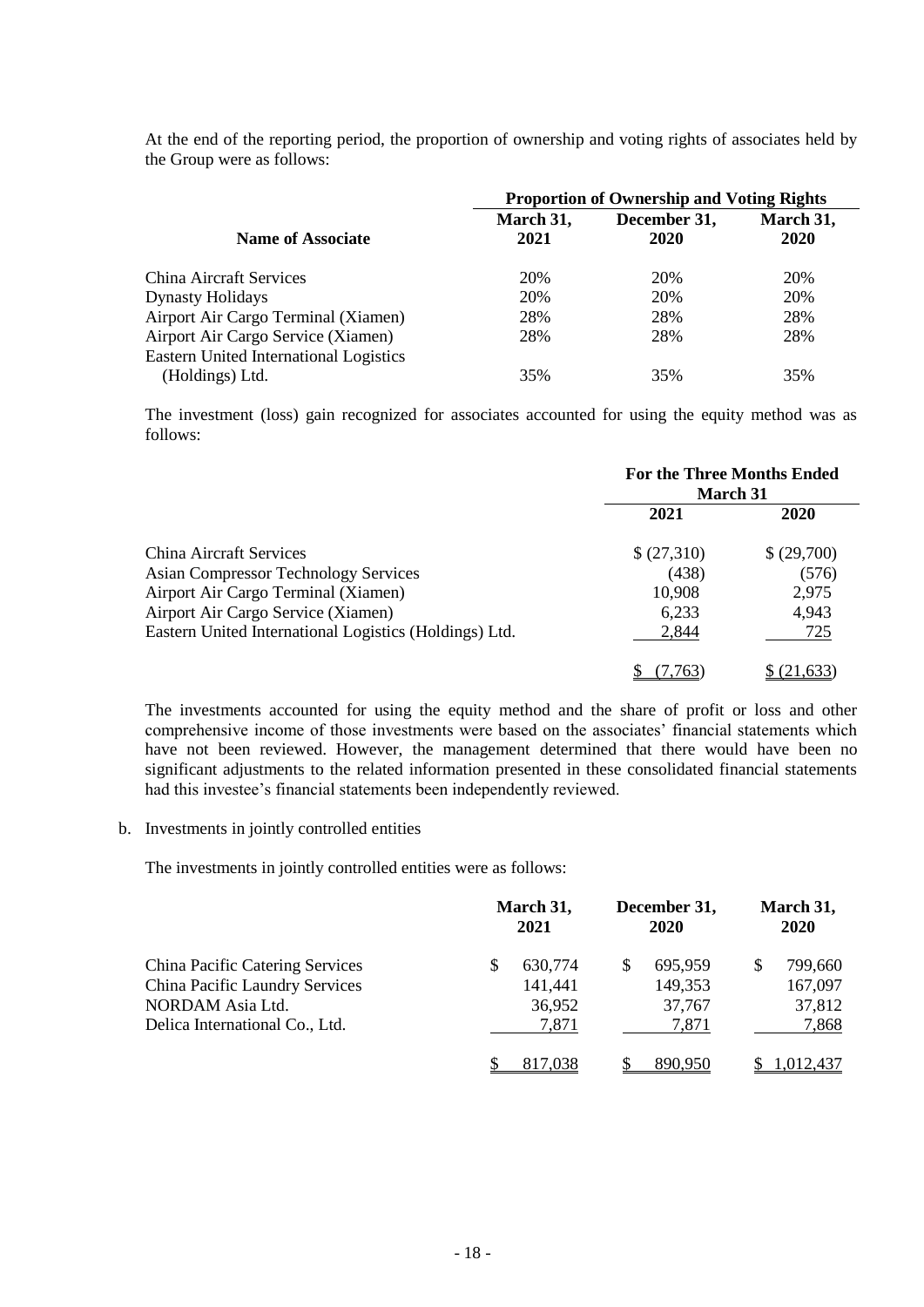At the end of the reporting period, the proportion of ownership and voting rights in jointly controlled entities held by the Group were as follows:

|                                        | <b>Proportion of Ownership and Voting Rights</b> |                      |                   |  |
|----------------------------------------|--------------------------------------------------|----------------------|-------------------|--|
|                                        | March 31,<br>2021                                | December 31,<br>2020 | March 31,<br>2020 |  |
| <b>China Pacific Catering Services</b> | 51%                                              | 51%                  | 51%               |  |
| China Pacific Laundry Services         | 55%                                              | 55%                  | 55%               |  |
| NORDAM Asia Ltd.                       | 49%                                              | 49%                  | 49%               |  |
| Delica International Co., Ltd.         | 51%                                              | 51%                  | 51%               |  |

The Group entered into a joint venture agreement with the Taikoo Group to invest in China Pacific Catering Services and China Pacific Laundry Services. According to the agreement, both sides have the right to make major motion vetoes on the board of directors, and therefore, the Group does not have control.

To expand the Group's catering business, Kaohsiung Catering entered into a joint venture agreement to invest in Delica International Co, Ltd., with the other company have the right to make decisions on operations, and therefore, the Group does not have control.

Details of the investment loss attributable to investments in jointly controlled entitles were as follows:

|                                        | <b>For the Three Months Ended</b><br><b>March 31</b> |               |  |
|----------------------------------------|------------------------------------------------------|---------------|--|
|                                        | 2021                                                 | 2020          |  |
| <b>China Pacific Catering Services</b> | \$ (65,184)                                          | (1,411)<br>S. |  |
| China Pacific Laundry Services         | (7,912)                                              | (1,449)       |  |
| NORDAM Asia Ltd.                       | (815)                                                | (1)           |  |
| Delica International Co., Ltd.         |                                                      |               |  |
|                                        |                                                      | . 86'         |  |

The investments accounted for using the equity method and the share of profit or loss and other comprehensive income of those investments were based on the jointly controlled entities' financial statements which were not independently reviewed. However, the management determined that there would have been no significant adjustments had this investee's financial statements been independently reviewed.

For information on the major businesses and products, the locations of the major business offices, and the countries of registration for the above entities, refer to Tables 6 and 7 (names, locations, and related information of investees on which the Company exercises significant influence and investment in mainland China) following the notes to the consolidated financial statements.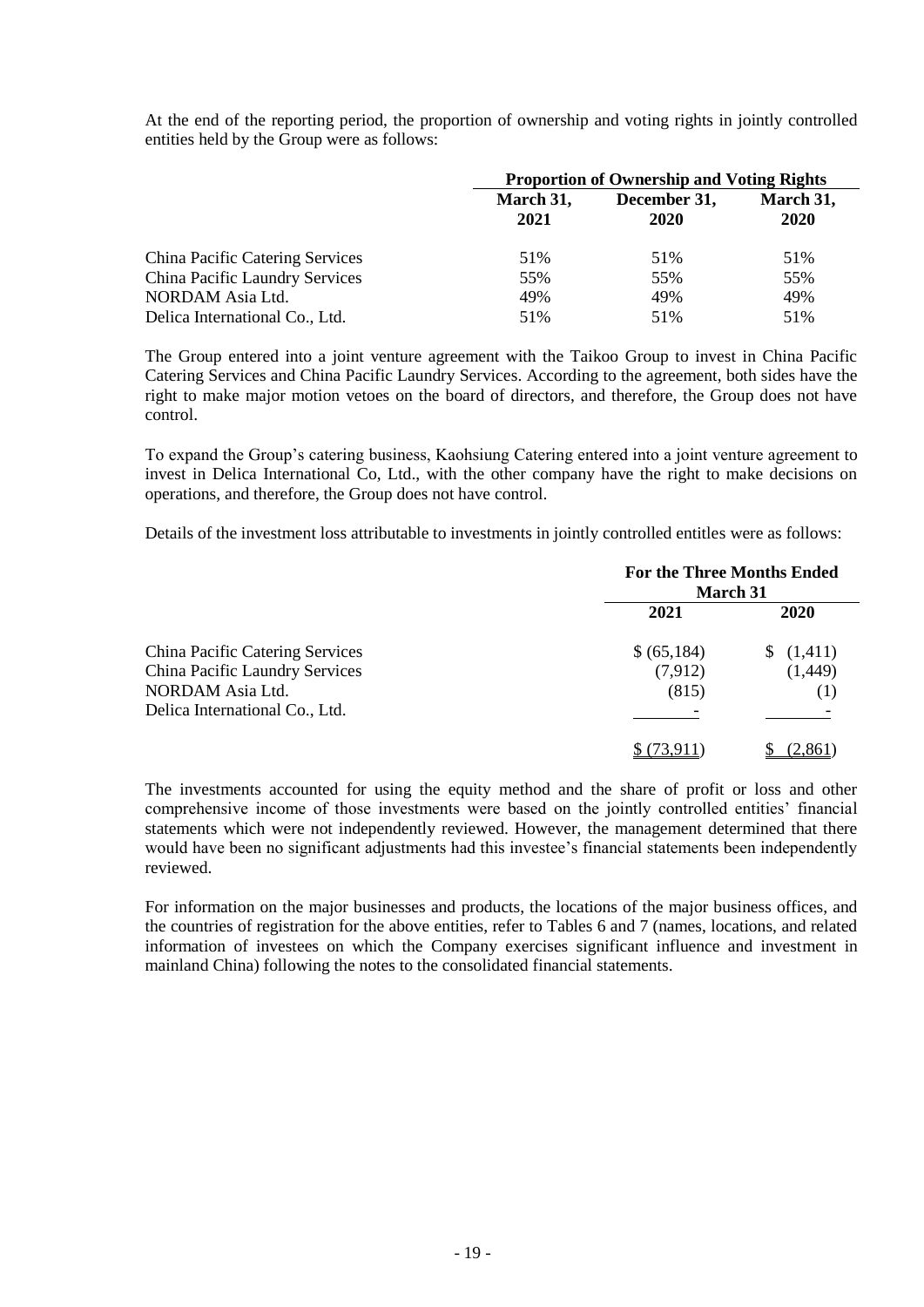# **15. PROPERTY, PLANT AND EQUIPMENT**

|                                                                                                                  | <b>Freehold Land</b>           | <b>Buildings</b>                                                 | Flight<br>Equipment                                                   | <b>Others</b>                                             | <b>Total</b>                                                   |
|------------------------------------------------------------------------------------------------------------------|--------------------------------|------------------------------------------------------------------|-----------------------------------------------------------------------|-----------------------------------------------------------|----------------------------------------------------------------|
| Cost                                                                                                             |                                |                                                                  |                                                                       |                                                           |                                                                |
| Balance at January 1, 2020<br>Additions<br>Disposals<br>Reclassification<br>Net exchange differences             | 1,002,499<br>\$<br>3.207       | 16,084,063<br>\$.<br>13,264<br>$\overline{\phantom{a}}$<br>5,817 | \$272,077,692<br>181,295<br>(1,256,170)<br>1,358,008<br>$\equiv$      | \$<br>16,846,835<br>64,252<br>(55,690)<br>12,328<br>605   | \$ 306,011,089<br>258,811<br>(1,311,860)<br>1,370,336<br>9,629 |
| Balance at March 31, 2020                                                                                        | 1,005,706<br>\$                | \$16,103,144                                                     | \$272,360,825                                                         | 16,868,330<br>S.                                          | \$ 306,338,005                                                 |
| Accumulated depreciation<br>and impairment                                                                       |                                |                                                                  |                                                                       |                                                           |                                                                |
| Balance at January 1, 2020<br>Depreciation expenses<br>Disposals<br>Reclassification<br>Net exchange differences | \$                             | \$<br>(7,028,540)<br>(122,706)<br>$\overline{a}$<br>(2,973)      | \$(141,886,170)<br>(4,550,598)<br>1,177,898<br>536                    | \$(11,209,408)<br>(233,605)<br>54,790<br>(536)<br>(4,704) | \$(160,124,118)<br>(4,906,909)<br>1,232,688<br>(7,677)         |
| Balance at March 31, 2020                                                                                        | \$                             | \$ (7,154,219)                                                   | <u>\$(145,258,334)</u>                                                | \$(11,393,463)                                            | \$(163,806,016)                                                |
| Balance at March 31, 2020,<br>net value                                                                          | 1,005,706<br>\$                | 8,948,925<br>\$                                                  | \$127,102,491                                                         | 5,474,867<br>\$                                           | \$142,531,989                                                  |
| Cost                                                                                                             |                                |                                                                  |                                                                       |                                                           |                                                                |
| Balance at January 1, 2021<br>Additions<br>Disposals<br>Reclassification<br>Net exchange differences             | \$<br>955,823<br>2,869         | 15,705,635<br>S<br>12,731<br>$\overline{a}$<br>5,297             | \$282,007,135<br>12,266<br>(1,072,693)<br>6,63,856                    | \$<br>17,058,648<br>164,645<br>(46,317)<br>13,958<br>558  | \$315,727,241<br>189,642<br>(1,119,010)<br>6,647,814<br>8,724  |
| Balance at March 31, 2021                                                                                        | 958,692<br>S                   | 15,723,663<br>\$                                                 | \$287,580,564                                                         | 17,191,492<br>\$                                          | <u>\$321,454,411</u>                                           |
| Accumulated depreciation<br>and impairment                                                                       |                                |                                                                  |                                                                       |                                                           |                                                                |
| Balance at January 1, 2021<br>Depreciation expenses<br>Disposals<br>Reclassification<br>Net exchange differences | \$                             | \$<br>(7, 121, 637)<br>(123, 184)<br>$\blacksquare$<br>(2,882)   | \$(155,376,265)<br>(4,504,782)<br>838,779<br>$\overline{\phantom{a}}$ | \$(11,747,645)<br>(220,509)<br>45,562<br>89<br>(474)      | \$(174,245,547)<br>(4,848,475)<br>884,341<br>89<br>(3,356)     |
| Balance at March 31, 2021                                                                                        | \$<br>$\overline{\phantom{a}}$ | (7,247,703)<br>$\frac{1}{2}$                                     | \$(159, 042, 268)                                                     | (11,922,977)                                              | <u>\$(178,212,948)</u>                                         |
| Balance at March 31, 2021,<br>net value                                                                          | 958.692<br>\$                  | 8,475,960<br>\$                                                  | \$128,538,296                                                         | \$<br>5,268,515                                           | \$143,241,463                                                  |

Reclassification was mainly aircraft prepayment.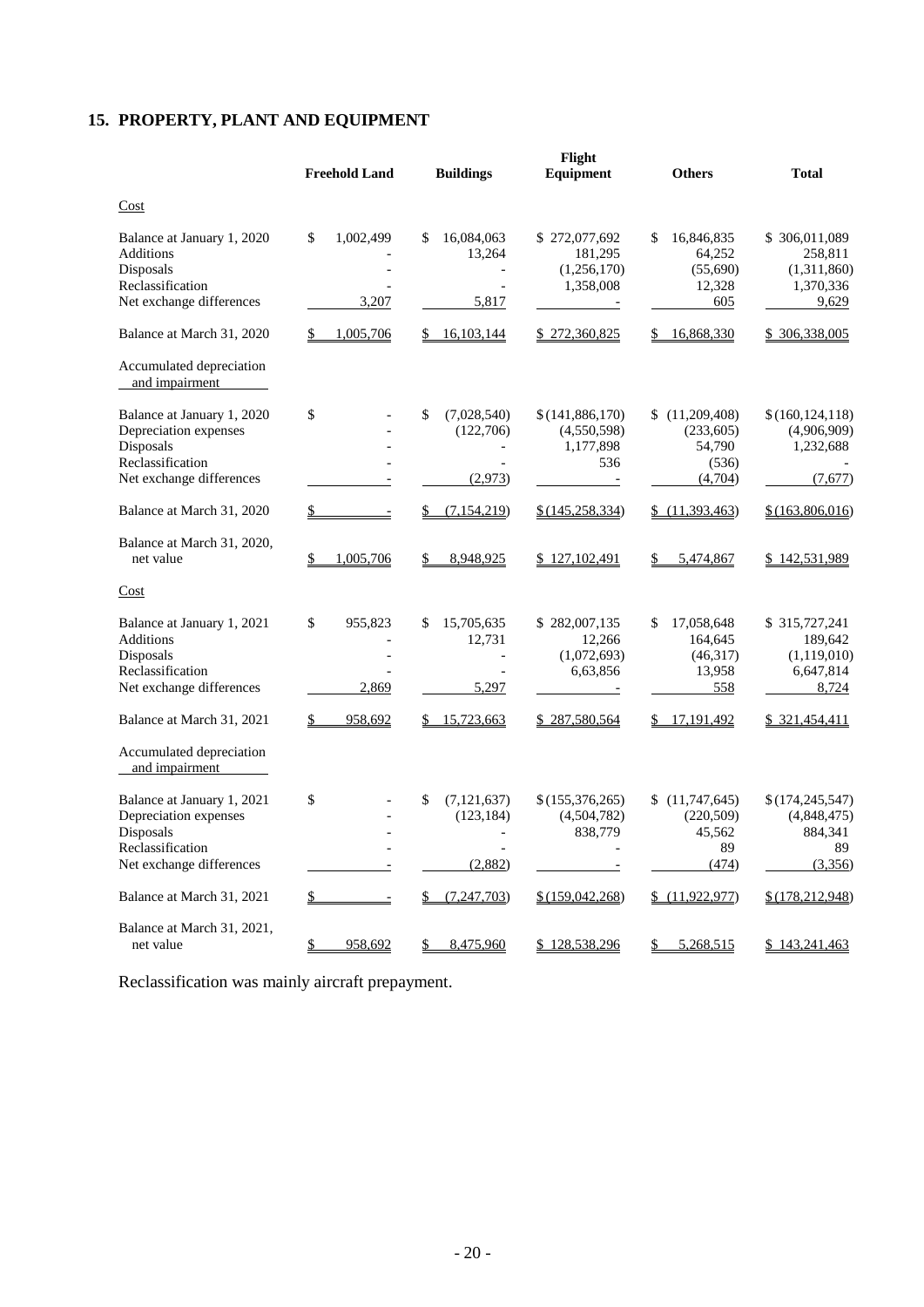Property, plant and equipment are depreciated on a straight-line basis over the estimated useful lives of the assets:

| <b>Buildings</b>                                    |               |
|-----------------------------------------------------|---------------|
| Main buildings                                      | $45-55$ years |
| Others                                              | $10-25$ years |
| Machinery equipment                                 |               |
| Electro-mechanical equipment                        | 25 years      |
| Others                                              | $3-13$ years  |
| Office equipment                                    | $3-15$ years  |
| Leasehold improvements                              |               |
| Building improvements                               | 5 years       |
| <b>Others</b>                                       | 3-5 years     |
| Assets leased to others                             | 3-5 years     |
| Flight equipment and equipment under finance leases |               |
| Airframes                                           | $15-25$ years |
| Aircraft cabins                                     | 7-20 years    |
| Engines                                             | $10-20$ years |
| Heavy maintenance on aircraft                       | 6-8 years     |
| Engine overhauls                                    | $3-10$ years  |
| Landing gear overhauls                              | $7-12$ years  |
| Repairable spare parts                              | $3-15$ years  |
| Leased aircraft improvements                        | 5-12 years    |

Refer to Note 33 for the carrying amounts of property, plant and equipment pledged by the Group.

Based on the particularity of risk in the aviation industry, all of the Group's assets such as aircraft, real estate, and movable property are adequately insured to diversify the potential risk related to operations.

## **16. INVESTMENT PROPERTIES**

|                       | March 31,<br>2021 | December 31,<br>2020 | March 31,<br>2020 |
|-----------------------|-------------------|----------------------|-------------------|
| Carrying amount       |                   |                      |                   |
| Investment properties | \$ 2,074,731      | 2,074,798            | 2,075,000         |

The investment properties held by the Group were land located in Nankan and buildings in Taipei, which were all leased to others. The buildings are depreciated on a straight-line basis over 55 years.

The fair values of the investment properties held by the Group were both \$2,488,931 thousand as of March 31, 2021 and December 31, 2020. In addition, management assessed that there was no significant difference between the fair values on March 31, 2021 and December 31, 2020. The fair value valuations were performed by independent qualified professional valuers, and the future income evaluated by management was based on market transactions.

All of the Group's investment properties were held under freehold interests.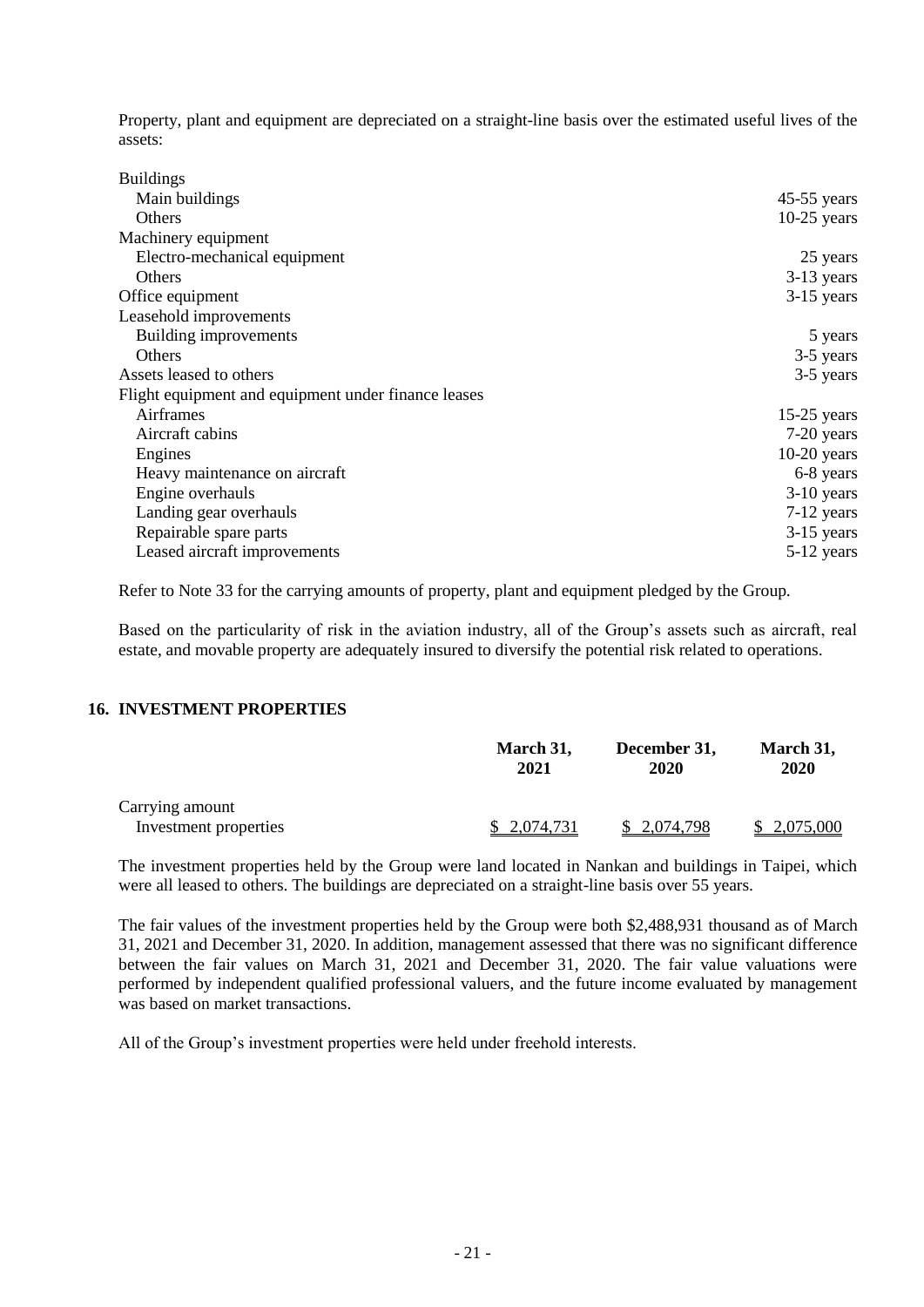## **17. OTHER INTANGIBLE ASSETS**

|                                                                         | Computer<br><b>Software Cost</b> | Goodwill      | <b>Accumulated</b><br>Amortization | <b>Net Value</b>                  |
|-------------------------------------------------------------------------|----------------------------------|---------------|------------------------------------|-----------------------------------|
| Balance at January 1, 2020<br><b>Additions</b><br>Amortization expenses | 2,406,163<br>S.<br>18,457        | \$<br>186,197 | (1,409,668)<br>(49, 902)           | \$1,182,692<br>18,457<br>(49,902) |
| Balance at March 31, 2020                                               | 2,424,620                        | 186,197       | \$(1,459,570)                      | 1,151,247<br>S.                   |
| Balance at January 1, 2021<br><b>Additions</b><br>Amortization expenses | 1,763,644<br>\$.<br>8,266        | \$<br>186,197 | \$<br>(873, 490)<br>(54, 328)      | \$1,076,351<br>8,266<br>(54, 328) |
| Balance at March 31, 2021                                               | 71.910                           | 186,197       | (927, 818)                         | 1,030,289                         |

The above other intangible assets are depreciated on a straight-line basis over 2-16 years.

## **18. OTHER ASSETS**

|                                                                                                                                            | March 31,<br>2021                                                                   | December 31,<br>2020                                                               | March 31,<br>2020                                                        |
|--------------------------------------------------------------------------------------------------------------------------------------------|-------------------------------------------------------------------------------------|------------------------------------------------------------------------------------|--------------------------------------------------------------------------|
| Current                                                                                                                                    |                                                                                     |                                                                                    |                                                                          |
| Temporary payments<br>Prepayments<br><b>Restricted assets</b><br>Others                                                                    | \$<br>626,997<br>264,231<br>11,000<br>203,657                                       | \$<br>136,681<br>348,554<br>11,065<br>364,879                                      | \$<br>254,893<br>1,292,328<br>42,120<br>283,328                          |
|                                                                                                                                            | 1,105,885                                                                           | 861,179<br>S                                                                       | 1,872,669                                                                |
| Non-current                                                                                                                                |                                                                                     |                                                                                    |                                                                          |
| Prepayments for aircraft<br>Prepayments - long-term<br>Refundable deposits<br><b>Restricted assets</b><br>Other financial assets<br>Others | $\mathcal{S}$<br>5,349,874<br>2,373,661<br>1,090,546<br>374,058<br>18,060<br>18,998 | $\mathbb{S}$<br>5,725,340<br>2,216,049<br>1,087,668<br>291,742<br>18,078<br>14,015 | \$<br>8,983,412<br>2,874,778<br>1,361,370<br>115,028<br>3,384<br>139,014 |
|                                                                                                                                            | 9,225,197                                                                           | 9,352,892                                                                          | 3,476,986                                                                |

## **19. BORROWINGS**

a. Short-term loans

|                        | March 31,<br>2021 | December 31,<br>2020 | March 31,<br>2020 |
|------------------------|-------------------|----------------------|-------------------|
| Bank loans - unsecured | \$1.932,000       | \$1.932,000          | \$8,385,000       |
| Interest rates         | $0.92\% - 1.28\%$ | $0.92\% - 1.28\%$    | $0.87\% - 1.12\%$ |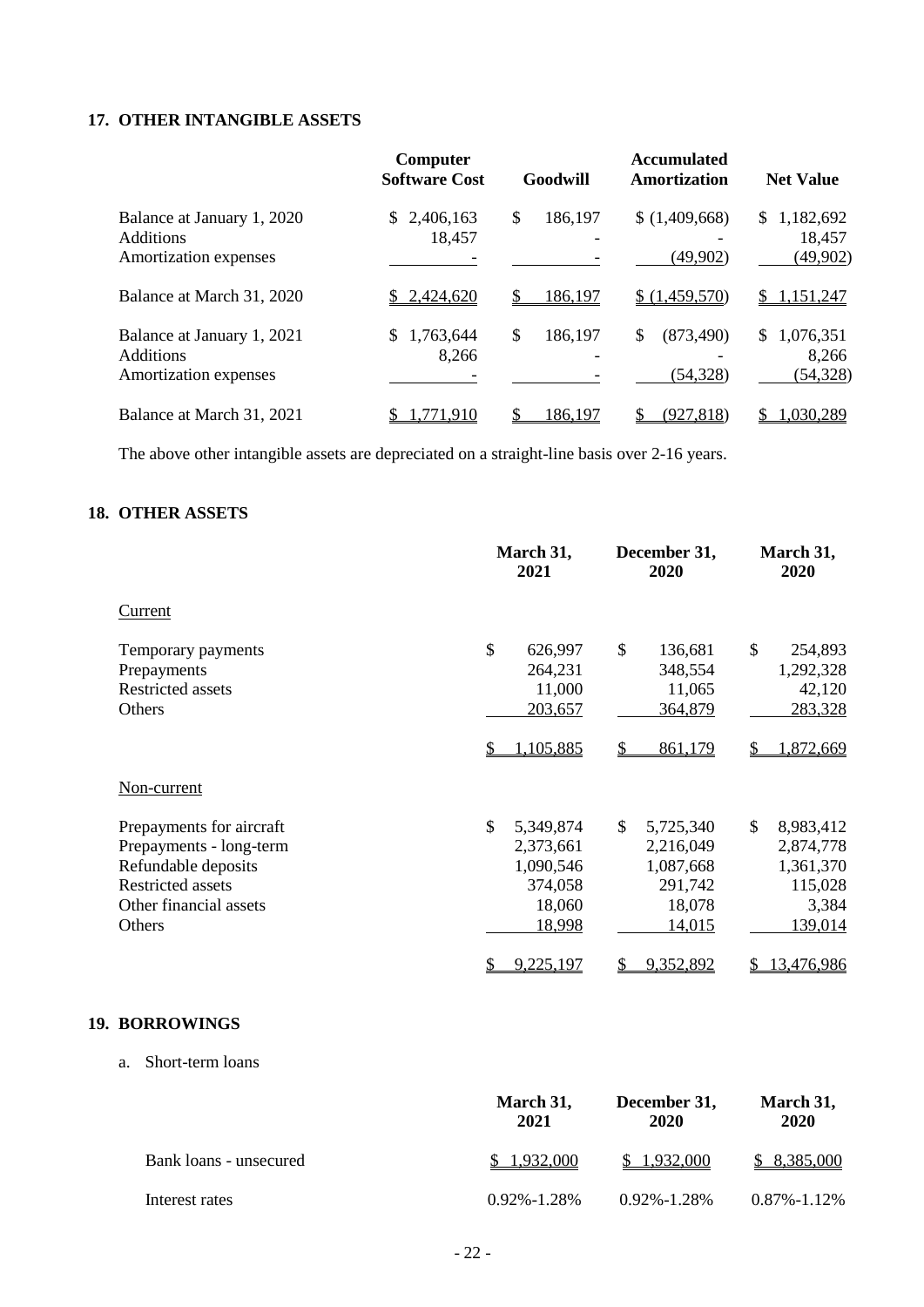b. Short-term and bills payable

|                                                                 | March 31,<br>2021 | December 31,<br>2020      | March 31,<br>2020     |
|-----------------------------------------------------------------|-------------------|---------------------------|-----------------------|
| Commercial paper<br>Less: Unamortized discount on bills payable | \$                | 8,100,000<br>S.<br>11,118 | \$8,859,472<br>71,327 |
|                                                                 |                   | 8,088,882<br>SS.          | 8,788,145             |
| Annual discount rate                                            |                   | $0.99\% - 1.00\%$         | 1.00%-1.17%           |
| c. Long-term debts                                              |                   |                           |                       |

|                             | March 31,<br>2021 | December 31,<br>2020 | March 31,<br>2020 |
|-----------------------------|-------------------|----------------------|-------------------|
| Unsecured bank loans        | 22,433,196<br>S.  | \$23,470,696         | \$<br>5,957,500   |
| Secured bank loans          | 39,587,276        | 39,584,540           | 34,939,168        |
| Commercial paper            |                   |                      |                   |
| Proceeds from issuance      | 27,480,000        | 29,490,000           | 35,420,000        |
| Less: Unamortized discounts | 21,969            | 22,532               | 37,197            |
|                             | 89,478,503        | 92,522,704           | 76,279,471        |
| Less: Current portion       | 17,931,908        | 15,234,374           | 15,941,499        |
|                             | 71,546,595        | 77,288,330           | 60,337,972        |
| Interest rates              | $0.81\% - 1.63\%$ | $0.81\% - 1.63\%$    | 1.00%-1.79%       |

For information on secured bank loans which were secured by freehold land, buildings, machinery equipment and flight equipment, refer to Note 33.

Bank loans (In New Taiwan dollars and U.S. dollars) are repayable quarterly, semiannually or in lump sum upon maturity. Related information is summarized as follows:

|         | March 31, | December 31, | March 31, |
|---------|-----------|--------------|-----------|
|         | 2021      | 2020         | 2020      |
| Periods | 2009.2.4- | 2009.2.4-    | 2009.2.4- |
|         | 2032.6.30 | 2032.6.30    | 2032.3.5  |

The Company has note issuance facilities (NIFs) obtained from certain financial institutions. The NIFs, with various maturities until March 2025, were used by the Group to guarantee the commercial paper issued. As of March 31, 2021, December 31, 2020 and March 31, 2020, such commercial paper was issued at discount rates of 1.0177%-1.0997%, 1.0263%-1.1629% and 0.9993%-1.1650%, respectively. In accordance with the "Regulations on Relief and Revitalization Measures for Industries and Enterprises Affected by Severe Pneumonia with Novel Pathogens" endorsed by the Ministry of Transportation and Communications and the "Operational Guides on Relief Loan Guarantees for Ailing Aviation Industry Affected by Severe Pneumonia with Novel Pathogens", the Group applied for project finance loans from financial institutions to maintain its operations; and special funds, credit guarantees along with subsidized interest rates were provided by the government. The total amount of the loans is \$24,390,000 thousand, which shall be repaid within 2 years from the date of initial drawdown. As of March 31, 2021, the Group had made a drawdown in the amount of \$23,482,000 thousand.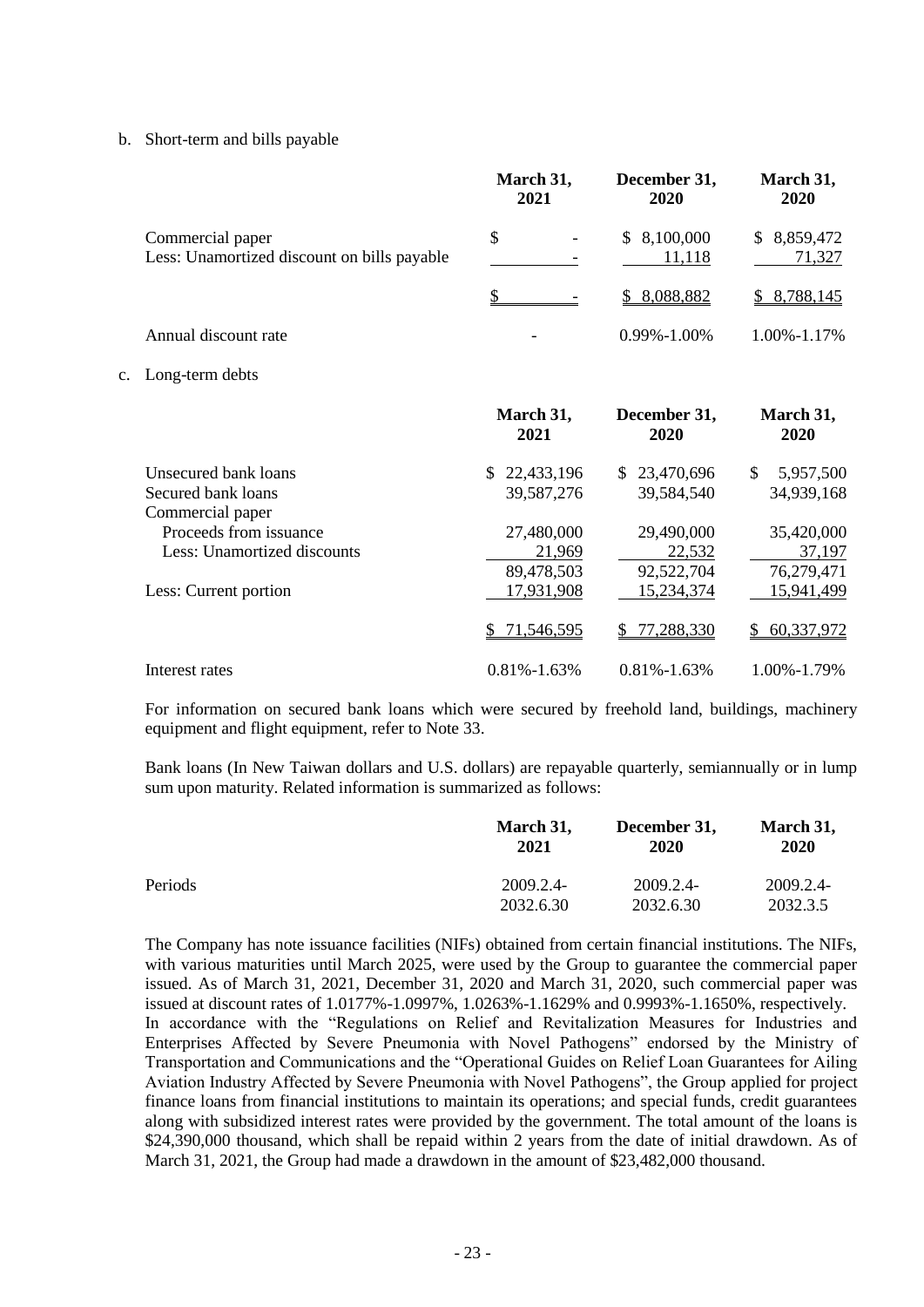## **20. BONDS PAYABLE**

|                                                 | March 31,<br>2021 | December 31,<br>2020      | March 31,<br>2020 |
|-------------------------------------------------|-------------------|---------------------------|-------------------|
| Unsecured corporate bonds first-time issued in  |                   |                           |                   |
| 2016                                            | \$<br>2,350,000   | $\mathbb{S}$<br>2,350,000 | \$<br>4,700,000   |
| Unsecured corporate bonds second-time issued in |                   |                           |                   |
| 2016                                            | 2,500,000         | 2,500,000                 | 5,000,000         |
| Unsecured corporate bonds first-time issued in  |                   |                           |                   |
| 2017                                            | 1,000,000         | 1,000,000                 | 2,350,000         |
| Unsecured corporate bonds second-time issued in |                   |                           |                   |
| 2017                                            | 2,600,000         | 2,600,000                 | 3,500,000         |
| Unsecured corporate bonds first-time issued in  |                   |                           |                   |
| 2018                                            | 4,500,000         | 4,500,000                 | 4,500,000         |
| Unsecured corporate bonds first-time issued in  |                   |                           |                   |
| 2019                                            | 3,500,000         | 3,500,000                 | 3,500,000         |
| Convertible bonds sixth-time issues             | 5,852,661         | 5,832,859                 | 5,772,470         |
|                                                 | 22,302,661        | 22,282,859                | 29,322,470        |
| Less: Current portion and put option of         |                   |                           |                   |
| convertible bonds                               | 6,150,000         | 11,982,859                | 13,022,470        |
|                                                 | 16,152,661<br>\$  | 10,300,000<br>S           | 16,300,000<br>\$  |

## Related issuance conditions were as follows:

| Category                                                                                                                                             | Period                | <b>Conditions</b>                                                                                                                         | Rate $(\% )$ |
|------------------------------------------------------------------------------------------------------------------------------------------------------|-----------------------|-------------------------------------------------------------------------------------------------------------------------------------------|--------------|
| Five-year unsecured bonds - issued at par in May 2016;<br>repayable in May 2020 and 2021; 1.19% interest p.a.,<br>payable annually                   | 2016.5.26-2021.5.26   | Principal repayable in May of 2020 and<br>2021; interest p.a. payable annually                                                            | 1.19         |
| Five-year unsecured bonds - issued at par in September<br>2016; repayable in September 2020 and 2021; 1.08%<br>interest p.a., payable annually       | 2016.9.27-2021.9.27   | Principal repayable in September of<br>2020 and 2021; interest p.a. payable<br>annually                                                   | 1.08         |
| Three-year private unsecured bonds - issued at par in May<br>2017; repayable on due date; interest of 1.2% p.a.,<br>payable annually                 | 2017.5.19-2020.5.19   | Principal repayable on due date;<br>indicator rate; payable annually                                                                      | 1.20         |
| Seven-year private unsecured bonds - issued at par in May<br>2017; repayable on due date; interest of 1.75% p.a.,<br>payable annually                | 2017.5.19-2024.5.19   | Principal repayable on due date;<br>indicator rate; payable annually                                                                      | 1.75         |
| Three-year private unsecured bonds - issued at par in<br>October 2017; repayable on due date; interest of 1.14%<br>p.a., payable annually            | 2017.10.12-2020.10.12 | Principal repayable on due date;<br>indicator rate; payable annually                                                                      | 1.14         |
| Five-year private unsecured bonds - issued at par in October<br>2017; repayable in October 2021 and 2022; 1.45%<br>interest p.a., payable annually   | 2017.10.12-2022.10.12 | Principal repayable in October of 2021<br>and 2022; indicator rate; payable<br>annually                                                   | 1.45         |
| Five-year private unsecured bonds - issued at par in<br>November 2018; repayable in November 2022 and 2023;<br>1.32% interest p.a., payable annually | 2018.11.30-2023.11.30 | Principal repayable in November of<br>2022 and 2023; indicator rate;<br>payable annually                                                  | 1.32         |
| Five-year private unsecured bonds - issued at par in<br>November 2018; repayable in November 2022 and 2023;<br>1.45% interest p.a., payable annually | 2018.11.30-2025.11.30 | Principal repayable in November of<br>2022 and 2023; indicator rate;<br>payable annually                                                  | 1.45         |
| Five-year private unsecured bonds - issued at par in June<br>2019; repayable in June 2023 and 2024; 1.10% interest<br>p.a., payable annually         | 2019.06.21-2024.06.21 | Principal repayable in June of 2023 and<br>2024; indicator rate; payable<br>annually                                                      | 1.10         |
| Seven-year private unsecured bonds - issued at par in June<br>2019; repayable in June 2025 and 2026; 1.32% interest<br>p.a., payable annually        | 2019.06.21-2026.06.21 | Principal repayable in June of 2025 and<br>2026; indicator rate; payable<br>annually                                                      | 1.32         |
| Five-year convertible bonds - issued at discount in January<br>2018; repayable in lump sum upon maturity; 1.3821%<br>discount rate p.a.              | 2018.1.30-2023.1.30   | Unless bonds are converted to share<br>capital or redeemed, principal<br>repayable one time in January 2023;<br>1.3821 discount rate p.a. |              |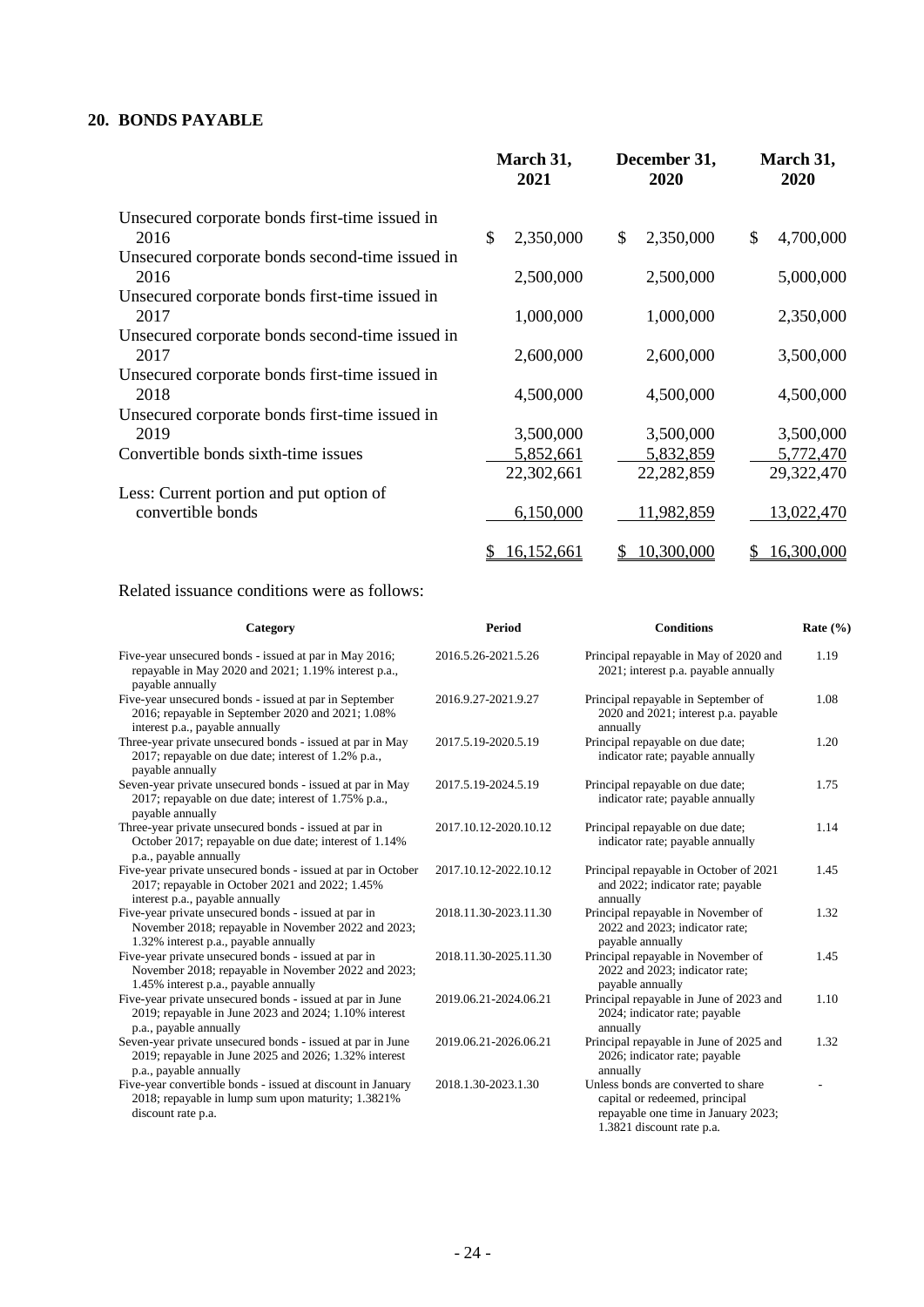The Company issued its 2016 first unsecured corporate bonds with a face value of \$5,000,000 thousand, and the purchasers of the bonds included Mandarin Airlines and Sabre Travel Network (Taiwan), who held a cumulative face value of \$150,000 thousand which was eliminated from the consolidated financial statements.

The Company issued the sixth issue of its unsecured convertible bonds, and the issuance conditions were as follows:

- a. The holders may demand a lump-sum payment for the bonds upon maturity.
- b. The holders can request that the Company repurchase their bonds at face value on the third anniversary of the offering date. The holders can exercise the right to sell on January 30, 2021.
- c. The Company may redeem the bonds at face value between April 30, 2018 and December 20, 2022 under certain conditions.
- d. Between January 26, 2014 and December 16, 2018 (except for the period between the former dividend date and the date of the dividend declaration on record), holders may convert the bonds to the Company's ordinary shares. The initial conversion price was set at NT\$13.2, which is subject to adjustment if there is a capital injection by cash, share dividend distribution, and the proportion of cash dividends per share in market price exceeding 1.5%. Because the Company distributed cash dividends as of July 29, 2019, the conversion price was adjusted to NT\$12.6. Also a total face value of NT\$100 thousand of convertible bonds was converted into 8,000 ordinary shares of the Company.

The convertible bonds contain both liability and equity components. The equity component was presented in equity under the heading of capital surplus - options. The effective interest rate of the liability component was 1.3821% per annum on initial recognition.

| Proceeds from issuance                      | \$6,012,000 |
|---------------------------------------------|-------------|
| Equity component                            | (409, 978)  |
|                                             |             |
| Liability component at the date of issuance | \$5,602,022 |

The seventh issue of the Company's unsecured convertible bonds was resolved by the board of directors of the Company on August 7, 2019. The cumulative face value of the bonds shall not exceed \$3,000,000 thousand. The bonds are issued at 100%-100.5% of the face value, and the issuance period is 5 years. During the period of public offerings, the stock market and the domestic capital market were volatile due to coronavirus pneumonia and the changes in the share price of the Company were unfavorable to the seventh issue of the Company's unsecured convertible bonds. After comprehensive consideration, the issuance was suspended with the permission of the competent authority based on the best interest of the Company and the shareholders' equity.

The seventh issue of the Company's unsecured convertible bonds was resolved by the board of directors of the Company on August 6, 2020. The Company issued all the bonds on April 28, 2021. The cumulative face value of the bonds was \$4,500,000 thousand, and the bonds were issued at the face value. The issuance period is 5 years and the conversion price is set at NT\$19.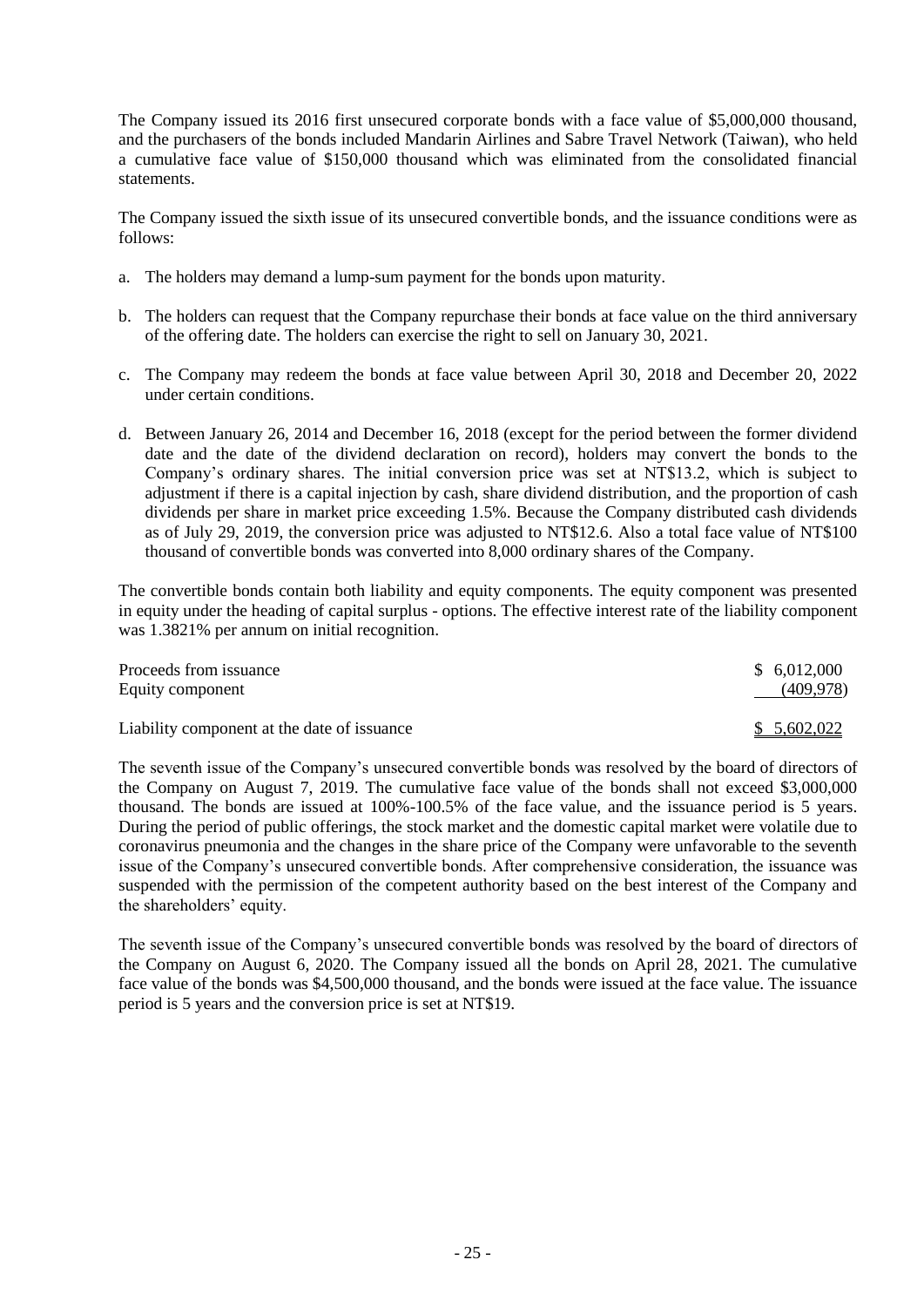## **21. LEASE AGREEMENTS**

a. Right-of-use assets

|                  | March 31,<br>2021 | December 31,<br>2020 | March 31,<br><b>2020</b> |
|------------------|-------------------|----------------------|--------------------------|
| Carrying amounts |                   |                      |                          |
| Land             | 7,542,964<br>S    | 7,813,335<br>S       | 8,170,745<br>\$          |
| <b>Buildings</b> | 1,363,432         | 1,394,386            | 1,291,054                |
| Flight equipment | 48,876,393        | 50,644,652           | 59,127,742               |
| Other equipment  | 8,127             | 9.164                | 2,331                    |
|                  | 57,790,916        | 59,861,537           | 68,591,872               |

|                                      | <b>For the Three Months Ended</b><br><b>March</b> 31 |               |
|--------------------------------------|------------------------------------------------------|---------------|
|                                      | 2021                                                 | 2020          |
| Additions to right-of-use assets     | \$1,374,300                                          | 720,868       |
| Depreciation for right-of-use assets |                                                      |               |
| Land                                 | \$<br>102,486                                        | \$<br>155,719 |
| <b>Buildings</b>                     | 201,366                                              | 290,064       |
| Flight equipment                     | 2,725,484                                            | 2,814,198     |
| Other equipment                      | 3,498                                                | 640           |
|                                      | 3,032,834                                            | 3,260,621     |

Except for the additions and recognitions of depreciation expense listed above, the Group's right-of-use assets for the three months ended March 31, 2021 and 2020 did not have significant sublease and impairment.

## b. Lease liabilities

|                  | March 31,<br>2021 | December 31,<br>2020 | March 31,<br>2020 |
|------------------|-------------------|----------------------|-------------------|
| Carrying amounts |                   |                      |                   |
| Current          | 2.562.559         | 2,525,957            | 2,549,104         |
| Non-current      | .497.658          | 279.792              | 665.569.          |

Range of discount rate for lease liabilities (including US lease hedging instruments):

|                  | March 31,<br>2021 | December 31,<br>2020 | March 31,<br>2020 |
|------------------|-------------------|----------------------|-------------------|
| Land             | 1.09%-1.80%       | 1.09%-1.80%          | $0\% - 1.65\%$    |
| <b>Buildings</b> | $0\% - 2.98\%$    | $0\% - 3.56\%$       | $0\% - 3.56\%$    |
| Flight equipment | $0.68\% - 3.34\%$ | $0.68\% - 3.34\%$    | 2.00%-3.34%       |
| Other equipment  | 1.06%-1.50%       | $1.06\% - 1.50\%$    | 1.06%-1.50%       |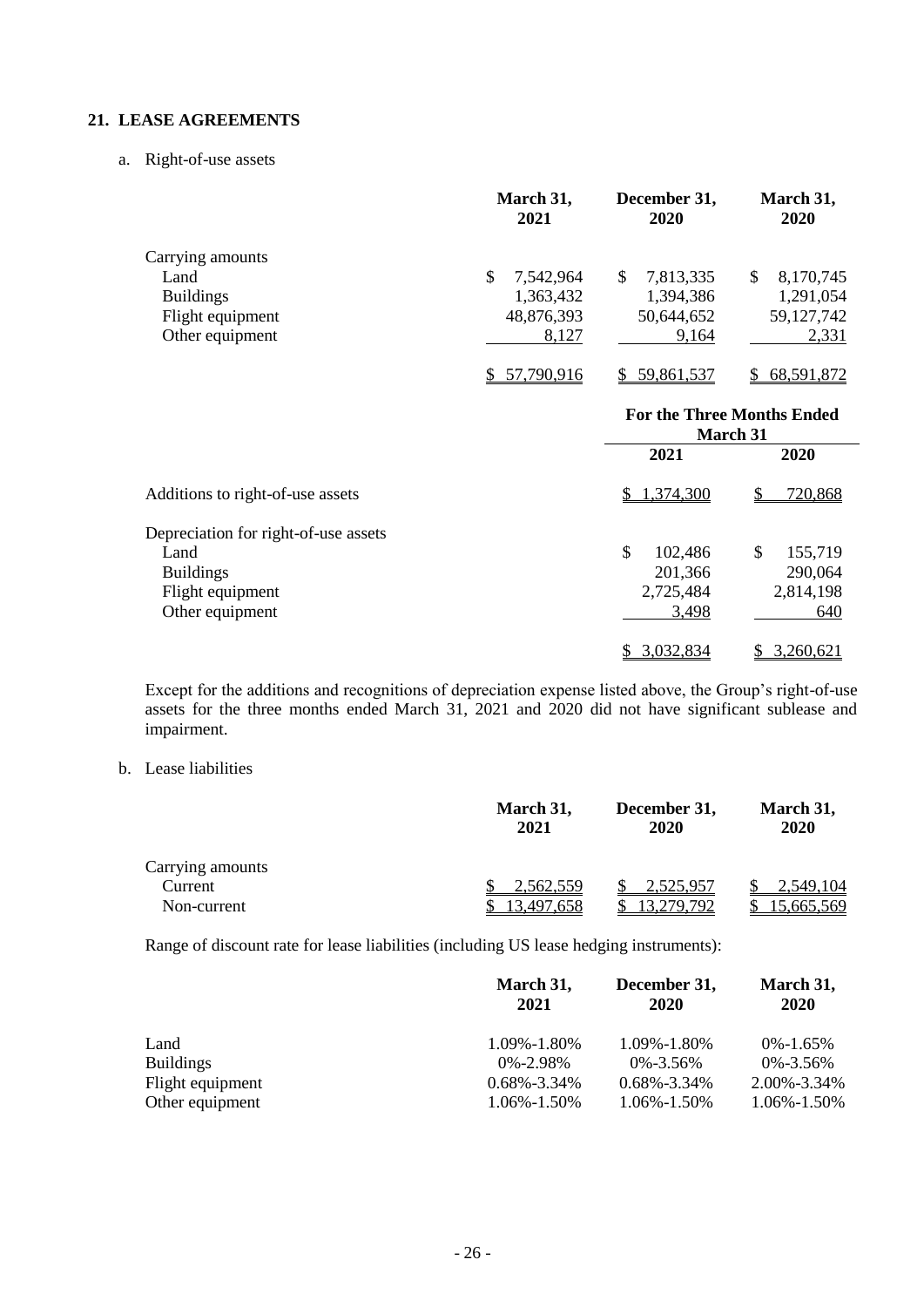c. Financial liabilities under hedge accounting

The Group specifies a part of US lease contract as hedging instruments to avoid exchange fluctuations in passenger revenue, and applies the accounting treatment of cash flow hedge. The lease information is as follows:

|                   | <b>Maturity Date</b> | <b>Subject</b>                                     | <b>Carrying Value</b> |
|-------------------|----------------------|----------------------------------------------------|-----------------------|
| March 31, 2021    | 2022.2.9-2028.5.15   | Financial liabilities for hedging -<br>current     | \$.<br>8,165,713      |
|                   |                      | Financial liabilities for hedging -<br>non-current | 30,606,694            |
| December 31, 2020 | 2022.2.9-2028.5.15   | Financial liabilities for hedging -<br>current     | 8,120,445             |
|                   |                      | Financial liabilities for hedging -<br>non-current | 32,455,333            |
| March 31, 2020    | 2021.4.15-2028.5.15  | Financial liabilities for hedging -<br>current     | 8,678,982             |
|                   |                      | Financial liabilities for hedging -<br>non-current | 40,472,454            |

Influence of comprehensive income

|                                           | Recognized in<br><b>Other</b><br>Comprehensive<br><b>Income</b> | <b>Reclassified to</b><br><b>Income</b> |
|-------------------------------------------|-----------------------------------------------------------------|-----------------------------------------|
| For the three months ended March 31, 2021 | \$ (359,570)                                                    | \$150,096                               |
| For the three months ended March 31, 2020 | (356, 468)                                                      | 50,487                                  |

d. China Airlines, Mandarin Airlines and Tigerair Taiwan leased ten 777-300ER planes, fifteen A330-300 planes, fifteen 737-800 planes, ten A320-200 planes, one A320 neo, five ERJ190 planes and three ART72-600 planes for operation, lease period are 6 to 12 years from February 2006 to March 2031. The rental pricing method is partly a fixed amount of funds, and some of them are floating rents, floating rents are according to benchmark ratio, the rent is revised every half year. When the lease expires, the lease agreements have no purchase rights.

The information of refundable deposits and letter of credit due to rental of planes:

|                     | March 31,<br>2021 | December 31,<br>2020 | March 31,<br>2020 |  |
|---------------------|-------------------|----------------------|-------------------|--|
| Refundable deposits | 716.694           | 725.135              | 771.140           |  |
| Credit guarantees   | 1,766,692         | 1.756.656            | 1,868,105         |  |

CAL Park, and Taoyuan International Airport Service signed a BOT contract with a land lease agreement, refer to Note 34. The lease includes an option to extend the lease, as it is not possible to extend the lease, the amount of the lease related to the period covered by the option is not included in the lease liability. If the amount of the extended lease period was included in the lease liability, the lease liability would have increased by \$888,623 thousand, \$885,657 thousand and \$876,820 thousand on March 31, 2021, December 31, 2020 and March 31, 2020, respectively.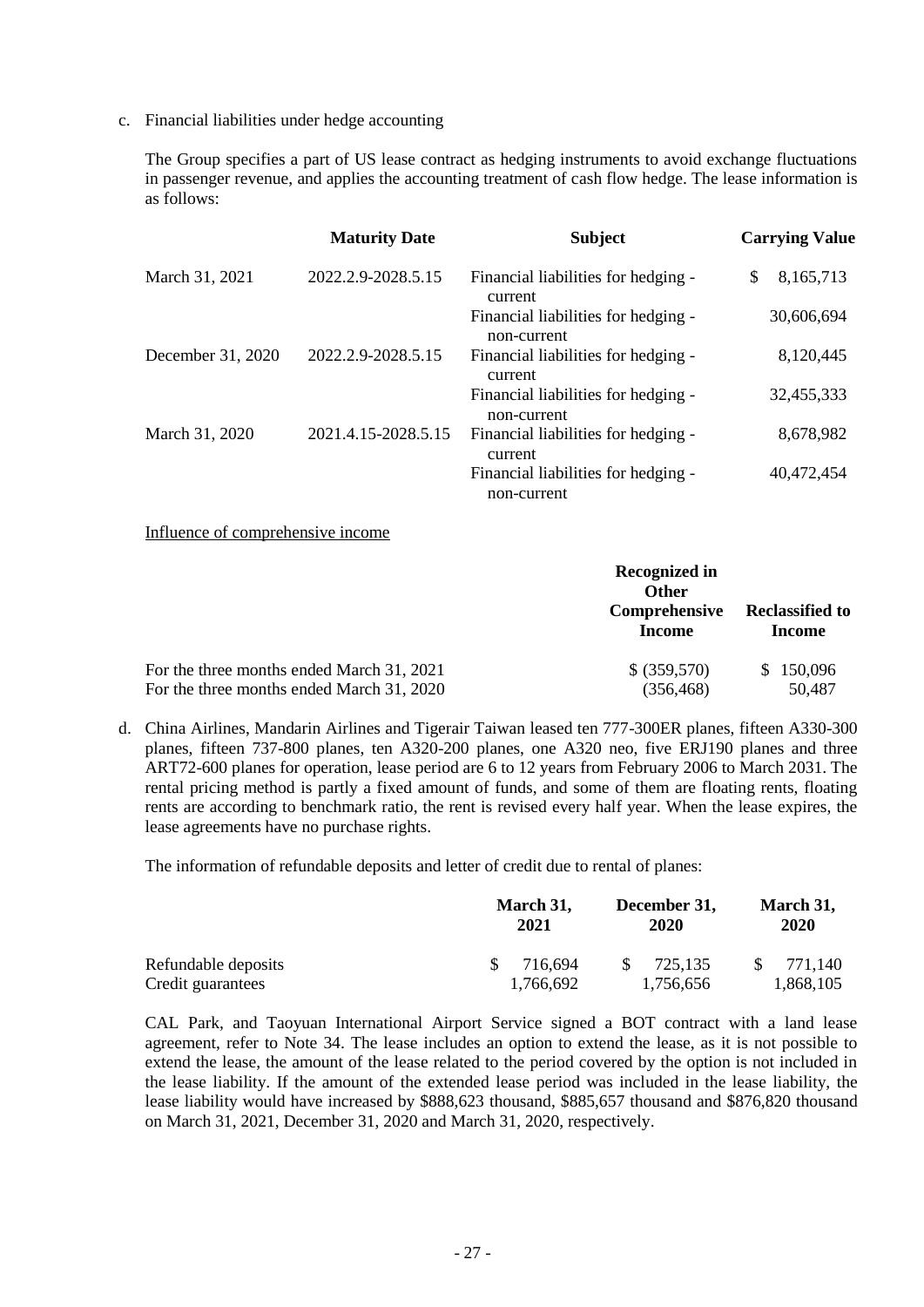Taiwan Air Cargo Terminal Co. and CAA signed a BOT contract with a land lease agreement. For details, please refer to Note 34.

e. In September 2019, the Company signed a rental contract for six A321neo with Air Lease Corporation, which is expected to be introduced between 2021 and 2022.

In October 2019, the Company signed a rental letter of intent for eight A321neo with CALC Lease Corporation, which is expected to be introduced in 2022.

In February 2020, Tigerair Taiwan Co., Ltd. signed a rental letter of intent for eight A321neo with ICBC Lease Corporation, which is expected to be introduced between 2021 and 2024. As of March 31, 2021, one A321neo has been delivered.

f. Other lease information

The Group use operating lease agreement for investment properties, refer to Note 16.

|                                                                               | For the Three Months Ended<br><b>March</b> 31 |          |  |  |
|-------------------------------------------------------------------------------|-----------------------------------------------|----------|--|--|
|                                                                               | 2021                                          | 2020     |  |  |
| Short-term leases and low-value asset leases<br>Total cash outflow for leases | 6.507<br>3,100,692                            | .314.349 |  |  |

The Group chooses to waive the recognition of the contract provisions for short-term leases and low-value asset leases, and does not recognize the related right-of-use assets and lease liabilities for such leases.

## **22. OTHER PAYABLES**

|                              | March 31,<br>2021 | December 31,<br>2020 | March 31,<br><b>2020</b> |
|------------------------------|-------------------|----------------------|--------------------------|
| Fuel costs                   | \$2,178,473       | 1,853,717<br>S.      | \$1,798,469              |
| Short-term employee benefits | 1,610,364         | 1,948,982            | 1,734,796                |
| Ground service expenses      | 818,197           | 956,956              | 1,009,103                |
| Repair expenses              | 717,310           | 366,589              | 1,017,554                |
| Terminal surcharges          | 415,349           | 420,194              | 672,350                  |
| Interest expenses            | 170,560           | 120,550              | 250,531                  |
| Commission expenses          | 140,492           | 184,363              | 497,470                  |
| Others                       | 2,010,459         | 2,454,906            | 2,255,578                |
|                              | 8,061,204         | 8,306,257            | 9,236,031                |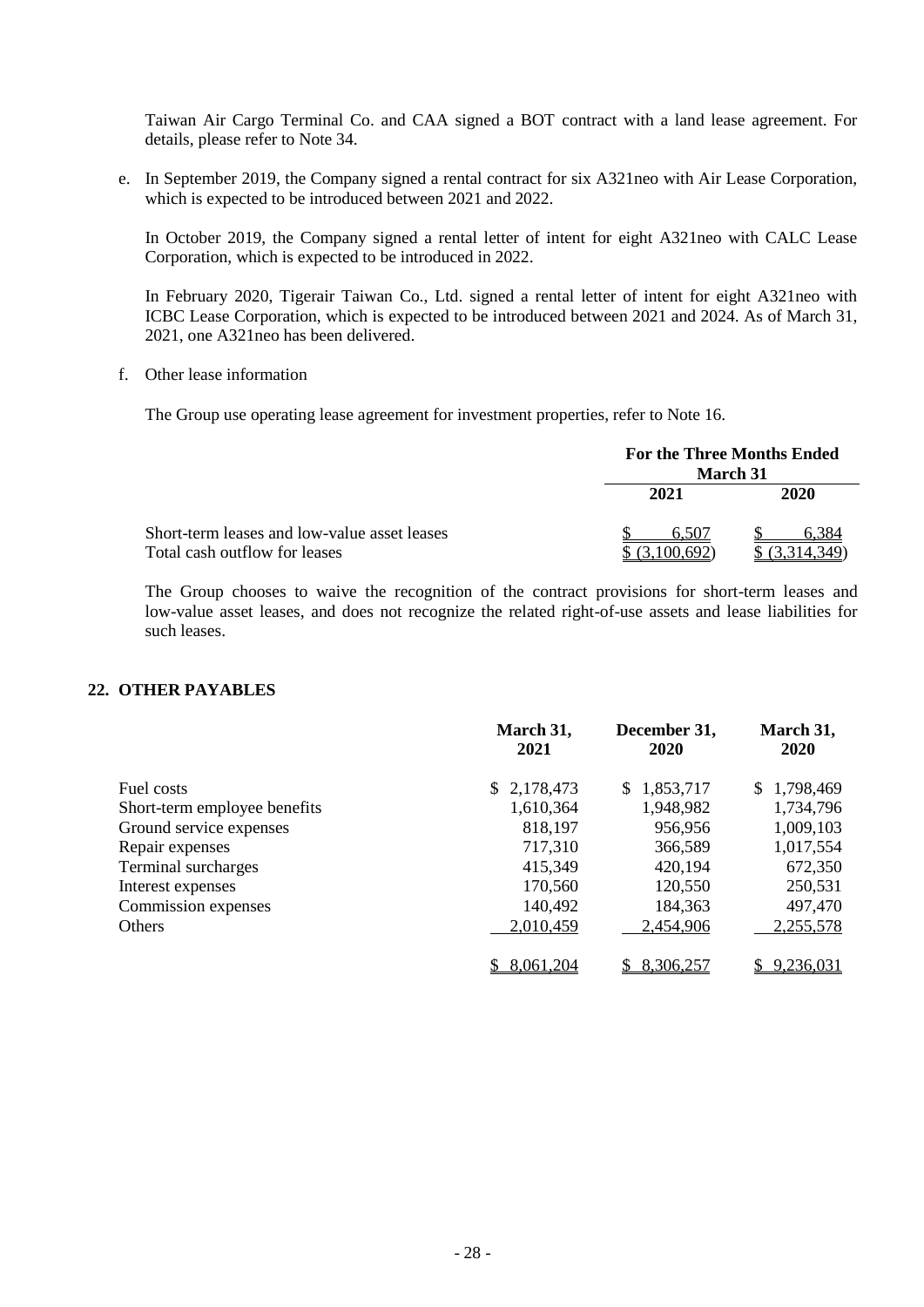### **23. CONTRACT LIABILITIES/DEFERRED REVENUE**

|                                                                                                             | March 31,<br>2021                                | December 31,<br>2020                | March 31,<br>2020                                 |
|-------------------------------------------------------------------------------------------------------------|--------------------------------------------------|-------------------------------------|---------------------------------------------------|
| Frequent flyer program<br>Advance ticket sales<br>Others                                                    | $\mathbb{S}$<br>2,504,217<br>2,442,307<br>11,214 | \$<br>2,671,203<br>2,659,093<br>168 | 3,034,418<br>\$<br>10,363,613                     |
|                                                                                                             | 4,957,738<br>S                                   | 5,330,464<br>$\mathbb{S}$           | \$13,398,031                                      |
| Current<br>Non-current                                                                                      | \$<br>3,540,129<br>1,417,609                     | \$<br>3,569,360<br>1,761,104        | \$11,071,797<br>2,326,234                         |
|                                                                                                             | 4,957,738<br>\$                                  | 5,330,464<br>\$                     | \$13,398,031                                      |
| 24. PROVISIONS                                                                                              |                                                  |                                     |                                                   |
|                                                                                                             | March 31,<br>2021                                | December 31,<br>2020                | March 31,<br>2020                                 |
| Operating leases - aircraft                                                                                 | 15,678,217                                       | 14,534,286<br>\$                    | 11,401,462<br>\$                                  |
| Current<br>Non-current                                                                                      | $\mathcal{S}$<br>1,262,426<br>14,415,791         | \$<br>164,800<br>14,369,486         | \$<br>343,645<br>11,057,817                       |
|                                                                                                             | \$15,678,217                                     | \$14,534,286                        | \$11,401,462                                      |
|                                                                                                             |                                                  |                                     | <b>Aircraft Lease</b><br><b>Contracts</b>         |
| Balance at January 1, 2020<br>Additional provisions recognized<br>Usage<br>Effects of exchange rate changes |                                                  |                                     | \$10,371,857<br>1,443,036<br>(469, 834)<br>56,403 |
| Balance at March 31, 2020                                                                                   |                                                  |                                     | 11,401,462<br>\$                                  |
| Balance at January 1, 2021<br>Additional provisions recognized<br>Usage<br>Effects of exchange rate changes |                                                  |                                     | \$14,534,286<br>1,372,144<br>(313,099)<br>84,886  |
| Balance at March 31, 2021                                                                                   |                                                  |                                     | \$15,678,217                                      |

The Company and Mandarin Airlines leased flight equipment under operating lease agreements. Under the contracts, when the leases expire and the equipment is returned to the lessor, the flight equipment has to be repaired according to the expected years of use, number of flight hours, flight cycles and the number of engine revolution. The Company and Mandarin Airlines had existing obligations to recognize provisions when signing a lease or during the lease term. Tigerair Taiwan Co., Ltd. also leased flight equipment under operating lease agreements. In accordance to the contract, Tigerair had to pay the maintenance reserve accounted for by using the number of flying hours.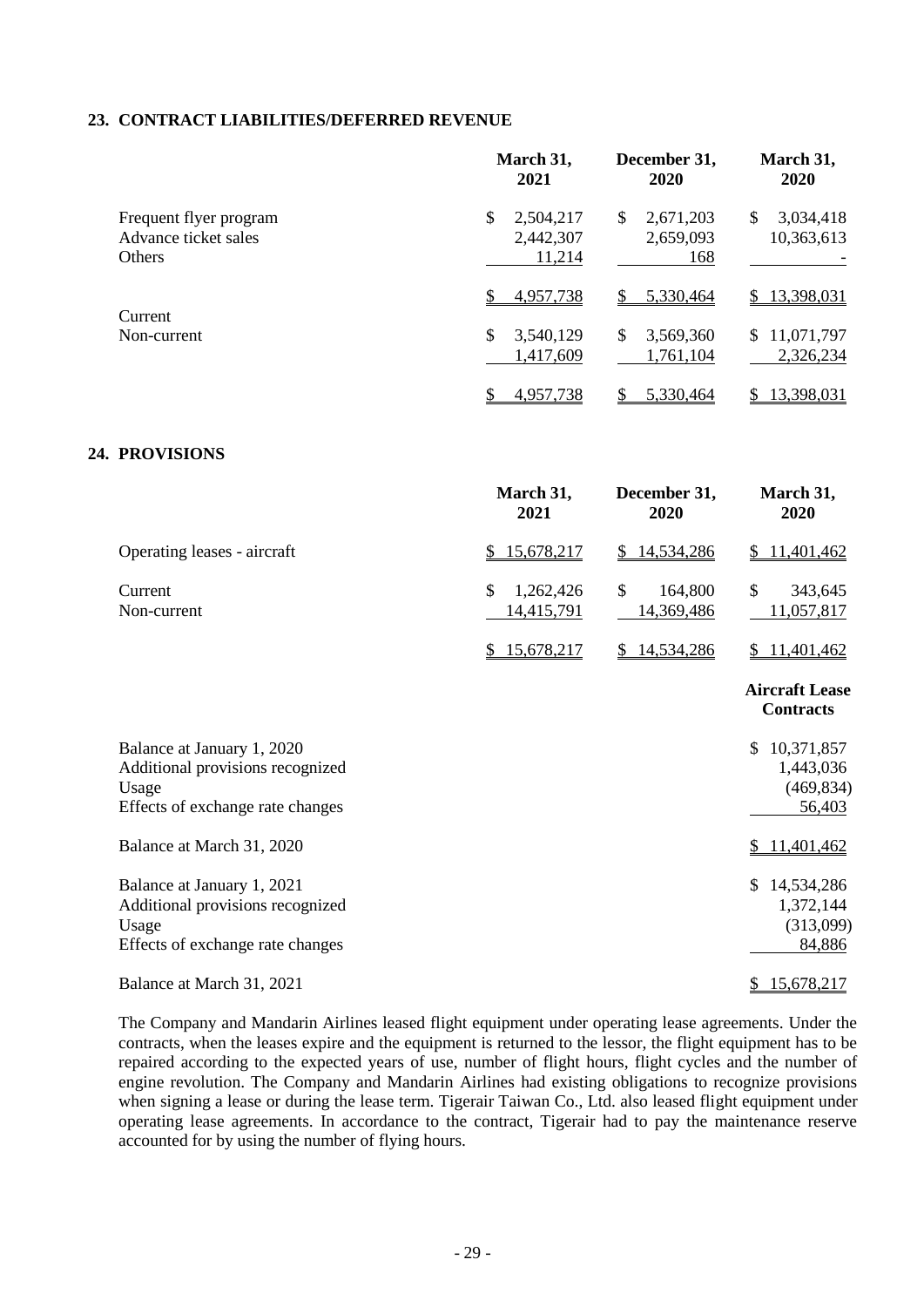#### **25. RETIREMENT BENEFIT PLANS**

Employee benefits expense in respect of the Group's defined benefit retirement plan were calculated using the actuarially determined pension cost discount rate as of December 31, 2020 and 2019.

|                                       | <b>For the Three Months Ended</b><br><b>March 31</b> |                      |  |
|---------------------------------------|------------------------------------------------------|----------------------|--|
|                                       | 2021                                                 | <b>2020</b>          |  |
| Operating costs<br>Operating expenses | \$243,547<br>96,330                                  | \$243,940<br>106,466 |  |
|                                       | 339,877                                              | \$350,406            |  |

### **26. EQUITY**

a. Share capital

#### Ordinary shares

|                                             | March 31,<br>2021 | December 31,<br>2020 | March 31,<br>2020 |
|---------------------------------------------|-------------------|----------------------|-------------------|
| Numbers of authorized shares (in thousands) | 7,000,000         | 7,000,000            | <u>7.000.000</u>  |
| Amount of authorized shares                 | 70,000,000        | 70,000,000           | 70,000,000        |
| Amount of issued shares                     | 54, 209, 926      | 54, 209, 846         | 54,209,846        |

For the three months ended March 31, 2021, the Company issued the 6th domestic unsecured convertible bonds, and the convertible bonds holders applied for conversion in the amount of \$100 thousand. The number of ordinary shares exchanged was 8,000 and entitled to have their registration changed after the issuance of new shares.

#### b. Capital surplus

| Issuance of shares in excess of par value and |    | March 31,<br>2021 |   | December 31,<br>2020 |   | March 31,<br>2020 |  |
|-----------------------------------------------|----|-------------------|---|----------------------|---|-------------------|--|
|                                               |    |                   |   |                      |   |                   |  |
| conversion premium                            | \$ | 146,369           | S | 146,351              | S | 315,114           |  |
| Retirement of treasury shares                 |    | 33,513            |   | 33,513               |   | 33,513            |  |
| Employee share options expired                |    | 11,747            |   | 11,747               |   | 11,747            |  |
| Long-term investments                         |    | 119,134           |   | 119,134              |   | 118,962           |  |
| Bonds payable - equity component              |    | 409,971           |   | 409,978              |   | 409,978           |  |
| Difference in sale price of shares of         |    |                   |   |                      |   |                   |  |
| subsidiaries and book value                   |    |                   |   |                      |   | 1,129,080         |  |
| Others                                        |    | 466,611           |   | 466,604              |   | 466,604           |  |
|                                               |    | 1,187,345         |   | .187.327             |   | 2,484,998         |  |

The capital surplus from shares issued in excess of par (including additional paid-in capital from the issuance of ordinary shares and treasury share transactions) and donations may be used to offset deficits; in addition, when the Group has no deficit, such capital surplus may be distributed as cash dividends or transferred to capital (but limited to a certain percentage of the Group's paid-in capital on yearly basis).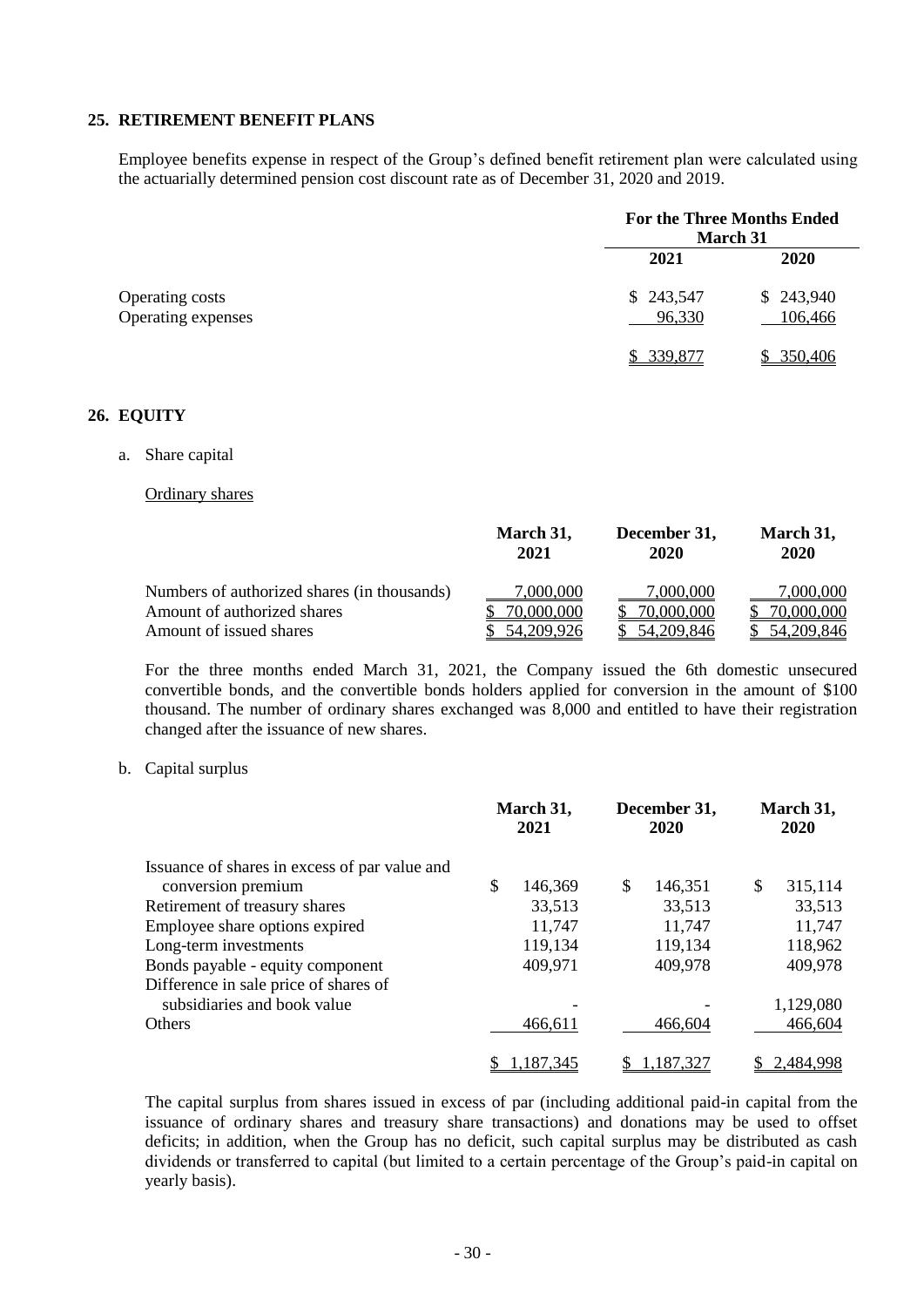The capital surplus arising from long-term investments and employee share options may not be used for any reason except to offset deficits. The capital surplus arising from share options for employees and convertible bonds, cannot be used.

c. Appropriation of earnings and dividend policy

Under the dividend policy as set forth in the Company's Articles of Incorporation (the "Articles"), where the Company made a profit in a fiscal year, the profit shall be first utilized for paying taxes, offsetting losses of previous years, setting aside as legal reserve 10% of the remaining profit, setting aside or reversing a special reserve in accordance with the laws and regulations, and then any remaining profit together with any undistributed retained earnings shall be used by the Company's board of directors as the basis for proposing a distribution plan, which is to distribute dividends and bonus no less than 50% of the remaining profit and undistributed retained earnings. The dividends and bonus mentioned above can be distributed in the form of new shares or cash, and the cash dividends should be no less than 30% of the total dividends.

Under the Company Act, if surplus earnings are distributed in the form of new shares, the distribution of shares shall be approved in the meeting of the board of directors; if such earnings are distributed in the form of cash, the cash distribution shall be authorized after a resolution has been adopted by a majority vote at a meeting of the board of directors attended by two-thirds of the total number of directors; and in addition, a report of such distribution shall be submitted to the shareholders' meeting. If the Group has no loss, according to laws and regulations, the Group can distribute its capital reserve, in whole or in part, by issuing new shares or cash based on financial, business and management considerations. If such surplus earnings is distributed in the form of new shares, it shall be approved by a meeting of the board of directors; if such surplus earning is distributed in the form of cash, it shall be authorized after a resolution has been adopted by a majority vote at a meeting of the board of directors attended by two-thirds of the total number of directors; and in addition thereto a report of such distribution shall be submitted to the shareholders' meeting.

Under the dividend policy as set forth in the Company's Articles of Incorporation (the "Articles") based on the amended Company Act, where the Company made profit in a fiscal year, the profit shall be first utilized for paying taxes, offsetting losses of previous years, setting aside as a legal reserve 10% of the remaining profit, setting aside or reversing a special reserve in accordance with the laws and regulations, and then any remaining profit together with any undistributed retained earnings shall be used by the Company's board of directors as the basis for proposing a distribution plan with due consideration of any future aircraft acquisition plans and fund demands, which should be resolved in the shareholders' meeting for the distribution of dividends and bonuses to shareholders by cash or shares (cash dividends cannot be less than 30% of total dividends distributed). However, if the Company's profit before tax in a fiscal year after deductions for the abovementioned items is not sufficient for earnings distribution, retained earnings can be used as a supplement for the deficiency.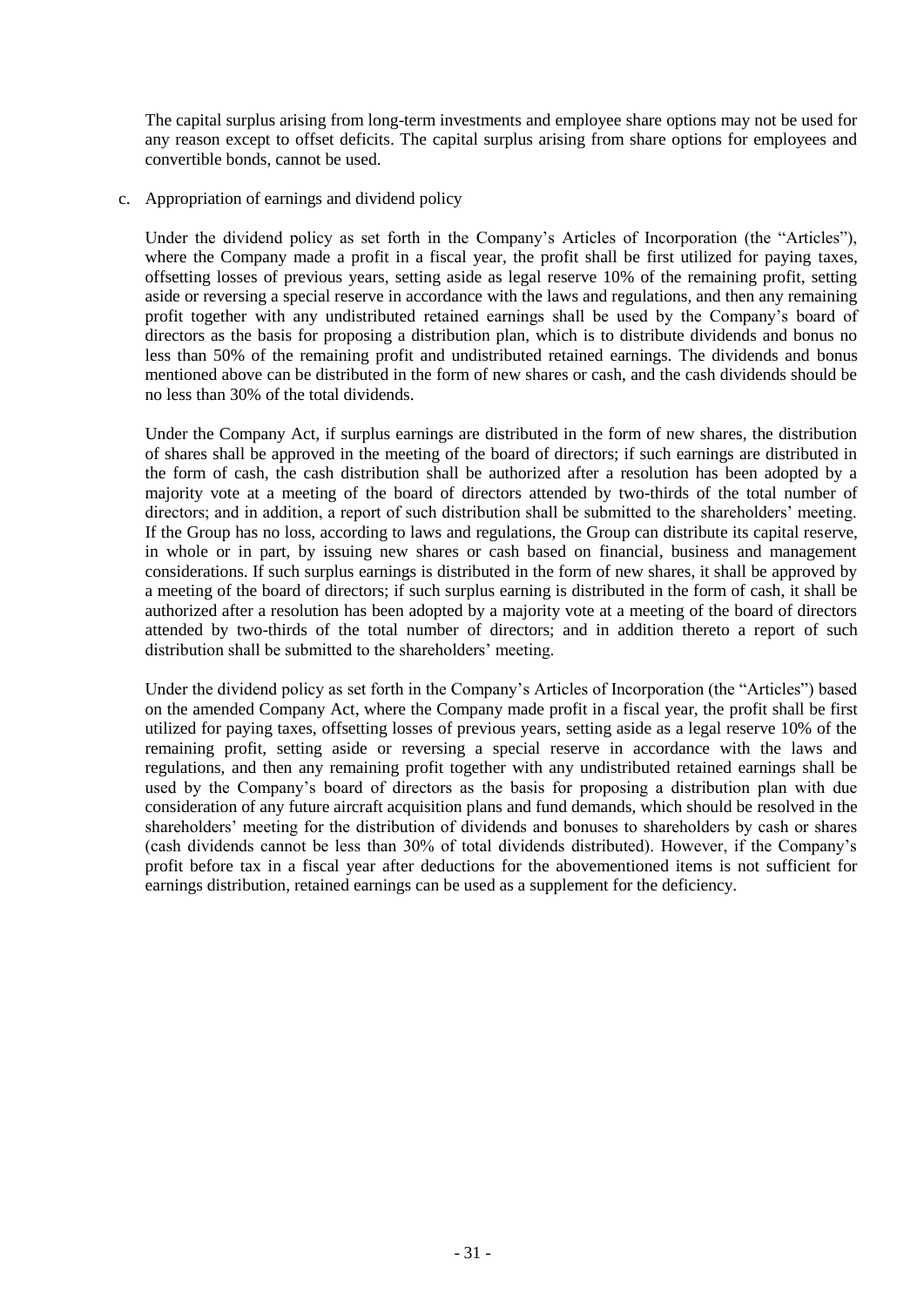## d. Other equity items

The movement of other equity items is as follows:

|                                                                                                                                          | <b>Exchange</b><br>Differences on<br><b>Translating</b><br>Foreign<br><b>Operations</b> | <b>Unrealized Gain</b><br>(Loss) on<br><b>Financial Assets</b><br>at Fair Value<br><b>Through Other</b><br>Comprehensive<br><b>Income</b> | Gain (Loss) on<br>Hedging<br><b>Instruments</b> | <b>Total</b> |
|------------------------------------------------------------------------------------------------------------------------------------------|-----------------------------------------------------------------------------------------|-------------------------------------------------------------------------------------------------------------------------------------------|-------------------------------------------------|--------------|
| Balance on January 1, 2020                                                                                                               | (54,707)<br>\$                                                                          | 107,262<br>\$                                                                                                                             | \$1,143,678                                     | \$1,196,233  |
| Exchange differences on translating<br>foreign operations                                                                                | (16, 816)                                                                               |                                                                                                                                           |                                                 | (16, 816)    |
| Cumulative loss on changes in fair<br>value of hedging instruments<br>Cumulative gain on changes in fair<br>value of hedging instruments |                                                                                         |                                                                                                                                           | (355,209)                                       | (355,209)    |
| reclassified to profit or loss<br>Unrealized gain on financial assets at<br>fair value through other                                     |                                                                                         |                                                                                                                                           | (49,091)                                        | (49,091)     |
| comprehensive income                                                                                                                     |                                                                                         | 2,569                                                                                                                                     |                                                 | 2,569        |
| Effects of income tax                                                                                                                    | 3,130                                                                                   | (124)                                                                                                                                     | 81,694                                          | 84,700       |
| Other comprehensive income (loss)                                                                                                        |                                                                                         |                                                                                                                                           |                                                 |              |
| recognized in the period                                                                                                                 | (13,686)                                                                                | 2,445                                                                                                                                     | (322,606)                                       | (333, 847)   |
| Balance on March 31, 2020                                                                                                                | (68, 393)                                                                               | 109,707                                                                                                                                   | 821,072                                         | 862,386      |
| Balance on January 1, 2021<br>Exchange differences on translating                                                                        | (134,252)<br>\$                                                                         | 71,359<br>\$                                                                                                                              | \$2,606,659                                     | \$2,543,766  |
| foreign operations                                                                                                                       | 7,102                                                                                   |                                                                                                                                           |                                                 | 7,102        |
| Cumulative loss on changes in fair<br>value of hedging instruments<br>Cumulative gain on changes in fair                                 |                                                                                         |                                                                                                                                           | (201, 215)                                      | (201, 215)   |
| value of hedging instruments<br>reclassified to profit or loss<br>Unrealized gain on financial assets at                                 |                                                                                         |                                                                                                                                           | (143,208)                                       | (143,208)    |
| fair value through other<br>comprehensive income                                                                                         |                                                                                         | (2, 419)                                                                                                                                  |                                                 | (2, 419)     |
| Effects of income tax                                                                                                                    | (1,409)                                                                                 | 912                                                                                                                                       | 69,187                                          | 68,690       |
| Other comprehensive income (loss)                                                                                                        |                                                                                         |                                                                                                                                           |                                                 |              |
| recognized in the period                                                                                                                 | 5,693                                                                                   | (1,507)                                                                                                                                   | (275, 236)                                      | (271,050)    |
| Transfers of initial carrying amount of<br>hedged items                                                                                  |                                                                                         |                                                                                                                                           | 79,606                                          | 79,606       |
| Balance on March 31, 2021                                                                                                                | \$(128, 559)                                                                            | 69,852<br>\$                                                                                                                              | \$2,411,029                                     | \$2,352,322  |

## e. Non-controlling interests

|                                                            | <b>For the Three Months Ended</b><br>March 31 |              |  |
|------------------------------------------------------------|-----------------------------------------------|--------------|--|
|                                                            | 2021                                          | <b>2020</b>  |  |
| Beginning balance                                          | \$3,152,090                                   | \$ 3,578,345 |  |
| Net loss attributable to non-controlling interests         | (197, 171)                                    | (37, 232)    |  |
| Exchange differences on translating foreign operations     | 61                                            | (1,247)      |  |
| Gain loss on hedging instruments                           | 5                                             | 1,471        |  |
| Cumulative gain (loss) on changes in fair value of hedging |                                               |              |  |
| instruments reclassified to profit or loss                 | 350                                           | (205)        |  |
|                                                            | 416                                           | 19           |  |
| Ending balance                                             | 2.955.335                                     | 3.541.132    |  |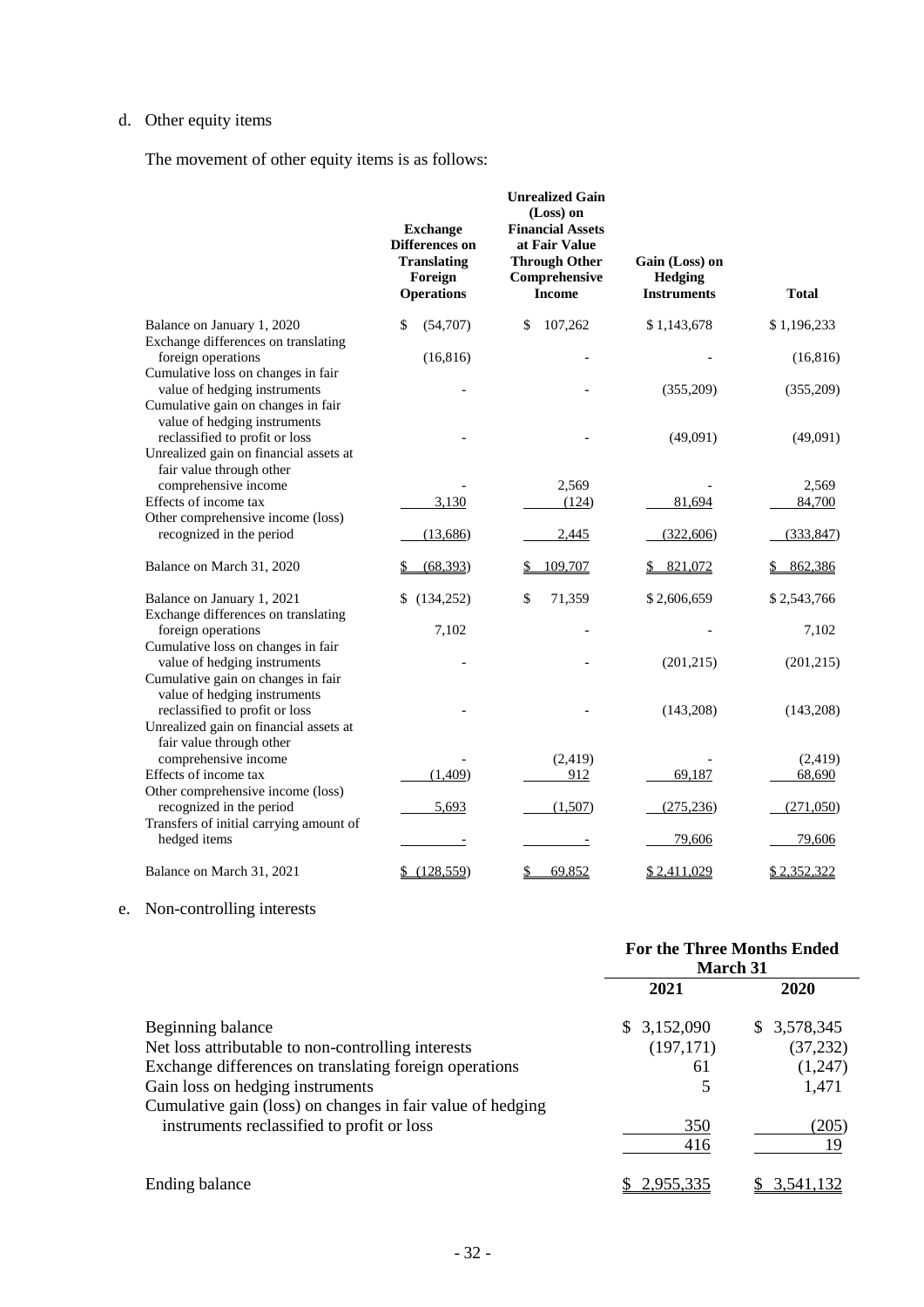#### f. Treasury shares

Treasury shares are the Company's shares held by its subsidiaries as of March 31, 2021 and 2020 and were as follows:

### **(In Thousands of Shares)**

| <b>Purpose of Treasury Shares</b>                                                      | Number of<br>Shares,<br><b>Beginning of</b><br>Year | <b>Reduction</b><br>During the<br>Year | Number of<br>Shares, End of<br>Year |
|----------------------------------------------------------------------------------------|-----------------------------------------------------|----------------------------------------|-------------------------------------|
| For the three months ended March 31, 2021<br>For the three months ended March 31, 2020 | 2,075<br>2,889                                      | (814)                                  | 2,075<br>2,075                      |
| <b>Subsidiary</b>                                                                      | <b>Shares</b><br>(In Thousands)                     | <b>Carrying</b><br><b>Amount</b>       | <b>Market Value</b>                 |
| <u>March 31, 2021</u>                                                                  |                                                     |                                        |                                     |
| <b>Mandarin Airlines</b>                                                               | 2,075                                               | \$31,638                               | \$31,638                            |
| December 31, 2020                                                                      |                                                     |                                        |                                     |
| <b>Mandarin Airlines</b>                                                               | 2,075                                               | \$24,999                               | 24,999                              |
| March 31, 2020                                                                         |                                                     |                                        |                                     |
| <b>Mandarin Airlines</b>                                                               | 2,075                                               | 13,713                                 | 13,713                              |

The above acquisitions by subsidiaries of the Company's shares in previous years was due to investment planning. The shares of the Company held by its subsidiaries were treated as treasury shares. The subsidiaries can exercise shareholders' right on these treasury shares, except for the right to subscribe for the Company's new shares and voting rights.

Dynasty Aerotech International Corp. sold a total of 814 thousand shares of its shares in the Company between January 1, 2020 and March 31, 2020. The disposal price was \$6,854 thousand.

#### **27. NET INCOME**

### a. Revenue

|           | <b>For the Three Months Ended</b><br><b>March 31</b> |              |  |
|-----------|------------------------------------------------------|--------------|--|
|           | 2021                                                 | <b>2020</b>  |  |
| Passenger | 1,974,969<br>S.                                      | \$18,728,022 |  |
| Cargo     | 24,025,206                                           | 11,095,611   |  |
| Others    | 1,827,481                                            | 2,733,497    |  |
|           | 27,827,656                                           | 32,557,130   |  |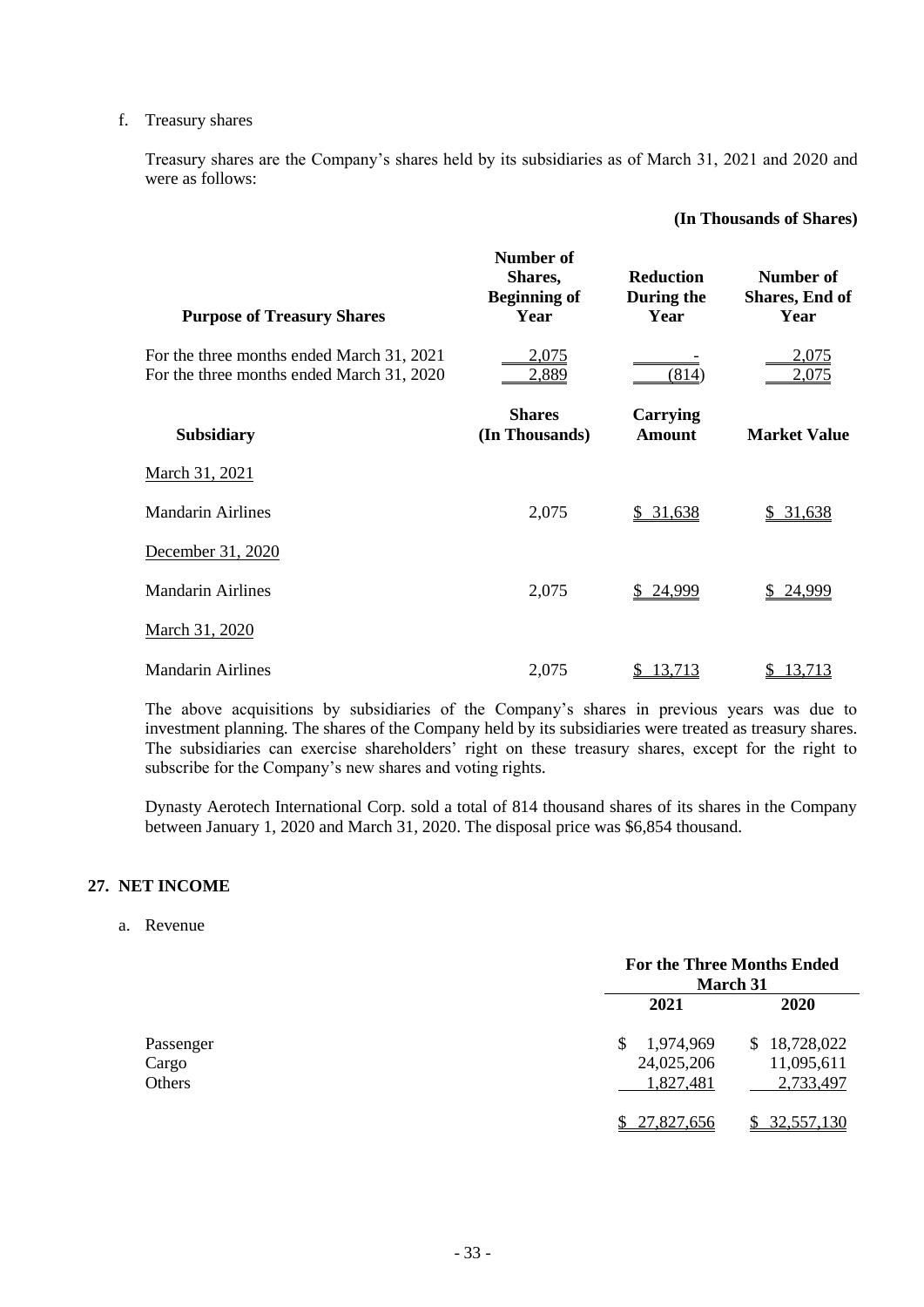b. Other income

|                                             | <b>For the Three Months Ended</b><br>March 31 |                                 |  |
|---------------------------------------------|-----------------------------------------------|---------------------------------|--|
|                                             | 2021                                          | 2020                            |  |
| Interest income<br>Subsidy income<br>Others | 41,153<br>\$<br>3,739<br>50,928               | 88,300<br>S<br>18,125<br>57,205 |  |
|                                             | 95,820                                        | 163,630                         |  |

c. Other gains and losses

|                                                          | For the Three Months Ended<br><b>March 31</b> |            |  |
|----------------------------------------------------------|-----------------------------------------------|------------|--|
|                                                          | 2021                                          | 2020       |  |
| Gain (loss) on disposal of property, plant and equipment | (36, 476)<br>S.                               | S<br>5,121 |  |
| Net gain on financial assets classified as held for sale | 149                                           | 3,296      |  |
| Loss on foreign exchange, net                            | (127, 657)                                    | (79, 114)  |  |
| Others                                                   | (55, 449)                                     | (83, 393)  |  |
|                                                          | \$(219, 433)                                  | (154.090)  |  |

## d. Finance costs

|                               | <b>For the Three Months Ended</b><br>March 31 |                      |  |
|-------------------------------|-----------------------------------------------|----------------------|--|
|                               | 2021                                          | 2020                 |  |
| Interest expense              |                                               |                      |  |
| Bonds payable                 | \$<br>72,539                                  | \$<br>106,674        |  |
| <b>Bank</b> loans             | 206,467                                       | 285,756              |  |
| Interest on lease liabilities | 378,377                                       | 492,193              |  |
|                               | \$657,383                                     | 820,672<br>\$        |  |
| Capitalization interest       | 8,293                                         | 27,649               |  |
| Capitalization rate           | $0.7204% -$<br>1.1147%                        | $1.226% -$<br>1.453% |  |

e. Depreciation and amortization expenses

|                                                                                                 | <b>For the Three Months Ended</b><br><b>March 31</b> |                                               |  |
|-------------------------------------------------------------------------------------------------|------------------------------------------------------|-----------------------------------------------|--|
|                                                                                                 | 2021                                                 |                                               |  |
| Property, plant, equipment<br>Right-of-use assets<br>Investment properties<br>Intangible assets | \$.<br>4,848,475<br>3,032,834<br>67<br>54,328        | 4,906,909<br>SS.<br>3,260,621<br>68<br>49,902 |  |
| Depreciation and amortization expenses                                                          | 7,935,704<br>S.                                      | 8,217,500<br>(Continued)                      |  |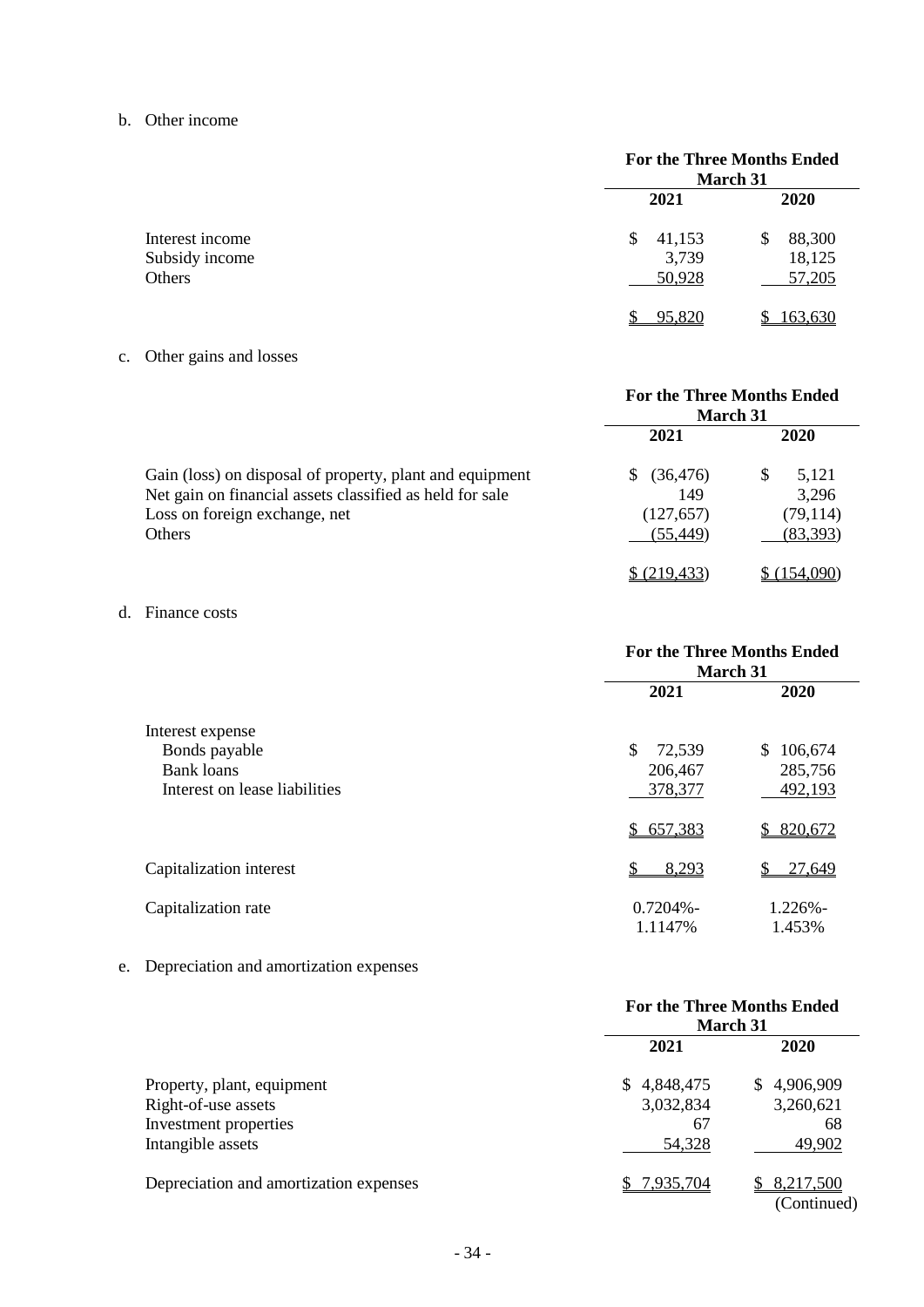|                                         | <b>For the Three Months Ended</b><br><b>March 31</b> |                            |  |  |
|-----------------------------------------|------------------------------------------------------|----------------------------|--|--|
|                                         | 2021                                                 | 2020                       |  |  |
| An analysis of depreciation by function |                                                      |                            |  |  |
| <b>Operating costs</b>                  | 7,506,640<br>SS.                                     | \$7,749,835                |  |  |
| Operating expenses                      | 374,736                                              | 417,763                    |  |  |
|                                         | \$7,881,376                                          | 8,167,598<br>S.            |  |  |
| An analysis of amortization by function |                                                      |                            |  |  |
| <b>Operating costs</b>                  | \$<br>3,822                                          | \$<br>3,538                |  |  |
| Operating expenses                      | 50,506                                               | 46,364                     |  |  |
|                                         | 54,328                                               | S<br>49,902<br>(Concluded) |  |  |

#### f. Employee benefits expense

|                                                      | <b>For the Three Months Ended</b><br>March 31 |                 |  |
|------------------------------------------------------|-----------------------------------------------|-----------------|--|
|                                                      | 2021                                          | 2020            |  |
| Post-employment benefits                             |                                               |                 |  |
| Defined contribution plan                            | \$<br>132,328                                 | \$<br>155,859   |  |
| Defined benefit plan                                 | 339,877                                       | 350,406         |  |
|                                                      | 472,205<br>S                                  | 506,265<br>S    |  |
| Other employee benefits                              |                                               |                 |  |
| Salary expenses                                      | 4,482,317<br>S.                               | 5,382,169<br>S. |  |
| Personnel service expenses                           | 1,120,329                                     | 1,787,364       |  |
|                                                      | \$5,602,646                                   | 7,169,533       |  |
| An analysis of employee benefits expense by function |                                               |                 |  |
| Operating costs                                      | 4,879,279<br>\$.                              | 6,260,960<br>\$ |  |
| Operating expenses                                   | 1,195,572                                     | 1,414,838       |  |
|                                                      | 6,074,851                                     | 7,675,798       |  |

To be in compliance with the Company Act as amended, the Articles stipulate the distribution of compensation of employees at rates of no less than 3% of the net profit before income tax and compensation of employees. For the three months ended March 31, 2021 and 2020, the Company has experienced a deficit and, therefore, no compensation of employees was estimated.

Material differences between such estimated amounts and the amounts proposed by the board of directors on or before the date that the annual consolidated financial statements are authorized for issue are adjusted in the year that the bonuses and remuneration were recognized. If there is a change in the proposed amounts after the annual consolidated financial statements are authorized for issue, the differences are recorded as a change in the accounting estimate.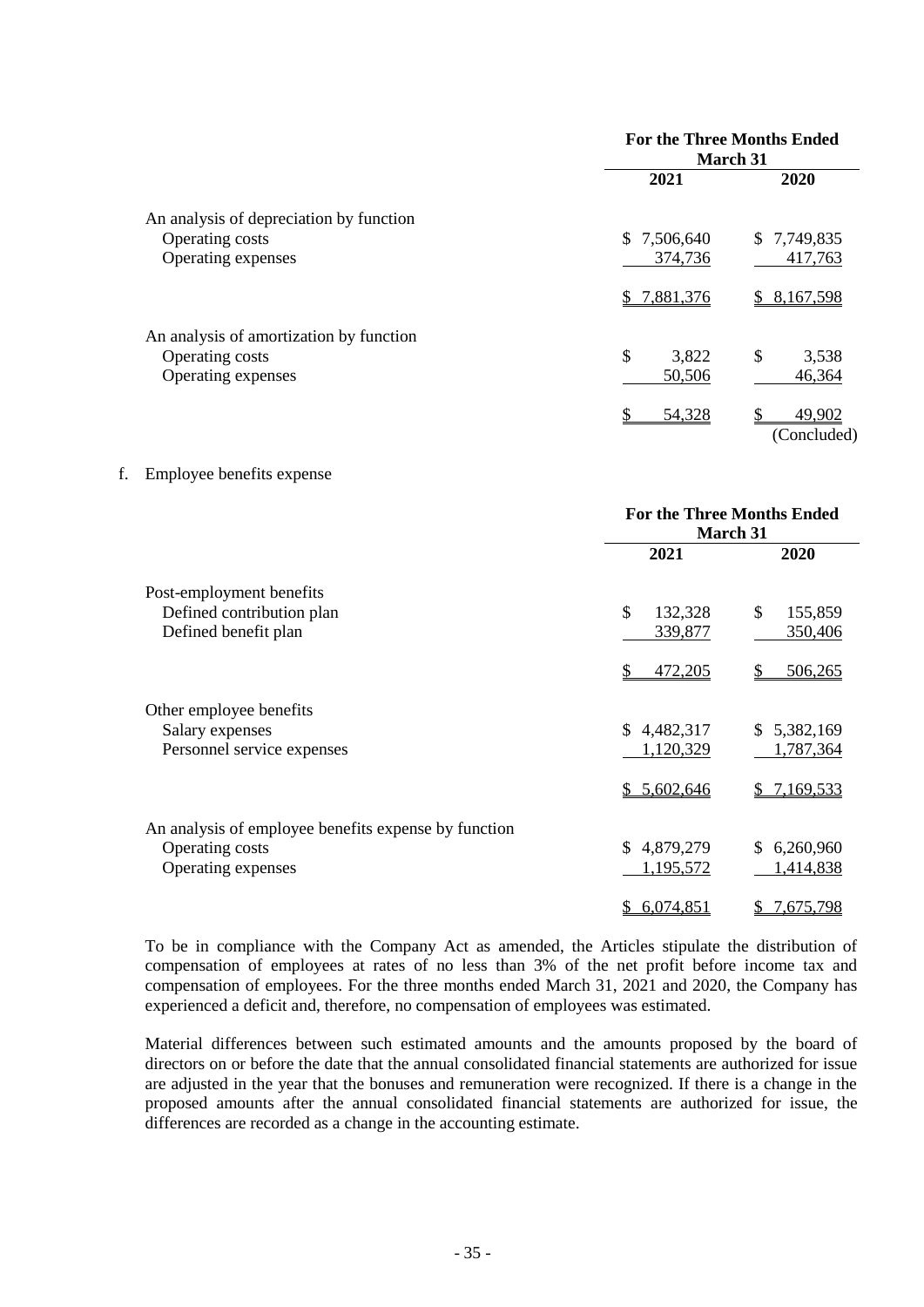## **28. INCOME TAX**

a. Income tax expense recognized in profit or loss

The major components of tax expense (benefit) were as follows:

|                                                           | <b>For the Three Months Ended</b><br><b>March 31</b> |               |  |
|-----------------------------------------------------------|------------------------------------------------------|---------------|--|
|                                                           | 2021                                                 | 2020          |  |
| Current tax<br>Current year                               | 28,101<br>\$.                                        | 23,296<br>\$. |  |
| Deferred tax<br>Current year                              | (143, 402)                                           | (19,213)      |  |
| Income tax (revenue) expense recognized in profit or loss | (115.301)                                            | <u>4,083</u>  |  |

## b. Income tax recognized in other comprehensive income

|                                                                                                                                                                                  | <b>For the Three Months Ended</b><br>March 31 |                                 |  |
|----------------------------------------------------------------------------------------------------------------------------------------------------------------------------------|-----------------------------------------------|---------------------------------|--|
|                                                                                                                                                                                  | 2021                                          | 2020                            |  |
| Deferred tax                                                                                                                                                                     |                                               |                                 |  |
| Recognized in other comprehensive income<br>Translation of foreign operations<br>Fair value changes of financial assets at FVTOCI<br>Hedging instruments' fair value revaluation | (1,409)<br>912<br>69,187                      | 3,130<br>\$.<br>(124)<br>81,694 |  |
| Total income tax recognized in other comprehensive income                                                                                                                        | 68.690                                        | 84.700                          |  |

#### c. Income tax assessment

Income tax returns of the Company and its subsidiaries through 2018 have been examined by the tax authorities.

## **29. LOSS PER SHARE**

The numerators and denominators used in calculating earnings and losses per share were as follows:

|                                                                                                     | <b>For the Three Months Ended</b><br>March 31 |                  |  |
|-----------------------------------------------------------------------------------------------------|-----------------------------------------------|------------------|--|
|                                                                                                     | 2021                                          | 2020             |  |
| Basic loss per share<br>Diluted loss per share                                                      | (0.19)<br>S<br>(0.19)                         | (0.70)<br>(0.70) |  |
| Loss used in the computation of diluted loss per share                                              | \$ (1,019,376)                                | \$ (3,773,333)   |  |
| In thousands of shares                                                                              |                                               |                  |  |
| Weighted average number of ordinary shares used in the<br>computation of diluted earnings per share | 5,418,911                                     | 5.418.367        |  |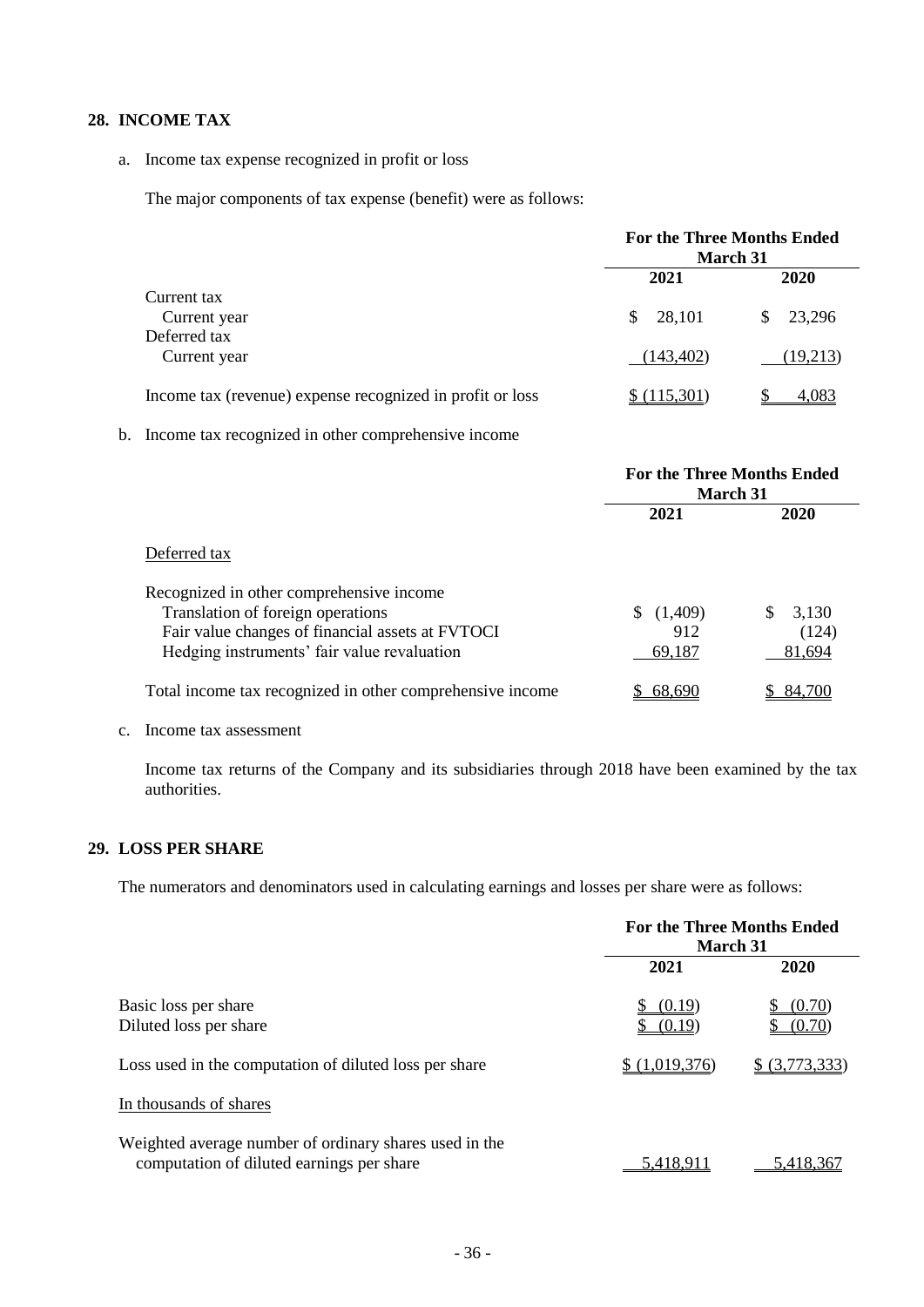## **30. CAPITAL MANAGEMENT**

The goal, policies and procedures as well as the composition of the Group's capital management are the same as those stated in Note 31 to the Group's consolidated financial statements for the year ended December 31, 2020.

#### **31. FINANCIAL INSTRUMENTS**

a. Fair values of financial instruments not measured at fair value

Except as detailed in the following table, the management considers the carrying amounts of financial assets and financial liabilities recognized in the financial statements as approximating their fair values.

|                       | <b>March 31, 2021</b> |                   | <b>December 31, 2020</b> |                   | <b>March 31, 2020</b> |                   |
|-----------------------|-----------------------|-------------------|--------------------------|-------------------|-----------------------|-------------------|
|                       | Carrying<br>Amount    | <b>Fair Value</b> | Carrying<br>Amount       | <b>Fair Value</b> | Carrying<br>Amount    | <b>Fair Value</b> |
| Financial liabilities |                       |                   |                          |                   |                       |                   |
| Bonds payable         | \$22,302,661          | \$23,734,187      | \$22,282,859             | \$22,459,685      | \$29,322,470          | \$29,303,333      |

Some long-term debts are floating-rate financial liabilities, so their carrying amounts are their fair values. Fair values of bond payable trading in OTC and based on quoted market prices (Level 1).

b. Fair value of financial instruments measured at fair value on a recurring basis

The following table provides an analysis of financial instruments that are measured subsequent to initial recognition at fair value, grouped into Levels 1 to 3 based on the degree to which the fair value is observable:

- 1) Level 1 fair value measurements are those derived from quoted prices (unadjusted) in active markets for identical assets or liabilities;
- 2) Level 2 fair value measurements are those derived from inputs other than quoted prices included within Level 1 that are observable for the asset or liability, either directly (i.e. as prices) or indirectly (i.e. derived from prices); and
- 3) Level 3 fair value measurements are those derived from valuation techniques that include inputs for the asset or liability that are not based on observable market data (unobservable inputs).
	- March 31, 2021

| Financial assets at FVTPL                                                             | <b>Level 1</b> |              | Level 2 |                           | Level 3 | <b>Total</b>           |
|---------------------------------------------------------------------------------------|----------------|--------------|---------|---------------------------|---------|------------------------|
| Domestic money market<br>funds                                                        | 257,820        | $\mathbb{S}$ |         | $\mathbf{\underline{\$}}$ |         | 257,820                |
| Financial assets at FVTOCI<br>Investments in equity<br>instruments<br>United shares - |                |              |         |                           |         |                        |
| domestic<br>Unlisted shares -                                                         | \$             | \$           |         | $\mathcal{S}$             | 31,843  | \$<br>31,843           |
| foreign                                                                               |                |              |         |                           | 129,488 | 129,488                |
|                                                                                       |                |              |         |                           | 161,331 | 161,331<br>(Continued) |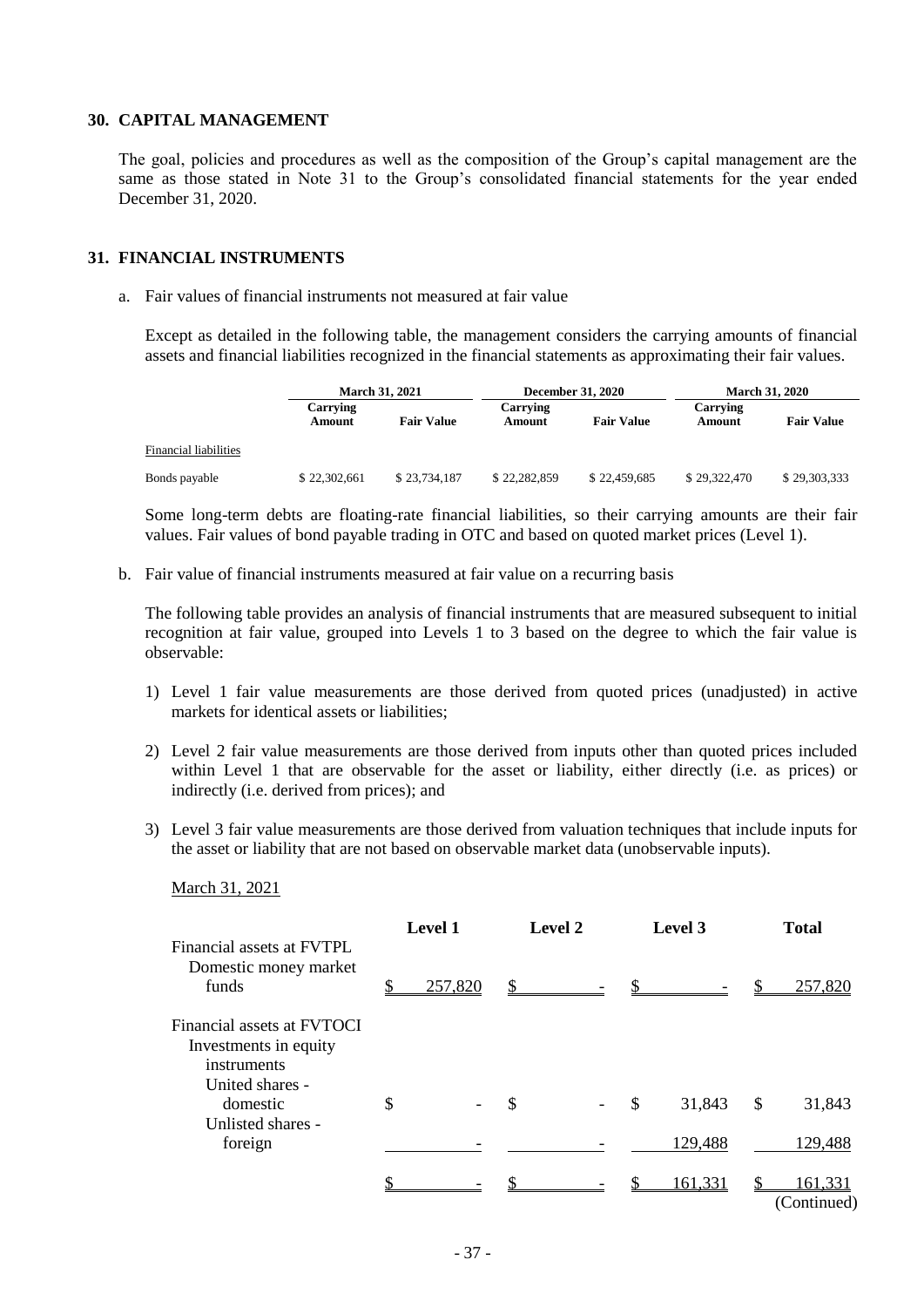|                                                                                              | Level 1                  | Level 2                              | Level 3                                 | <b>Total</b>                            |
|----------------------------------------------------------------------------------------------|--------------------------|--------------------------------------|-----------------------------------------|-----------------------------------------|
| Financial assets for hedging                                                                 | \$3,314,286              | $\frac{1}{2}$<br>$\overline{a}$      | $\frac{1}{2}$<br>4,798                  | 3,319,084<br>$\mathbb{S}$               |
| Financial liabilities for<br>hedging                                                         | \$ 38,772,407            | $\mathbb{S}$<br>2,498                | $\frac{1}{2}$<br>$\equiv$               | \$ 38,774,905<br>(Concluded)            |
| December 31, 2020                                                                            |                          |                                      |                                         |                                         |
|                                                                                              | Level 1                  | Level 2                              | Level 3                                 | <b>Total</b>                            |
| Financial assets at FVTPL<br>Domestic money market<br>funds                                  | $\frac{1}{2}$<br>274,761 | $s$ –                                | $s$ –                                   | 274,761<br>$\mathfrak{D}$               |
| Financial assets at FVTOCI<br>Investments in equity<br>instruments<br>United shares -        |                          |                                      |                                         |                                         |
| domestic<br>Unlisted shares -                                                                | \$                       | $\mathcal{S}$                        | \$<br>29,704                            | \$<br>29,704                            |
| foreign                                                                                      |                          |                                      | 134,042                                 | 134,042                                 |
|                                                                                              | \$                       | $\mathcal{S}$                        | 163,746<br>$\frac{1}{2}$                | 163,746<br>$\frac{1}{2}$                |
| Financial assets for hedging                                                                 | 7,613,636<br>\$          | $\frac{1}{2}$                        | $\mathbf{\mathcal{S}}$                  | $\mathbb{S}$<br>7,613,636               |
| Financial liabilities for<br>hedging                                                         | 40,575,778<br>S.         | 9,307<br>$\frac{\text{S}}{\text{S}}$ | $\frac{\text{S}}{\text{S}}$<br>$\equiv$ | 40,585,085<br>$\mathbb{S}$              |
| March 31, 2020                                                                               |                          |                                      |                                         |                                         |
|                                                                                              | Level 1                  | Level 2                              | Level 3                                 | <b>Total</b>                            |
| Financial assets at FVTPL<br>Domestic money market<br>funds<br>Foreign exchange<br>agreement | \$<br>567,940            | \$<br>30                             | \$                                      | \$<br>567,940<br>30                     |
|                                                                                              |                          |                                      |                                         |                                         |
| Financial assets at FVTOCI<br>Investments in equity<br>instruments                           | 567,940<br>\$            | $\frac{1}{2}$<br>30                  | $\frac{1}{2}$                           | $\frac{1}{2}$<br>567,970                |
| United shares -<br>domestic<br>Unlisted shares -                                             | \$                       | \$                                   | \$<br>28,816                            | \$<br>28,816                            |
| foreign                                                                                      |                          |                                      | 182,109                                 | 182,109                                 |
|                                                                                              | $\frac{1}{2}$            | \$                                   | 210,925<br>\$                           | $\frac{1}{2}$<br>210,925<br>(Continued) |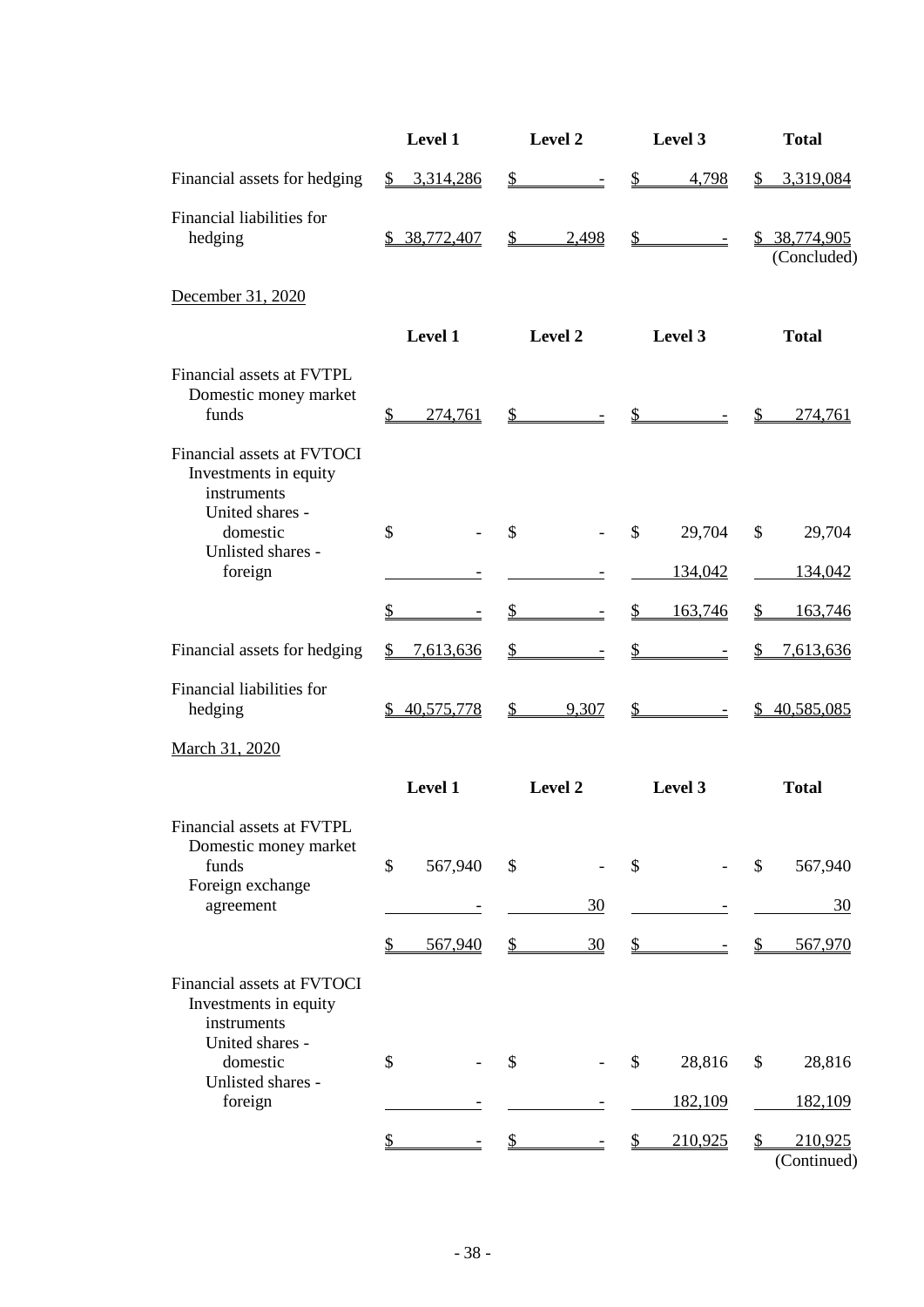|                                          | <b>Level 2</b><br><b>Level 1</b> |                        | Level 3      | <b>Total</b>                |  |
|------------------------------------------|----------------------------------|------------------------|--------------|-----------------------------|--|
| Financial liabilities at<br><b>FVTPL</b> |                                  |                        |              |                             |  |
| Derivative instruments                   |                                  | $\mathcal{S}$<br>5,075 | $\mathbb{S}$ | 5,075                       |  |
| Financial assets for hedging             |                                  | $\mathbb{S}$<br>11,853 | 620          | 12.473                      |  |
| Financial liabilities for<br>hedging     | \$49,151,436                     | 14,560                 | 75,877       | 49, 241, 873<br>(Concluded) |  |

There were no transfers between Levels 1 and 2 in the current and prior periods.

4) Valuation techniques and inputs applied for Level 2 fair value measurement

| <b>Financial Instrument</b> | <b>Valuation Techniques and Inputs</b>                                                                                                                                                                                                                                                                                                                                             |  |  |  |
|-----------------------------|------------------------------------------------------------------------------------------------------------------------------------------------------------------------------------------------------------------------------------------------------------------------------------------------------------------------------------------------------------------------------------|--|--|--|
| Derivative instruments      | The fair values of derivatives (except options) have been<br>determined based on discounted cash flow analyses using<br>interest yield curves applicable for the duration of the<br>derivatives. The estimates and assumptions that the Group<br>used to determine the fair values are identical to those used in<br>the pricing of financial instruments for market participants. |  |  |  |

5) Valuation techniques and inputs applied for Level 3 fair value measurement

The fair values of fuel options are determined using option pricing models where the significant unobservable inputs are implied fluctuation. An increase in the implied fluctuation used in isolation would result in a decrease in the fair value of fuel options.

The domestic unlisted equity investment is based on the comparative company valuation to estimate the fair value. The main assumptions are based on the multiplier of the market price of the comparable listed company and the net value per share, which have considered the liquidity discount. The higher the multiplier or the lower the liquidity discount, the higher the fair value of the relevant financial instruments.

The multiplier and liquidity discount of Level 3 financial instruments are as follows:

|                   | <b>Multiplier</b> | <b>Liquidity</b><br><b>Discount</b> |
|-------------------|-------------------|-------------------------------------|
| March 31, 2021    | $0.79 - 16.32$    | 80%                                 |
| December 31, 2020 | $0.79 - 16.32$    | 80%                                 |
| March 31, 2020    | 0.75-13.23        | 80%                                 |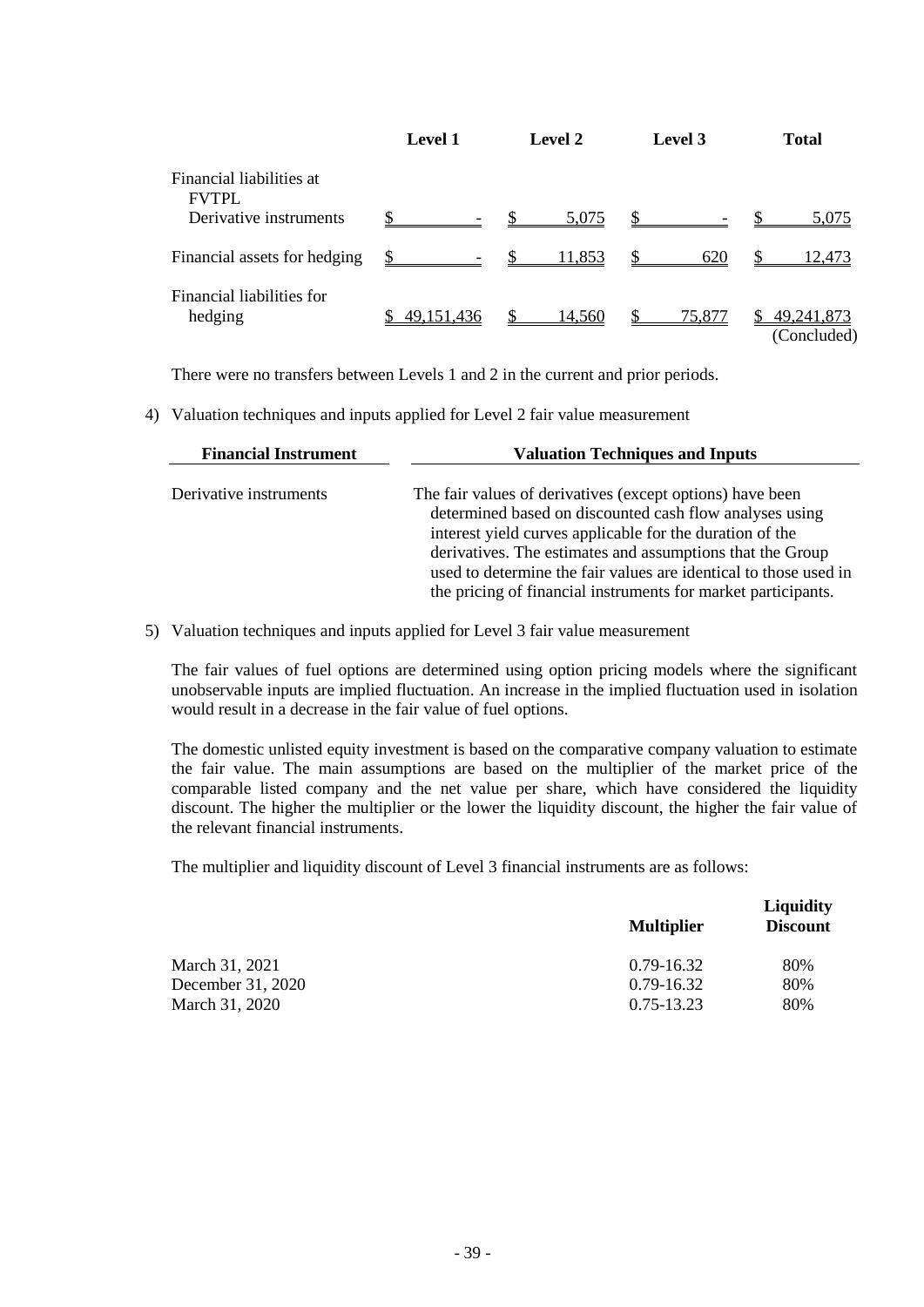The movements of Level 3 financial instruments are as follows:

|                                                                        | <b>Derivative</b><br><b>Instruments</b> | <b>Equity</b><br><b>Instruments</b> |
|------------------------------------------------------------------------|-----------------------------------------|-------------------------------------|
| Balance at January 1, 2021<br>Recognized in other comprehensive income | \$<br>(2,260)                           | 163,746<br>S.<br>(2,415)            |
| Balance at March 31, 2021                                              | (2.260)                                 | \$161,331                           |
| Balance at January 1, 2020<br>Recognized in other comprehensive income | \$<br>5,524<br>(80, 781)                | \$209,221<br>1,704                  |
| Balance at March 31, 2020                                              | (75,257)                                | 210,925                             |

Because some financial instruments and nonfinancial instruments may not have their fair values disclosed, the total fair value disclosed herein is not the total value of the Group's collective instruments.

#### c. Categories of financial instruments

|                                                  | March 31,<br>2021 | December 31,<br>2020 | March 31,<br>2020 |  |
|--------------------------------------------------|-------------------|----------------------|-------------------|--|
| Financial assets                                 |                   |                      |                   |  |
| Financial assets at FVTPL                        | \$<br>257,820     | \$<br>274,761        | \$<br>567,970     |  |
| Derivative financial assets for hedging          | 3,319,084         | 7,613,636            | 12,473            |  |
| Financial assets at amortized cost (Note 1)      | 37,443,143        | 45,898,091           | 50,799,032        |  |
| Financial assets at FVTOCI                       | 161,331           | 163,746              | 210,925           |  |
| <b>Financial liabilities</b>                     |                   |                      |                   |  |
| Financial liabilities at FVTPL                   |                   |                      | 5,075             |  |
| Derivative financial liabilities for hedging     | 38,774,905        | 40,585,885           | 49,241,873        |  |
| Financial liabilities at amortized cost (Note 2) | 155,516,020       | 165,458,441          | 164,615,811       |  |

Note 1: The balances include loans and receivables measured at amortized cost, which comprise cash and cash equivalents, notes and accounts receivable, accounts receivable - related parties, other receivables, refundable deposits and other restricted financial assets.

- Note 2: The balances include financial liabilities measured at amortized cost, which comprise short-term loans, short-term notes payable, notes and accounts payable, accounts payable related parties, other payables, bonds payable and long-term loans, lease liabilities, provisions, parts of other current liabilities, parts of other non-current liabilities and guarantee deposits.
- d. Financial risk management objectives and policies

The Group has risk management and hedging strategies to respond to changes in the economic and financial environment and in the fuel market. To reduce the financial risks from changes in interest, exchange rates and fuel prices, the Group has its operating costs stay within a specified range by using appropriate financial hedging instruments and hedging percentages in accordance with the "Processing Program of Derivative Financial Instrument Transactions" approved by the Group shareholders to reduce the impact of market price changes on earnings. These risks include market risk (including currency risk, interest rate risk and other price risk), credit risk and liquidity risk.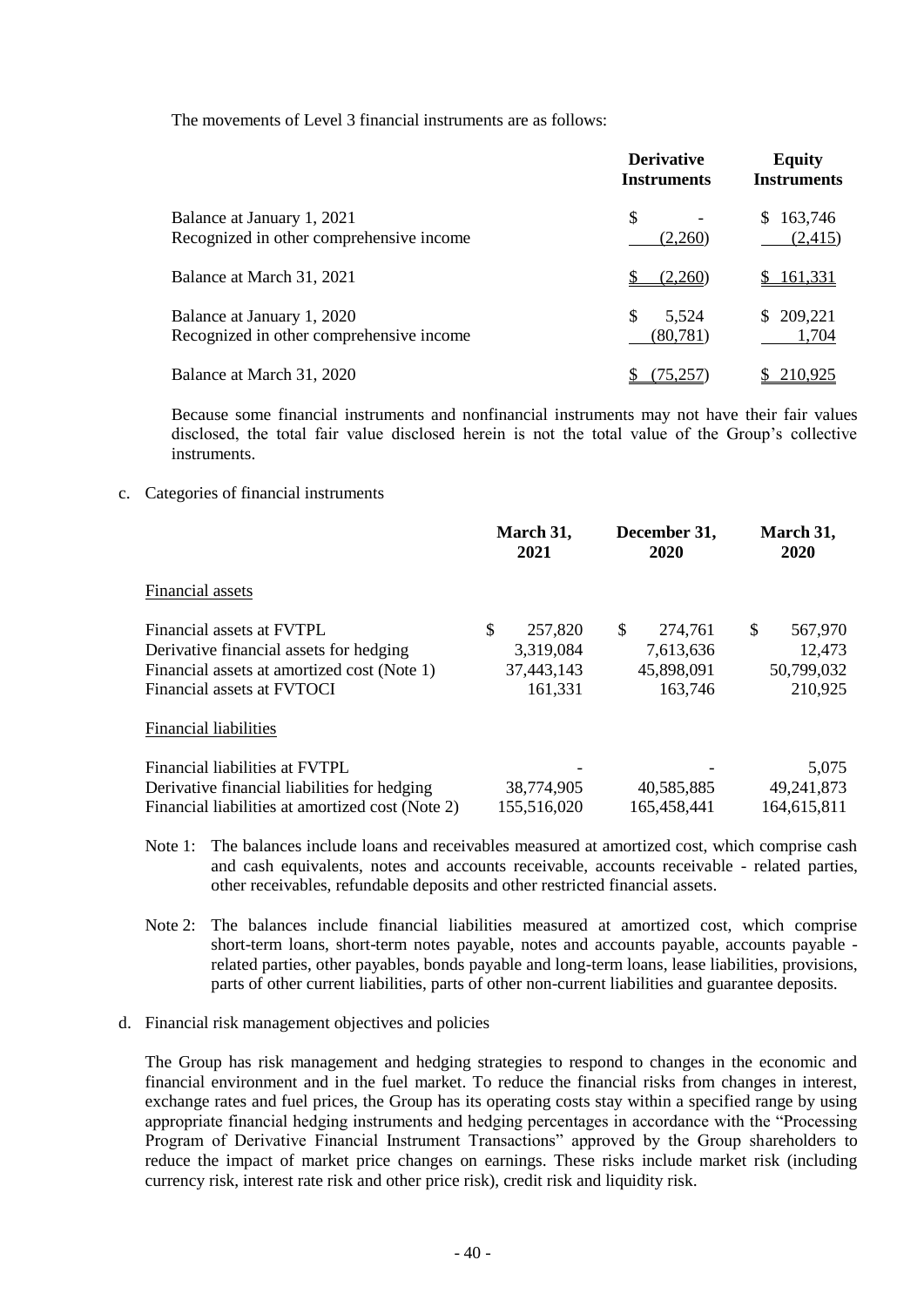In addition, the Group has a risk committee, which meets periodically to evaluate the performance of derivative instruments and determine the appropriate hedging percentage. This committee informs the Group of global economic and financial conditions, controls the entire financial risk resulting from changes in the financial environment and fuel prices, and develops the strategy and response to avoid financial risk with the assistance of financial risk experts to effect risk management.

#### 1) Market risk

The Group is primarily exposed to the market risks of changes in foreign currency exchange rates, interest rates and fuel prices. The Group entered into derivative financial instruments to manage its exposure to those related risk.

The Group enters into forward contracts, fuel option contracts, and interest swap contracts with fair values that are highly negatively correlated to the fair values of hedged items and evaluates the hedging effectiveness of these instruments periodically.

a) Foreign currency risk

The Group engages in ticket sales and purchase transactions which denominated in foreign currency, which exposed to risks on change in exchange rates. The Group uses forward contracts to manage risk within the scope of the Group's policy of management exchange rate risk.

#### Sensitivity analysis

The Group was mainly exposed to the U.S. dollar.

The following details the Group's sensitivity to increase and decrease in New Taiwan dollars (functional currency) against the relevant foreign currencies. U.S. dollars increase/decrease one dollar against New Taiwan dollars used when reporting foreign currency risk internally to key management personnel and represents management's assessment of the reasonably possible change in foreign exchange rates. The sensitivity analysis included only outstanding foreign currency denominated monetary items and foreign currency forward contracts designated as cash flow hedges, and adjusts their translation at the end of the reporting period for U.S. dollars increase/decrease one dollar against New Taiwan dollars change in foreign currency rates.

When New Taiwan dollars increase one dollar against U.S. dollars and all other variables were held constant, there would be a decrease in pre-tax profit and an increase in pre-tax other comprehensive income gain and losses for the three months ended March 31, 2021 of \$271,676 thousand and \$1,237,102 thousand, respectively, and a decrease in pre-tax profit and increase in pre-tax other comprehensive income gain and loss for the three months ended March 31, 2020 of \$146,379 thousand and \$1,513,104 thousand, respectively.

The Group's hedging strategy is to enter into foreign exchange forward contracts to avoid exchange rate exposure of its foreign currency denominated receipts and payments and to manage exchange rate exposure of its aircraft prepayments in the next year. Those transactions are designated as cash flow hedges. When forecasted purchases actually take place, basis adjustments are made to the initial carrying amounts of hedged items.

For the hedges of highly probable aircraft prepayments, as the critical terms (i.e. the notional amount, useful life and underlying asset) of the foreign exchange forward contracts and their corresponding hedged items are the same, the Group performs a qualitative assessment of the effectiveness, and it is expected that the value of the foreign exchange forward contracts and the value of the corresponding hedged items will systematically change in the opposite direction in response to movements in the underlying exchange rates.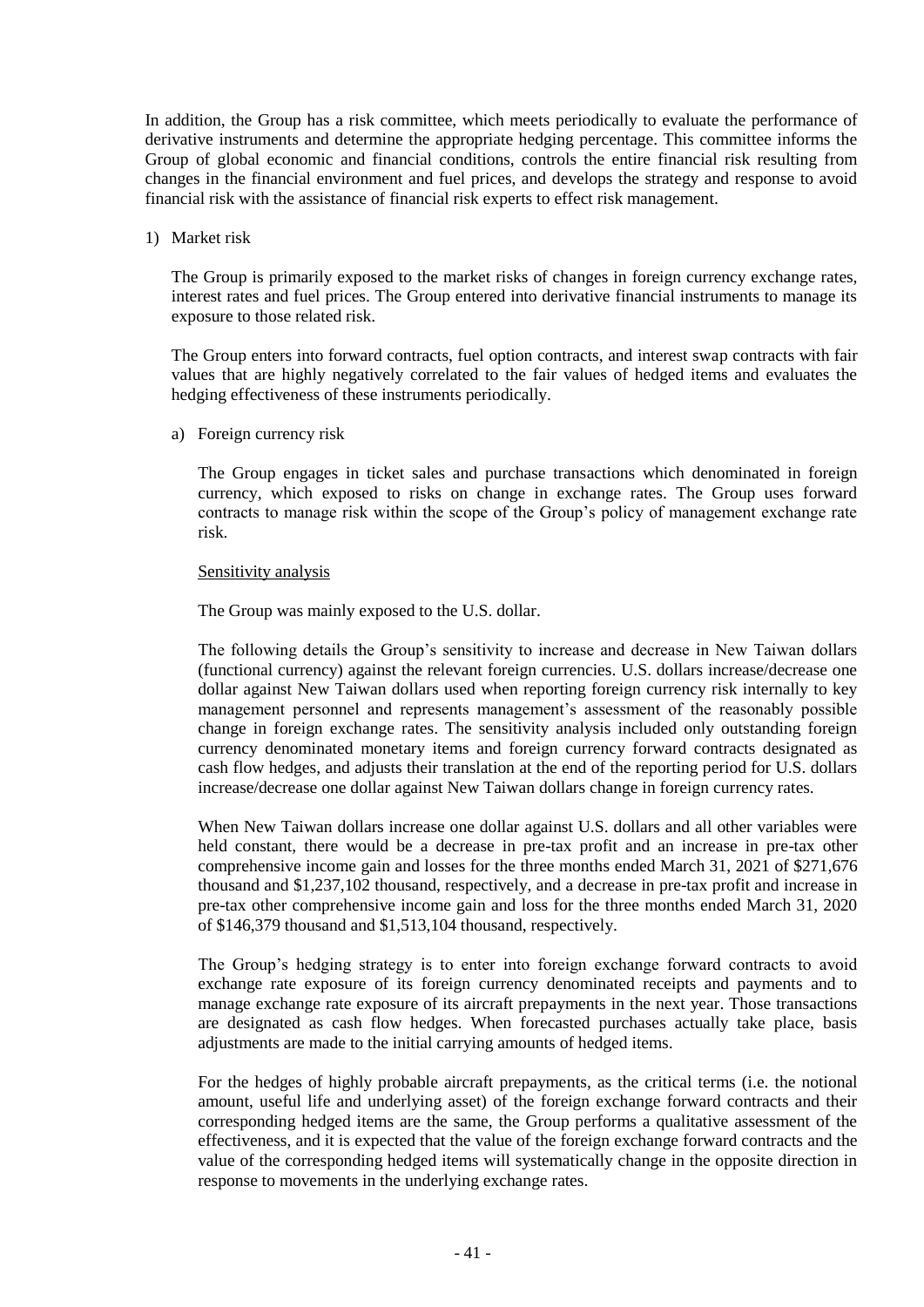The following table summarizes the information relating to the hedges of foreign currency risk. Please refer to Note 21 for rental contract for hedging.

#### March 31, 2021

|                               |          | <b>Notional</b> |                 |                     | Line Item in                       | <b>Carrying Amount</b> |                          |           |
|-------------------------------|----------|-----------------|-----------------|---------------------|------------------------------------|------------------------|--------------------------|-----------|
| <b>Hedging Instruments</b>    | Currency | Amount          | <b>Maturity</b> | <b>Forward Rate</b> | <b>Balance Sheet</b>               | Asset                  |                          | Liability |
| Cash flow hedge               |          |                 |                 |                     |                                    |                        |                          |           |
| Aircraft rentals -            | NTD/USD  | NTD85.216/      | 2021.4.28-      | 28.48-29.72         | Financial assets for               |                        | $\overline{\phantom{a}}$ | 1.638     |
| forward exchange<br>contracts |          | USD2.932        | 2021.11.9       |                     | hedging/liabilities for<br>hedging |                        |                          |           |
| Aviation fuel - forward       | NTD/USD  | NTD28.571/      | 2021.5.28       | 29.38               | Financial assets for               |                        | -                        | 860       |
| exchange contracts            |          | USD1.000        |                 |                     | hedging - current/                 |                        |                          |           |
|                               |          |                 |                 |                     | liabilities for hedging -          |                        |                          |           |
|                               |          |                 |                 |                     | current                            |                        |                          |           |

The abovementioned hedging instruments applied hedge accounting. The book value of other equity for each hedging item (aircraft rentals in U.S. dollars and aviation fuel) was \$(2,498) thousand.

#### December 31, 2020

|                                                     |          | <b>Notional</b>                |                         |                     | Line Item in                                                                       | <b>Carrying Amount</b>        |           |  |
|-----------------------------------------------------|----------|--------------------------------|-------------------------|---------------------|------------------------------------------------------------------------------------|-------------------------------|-----------|--|
| <b>Hedging Instruments</b>                          | Currency | Amount                         | <b>Maturity</b>         | <b>Forward Rate</b> | <b>Balance Sheet</b>                                                               | Asset                         | Liability |  |
| Cash flow hedge                                     |          |                                |                         |                     |                                                                                    |                               |           |  |
| Aircraft rentals -<br>forward exchange<br>contracts | NTD/USD  | NTD127,906/<br>USD4.371        | 2021.1.8-<br>2021.11.9  | 28.5-29.7           | Financial assets for<br>hedging - current/<br>liabilities for hedging -<br>current | S<br>$\overline{\phantom{a}}$ | \$3,513   |  |
| Aviation fuel - forward<br>exchange contracts       | NTD/USD  | NTD142,045/<br><b>USD5.000</b> | 2021.1.29-<br>2021.5.28 | 29.9-29.8           | Financial assets for<br>hedging - current/<br>liabilities for hedging -<br>current |                               | 5.794     |  |

The abovementioned hedging instruments applied hedge accounting. The book value of other equity for each hedging item (aircraft rentals in U.S. dollars and aviation fuel) was \$(3,513) thousand and \$(5,794) thousand, respectively.

#### March 31, 2020

|                            |                 | <b>Notional</b>  |                 |                     | Line Item in              | <b>Carrving Amount</b> |             |  |
|----------------------------|-----------------|------------------|-----------------|---------------------|---------------------------|------------------------|-------------|--|
| <b>Hedging Instruments</b> | <b>Currency</b> | Amount           | <b>Maturity</b> | <b>Forward Rate</b> | <b>Balance Sheet</b>      | Asset                  | Liability   |  |
| Cash flow hedge            |                 |                  |                 |                     |                           |                        |             |  |
| Aircraft rentals -         | NTD/USD         | NTD417.205       | 2020.4.21-      | 29.5-30.8           | Financial assets for      | S<br>664               | \$<br>3,680 |  |
| forward exchange           |                 | <b>USD13.809</b> | 2021.3.5        |                     | hedging/liabilities for   |                        |             |  |
| contracts                  |                 |                  |                 |                     | hedging                   |                        |             |  |
| Aviation fuel - forward    | NTD/USD         | NTD755.287/      | 2020.4.30-      | 29.6-30.7           | Financial assets for      | 2.482                  | 3,769       |  |
| exchange contracts         |                 | USD25,000        | 2021.1.29       |                     | hedging - current/        |                        |             |  |
|                            |                 |                  |                 |                     | liabilities for hedging - |                        |             |  |
|                            |                 |                  |                 |                     | current                   |                        |             |  |
| Aircraft prepayments -     | NTD/USD         | NTD2.265.861/    | 2020.11.4-      | 29.6-30.5           | Financial assets for      | 8.707                  | 7.111       |  |
| forward exchange           |                 | USD75,000        | 2020.12.4       |                     | hedging - current/        |                        |             |  |
| contracts                  |                 |                  |                 |                     | liabilities for hedging - |                        |             |  |
|                            |                 |                  |                 |                     | current                   |                        |             |  |

The above mentioned hedging instruments applied hedging accounting. The book value of other equity which belongs to each hedging item (aircraft rentals, aviation fuel in U.S. dollars and aircraft prepayment) was \$(3,016) thousand, \$(1,287) thousand and \$1,596 thousand, respectively.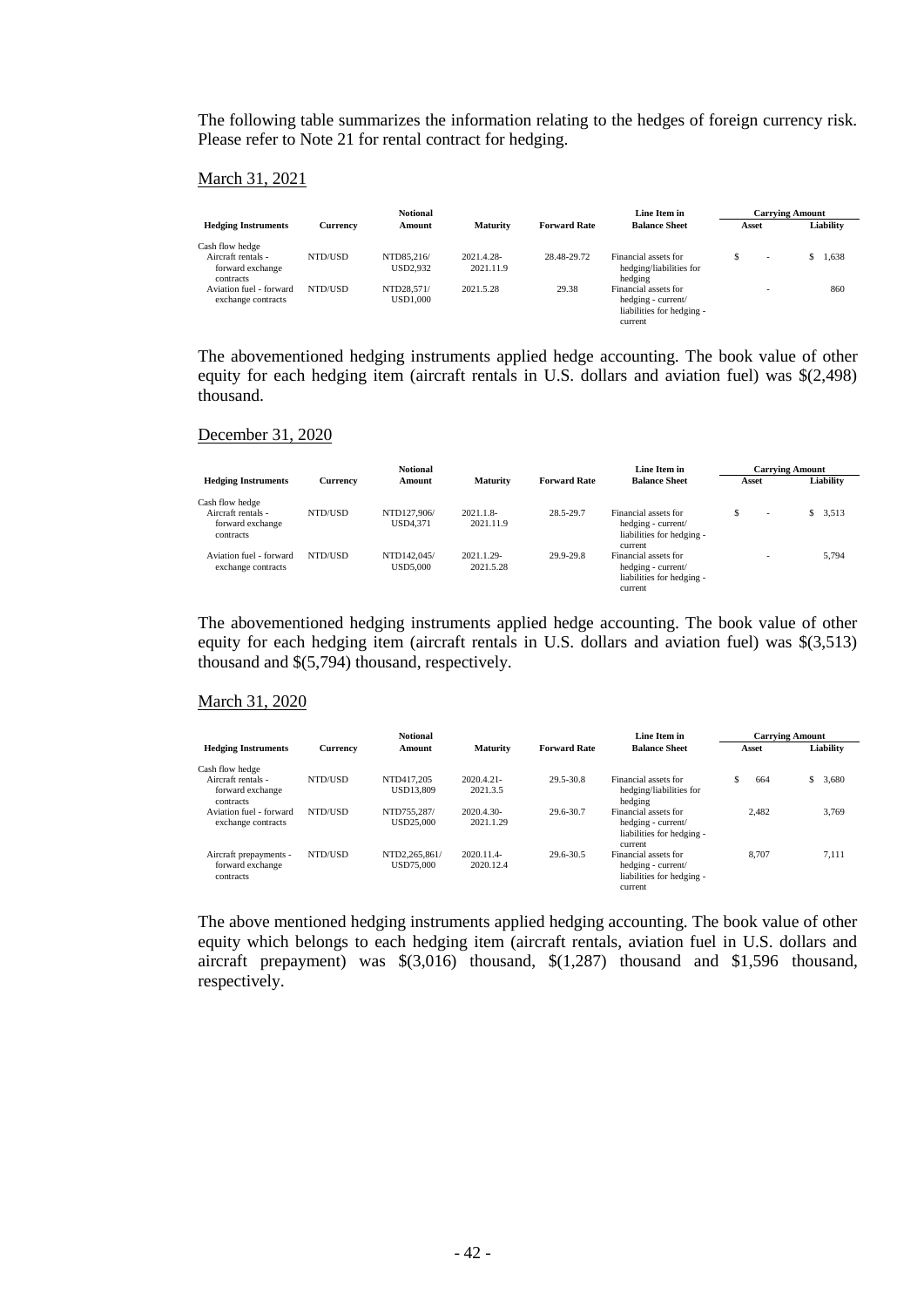## For the three months ended March 31, 2021

| <b>Comprehensive Income</b>                          | <b>Hedging Gain</b><br>(Loss)<br><b>Recognized in</b><br><b>Other</b><br>Comprehensive<br>Income | Amount<br><b>Reclassified to</b><br><b>Profit and Loss</b><br>and the<br><b>Adjusted Line</b><br><b>Item</b> |        |
|------------------------------------------------------|--------------------------------------------------------------------------------------------------|--------------------------------------------------------------------------------------------------------------|--------|
| Cash flow hedge<br>Aircraft rentals<br>Aviation fuel | $\mathbb{S}$<br>1,874<br>4,934                                                                   | (1, 844)<br>S<br>(5,394)                                                                                     | (Note) |
|                                                      | 6,808                                                                                            |                                                                                                              |        |

Note: Decrease in operating costs or foreign exchange loss.

For the three months ended March 31, 2020

| <b>Hedging Gain</b><br>(Loss)<br>Recognized in<br><b>Other</b><br>Comprehensive<br><b>Income</b> |                    |        |
|--------------------------------------------------------------------------------------------------|--------------------|--------|
| \$<br>5,437<br>8,874<br>19,904                                                                   | \$<br>882<br>(271) | (Note) |
|                                                                                                  |                    | 611    |

Note: Decrease in operating costs or foreign exchange loss.

b) Interest rate risk

The Group was exposed to interest rate risk because entities in the Group borrowed funds at both fixed and floating interest rates. The risk is managed by the Group by maintaining an appropriate mix of fixed and floating rate borrowings and using interest rate swap contracts and forward interest rate contracts.

The carrying amounts of the Group's financial assets and financial liabilities with exposure to interest rates at the end of the reporting period were as follows:

|                                                               | March 31,<br>2021 | December 31,<br>2020        | March 31,<br>2020 |
|---------------------------------------------------------------|-------------------|-----------------------------|-------------------|
| Fair value interest rate risk<br><b>Financial liabilities</b> | \$67,774,114      | 68,883,667<br><sup>\$</sup> | \$86,097,609      |
| Cash flow interest rate risk<br><b>Financial liabilities</b>  | 100,771,675       | 112,324,305                 | 104,043,586       |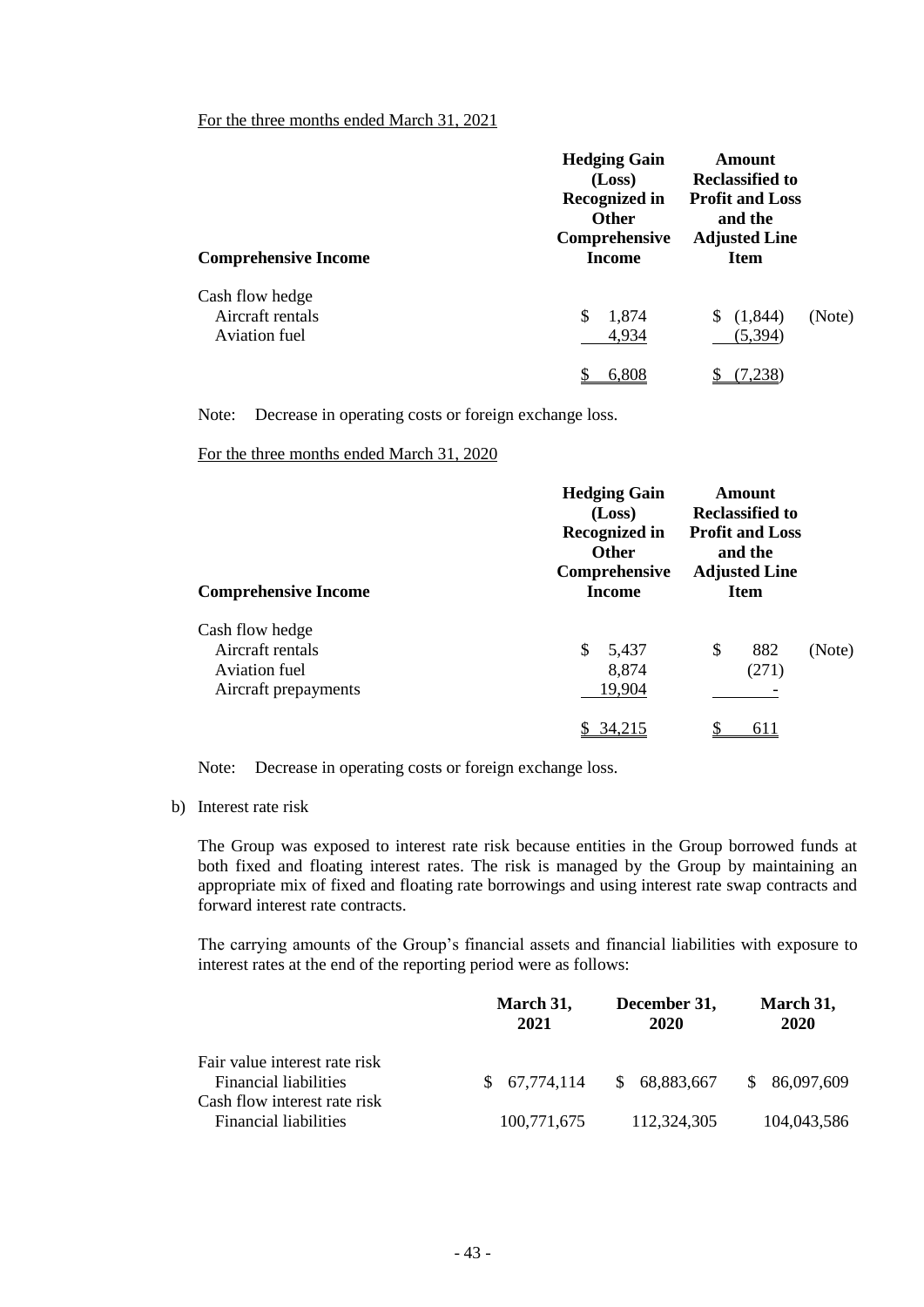#### Sensitivity analysis

The sensitivity analysis below was determined based on the Group's exposure to interest rates for both derivatives and non-derivative instruments at the end of the reporting period. For floating rate liabilities, the analysis was prepared assuming the amount of the liability outstanding at the end of the reporting period was outstanding for the whole year. A one yard (25 basis) point increase or decrease was used when reporting interest rate risk internally to key management personnel and represents management's assessment of the reasonably possible change in interest rates.

Had interest rates increased one yard (25 basis points) and all other variables been held constant, the Group's pretax profit for the three months ended March 31, 2021 would have decreased by \$62,982 thousand.

Had interest rates increased one yard (25 basis points) and all other variables been held constant, the Group's pretax profit for the three months ended March 31, 2020 would have decreased by \$65,027 thousand.

#### c) Other price risk

The Group was exposed to fuel price risk on its purchase of aviation fuel. The Group enters into fuel swaps contract to hedge against adverse risks on fuel price changes.

#### March 31, 2021

|                                    |          | Notional |                         |                     | Line Item in                    |       | Carrving Amount |  |
|------------------------------------|----------|----------|-------------------------|---------------------|---------------------------------|-------|-----------------|--|
| <b>Hedging Instrument</b>          | Currencv | Amount   | <b>Maturity</b>         | <b>Forward Rate</b> | <b>Balance Sheet</b>            | Asset | Liability       |  |
| Cash flow hedges - fuel<br>options | USD      | NTD2.260 | 2021.7.31-<br>2021.9.30 | USD68.20-USD76.10   | Financial assets for<br>hedging | 4.798 |                 |  |

Hedge accounting is continued to be applied to the abovementioned hedging instruments. The carrying amount of other equity which belongs to each hedging item (fuel payments) was \$2,260 thousand.

#### December 31, 2020

|                                    |          | <b>Notional</b> |                          |                          | Line Item in                                                                       | <b>Carrying Amount</b> |                          |  |                          |
|------------------------------------|----------|-----------------|--------------------------|--------------------------|------------------------------------------------------------------------------------|------------------------|--------------------------|--|--------------------------|
| <b>Hedging Instrument</b>          | Currency | Amount          | Maturity                 | <b>Forward Rate</b>      | <b>Balance Sheet</b>                                                               | Asset                  |                          |  | Liability                |
| Cash flow hedges -<br>fuel options | USD      | $\sim$          | $\overline{\phantom{0}}$ | $\overline{\phantom{a}}$ | Financial assets for<br>hedging - current/<br>liabilities for hedging -<br>current |                        | $\overline{\phantom{a}}$ |  | $\overline{\phantom{0}}$ |

Hedge accounting continues to be applied to the abovementioned hedging instruments. The carrying amount of other equity for each hedging item (fuel payments) was \$0.

#### March 31, 2020

|                                    |                 | Notional  |                          |                     | Line Item in                    |       | <b>Carrving Amount</b> |
|------------------------------------|-----------------|-----------|--------------------------|---------------------|---------------------------------|-------|------------------------|
| <b>Hedging Instrument</b>          | <b>Currency</b> | Amount    | <b>Maturity</b>          | <b>Forward Rate</b> | <b>Balance Sheet</b>            | Asset | Liability              |
| Cash flow hedges - fuel<br>options | USD             | NTD75.257 | 2020.6.30-<br>2020.12.31 | USD49.65-USD78.50   | Financial assets for<br>hedging | 620   | \$75,877               |

Hedge accounting is continued to be applied to the abovementioned hedging instruments. The carrying amount of other equity which belongs to each hedging item (fuel payments) was \$(75,257) thousand.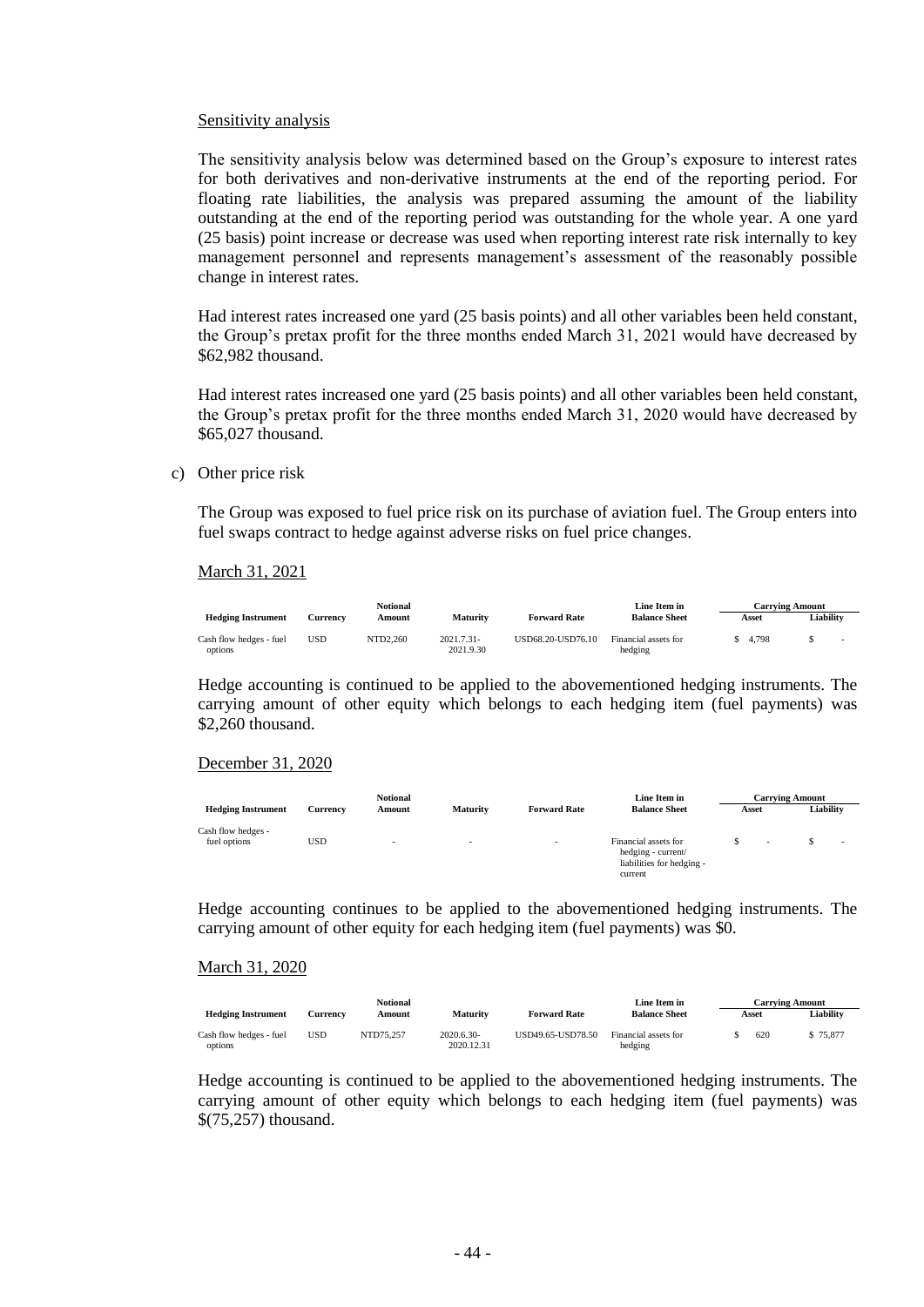## For the three months ended March 31, 2021

| <b>Comprehensive Income</b>               | <b>Hedging Gain</b><br>(Loss)<br>Recognized in<br><b>Other</b><br>Comprehensive<br><b>Income</b> | Amount<br><b>Reclassified to</b><br><b>Profit and Loss</b><br>and the<br><b>Adjusted Line</b><br><b>Item</b> |        |
|-------------------------------------------|--------------------------------------------------------------------------------------------------|--------------------------------------------------------------------------------------------------------------|--------|
| Cash flow hedges - fuel options           | $\mathbb{S}$<br>2,260                                                                            | \$<br>$\overline{\phantom{a}}$                                                                               | (Note) |
| Increase in operating costs.<br>Note:     |                                                                                                  |                                                                                                              |        |
| For the three months ended March 31, 2020 |                                                                                                  |                                                                                                              |        |
|                                           | <b>Hedging Gain</b><br>(Loss)<br><b>Recognized in</b><br><b>Other</b><br>Comprehensive           | Amount<br><b>Reclassified to</b><br><b>Profit and Loss</b><br>and the<br><b>Adjusted Line</b>                |        |
| <b>Comprehensive Income</b>               | <b>Income</b>                                                                                    | <b>Item</b>                                                                                                  |        |
| Cash flow hedges - fuel options           | \$(80,781)                                                                                       | (1,802)                                                                                                      | (Note) |
|                                           |                                                                                                  |                                                                                                              |        |

Note: Increase in operating costs.

## Sensitivity analysis

The sensitivity analysis below was determined based on the exposure to fuel price risks at the end of the reporting period.

|                                                  |                                                        |                                   |                                                                               |                    | For the Three Months Ended March 31 |                                                        |                                                                               |  |
|--------------------------------------------------|--------------------------------------------------------|-----------------------------------|-------------------------------------------------------------------------------|--------------------|-------------------------------------|--------------------------------------------------------|-------------------------------------------------------------------------------|--|
|                                                  |                                                        | 2021                              |                                                                               |                    | 2020                                |                                                        |                                                                               |  |
|                                                  | <b>Pre-tax Profit</b><br><b>Increase</b><br>(Decrease) |                                   | <b>Other</b><br>Compre-<br>hensive<br>Income<br><b>Increase</b><br>(Decrease) |                    |                                     | <b>Pre-tax Profit</b><br><b>Increase</b><br>(Decrease) | <b>Other</b><br>Compre-<br>hensive<br>Income<br><b>Increase</b><br>(Decrease) |  |
| Fuel price increase 5%<br>Fuel price decrease 5% | \$                                                     | $\qquad \qquad \blacksquare$<br>- | S                                                                             | (2,260)<br>(2,260) | \$                                  |                                                        | \$(104,677)<br>(114, 314)                                                     |  |

#### 2) Credit risk

The goal, policies and procedure of credit risk management are same as the consolidated financial statements for the year ended December 31, 2020. Related illustration can be referred to in Note 32.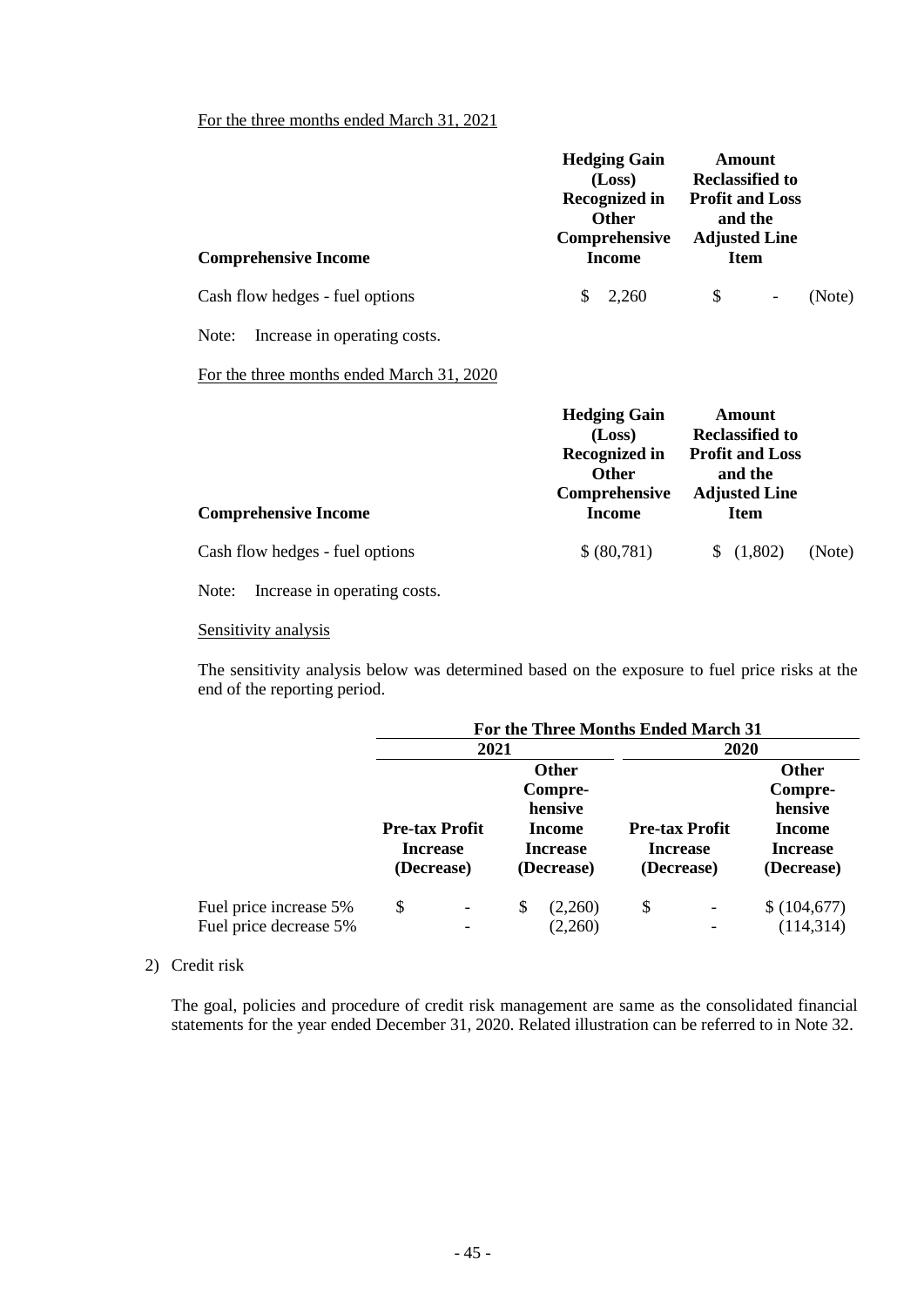#### 3) Liquidity risk

The objective of the Group's management of liquidity is to maintain cash and cash equivalents sufficient for operating purposes, marketable securities with high liquidity and loan commitments that are sufficient to ensure that the Group has adequate financial flexibility.

|                                                                                      | <b>Unused Bank</b><br><b>Loan Limit</b><br>(Unsecured) |
|--------------------------------------------------------------------------------------|--------------------------------------------------------|
| The Group (China Airlines, Ltd., Mandarin Airlines and Tigerair Taiwan Co.,<br>Ltd.) | \$20,694,327                                           |

#### Liquidity and interest rate risk table

The following table shows the remaining contractual maturity analysis of the Group's financial liabilities with agreed-upon repayment periods, which were based on the date the Group may be required to pay the first repayment and financial liabilities is evaluated based on undiscounted cash flows, including cash flows of interest and principal.

Bank loans with a repayment on demand clause were included in the second column of the table below regardless of whether or not the banks would choose to exercise early their rights to repayment. The maturity dates for other non-derivative financial liabilities were based on the agreed-upon repayment dates. The Group's liquidity analysis for its derivative financial instruments is also shown in the following table. The table was based on the undiscounted contractual net cash inflows and outflows on derivative instruments that settle on a net basis, and the undiscounted gross cash inflows and outflows on those derivatives that require gross settlement. When the amount payable or receivable is not fixed, the amount disclosed has been determined by reference to the projected interest rates as illustrated by yield curves at the end of the reporting period.

March 31, 2021

|                        | The Weighted<br>Average<br><b>Effective</b><br><b>Interest Rate</b><br>$($ %) | Less than 1<br>Year |              | 1 to 5 Years | Over 5 Years    |
|------------------------|-------------------------------------------------------------------------------|---------------------|--------------|--------------|-----------------|
| Finance lease          |                                                                               |                     |              |              |                 |
| liabilities            | 2.3020\%                                                                      | \$<br>3,512,867     | $\mathbb{S}$ | 9,876,067    | \$<br>7,940,094 |
| Floating interest rate |                                                                               |                     |              |              |                 |
| liabilities            | 0.9583%                                                                       | 20,762,065          |              | 56.340.681   | 16,043,825      |
| Derivative instruments | 3.0521%                                                                       | 9,221,894           |              | 25,150,304   | 1,158,792       |
| Bonds payable          | 0.9588%                                                                       | 6,307,714           |              | 9,148,751    | 1,261,984       |
|                        |                                                                               | 39,804,540          | S            | 100,515,803  | 26,404,695      |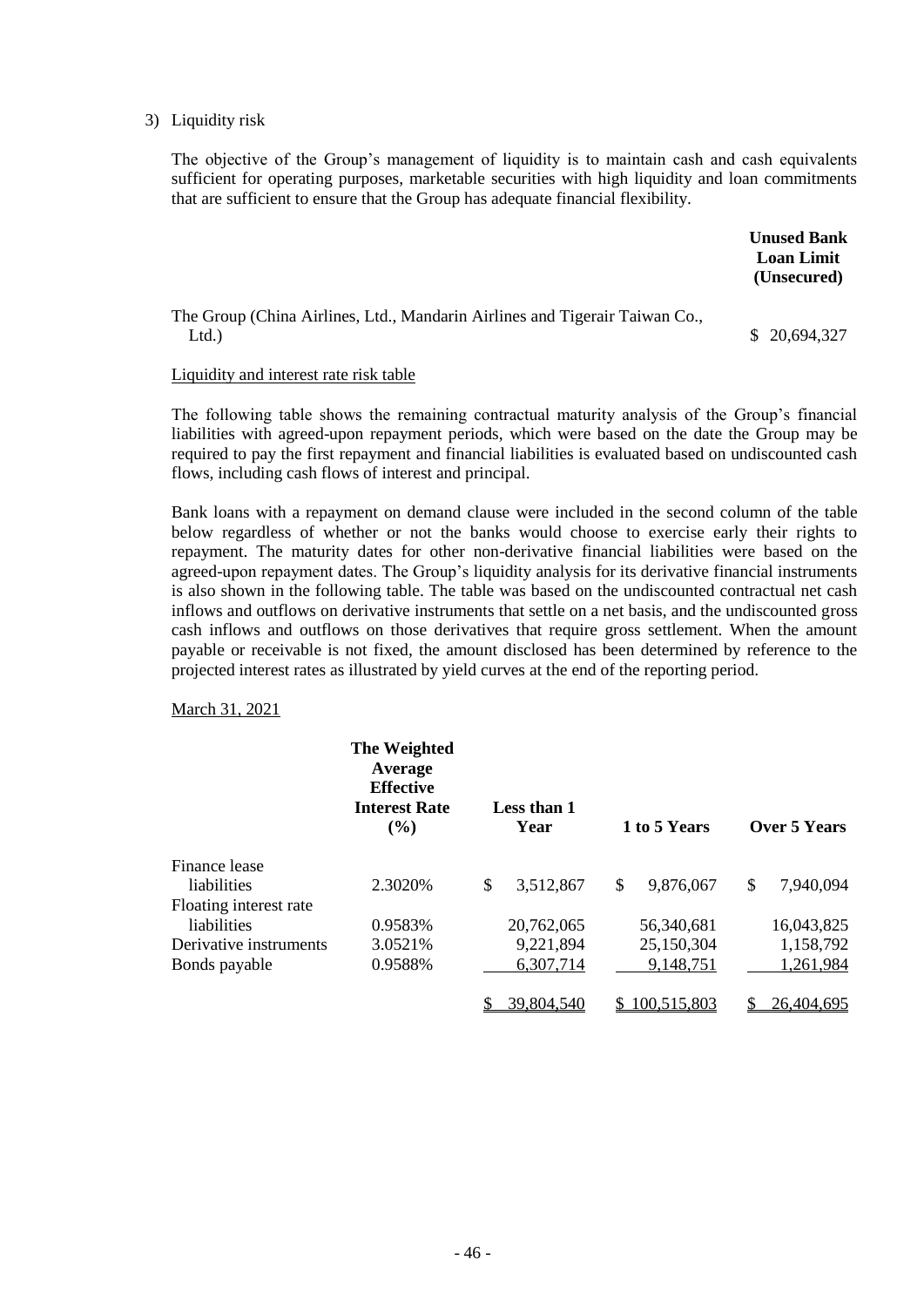## December 31, 2020

|                        | The Weighted<br>Average<br><b>Effective</b><br><b>Interest Rate</b><br>(%) |               | Less than 1<br>Year | 1 to 5 Years     | <b>Over 5 Years</b> |
|------------------------|----------------------------------------------------------------------------|---------------|---------------------|------------------|---------------------|
| Lease liabilities      | 1.1128                                                                     | $\mathbb{S}$  | 3,494,299           | \$<br>9,770,964  | \$<br>7,982,767     |
| Floating interest rate |                                                                            |               |                     |                  |                     |
| liabilities            | 1.6269                                                                     |               | 26,195,346          | 60,977,026       | 17,175,894          |
| Derivative instruments | 3.0492                                                                     |               | 9,249,609           | 32,978,809       | 1,815,449           |
| Bonds payable          | 2.4622                                                                     |               | 12,531,511          | 9,303,608        | 1,280,778           |
|                        |                                                                            |               | 51,470,765          | \$113,030,407    | 28,254,888          |
| March 31, 2020         |                                                                            |               |                     |                  |                     |
|                        | The Weighted<br>Average<br><b>Effective</b><br><b>Interest Rate</b><br>(%) |               | Less than 1<br>Year | 1 to 5 Years     | <b>Over 5 Years</b> |
| Finance lease          |                                                                            |               |                     |                  |                     |
| liabilities            | 2.4225                                                                     | $\mathcal{S}$ | 3,351,176           | \$<br>11,052,170 | \$<br>7,150,457     |
| Floating interest rate |                                                                            |               |                     |                  |                     |
| liabilities            | 1.1232                                                                     |               | 3,923,432           | 11,165,529       | 14,363,237          |
| Fixed interest rate    |                                                                            |               |                     |                  |                     |
| liabilities            | 1.1368                                                                     |               | 12,100,000          | 35,000,000       |                     |
| Derivative instruments | 3.1133                                                                     |               | 10,070,758          | 38,679,892       | 5,173,331           |
| Bonds payable          | 1.0709                                                                     |               | 7,329,913           | 19,360,504       | 3,335,338           |
|                        |                                                                            | \$            | 36,775,279          | \$115,258,095    | \$<br>30,022,363    |

## **32. TRANSACTIONS WITH RELATED PARTIES**

The transactions between subsidiaries (obtain business) relationship with China Airlines, Ltd., remaining account balance, revenue and expense are eliminated when combined, which is not disclosed in the note. Unless otherwise stated, the transactions between the merged company and other business related parties are as follows:

## a. The related parties' names and relationships

| <b>Name</b>                                        | <b>Relationship with the Company</b> |
|----------------------------------------------------|--------------------------------------|
| China Aircraft Service                             | Associate                            |
| Airport Air Cargo Terminal (Xiamen) Co., Ltd.      | Associate                            |
| Airport Air Cargo Service (Xiamen) Co., Ltd.       | Associate                            |
| Eastern United International Logistics (Hong Kong) | Associate                            |
| <b>Dynasty Holidays</b>                            | Associate                            |
| China Pacific Catering Services                    | Joint venture investment             |
| China Pacific Laundry Services                     | Joint venture investment             |
|                                                    | (Continued)                          |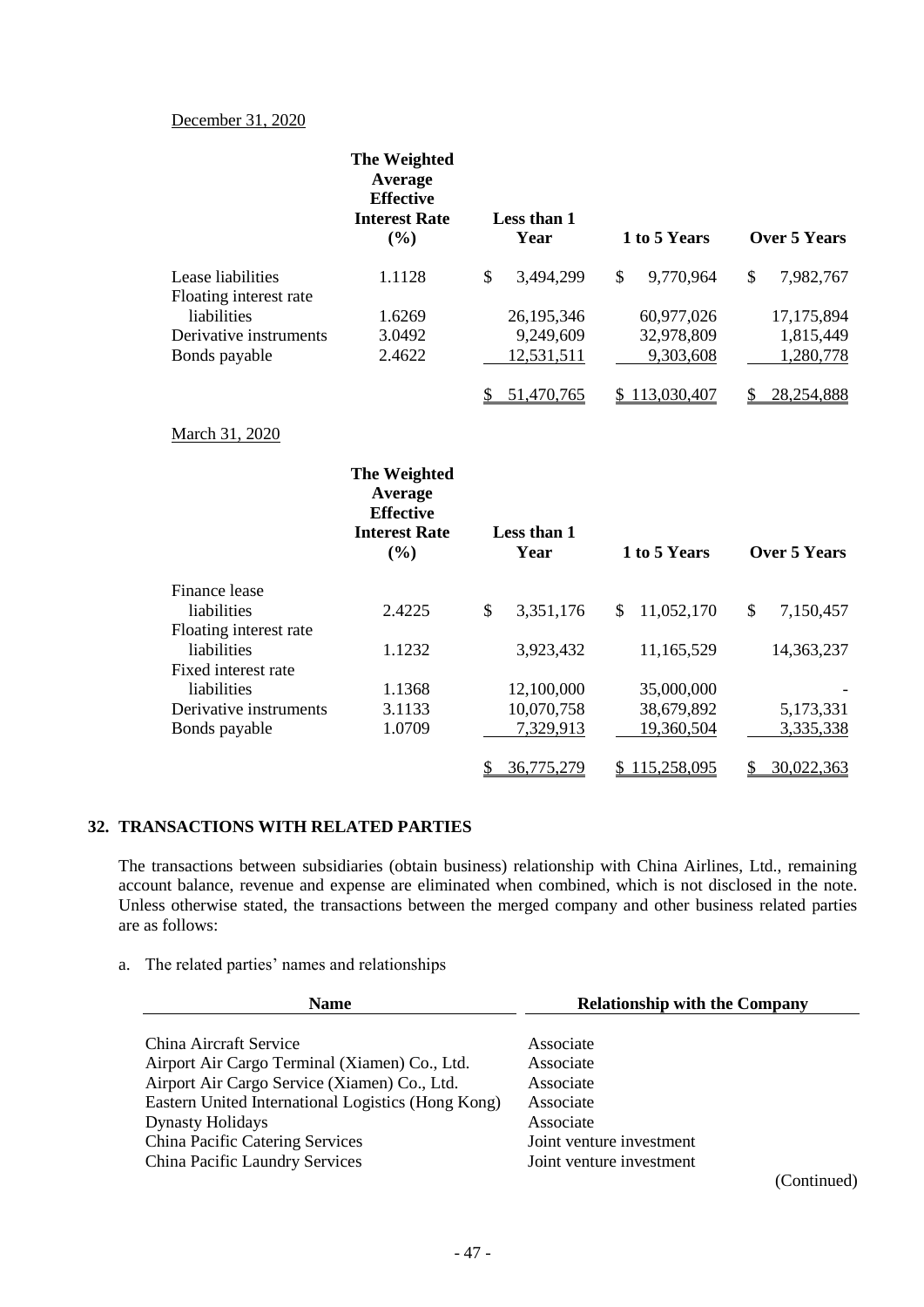| <b>Name</b>                           | <b>Relationship with the Company</b>                                                                                |  |  |
|---------------------------------------|---------------------------------------------------------------------------------------------------------------------|--|--|
| Nordam Asia Ltd.                      | Joint venture investment                                                                                            |  |  |
| Delica International Co., Ltd.        | Joint venture investment                                                                                            |  |  |
| China Aviation Development Foundation | Director of the Company and major shareholder                                                                       |  |  |
| <b>Others</b>                         | Director, key management personnel, chairman,<br>general manager of the Group, spouse and<br>second-degree relative |  |  |
|                                       | (Concluded)                                                                                                         |  |  |

b. Operating income

|                      |                                                                              | <b>For the Three Months Ended</b><br><b>March</b> 31 |                |  |  |
|----------------------|------------------------------------------------------------------------------|------------------------------------------------------|----------------|--|--|
| <b>Account Items</b> | <b>Related Party Type</b>                                                    | 2021                                                 | 2020           |  |  |
| Other income         | Major shareholders of the Company<br>Associates<br>Joint venture investments | 5,412<br>690                                         | 5.097<br>0.415 |  |  |

#### c. Purchases

|                                   | <b>For the Three Months Ended</b><br><b>March 31</b> |         |  |  |  |
|-----------------------------------|------------------------------------------------------|---------|--|--|--|
| <b>Related Party Type</b>         | 2021                                                 | 2020    |  |  |  |
| Major shareholders of the Company | 12,510                                               | 1.417   |  |  |  |
| Associates                        | 92.634                                               | 7.664   |  |  |  |
| Joint venture investments         | 61,201                                               | 330.901 |  |  |  |

## d. Accounts receivable - related parties (generated by operations)

| <b>Related Party Type</b>                                      | March 31,<br>2021 | December 31,<br>2020              | March 31,<br>2020 |
|----------------------------------------------------------------|-------------------|-----------------------------------|-------------------|
| Major shareholders of the Company<br>Joint venture investments | 1,220<br>1,632    | $\overline{\phantom{0}}$<br>1.667 | S<br>169<br>7,515 |
|                                                                | , 852             | .667                              | .684              |

The receivables are not guaranteed, and there is no allowance for doubtful accounts related to accounts receivable - related parties. The payment period of such accounts was within 30 to 90 days, and there are no overdue payments.

e. Accounts payable - related parties (generated by operations)

| <b>Related Party Type</b>                                                    | March 31,<br>2021         | December 31,<br>2020 | March 31,<br>2020 |
|------------------------------------------------------------------------------|---------------------------|----------------------|-------------------|
| Major shareholders of the Company<br>Associates<br>Joint venture investments | 2.816<br>38,687<br>61.947 | 52,187<br>76,380     | 35,607<br>335,312 |
|                                                                              | 103.450                   | 128,567              |                   |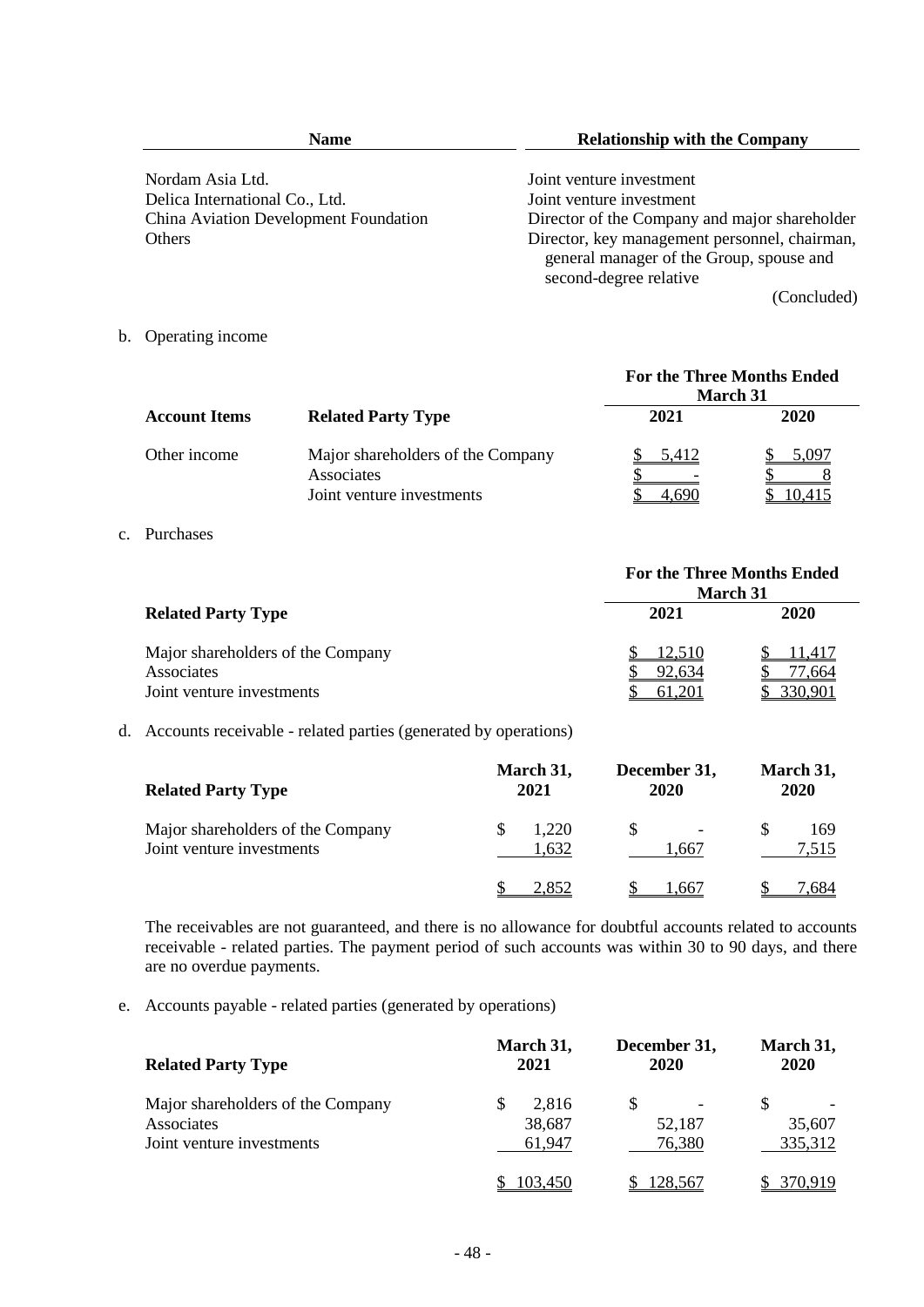The remaining balance of notes and accounts payable - related parties will be paid in cash if they are not secured.

f. Leases

The Company has signed a lease contract with the China Aviation Industry Development Foundation for pilot trainings. The Company has leased the flight trainer and simulator, and the rental was calculated based on use hours. As of March 31, 2021 and 2020, the rental paid was \$12,510 thousand and \$11,417 thousand, respectively.

g. Endorsements and assurances

|                                                          | <b>March 31, 2021</b> |                    |                     | <b>December 31, 2020</b> |                     | <b>March 31, 2020</b> |
|----------------------------------------------------------|-----------------------|--------------------|---------------------|--------------------------|---------------------|-----------------------|
|                                                          | Total Amount          | <b>Amount Used</b> | <b>Total Amount</b> | <b>Amount Used</b>       | <b>Total Amount</b> | <b>Amount Used</b>    |
| The Company                                              |                       |                    |                     |                          |                     |                       |
| Cal Park                                                 | 3.850,000             | \$1.782.980        | 3.850.000<br>S.     | 1.892.540<br>S.          | \$ 3,850,000        | 2.046.400             |
| Taigerair Taiwan Co., Ltd.                               | 2.671.771             | 266,577            | 2.656.591           | 265,062                  | 2.825.136           | 482.322               |
| Taiwan Aircraft Maintenance<br>and Engineering Co., Ltd. | 2,000,000             | 1.366.500          | 2,000,000           | 1.336.000                | 2,000,000           | 1.301.327             |

#### h. Compensation of key management personnel

|                                                          |                    | <b>For the Three Months Ended</b><br><b>March 31</b> |
|----------------------------------------------------------|--------------------|------------------------------------------------------|
|                                                          | 2021               | 2020                                                 |
| Short-term employee benefits<br>Post-employment benefits | \$<br>9,336<br>590 | 9,481<br>S<br>637                                    |
|                                                          |                    |                                                      |

The remuneration of directors and key executives was determined by the remuneration committee based on the performance of individuals and market trends.

## **33. ASSETS PLEDGED AS COLLATERAL OR FOR SECURITY**

The following assets were pledged or mortgaged as collateral for long-term bank loans, lease obligations and business transactions:

|                               | March 31,<br>2021 | December 31,<br>2020 | March 31,<br><b>2020</b> |
|-------------------------------|-------------------|----------------------|--------------------------|
| Property, plant and equipment | \$33,316,314      | \$34,170,076         | \$29,067,660             |
| Right-of-use assets           | 57,790,916        | 59,861,537           | 68,591,872               |
| <b>Restricted assets</b>      | 385,058           | 302,807              | 157,148                  |
|                               | 91,492,288        | 94,334,420           | \$97,816,680             |

The above restricted assets included pledged time deposits and demand deposits due to loan agreements.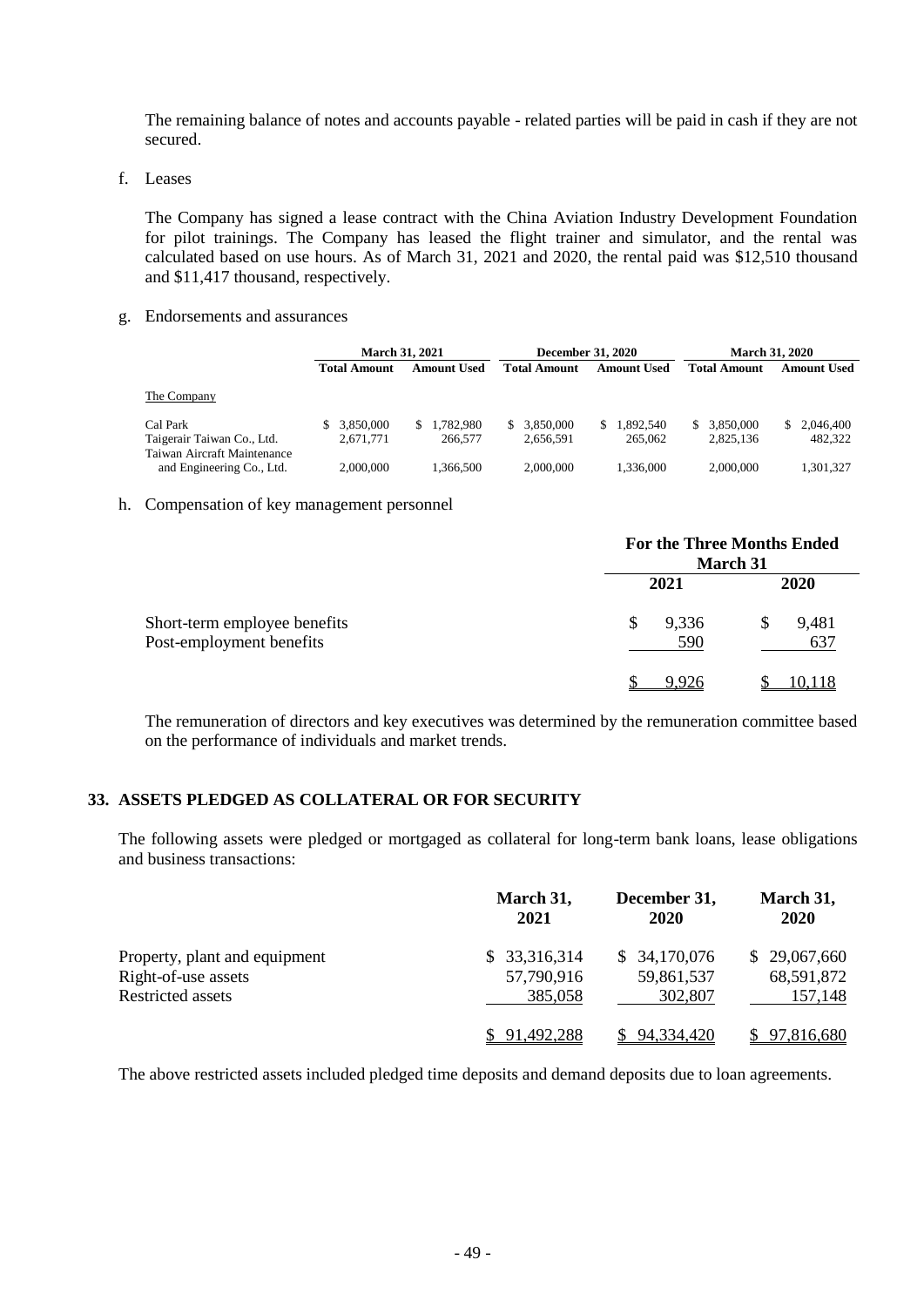### **34. SIGNIFICANT COMMITMENTS AND CONTINGENT LIABILITIES**

The Group had commitments and contingent liabilities (except for those mentioned in other notes) as follows:

a. Taiwan Air Cargo Terminal Co. (TACT) signed a terminal construction contract with the Civil Aeronautics Administrations (CAA) on January 14, 2000. The chartered operation period (COP) is 20 years from the date of transfer of the chartered operation rights from CAA to TACT. The terminal expansion and improvements and the equipment installation and upgrade in the Taiwan Taoyuan International Airport cargo terminal and Kaohsiung cargo terminal were expected to be completed in the first 10 years of the COP. This construction project was approved by TACT's board of directors in 2003. TACT filed an application for a 10-year extension of the COP for the cargo terminals in the Taiwan Taoyuan International Airport and Kaohsiung International Airport and received the approval from the Taoyuan Airport Corporation and CAA in July 2013 and July 2015, respectively.

However, TACT filed an arbitration in 2012 to revise the total amount of expenditure to \$6,840,000 thousand.

As of March 31, 2021, TACT had signed the following construction contracts with unrelated parties:

| <b>Client Name</b>                                  | <b>Contract Title</b>                                            | <b>Contract</b><br><b>Amount (VAT</b><br>Included) |
|-----------------------------------------------------|------------------------------------------------------------------|----------------------------------------------------|
| <b>CECI</b> Engineering<br>Consultant, Inc., Taiwan | Cargo terminal expansion construction consultant<br>contract     | \$552,285                                          |
| Bin Li Construction Co.,<br>Ltd., Taiwan            | Cargo terminal expansion and enhancement<br>construction         | 275,000                                            |
| Trade-Van Information<br>Services Co.               | TACT warehouse management system integrated<br>revision contract | 30,000                                             |

As of March 31, 2021, the consultant service expense and construction equipment amounted to \$487,645 thousand (VAT included) and \$5,415,362 thousand (VAT included), respectively. Upon completion of the projects, the amounts of \$468,754 thousand (VAT included) and \$5,312,792 thousand (VAT included) were reclassified to property, plant and equipment. The remaining cumulative payments were recognized under construction in progress.

Assets acquired from cargo terminal improvements, equipment acquisition and subsequent equipment acquisition and replacement will be transferred to the government without any compensation when the chartered operating license expires.

TACT should pay royalties to Taoyuan Airport Corporation and the CAA during the chartered operation period. The calculation is based on annual sales (including operating and nonoperating revenue but excluding the rental revenue from specific districts), and Taoyuan Airport Corporation and the CAA have the option to adjust the royalty rates every 3 years starting from the date of transfer of the chartered operation rights on the basis of actual revenue and expenditures. The current royalty rate is 6%.

b. CAL Park Co., Ltd. ("CAL Park") signed "Taiwan Taoyuan International Airport Aviation Operation Center (including Airport Hotel) Construction Operating Contract" with the CAA on September 20, 2006. However, on November 1, 2010, the Taoyuan Airport Corporation took over the CAA's rights on this contract from the CAA. The contract is effective for 50 years (consisting of the development stage and operating period) from the contract date. Three years before contract expiry date, CAL Park has the first option to renew the contract once with a 20-year extension.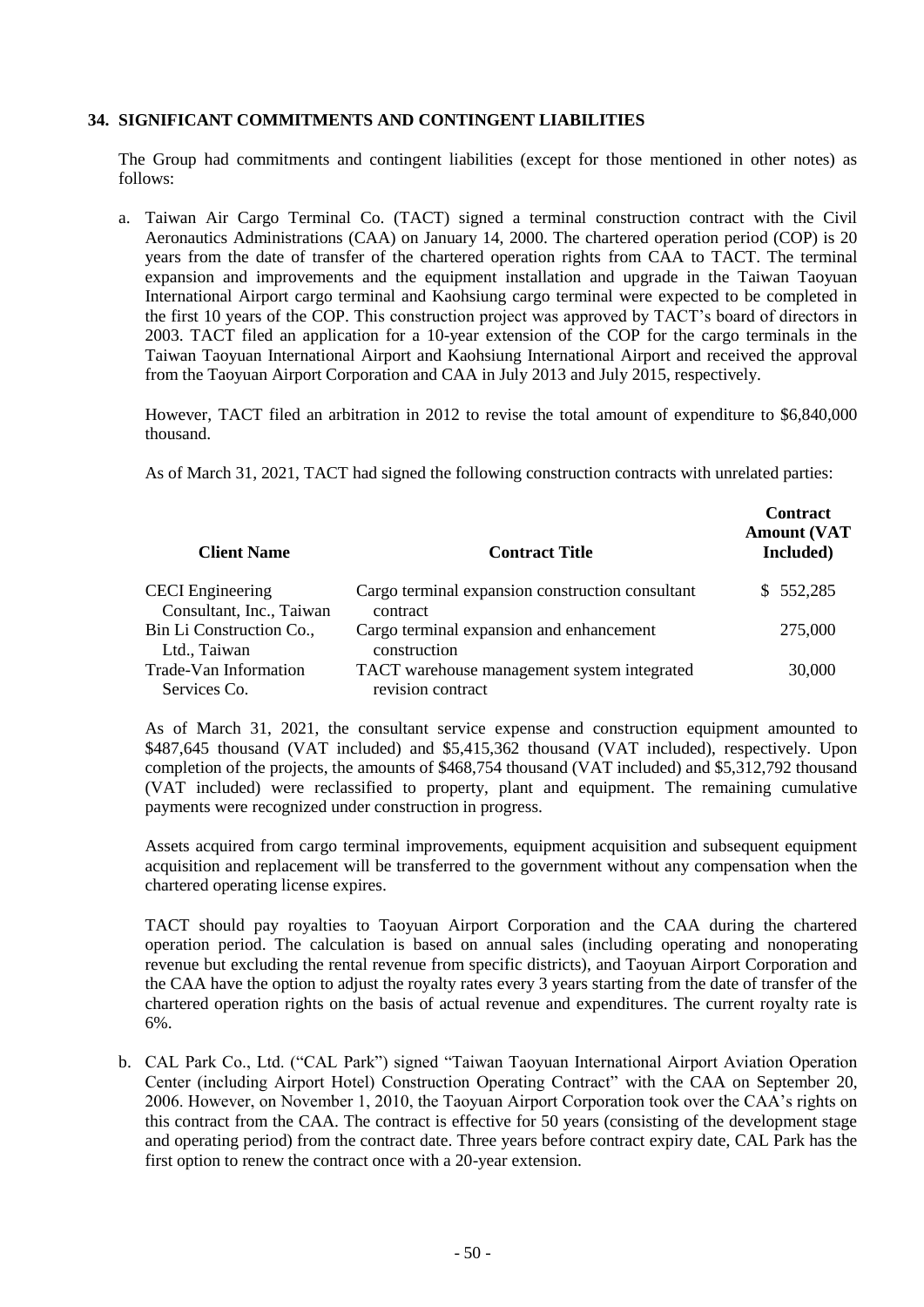CAL Park's business scope includes providing business and other operating space related to civil air transport, hotels, aviation service and related industries adhered to the base and essential services law and approved by the Taoyuan Airport Corporation.

CAL Park should pay land rentals on the date of the registration of surface rights. The rental rates for the development stage differ from those for the operation period. The rental rates should follow Article No. 2 of the "Regulations for Favorable Rentals Regarding Public Land Lease and Superficies in Infrastructure Projects", which states that rental calculation in the development stage should include the land value added tax plus the necessary maintenance fee; in the operation period, rentals are 60% of the amount based on the National Building Land Rental Standard plus land value tax, value-added tax and the necessary maintenance fee.

During the 50 years beginning from the initial operation date of CAL Park to the end of the construction period, CAL Park should pay royalties based on the operating revenue estimated in the financial plan of its investment execution proposal. If the sales and business tax declared and filed by a business entity for a single year exceeds 10% of the operating revenue as estimated in the financial plan in its investment execution proposal, CAL Park should pay additional royalties at 10% of this excess.

CAL Park should submit the asset transfer plan within five years before the expiry date of the chartered operation period, begin the negotiation of the asset transfer contract, and complete the assignation no later than three years before the expiry date of the chartered period. If CAA decides not to keep the building and equipment on the base area, CAL Park should remove all related building and equipment within three months after the expiry date.

- c. In October 2019, the Company signed a contract with Airbus S.A.S. to purchase eleven A321neo aircraft and an option to purchase five A321neo aircraft. The total list price of the eleven aircraft is US\$1,676,413 thousand, and the list price of the option to purchase five aircraft is US\$769,922 thousand. The expected delivery period of the eleven aircraft ranges from 2024 to 2026. As of March 31, 2021, the list price has been paid in the amount of US\$32,578 thousand (recognized as prepayments for aircraft). In October 2019, the Company signed a contract with International Aero Engines Company to purchase four backup engines of A321neo. The total list price of the four engines is US\$60,289 thousand, for details please refer to Note 21.
- d. In July and August 2019, the Company signed a contract with the Boeing Company to purchase three 777F aircraft and exercised the option to purchase three 777F aircraft. The total list price of the six aircraft is US\$2,282,012 thousand, and the expected delivery periods are from 2020 to 2023. As of March 31, 2021, the list price had been paid in the amount of US\$118,090 thousand (recognized as prepayments for aircraft).
- e. In September 2019, Tigerair Taiwan Co., Ltd. signed a contract with Airbus S.A.S. to purchase seven A320neo aircraft and an option to purchase two A320neo aircraft. The total list price of the seven aircraft is US\$729,746 thousand, and the list price of the option to purchase two aircraft is US\$208,499 thousand. The expected delivery periods of the seven aircraft are from 2025 to 2027. As of March 31, 2020, the list price of the seven aircraft had been paid in the amount of US\$18,549 thousand (recognized as prepayments for aircraft). In addition, in December 2019, Tigerair Taiwan Co., Ltd. signed a contract with International Aero Engines Company to purchase two backup engines of A320neo aircraft. The total list price of the two engines is US\$27,345 thousand. As of March 31, 2021, the list price had been paid in the amount of US\$2,988 thousand (recognized as prepayments for aircraft), for details please refer to Note 21.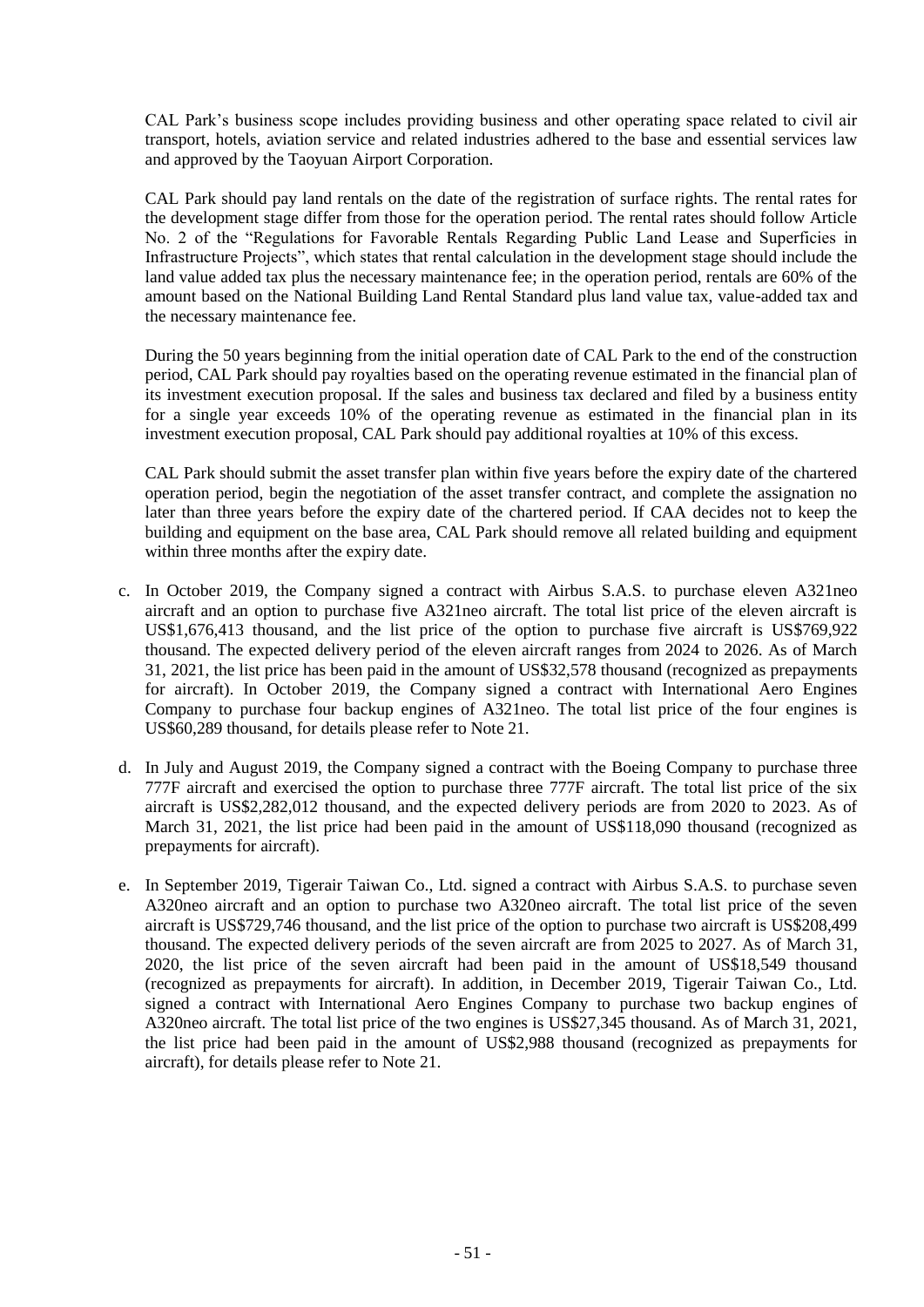#### **35. SIGNIFICANT EVENTS AFTER THE BALANCE SHEET DATE**

Since the outbreak of the Covid-19 in January 2020, the coronavirus has become a pandemic. The pandemic has now spread around the world and most countries have not removed their travel restrictions. Because the number of inbound and outbound passengers has decreased significantly, the Group adjusts the proportion between passenger aircraft and cargo aircraft used in operations to comply with the government's epidemic prevention policy and cater to market demand. The Company reduces the frequency of passenger air services that have been severely affected, uses the passenger aircraft to support the cargo flight arrangement and expands the function of all-cargo aircraft to maximize the opportunities from air cargo business. Since March 2020, cargo has become the main source of revenue for the Group.

The Group continues to adjust the response measures according to the situation. In addition, to ensure the adequate liquidity, the Group also implements measures for human resource management such as postponing the hiring of newcomers, relaxing the application of special leave, loosening the restrictions on leave without pay, encouraging employees to take leave, adjusting working hours and salaries, etc. The Group's policies to control spending include suspension of non-urgent capital expenditures, reduction in and postponement of payments.

Also, the Group received several relief measures such as government subsidy for operation and reduction on rent. For the three months ended March 31, 2021, because of the COVID-19 pandemic, the Group received subsidy of \$182,959 thousand for the airport landing fees and parking fees, etc. The subsidy for housing and land rental, and salary expenses of \$171,862 thousand was recognized as deduction from other income and expenses. The Group has obtained relief loan from the government. Refer to Note 19 for details on the amount of loan and its allocation.

Due to the recent pilot's infection, the Group has undergone contact tracing efforts, expands screening tests and fulfils other requirements to cooperate with the Central Epidemic Command Center. The Group has properly responded to and flexibly adjusted its flight schedules. Currently, the operation is mainly based on cargo flights, and passenger flights will be adjusted according to the status of crews' dispatch.

#### **36. SIGNIFICANT ASSETS AND LIABILITIES DENOMINATED IN FOREIGN CURRENCIES**

The following information was aggregated by the foreign currencies other than functional currencies of the entities in the Group and the exchange rates between foreign currencies and respective functional currencies were disclosed. The significant assets and liabilities denominated in foreign currencies were as follows:

#### **(In Thousands of Foreign Currencies)**

March 31, 2021

|                  | Foreign<br><b>Currencies</b> | <b>Exchange Rate</b> | Carrying<br><b>Amount</b> |  |  |
|------------------|------------------------------|----------------------|---------------------------|--|--|
|                  |                              |                      |                           |  |  |
| Financial assets |                              |                      |                           |  |  |
| Monetary items   |                              |                      |                           |  |  |
| USD.             | \$<br>641,441                | 28.5714              | 18,326,876<br>S.          |  |  |
| <b>EUR</b>       | 17,284                       | 33.4448              | 578,061                   |  |  |
| <b>HKD</b>       | 236,136                      | 3.6697               | 866,549                   |  |  |
| <b>JPY</b>       | 3,860,686                    | 0.2574               | 993,741                   |  |  |
| <b>RMB</b>       | 377,306                      | 4.3459               | 1,639,733                 |  |  |
|                  |                              |                      | (Continued)               |  |  |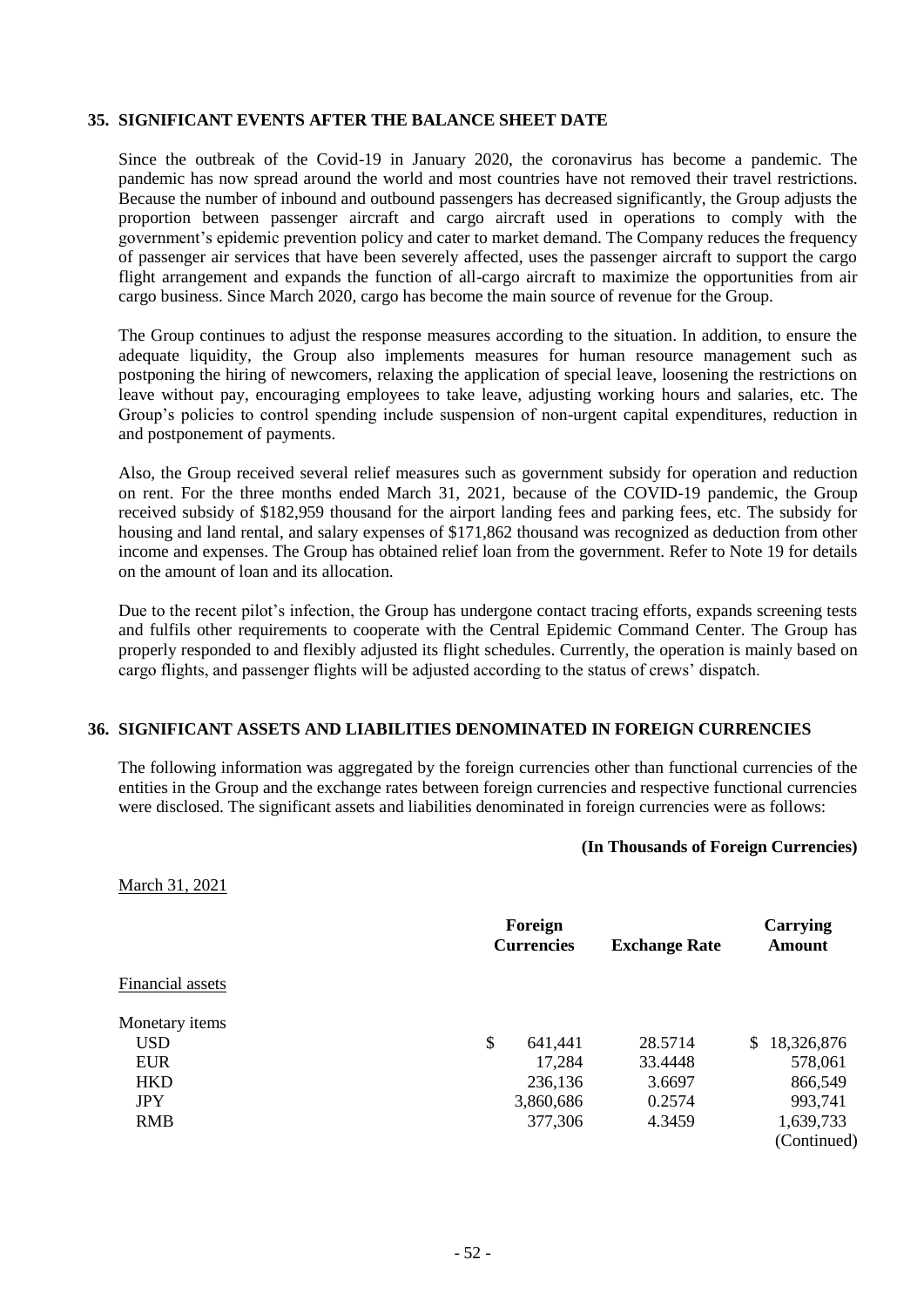|                              | Foreign                   |                      | Carrying         |
|------------------------------|---------------------------|----------------------|------------------|
|                              | <b>Currencies</b>         | <b>Exchange Rate</b> | <b>Amount</b>    |
| <b>Financial liabilities</b> |                           |                      |                  |
| Monetary items               |                           |                      |                  |
| <b>USD</b>                   | $\mathbb{S}$<br>2,154,151 | 28.5714              | 61,547,099<br>S. |
| <b>EUR</b>                   | 6,378                     | 33.4448              | 213,297          |
| <b>HKD</b>                   | 66,767                    | 3.6697               | 245,015          |
| <b>JPY</b>                   | 3,054,320                 | 0.2574               | 786,182          |
| <b>RMB</b>                   | 110,213                   | 4.3459               | 478,976          |
|                              |                           |                      | (Concluded)      |

December 31, 2020

|                              | Foreign<br><b>Currencies</b> (In<br>Thousands) | <b>Exchange Rate</b> | <b>Carrying</b><br><b>Amount</b> |
|------------------------------|------------------------------------------------|----------------------|----------------------------------|
| <b>Financial assets</b>      |                                                |                      |                                  |
| Monetary items               |                                                |                      |                                  |
| <b>USD</b>                   | $\mathcal{S}$<br>702,507                       | 28.4091              | 19,957,598<br>$\mathbb{S}$       |
| <b>EUR</b>                   | 18,250                                         | 34.8432              | 635,899                          |
| <b>HKD</b>                   | 344,577                                        | 3.6603               | 1,261,257                        |
| <b>JPY</b>                   | 3,475,525                                      | 0.2750               | 955,769                          |
| <b>RMB</b>                   | 560,252                                        | 4.3440               | 2,433,737                        |
| <b>Financial liabilities</b> |                                                |                      |                                  |
| Monetary items               |                                                |                      |                                  |
| <b>USD</b>                   | 2,208,214                                      | 28.4091              | 62,733,383                       |
| <b>EUR</b>                   | 6,513                                          | 34.8432              | 226,949                          |
| <b>HKD</b>                   | 73,825                                         | 3.6603               | 270,223                          |
| <b>JPY</b>                   | 3,725,514                                      | 0.2750               | 1,024,509                        |
| <b>RMB</b>                   | 144,376                                        | 4.3440               | 627,168                          |
| March 31, 2020               |                                                |                      |                                  |
|                              | Foreign                                        |                      | <b>Carrying</b>                  |
|                              | <b>Currencies</b>                              | <b>Exchange Rate</b> | <b>Amount</b>                    |
| Financial assets             |                                                |                      |                                  |
| Monetary items               |                                                |                      |                                  |
| <b>USD</b>                   | \$<br>584,082                                  | 30.2115              | \$17,646,000                     |
| <b>EUR</b>                   | 15,390                                         | 33.3333              | 512,983                          |
| <b>HKD</b>                   | 194,538                                        | 3.9017               | 759,030                          |
| <b>JPY</b>                   | 3,142,554                                      | 0.2787               | 875,837                          |
| <b>RMB</b>                   | 498,926                                        | 4.2680               | 2,129,419                        |
|                              |                                                |                      | (Continued)                      |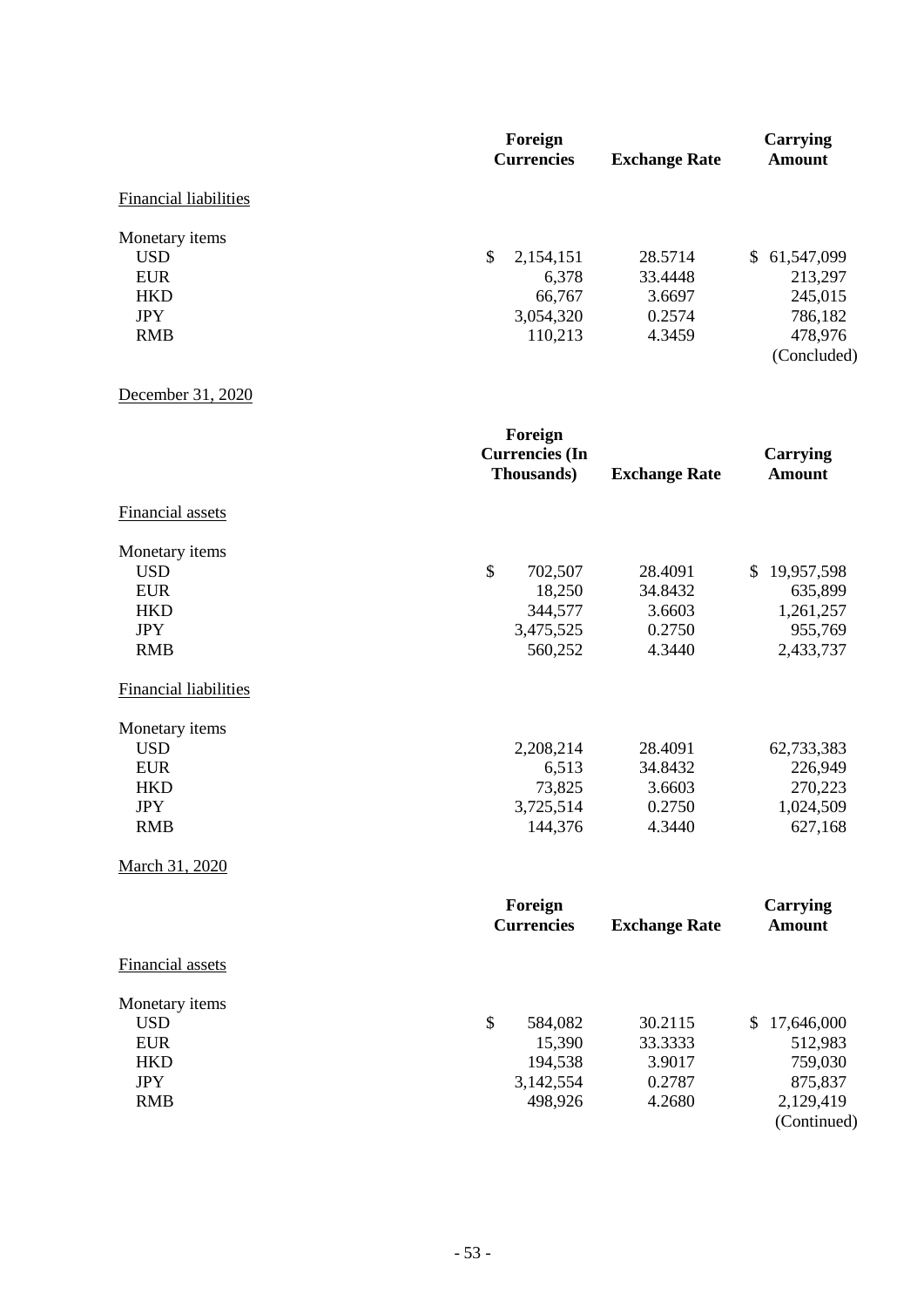|                       | Foreign           |                      | Carrying         |  |  |
|-----------------------|-------------------|----------------------|------------------|--|--|
|                       | <b>Currencies</b> | <b>Exchange Rate</b> | <b>Amount</b>    |  |  |
| Financial liabilities |                   |                      |                  |  |  |
| Monetary <i>items</i> |                   |                      |                  |  |  |
| USD.                  | \$<br>2,366,374   | 30.2115              | 71,491,698<br>S. |  |  |
| <b>EUR</b>            | 7,851             | 33.3333              | 261,686          |  |  |
| <b>HKD</b>            | 73,117            | 3.9017               | 285,280          |  |  |
| <b>JPY</b>            | 5,050,494         | 0.2787               | 1,407,579        |  |  |
| <b>RMB</b>            | 151,076           | 4.2680               | 644,794          |  |  |
|                       |                   |                      | (Concluded)      |  |  |

For the three months ended March 31, 2021 and 2020, net foreign exchange losses were \$127,657 thousand and \$79,114 thousand, respectively. It is impractical to disclose net foreign exchange gains (losses) by each significant foreign currency due to the variety of the foreign currency transactions and functional currencies of the entities in the Group.

### **37. SEPARATELY DISCLOSED ITEMS**

- a. Following are the additional disclosures required by the Securities and Futures Bureau for the Company and its investees:
	- 1) Financing provided: Table 1 (attached)
	- 2) Endorsements/guarantees provided: Table 2 (attached)
	- 3) Marketable securities held: Table 3 (attached)
	- 4) Marketable securities acquired and disposed of at costs or prices of at least NT\$300 million or 20% of the paid-in capital: None
	- 5) Acquisitions of individual real estate at costs or price of at least NT\$300 million or 20% of the paid-in capital: None
	- 6) Disposals of individual real estate at cost or prices of at least NT\$300 million or 20% of the paid-in capital: None
	- 7) Total purchases from or sales to related parties amounting to at least NT\$100 million or 20% of the paid-in capital: Table 4 (attached)
	- 8) Receivables from related parties amounting to at least NT\$100 million or 20% of the paid-in capital: Table 5 (attached)
	- 9) Names, locations, and related information of investees over which the Company exercises significant influence: Table 6 (attached)
	- 10) Derivative financial transactions (Notes 7 and 31)
- b. Investments in mainland China: Table 7 (attached)
- c. Business relationships and important transactions between China Airlines, Ltd. and its subsidiaries: Table 8 (attached)
- d. Information of major shareholders: Table 9 (attached)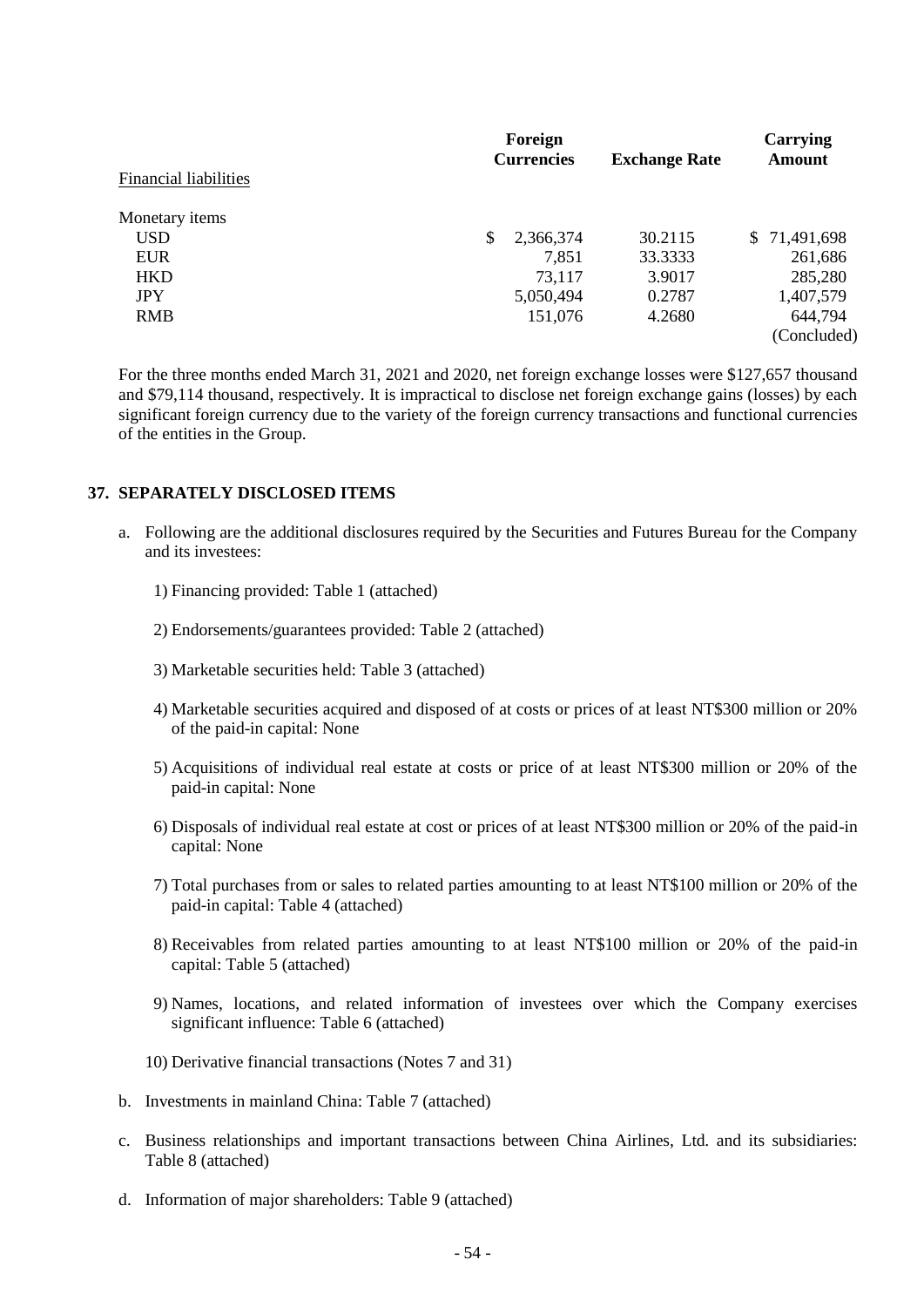## **38. SEGMENT INFORMATION**

The Group mainly engages in air transportation services for passengers, cargo and others. Its major revenue-generating asset is its aircraft fleet, which is used jointly for passenger and cargo services. Thus, the Company's sole reportable segment is its flight segment. For operating segment reporting in the consolidated financial statements, the reportable segment of the Company and its subsidiaries comprises the flight and the non-flight business departments. The accounting policy applied for reportable segments is consistent with the policy mentioned in Note 4.

For the three months ended March 31, 2021 and 2020, financial information of reportable segments is listed below:

|                                                                                                      |                       | For the Three Months Ended March 31, 2021 |                                       |                                                |
|------------------------------------------------------------------------------------------------------|-----------------------|-------------------------------------------|---------------------------------------|------------------------------------------------|
|                                                                                                      | Air                   |                                           | <b>Adjustments</b>                    |                                                |
|                                                                                                      | <b>Transportation</b> | <b>Others</b>                             | and Write-offs                        | <b>Total</b>                                   |
| Operating revenue                                                                                    | 26,857,874<br>\$      | \$<br>1,803,484                           | (833,702)<br>\$                       | 27,827,656<br>\$                               |
| Operation profit and loss<br>Interest revenue                                                        | \$<br>(296,778)       | \$<br>(151, 484)                          | $\mathbf{\underline{\$}}$<br>(20,916) | \$<br>(469, 178)<br>41,153                     |
| Investment income accounted for using<br>the equity method<br>Revenue<br>Financial costs<br>Expenses |                       |                                           |                                       | (81,674)<br>54,816<br>(657, 383)<br>(219, 582) |
| Gain before income tax                                                                               |                       |                                           |                                       | (1,331,848)<br>\$                              |
| Identifiable assets<br>Investments accounted for using the                                           | \$194,406,269         | 14,752,152                                | (6,051,311)<br>S.                     | \$203,107,110                                  |
| equity method<br>Assets                                                                              |                       |                                           |                                       | 1,889,627<br>65,523,034                        |
| Total assets                                                                                         |                       |                                           |                                       | \$270,519,771                                  |
|                                                                                                      |                       | For the Three Months Ended March 31, 2020 |                                       |                                                |
|                                                                                                      | Air                   |                                           | <b>Adjustments</b>                    |                                                |
|                                                                                                      | <b>Transportation</b> | <b>Others</b>                             | and Write-offs                        | <b>Total</b>                                   |
| Operating revenue                                                                                    | 31,322,443            | \$<br>2,133,654                           | \$<br>(898,967)                       | 32,557,130                                     |
| Operation profit and loss<br>Interest revenue<br>Investment income accounted for using               | (2,890,908)           | $\mathbb{S}$<br>(58, 585)                 | $\mathcal{S}$<br>(21, 363)            | \$<br>(2,970,856)<br>88,300                    |
| the equity method<br>Revenue                                                                         |                       |                                           |                                       | (24, 494)<br>74,703                            |
| Financial costs<br>Expenses                                                                          |                       |                                           |                                       | (820, 672)<br>(153, 463)                       |
| Gain before income tax                                                                               |                       |                                           |                                       | (3,806,482)                                    |
| Identifiable assets<br>Investments accounted for using the                                           | \$203,751,681         | \$15,794,670                              | (6,347,490)<br>$S_{-}$                | \$213,198,861                                  |
| equity method<br>Assets                                                                              |                       |                                           |                                       | 2,173,929<br>79,863,403                        |

Total assets \$ 295,236,193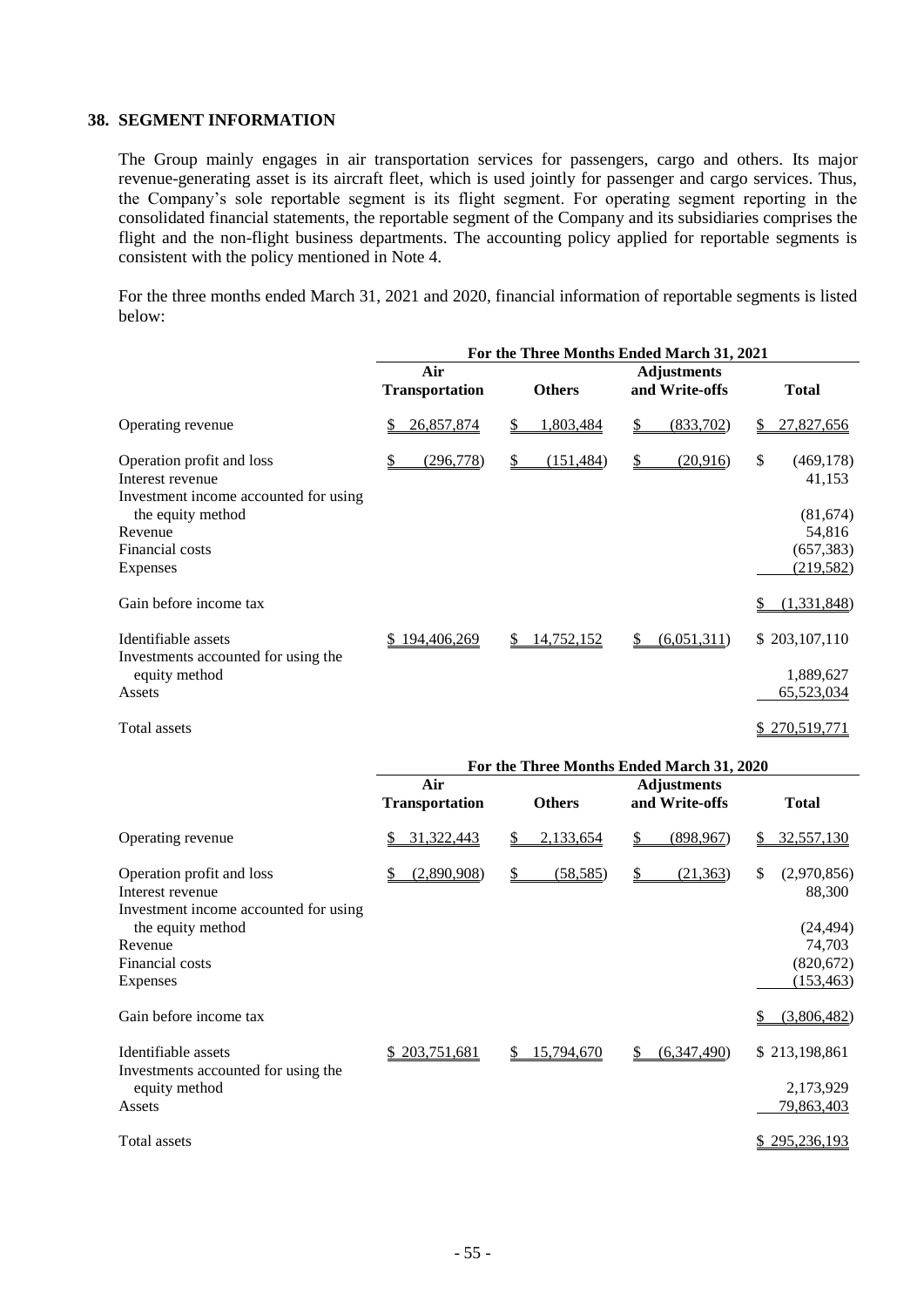## **CHINA AIRLINES, LTD. AND SUBSIDIARIES**

## **FINANCING PROVIDED TO OTHERS**

**FOR THE THREE MONTHS ENDED MARCH 31, 2021 (In Thousands of New Taiwan Dollars, Unless Stated Otherwise)**

| No. | Lender                    | <b>Borrower</b> | <b>Financial</b><br><b>Statement</b><br>Account | Related<br>Party | <b>Highest</b><br><b>Balance for</b><br>the Period | <b>Ending</b><br><b>Balance</b> | Actual<br><b>Borrowing</b><br>Amount | <b>Interest Rate</b><br>$(\%)$ | <b>Nature of</b><br><b>Financing</b>                | <b>Business</b><br><b>Transaction</b><br>Amount | <b>Reasons for</b><br>Short-term<br><b>Financing</b> | <b>Allowance for</b><br>Impairment<br><b>Loss</b> |
|-----|---------------------------|-----------------|-------------------------------------------------|------------------|----------------------------------------------------|---------------------------------|--------------------------------------|--------------------------------|-----------------------------------------------------|-------------------------------------------------|------------------------------------------------------|---------------------------------------------------|
|     | Cal-Dynasty International | Hawaii, Inc.    | Dynasty Hotel of Notes receivable               | $\mathbf v$      | 100,000                                            | \$100,000                       | 57,143                               | 2.25                           | Short-term<br>financing<br>facility is<br>necessary |                                                 | Operating<br>cycle capital<br>expenditure            | S                                                 |

| llowance for      |             | <b>Collateral</b><br><b>Financing</b> | Aggregate                            |                           |             |
|-------------------|-------------|---------------------------------------|--------------------------------------|---------------------------|-------------|
| mpairment<br>Loss | <b>Item</b> | <b>Value</b>                          | Limit for<br>Each<br><b>Borrower</b> | <b>Financing</b><br>Limit | <b>Note</b> |
| \$                |             | \$<br>$\overline{\phantom{a}}$        | 144,951<br>S                         | \$289,903                 |             |
|                   |             |                                       |                                      |                           |             |

Note 1: The maximum amount of loans to others by the Group is up to 40% of the Group's net worth as stated in its latest financial statements.

Note 2: The maximum amount of loans to an individual counterparty by the Group is up to 20% of the Group's net worth as stated in its latest financial statements.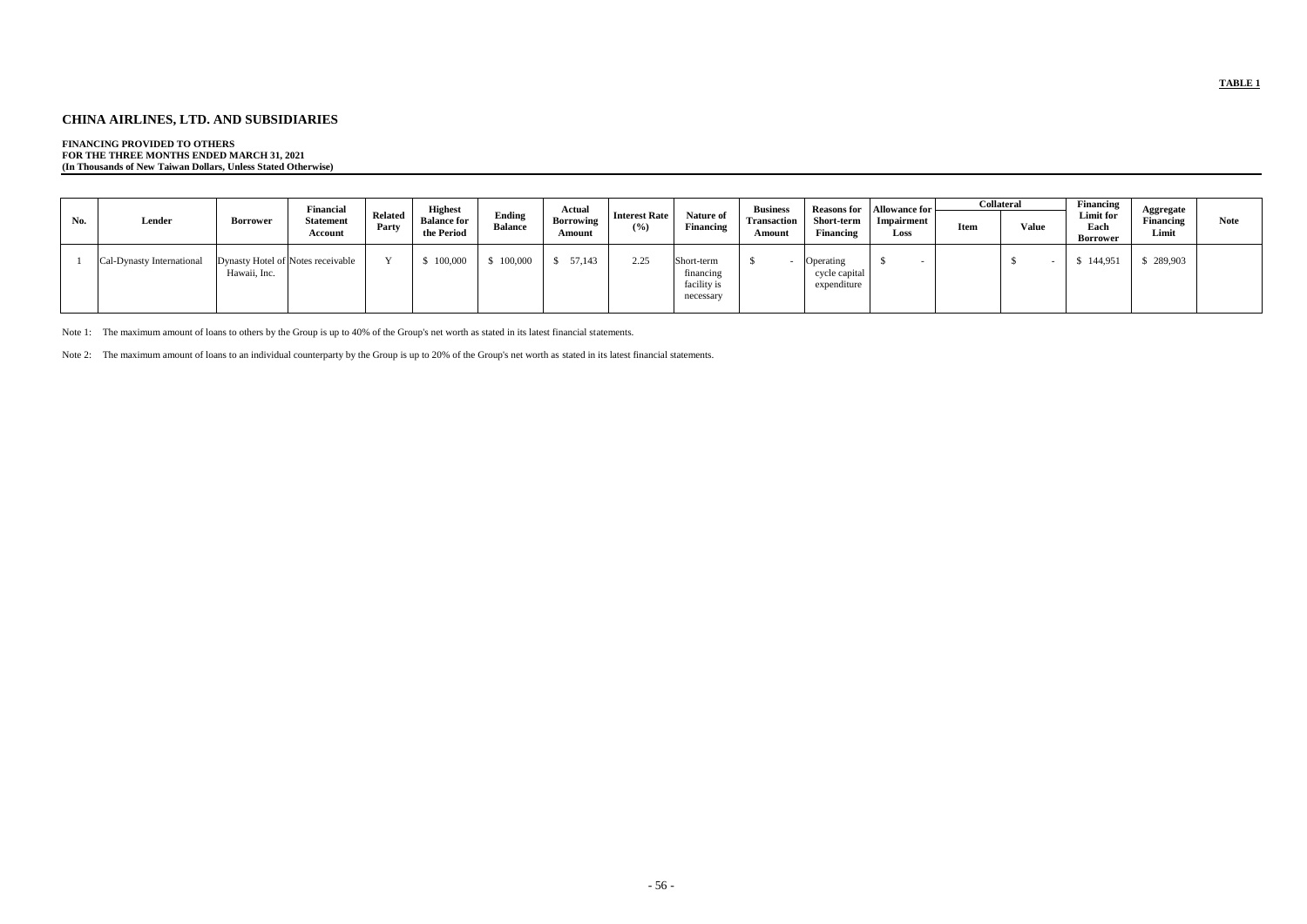## **CHINA AIRLINES, LTD. AND SUBSIDIARIES**

#### **ENDORSEMENTS/GUARANTEES PROVIDED FOR THE THREE MONTHS ENDED MARCH 31, 2021 (In Thousands of New Taiwan Dollars, Unless Stated Otherwise)**

|     |                                              | <b>Counter-party</b>                                                                                         |                                                                                               | <b>Limits on Each</b>                                                             |                                     |                                       |                                             |                                                                           | Ratio of<br><b>Accumulated</b>                                                                                                 | <b>Maximum</b>                                                                    |                                                                                                   |                                              |                                                                                                                                         |
|-----|----------------------------------------------|--------------------------------------------------------------------------------------------------------------|-----------------------------------------------------------------------------------------------|-----------------------------------------------------------------------------------|-------------------------------------|---------------------------------------|---------------------------------------------|---------------------------------------------------------------------------|--------------------------------------------------------------------------------------------------------------------------------|-----------------------------------------------------------------------------------|---------------------------------------------------------------------------------------------------|----------------------------------------------|-----------------------------------------------------------------------------------------------------------------------------------------|
| No. | Endorsement/<br><b>Guarantee</b><br>Provider | <b>Name</b>                                                                                                  | <b>Nature of Relationship</b>                                                                 | Counter-party's<br>Endorsement/<br><b>Guarantee</b><br><b>Amounts</b><br>(Note 1) | <b>Maximum</b><br>Period            | <b>Balance for the Ending Balance</b> | <b>Actual</b><br><b>Borrowing</b><br>Amount | <b>Value of</b><br><b>Collaterals</b><br>Property, Plant,<br>or Equipment | <b>Amount of</b><br><b>Collateral to</b><br><b>Net Equity of</b><br>the Latest<br><b>Financial</b><br><b>Statement</b> $(\% )$ | Collateral/<br><b>Guarantee</b><br><b>Amounts</b><br><b>Allowable</b><br>(Note 2) | Endorsement/<br><b>Guarantee</b><br><b>Given by Parent</b><br>on Behalf of<br><b>Subsidiaries</b> | Endorsement/<br><b>Guarantee</b><br>Given by | Endorsement/<br><b>Guarantee</b><br><b>Given on Behalf</b><br>Subsidiaries on of Companies in<br><b>Behalf of Parent Mainland China</b> |
|     | China Airlines                               | Cal Park<br>(the "Company") Tigerair Taiwan Ltd.<br>Taiwan Aircraft Maintenance<br>and Engineering Co., Ltd. | 100% subsidiary<br>75.86% subsidiary by<br>direct and indirect<br>holdings<br>100% subsidiary | \$11,269,752<br>11,269,752<br>11,269,752                                          | 3,850,000<br>2,671,771<br>2,000,000 | 3,850,000<br>2,671,771<br>2,000,000   | \$1,782,980<br>266,577<br>1,366,500         | $\sim$                                                                    | 6.83<br>4.74<br>3.55                                                                                                           | \$28,174,380<br>28,174,380<br>28,174,380                                          | Yes<br>Yes<br>Yes                                                                                 | No<br>No<br>No                               | No<br>No<br>No                                                                                                                          |

Note 1: Based on the Group's guidelines, the maximum amount of guarantee to an individual counter-party is up to 20% of the Group's shareholders' equity.

Note 2: Based on the Group's guidelines, the allowable aggregate amount of collateral guarantee is up to 50% of the Group's shareholders' equity.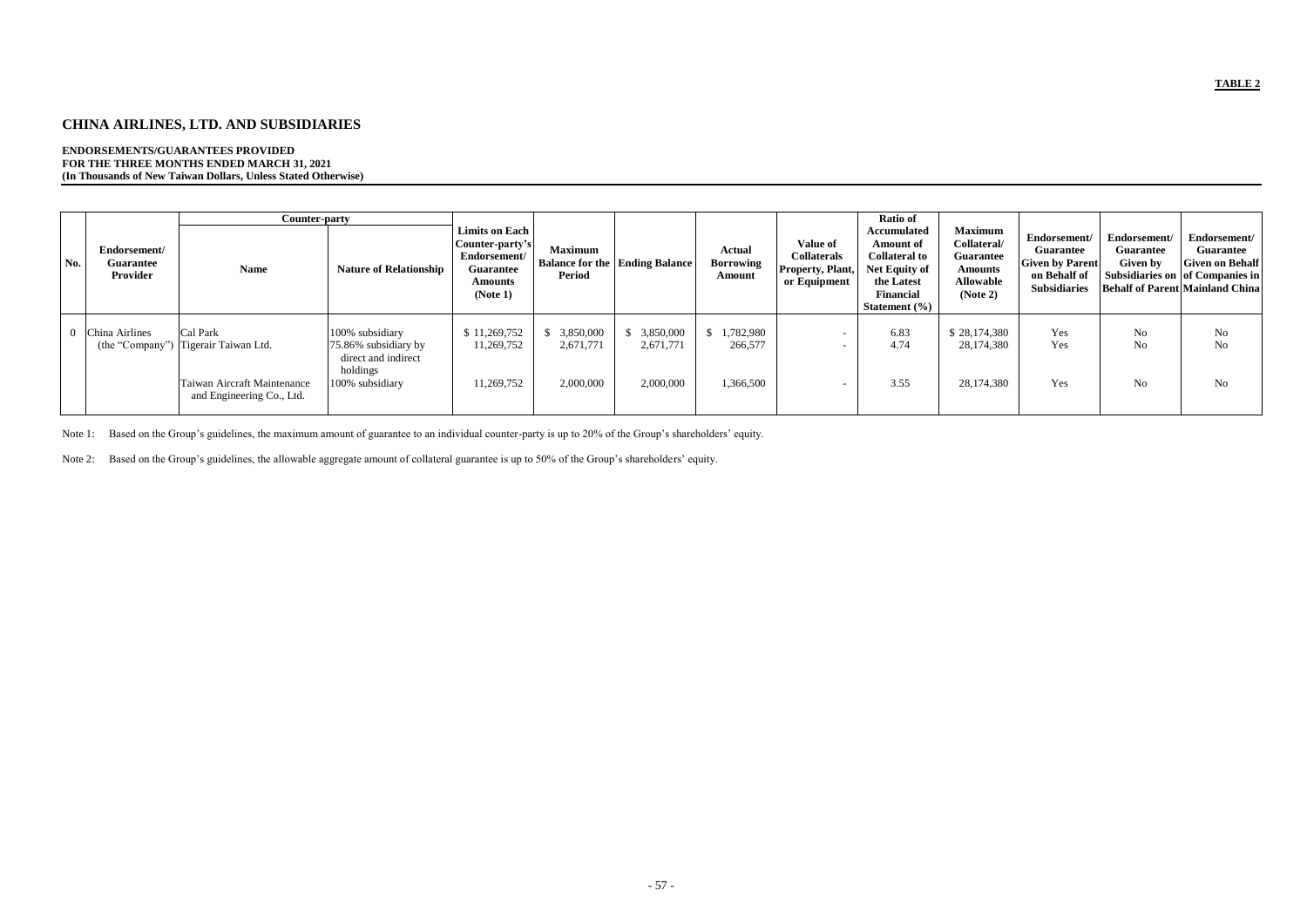# **CHINA AIRLINES, LTD. AND SUBSIDIARIES**

# **MARKETABLE SECURITIES HELD**

## **MARCH 31, 2021**

**(In Thousands of New Taiwan Dollars, Unless Stated Otherwise)**

|                                       |                                                                     | Relationship                   |                                                                                    |                     | <b>March 31, 2021</b>     |                                     |                                                     |              |
|---------------------------------------|---------------------------------------------------------------------|--------------------------------|------------------------------------------------------------------------------------|---------------------|---------------------------|-------------------------------------|-----------------------------------------------------|--------------|
| <b>Holding Company Name</b>           | <b>Marketable Securities Type and Issuer/Name</b>                   | with the<br>Holding<br>Company | <b>Financial Statement Account</b>                                                 | <b>Shares/Units</b> | Carrying<br><b>Amount</b> | Percentage of<br>Ownership<br>(9/0) | <b>Market Value</b><br>or Net Asset<br><b>Value</b> | <b>Note</b>  |
|                                       |                                                                     |                                |                                                                                    |                     |                           |                                     |                                                     |              |
| China Airlines (the "Company")        | <b>Shares</b><br>Everest Investment Holdings Ltd. - ordinary shares |                                | Financial assets at fair value through other comprehensive<br>income - non-current | 1,359,368           | $\mathcal{S}$<br>100,070  | 13.59                               | $\frac{1}{2}$<br>110,077                            | Note 1       |
|                                       | Everest Investment Holdings Ltd. - preferred shares                 | $\overline{\phantom{a}}$       | Financial assets at fair value through other comprehensive<br>income - non-current | 135,937             | 10,007                    |                                     |                                                     | $\sim$       |
|                                       | Chung Hua Express Co.                                               |                                | Financial assets at fair value through other comprehensive<br>income - non-current | 1,100,000           | 31,843                    | 11.00                               | 31,843                                              | $\sim$       |
|                                       | Jardine Air Terminal Services                                       |                                | Financial assets at fair value through profit or loss - current                    | 12,000,000          |                           | 15.00                               |                                                     |              |
|                                       | The Grand Hi Lai Hotel                                              |                                | Financial assets at fair value through profit or loss - current                    | 4,021               |                           | 0.02                                |                                                     |              |
| <b>Mandarin Airlines</b>              |                                                                     |                                |                                                                                    |                     |                           |                                     |                                                     |              |
|                                       | <b>Shares</b><br>China Airlines                                     | Parent company                 | Financial assets at fair value through other comprehensive<br>income - non-current | 2,074,628           | 31,638                    |                                     | 31,638                                              |              |
| Cal-Asia Investment                   | <b>Shares</b>                                                       |                                |                                                                                    |                     |                           |                                     |                                                     |              |
|                                       | Taikoo (Xiamen) Landing Gear Services                               |                                | Financial assets at fair value through profit or loss - current                    |                     |                           | 2.59                                |                                                     | Note 2       |
|                                       | Taikoo Spirit Aerospace Systems (Jinjiang)<br>Composite             |                                | Financial assets at fair value through other comprehensive<br>income - non-current |                     | 19,411                    | 5.45                                | 19,411                                              | Note 2       |
| Sabre Travel Network (Taiwan)         | Beneficiary certificates                                            |                                |                                                                                    |                     |                           |                                     |                                                     |              |
|                                       | Franklin Templeton SinoAm Money Market Fund                         |                                | Financial assets at FVTPL - current                                                | 2,421,170           | 25,268                    |                                     | 25,268                                              | $\sim$       |
|                                       | <b>FSITC Money Market Fund</b>                                      |                                | Financial assets at FVTPL - current                                                | 308,094             | 55,446                    |                                     | 55,446                                              |              |
| Taiwan Airport Services               | Shares                                                              |                                |                                                                                    |                     |                           |                                     |                                                     |              |
|                                       | TransAsia Airways                                                   |                                | Financial assets at fair value through profit or loss - current                    | 2,277,786           |                           | 0.40                                |                                                     |              |
|                                       |                                                                     |                                |                                                                                    |                     |                           |                                     |                                                     |              |
| <b>Dynasty Aerotech International</b> | <b>Beneficiary certificates</b>                                     |                                |                                                                                    |                     |                           |                                     |                                                     |              |
| Corp.                                 | Taishin 1699 Money Market Fund                                      |                                | Financial assets at fair value through profit or loss - current                    | 349,523             | 4,773                     |                                     | 4,773                                               |              |
| <b>Kaohsiung Catering Services</b>    | <b>Beneficiary certificates</b>                                     |                                |                                                                                    |                     |                           |                                     |                                                     |              |
|                                       | Prudential Financial Money Market Fund                              |                                | Financial assets at FVTPL - current                                                | 5,407,832           | 86,281                    |                                     | 86,281                                              |              |
|                                       | Prudential Financial Return Fund                                    |                                | Financial assets at FVTPL - current                                                | 4,493,628           | 70,949                    |                                     | 70,949                                              |              |
|                                       | Taishin 1699 Money Market Fund                                      |                                | Financial assets at FVTPL - current                                                | 1,106,807           | 15,103                    |                                     | 15,103                                              |              |
| Tigerair Taiwan Co., Ltd.             | Government bond                                                     |                                |                                                                                    |                     |                           |                                     |                                                     |              |
|                                       | Treasury Bill (Philippines government bond)                         |                                | Financial assets at amortized cost                                                 |                     | 1,663                     | Not applicable                      | 1,663                                               |              |
|                                       |                                                                     |                                |                                                                                    |                     |                           |                                     |                                                     | (0, 0, 0, 0) |

(Continued)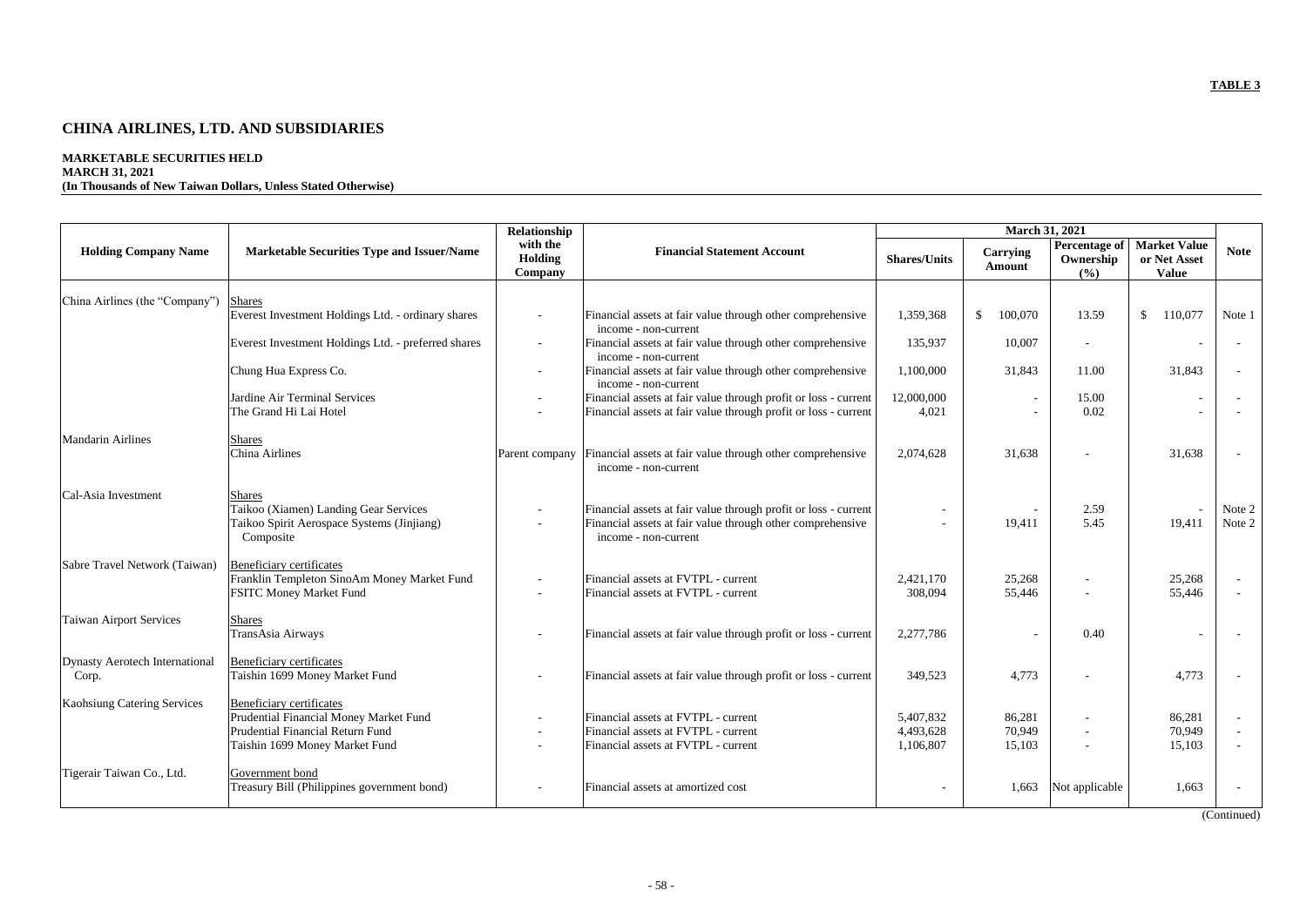- Note 1: The subsidiary's net asset value was \$110,077 thousand, which included ordinary shares and preference shares as of and for the year ended March 31, 2021.
- Note 2: The Company does not issue shares because it is a limited company.
- Note 3: The table only lists financial assets that are IFRS 9 regulated.

(Concluded)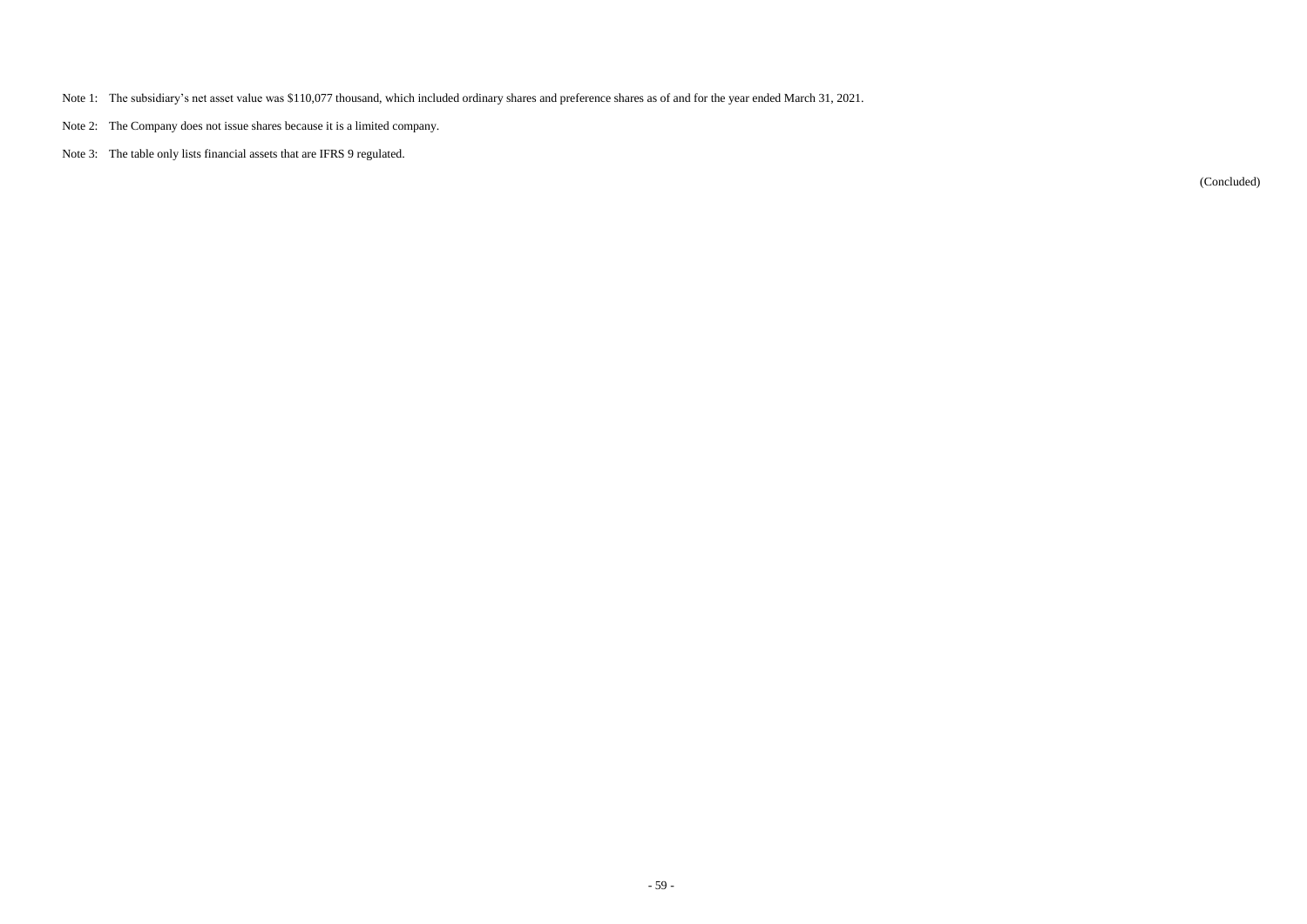# **CHINA AIRLINES, LTD. AND SUBSIDIARIES**

## **TOTAL PURCHASES FROM OR SALES TO RELATED PARTIES AMOUNTING TO AT LEAST NT\$100 MILLION OR 20% OF THE PAID-IN CAPITAL FOR THE THREE MONTHS ENDED MARCH 31, 2021 (In Thousands of New Taiwan Dollars, Unless Stated Otherwise)**

|                                            | <b>Related Party</b>                                                      | <b>Nature of Relationship</b> |                          |                    | <b>Transaction Details</b>                                                                                 |                    |  | <b>Abnormal Transaction</b> | Note/Account Payable or<br>Receivable |                        | <b>Note</b> |
|--------------------------------------------|---------------------------------------------------------------------------|-------------------------------|--------------------------|--------------------|------------------------------------------------------------------------------------------------------------|--------------------|--|-----------------------------|---------------------------------------|------------------------|-------------|
| <b>Company Name</b>                        |                                                                           |                               | Purchase/<br><b>Sale</b> | Amount             | $%$ of<br><b>Unit Price</b><br><b>Payment Terms Ending Balance</b><br><b>Payment Terms</b><br><b>Total</b> |                    |  |                             |                                       | $%$ of<br><b>Total</b> |             |
| China Airlines, Ltd.<br>("China Airlines") | Taiwan Air Cargo Terminal<br><b>Taoyuan International Airport Service</b> | Subsidiary<br>Subsidiary      | Purchase<br>Purchase     | 180,267<br>263,337 |                                                                                                            | 30 days<br>40 days |  |                             | (70, 466)<br>(202, 453)               | (4.01)<br>(11.53)      |             |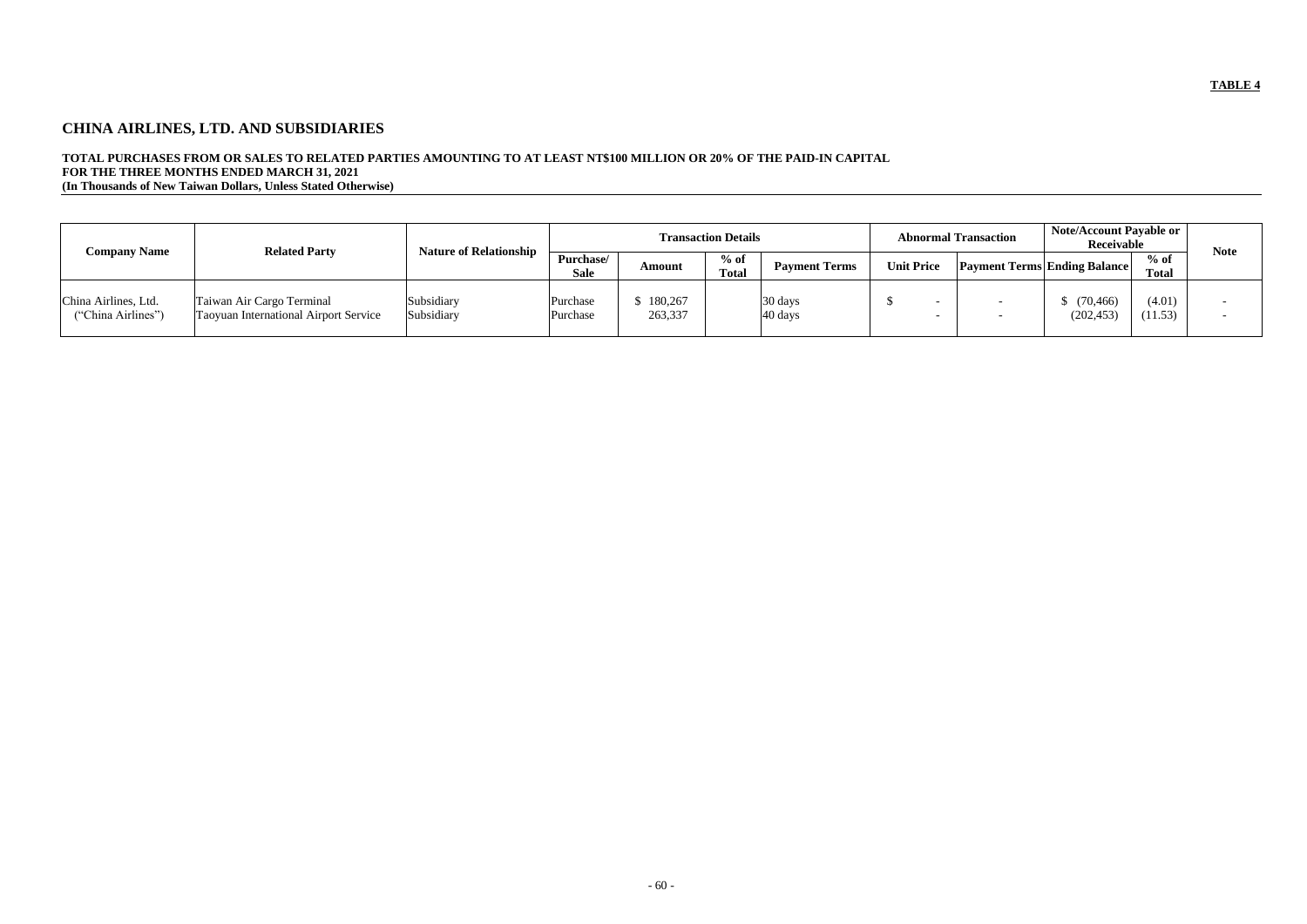# **CHINA AIRLINES, LTD. AND SUBSIDIARIES**

## **RECEIVABLES FROM RELATED PARTIES AMOUNTING TO AT LEAST NT\$100 MILLION OR 20% OF THE PAID-IN CAPITAL**

**MARCH 31, 2021**

**(In Thousands of New Taiwan Dollars, Unless Stated Otherwise)**

|                                       |                      |                               |                       |                      |                                                                 | Overdue | <b>Amounts Received</b> | <b>Allowance for</b> |  |
|---------------------------------------|----------------------|-------------------------------|-----------------------|----------------------|-----------------------------------------------------------------|---------|-------------------------|----------------------|--|
| <b>Company Name</b>                   | <b>Related Party</b> | <b>Nature of Relationship</b> | <b>Ending Balance</b> | <b>Turnover Rate</b> | in Subsequent<br><b>Action Taken</b><br>Amount<br><b>Period</b> |         | <b>Bad Debts</b>        |                      |  |
| China Pacific Catering Services       | China Airlines       | Parent company                | 107,373               | Note                 |                                                                 |         | \$107,373               |                      |  |
| Taoyuan International Airport Service | China Airlines       | Parent company                | 202,453               | 5.04                 |                                                                 |         | 119,213                 |                      |  |

Note: Accounts receivable and revenue were not directly correlated because of the particular industry characteristics, and therefore, the turnover rate was not applicable.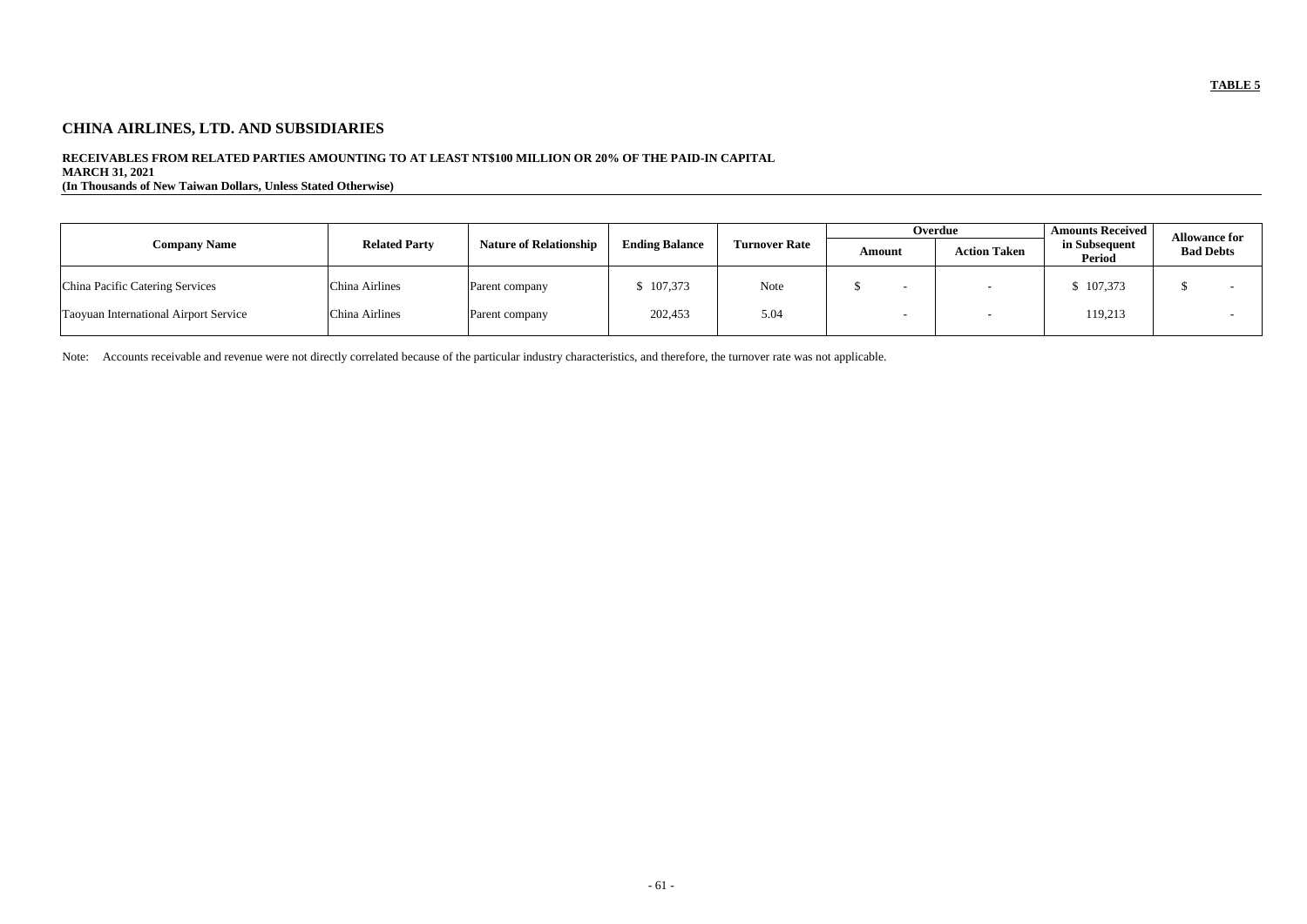## **CHINA AIRLINES, LTD. AND SUBSIDIARIES**

**NAMES, LOCATIONS, AND OTHER INFORMATION OF INVESTEES OVER WHICH THE COMPANY EXERCISES SIGNIFICANT INFLUENCE FOR THE THREE MONTHS ENDED MARCH 31, 2021 (In Thousands of New Taiwan Dollars/U.S. Dollars/Hong Kong Dollars/Japanese Yen)**

|                                    |                                                        |                                         |                                                      |               | <b>Investment Amount</b> |            |                      |                            | Balance as of March 31, 2021 |                    | <b>Net Income</b>                | <b>Investment</b>  |                           |
|------------------------------------|--------------------------------------------------------|-----------------------------------------|------------------------------------------------------|---------------|--------------------------|------------|----------------------|----------------------------|------------------------------|--------------------|----------------------------------|--------------------|---------------------------|
| <b>Investor Company</b>            | <b>Investee Company</b>                                | Location                                | <b>Main Businesses and Products</b>                  |               | <b>March 31, 2021</b>    |            | December 31,<br>2020 | Number of<br><b>Shares</b> | Percentage of<br>Ownership   | Carrying<br>Amount | (Loss) of the<br><b>Investee</b> | Income (Loss)      | <b>Note</b>               |
|                                    |                                                        |                                         |                                                      |               |                          |            |                      |                            |                              |                    |                                  |                    |                           |
| China Airlines, Ltd.               | Cal Park                                               | Taoyuan, Taiwan                         | Real estate lease and international trade            | $\mathcal{S}$ | 1,500,000                |            | 1,500,000            | 150,000,000                | 100.00                       | 1,616,583          | 779<br>$\mathcal{S}$             | 11,550 Note 4      |                           |
|                                    | <b>Mandarin Airlines</b>                               | Taipei, Taiwan                          | Air transportation and maintenance of aircraft       |               | 2,042,368                |            | 2,042,368            | 188, 154, 025              | 93.99                        | 889,127            | (355, 601)                       |                    | $(334,230)$ Notes 1 and 4 |
|                                    | Taiwan Air Cargo Terminal                              | Taoyuan, Taiwan                         | Air cargo and storage                                |               | 1,350,000                |            | 1,350,000            | 135,000,000                | 54.00                        | 1,615,887          | 110,654                          | 59,754             |                           |
|                                    | Cal-Dynasty International                              | Los Angeles, U.S.A.                     | A holding company, real estate and hotel<br>services | US\$          | 26,145                   | US\$       | 26,145               | 2,614,500                  | 100.00                       | 1,186,712          | (8,700)                          | $(8,079)$ Note 2   |                           |
|                                    | China Pacific Catering Services                        | Taoyuan, Taiwan                         | In-flight catering                                   |               | 439,110                  |            | 439,110              | 43.911.000                 | 51.00                        | 630,774            | (127, 812)                       | (65, 184)          | $\overline{\phantom{a}}$  |
|                                    | Taoyuan International Airport Services Taoyuan, Taiwan |                                         | Airport services                                     |               | 147,000                  |            | 147,000              | 34,300,000                 | 49.00                        | 531,425            | (145, 434)                       | (71,263)           | $\overline{\phantom{a}}$  |
|                                    | Cal-Asia Investment                                    | Territory of the British Virgin Islands | General investment                                   | US\$          | 7,172                    | US\$       | 7,172                | 7,172,346                  | 100.00                       | 484,432            | 11,449                           | 11,449             | $\sim$                    |
|                                    | Sabre Travel Network (Taiwan)                          | Taipei, Taiwan                          | Sale and maintenance of hardware and                 |               | 52,200                   |            | 52,200               | 13,021,042                 | 93.93                        | 217,863            | (15,990)                         | (15,020)           | $\sim$                    |
|                                    |                                                        |                                         | software                                             |               |                          |            |                      |                            |                              |                    |                                  |                    |                           |
|                                    | China Aircraft Service                                 | Hong Kong International Airport         | Airport services                                     | <b>HKS</b>    | 58,000                   | HK\$       | 58,000               | 28,400,000                 | 20.00                        | 250,420            | (136, 550)                       | (27,310)           |                           |
|                                    | <b>Taiwan Airport Services</b>                         | Taipei, Taiwan                          | Airport services                                     |               | 12,289                   |            | 12,289               | 20,626,644                 | 47.35                        | 177,894            | (48, 483)                        | (22,957)           |                           |
|                                    | <b>Kaohsiung Catering Services</b>                     | Kaohsiung, Taiwan                       | In-flight catering                                   |               | 383,846                  |            | 383,846              | 21,494,637                 | 53.67                        | 489,950            | (36, 869)                        | $(22,976)$ Note 5  |                           |
|                                    | Cal Hotel Co., Ltd                                     | Taoyuan, Taiwan                         | Hotel business                                       |               | 465,000                  |            | 465,000              | 46,500,000                 | 100.00                       | 407,423            | 2,395                            | 2,070 Note 4       |                           |
|                                    | China Pacific Laundry Services                         | Taoyuan, Taiwan                         | Cleaning and leasing of the towel of airlines,       |               | 137,500                  |            | 137,500              | 13,750,000                 | 55.00                        | 141,441            | (14, 386)                        | (7, 912)           |                           |
|                                    |                                                        |                                         | hotels, restaurants and health clubs                 |               |                          |            |                      |                            |                              |                    |                                  |                    |                           |
|                                    | Dynasty Aerotech International Corp.                   | Taoyuan, Taiwan                         | Cleaning of aircraft and maintenance of              |               | 77,270                   |            | 77,270               | 77,270                     | 100.00                       | 146,698            | 10,050                           | 10,068 Note 4      |                           |
|                                    |                                                        |                                         | machine and equipment                                |               |                          |            |                      |                            |                              |                    |                                  |                    |                           |
|                                    | Yestrip                                                | Taipei, Taiwan                          | <b>Travel business</b>                               |               | 26,265                   |            | 26,265               | 1,600,000                  | 100.00                       | 10,270             |                                  |                    | Note 4                    |
|                                    | <b>Dynasty Holidays</b>                                | Tokyo, Japan                            | <b>Travel business</b>                               | <b>JPY</b>    | 8,000                    | <b>JPY</b> | 20,400               | 160                        | 20.00                        | 4,485              | (2,188)                          | (438)              |                           |
|                                    | <b>Global Sky Express</b>                              | Taipei, Taiwan                          | Forwarding and storage of air cargo                  |               | 2,500                    |            | 2,500                | 250,000                    | 25.00                        | 8,017              | 1,497                            | 374                |                           |
|                                    | Tigerair Taiwan Co., Ltd.                              | Taipei, Taiwan                          | Air transportation and maintenance of aircraft       |               | 3,109,907                |            | 3,109,907            | 212,420,046                | 75.86                        | 1,888,774          | (549, 353)                       | $(416,761)$ Note 4 |                           |
|                                    | Taiwan Aircraft Maintenance and                        | Taoyuan, Taiwan                         | Aircraft maintenance                                 |               | 1,350,000                |            | 1,350,000            | 135,000,000                | 100.00                       | 655,357            | (44, 442)                        | $(44, 435)$ Note 4 |                           |
|                                    | Engineering Co., Ltd.                                  |                                         |                                                      |               |                          |            |                      |                            |                              |                    |                                  |                    |                           |
|                                    | NORDAM Asia Ltd.                                       | Taoyuan, Taiwan                         | Composite repair and manufacturing business          |               | 37,975                   |            | 37,975               | 3,797,500                  | 49.00                        | 36,952             | (1,664)                          | (815)              | $\overline{\phantom{a}}$  |
| <b>Mandarin Airlines</b>           | Tigerair Taiwan Co., Ltd.                              | Taipei, Taiwan                          | Air transportation and maintenance of aircraft       |               | 154,330                  |            | 154,330              | 15,433,000                 | 5.51                         | 137,224            | (549, 353)                       | (30,279)           | $\sim$                    |
|                                    | <b>Taiwan Airport Services</b>                         | Taipei, Taiwan                          | Airport services                                     |               | 11,658                   |            | 11,658               | 469,755                    | 1.08                         | 4,046              | (48, 483)                        | (522)              | $\overline{\phantom{a}}$  |
|                                    |                                                        |                                         |                                                      |               |                          |            |                      |                            |                              |                    |                                  |                    |                           |
| Cal-Asia Investment                | Eastern United International Logistics  Hong Kong      |                                         | Forwarding and storage of air cargo                  | HK\$          | 3,329                    | HK\$       | 3,329                | 1,050,000                  | 35.00                        | 53,979             | 8,126                            | 2,844              |                           |
| <b>Taiwan Airport Services</b>     | Taiwan Airport Service (Samoa)                         | Samoa                                   | Airport services and investment                      | US\$          | 5,877                    | US\$       | 5,877                |                            | 100.00                       | 381,945            | 8,354                            | 8,354 Note 3       |                           |
| <b>Kaohsiung Catering Services</b> | Delica International Co., Ltd.                         | Kaohsiung, Taiwan                       | Catering business                                    |               | 10,200                   |            | 10,200               | 1,020,000                  | 51.00                        | 7,871              |                                  |                    |                           |

Note 1: Adopted the treasury shares method in recognizing investment income or loss.

Note 2: Represents the consolidated financial information of the foreign holding company disclosed in accordance with local regulations.

Note 3: The Company does not issue shares because it is a limited company.

Note 4: Difference caused by lease arrangement between consolidated entities.

Note 5: Difference cause by acquisition.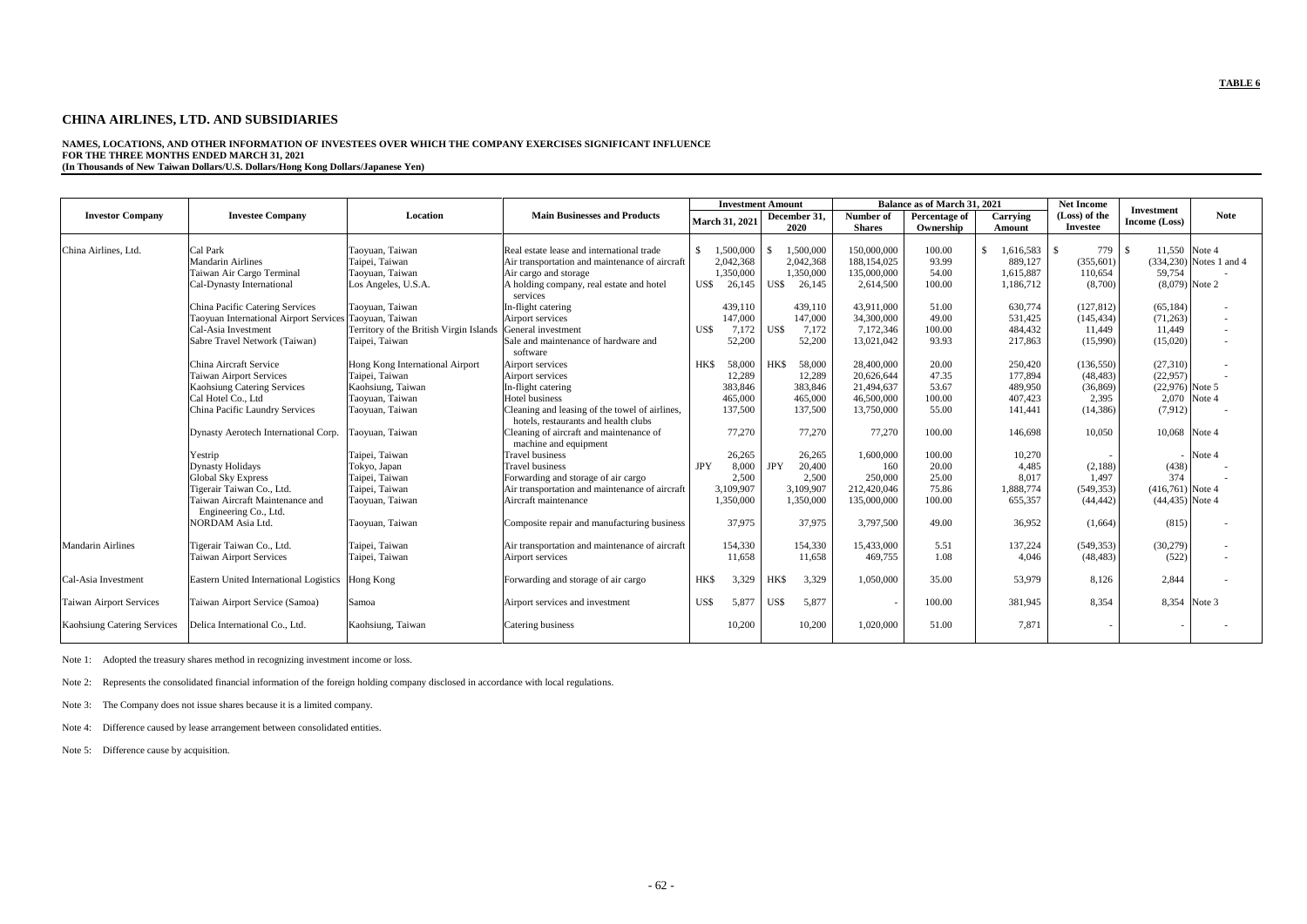# **CHINA AIRLINES, LTD. AND SUBSIDIARIES**

## **INVESTMENTS IN MAINLAND CHINA FOR THE THREE MONTHS ENDED MARCH 31, 2021 (In Thousands of New Taiwan Dollars/Renminbi/U.S. Dollars)**

## China Airlines

| <b>Investee Company Name</b>                     | <b>Main Businesses and</b><br><b>Products</b> | <b>Total Amount</b><br>of Paid-in<br>Capital | Investment <br><b>Type</b> |       | <b>Accumulated</b><br><b>Outflow of</b><br><b>Investment</b><br>from Taiwan<br>as of<br><b>January 1, 2021</b> | Outflow       | <b>Investment Flows</b><br><b>Inflow</b> |                                         | <b>Accumulated</b><br><b>Outflow of</b><br><b>Net Income</b><br>Investment<br>(Loss) of<br>from Taiwan<br>the Investee<br>as of<br>March 31, 2021 |       |                          |       | % Ownership<br>of Direct or<br><b>Indirect</b><br><b>Investment</b> |                 | Investment<br>Gain (Loss) |                            | <b>Carrying</b><br>Amount as of<br><b>March 31, 2021</b> |                               | <b>Accumulated</b><br><b>Inward</b><br><b>Remittance of</b><br><b>Earnings as of</b><br><b>March 31, 2021</b> |  |
|--------------------------------------------------|-----------------------------------------------|----------------------------------------------|----------------------------|-------|----------------------------------------------------------------------------------------------------------------|---------------|------------------------------------------|-----------------------------------------|---------------------------------------------------------------------------------------------------------------------------------------------------|-------|--------------------------|-------|---------------------------------------------------------------------|-----------------|---------------------------|----------------------------|----------------------------------------------------------|-------------------------------|---------------------------------------------------------------------------------------------------------------|--|
| Airport Air Cargo Terminal<br>(Xiamen) Co., Ltd. | Forwarding and storage<br>of air cargo        | 1,105,954<br>(RMB 254,480)                   | Indirect<br>(Note 1)       | (US\$ | 119,599<br>4,186                                                                                               | <sup>\$</sup> |                                          | -S<br>$\overline{\phantom{0}}$<br>(US\$ | 119,599<br>4,186                                                                                                                                  | (RMB) | 38,499<br>8,847)         | 14.00 | (RMB)                                                               | 5,518<br>1,239) | (RMB)                     | 244,408<br>$56,239$ (US\$) | <sup>\$</sup>                                            | 101,045<br>3,537)<br>(Note 2) |                                                                                                               |  |
| Airport Air Cargo Service<br>(Xiamen) Co., Ltd.  | Forwarding and storage<br>of air cargo        | 60,843<br>14,000)<br>(RMB)                   | Indirect<br>(Note 1)       | (US\$ | 55,641<br>1,947                                                                                                |               |                                          | (US <sub>3</sub> )                      | 55,641<br>1,947)                                                                                                                                  | (RMB) | 22,792<br>5,238          | 14.00 | (RMB)                                                               | 3,042<br>733)   | (RMB)                     | 138,168<br>$31,793$ (US\$) |                                                          | 44,587<br>1,561)<br>(Note 2)  |                                                                                                               |  |
| Taikoo (Xiamen) Landing<br>Gear Services         | Landing gear<br>maintenance services (US\$    | 2,374,000<br>83,090)                         | Indirect<br>(Note 1)       | (US\$ | 61,463<br>2,151)                                                                                               |               |                                          | (US\$                                   | 61,463<br>2,151)                                                                                                                                  |       | $\overline{\phantom{0}}$ | 2.59  |                                                                     |                 |                           |                            |                                                          |                               |                                                                                                               |  |
| Taikoo Spirit Aerospace<br>Systems (Jinjang)     | Composite material                            | 333,229<br>(US\$<br>11,663)                  | Indirect<br>(Note 1)       | (US\$ | 18,171<br>636)                                                                                                 |               |                                          | (US\$                                   | 18,171<br>636)                                                                                                                                    |       | $\overline{\phantom{a}}$ | 5.45  |                                                                     |                 | (RMB)                     | 19,411<br>$4,466$ (US\$)   |                                                          | 10,186<br>357)                |                                                                                                               |  |

| <b>Accumulated Investment in Mainland</b><br>China as of March 31, 2021 | <b>Investment Amounts</b><br><b>Authorized by Investment Commission,</b><br><b>MOEA</b> | Limit on Investment |
|-------------------------------------------------------------------------|-----------------------------------------------------------------------------------------|---------------------|
| \$254,875                                                               | \$621,443                                                                               | \$33,809,257        |
| (US\$8,920)                                                             | (Note 3)                                                                                | (Note 4)            |

(Continued)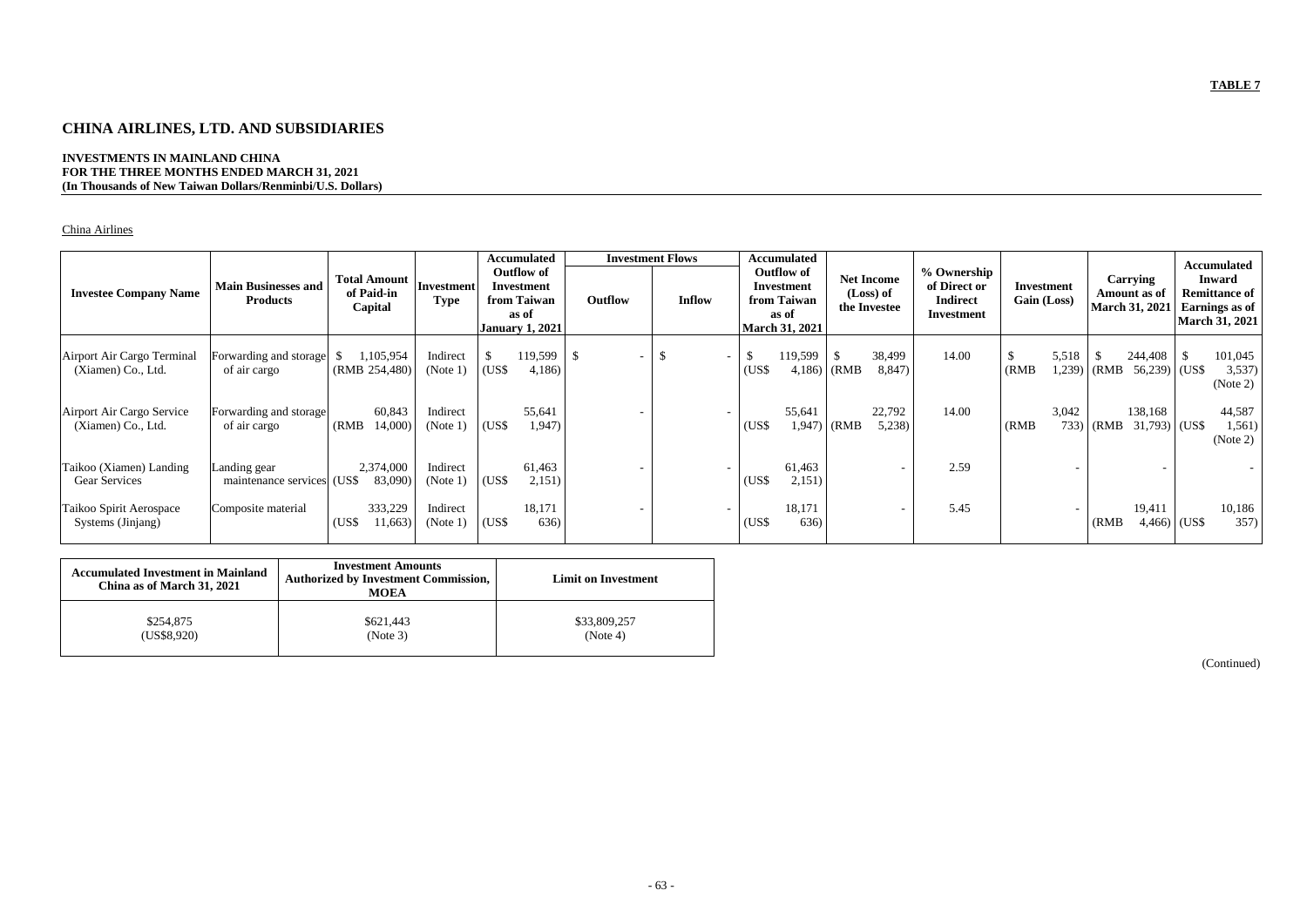## Taiwan Airport Services

| <b>Investee Company</b>                                                                             | Main Businesses and   Paid-in Capital   ''"<br><b>Products</b>                   |                                                         | <b>Method of</b><br> Investment <br> from Taiwan as |                                                    | <b>Accumulated</b><br><b>Outward</b><br><b>Remittance for</b><br>Investment<br>of January 1,<br>2021 | <b>Outward</b> | <b>Remittance of Funds</b><br><b>Inward</b> | <b>Accumulated</b><br>Outward<br><b>Remittance for</b><br><b>Net Income</b><br>(Loss) of the<br>Investment<br>from Taiwan as<br><b>Investee</b><br>of March 31,<br>2021 |                                   |              |                                     | % Ownership<br>of Direct or<br><b>Indirect</b><br>Investment |                | Investment<br><b>Income (Loss)</b> | Carrying<br>Amount as of<br><b>March 31, 2021</b>                      |  | Accumulated<br><b>Repatriation of</b><br>Investment<br>Income as of<br><b>March 31, 2021</b> |  |
|-----------------------------------------------------------------------------------------------------|----------------------------------------------------------------------------------|---------------------------------------------------------|-----------------------------------------------------|----------------------------------------------------|------------------------------------------------------------------------------------------------------|----------------|---------------------------------------------|-------------------------------------------------------------------------------------------------------------------------------------------------------------------------|-----------------------------------|--------------|-------------------------------------|--------------------------------------------------------------|----------------|------------------------------------|------------------------------------------------------------------------|--|----------------------------------------------------------------------------------------------|--|
| Airport Air Cargo Terminal<br>(Xiamen) Co., Ltd.<br>Airport Air Cargo Service<br>(Xiamen) Co., Ltd. | Forwarding and storage<br>of air cargo<br>Forwarding and storage<br>of air cargo | 1,105,954<br>(RMB 254,480)<br>60,843<br>14,000<br>(RMB) | Indirect<br>(Note 5)<br>Indirect<br>(Note 5)        | $\overline{\text{USS}}$<br>$\overline{\text{USS}}$ | 114,810<br>4,018)<br>55,050<br>1,927)                                                                |                |                                             | (US\$<br>(US\$                                                                                                                                                          | 114,810<br>$4,018$ (RMB<br>55,050 | $1,927$ (RMB | 38,499<br>8,847)<br>22,792<br>5,238 | 14.00<br>14.00                                               | (RMB)<br>(RMB) | 5,390<br>1,239<br>3,191<br>$733$ ) | 242,913<br>$(RMB 55,894)$ (US\$)<br>138,220<br>$(RMB \t31,804)$ (US\$) |  | 129,747<br>4,541)<br>59,766<br>2,092)                                                        |  |

| <b>Accumulated Outward</b><br><b>Remittance for Investment in</b><br>Mainland China as of March 31, 2021 | <b>Investment Amounts Authorized by</b><br><b>Investment Commission, MOEA</b> | <b>Upper Limit on the Amount of</b><br><b>Investment Stipulated by</b><br><b>Investment Commission, MOEA</b> |
|----------------------------------------------------------------------------------------------------------|-------------------------------------------------------------------------------|--------------------------------------------------------------------------------------------------------------|
| \$169,860                                                                                                | \$169,860                                                                     | \$225,420                                                                                                    |
| (US\$5,945)                                                                                              | (US\$5,945)                                                                   | (Note 6)                                                                                                     |

Note 1: China Airlines, Ltd. the "Company" invested in Cal-Asia Investment, which, in turn, invested in a company located in mainland China.

Note 2: As of March 31, 2021, the inward remittance of earnings amounted to US\$3,536,561 and US\$1,560,538.

Note 3: The amount comprised US\$19,828,324, RMB4,200,000 and NT\$36,666,667.

Note 4: The limit stated in the Investment Commission's regulation, "The Review Principle of Investment or Technical Cooperation in mainland China," is the larger of the Company's net asset value or 60% of the consolidated

Note 5: Taiwan Airport Services invested in Taiwan Airport Services (Samoa), which in return, invested in a company located in mainland China.

Note 6: The RMB and U.S. dollar amounts of assets are translated at year-end rates and those of gains (losses), at the average of the year-end rates of refer for the reporting period.

(Concluded)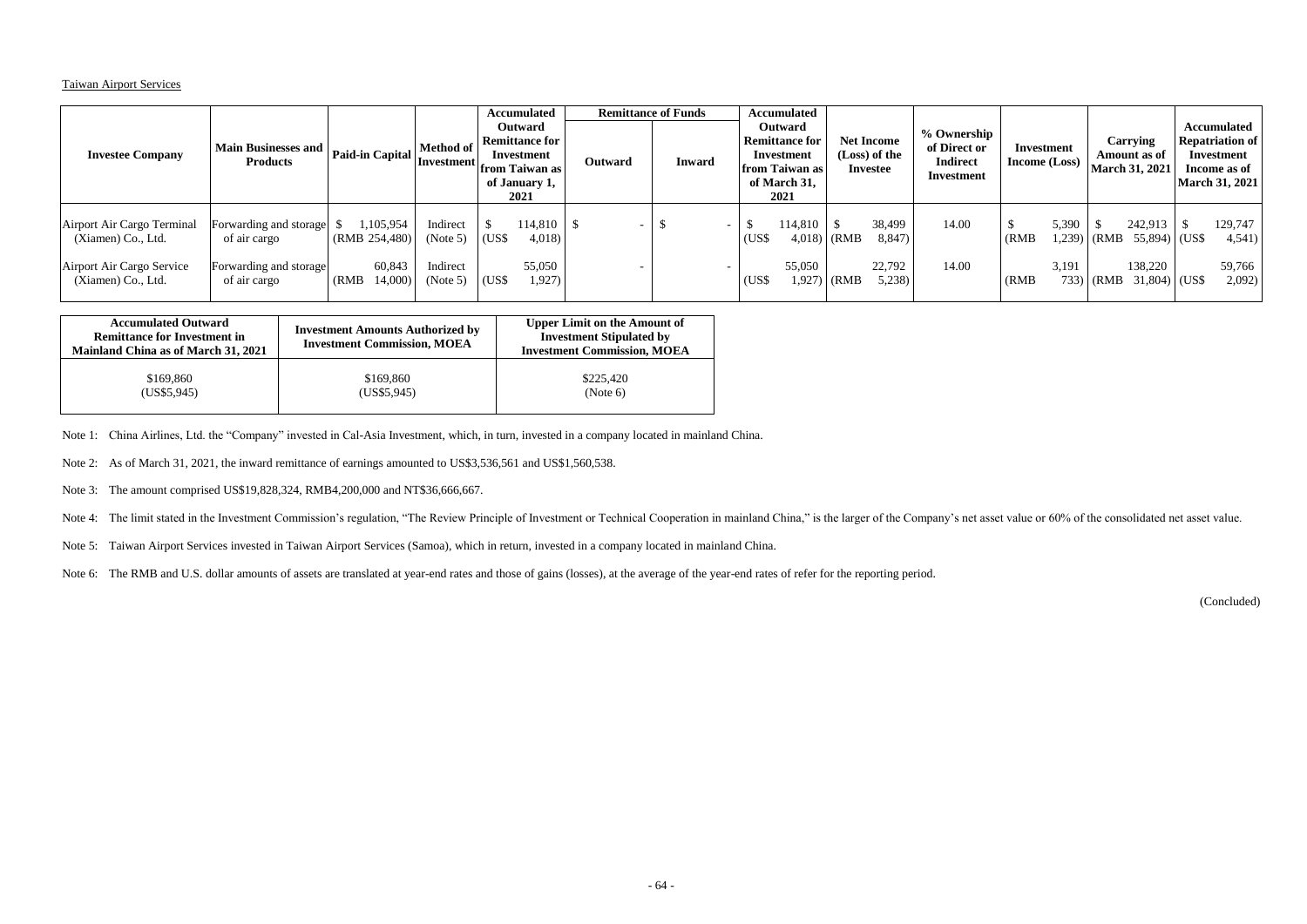# **CHINA AIRLINES, LTD. AND SUBSIDIARIES**

#### **BUSINESS RELATIONSHIPS AND IMPORTANT TRANSACTIONS BETWEEN CHINA AIRLINES, LTD. AND ITS SUBSIDIARIES FOR THE THREE MONTHS ENDED MARCH 31, 2021 (In Thousands of New Taiwan Dollars)**

|     |                                        |                                                                                                                                                                     |                                    |                                                                                                                         | <b>Intercompany Transactions</b>                      |                                                                                                                                                                                       |                                      |
|-----|----------------------------------------|---------------------------------------------------------------------------------------------------------------------------------------------------------------------|------------------------------------|-------------------------------------------------------------------------------------------------------------------------|-------------------------------------------------------|---------------------------------------------------------------------------------------------------------------------------------------------------------------------------------------|--------------------------------------|
| No. | <b>Company Name</b>                    | <b>Related Party</b>                                                                                                                                                | <b>Financial Statement Account</b> | Amount<br>(Note 2)                                                                                                      | <b>Transaction Criteria</b>                           | % of Total<br><b>Consolidated</b><br><b>Total Revenue</b><br>or Assets                                                                                                                |                                      |
|     | China Airlines, Ltd.                   | Taiwan Air Cargo Terminal<br><b>Mandarin Airlines</b><br>Taoyuan International Airport Service<br>Taoyuan International Airport Service<br><b>Mandarin Airlines</b> |                                    | Other operating costs<br>Bonds payable - non-current<br>Accounts payable - related parties<br>Terminal and landing fees | \$180,267<br>107,373<br>202,453<br>263,337<br>125,000 | The same as ordinary transactions<br>The same as ordinary transactions<br>The same as ordinary transactions<br>The same as ordinary transactions<br>The same as ordinary transactions | 0.65<br>0.04<br>0.73<br>0.95<br>0.05 |
|     | Taiwan Air Cargo Terminal              | China Airlines, Ltd.                                                                                                                                                |                                    | Sales revenue                                                                                                           | 180,267                                               | The same as ordinary transactions                                                                                                                                                     | 0.65                                 |
|     | <b>Mandarin Airlines</b>               | China Airlines, Ltd.<br>China Airlines, Ltd.                                                                                                                        |                                    | Accounts payable - related parties<br>Financial assets at amortized cost                                                | 107,373<br>125,000                                    | The same as ordinary transactions<br>The same as ordinary transactions                                                                                                                | 0.04<br>0.05                         |
|     | Taoyuan International Airport Services | China Airlines, Ltd.<br>China Airlines, Ltd.                                                                                                                        |                                    | Airport service revenue<br>Accounts receivable - related parties                                                        | 263,337<br>202,453                                    | The same as ordinary transactions<br>The same as ordinary transactions                                                                                                                | 0.95<br>0.73                         |

Note 1: Three kinds of business relationships between China Airlines, Ltd. and its subsidiaries were as follows:

- a. Parent to subsidiaries.
- b. Subsidiaries to parent.
- c. Subsidiaries to subsidiaries.

Note 2: Intercompany transactions were eliminated in the consolidated financial statements.

Note 3: The Company only discloses transaction amounts or balances of more than \$100,000 thousand.